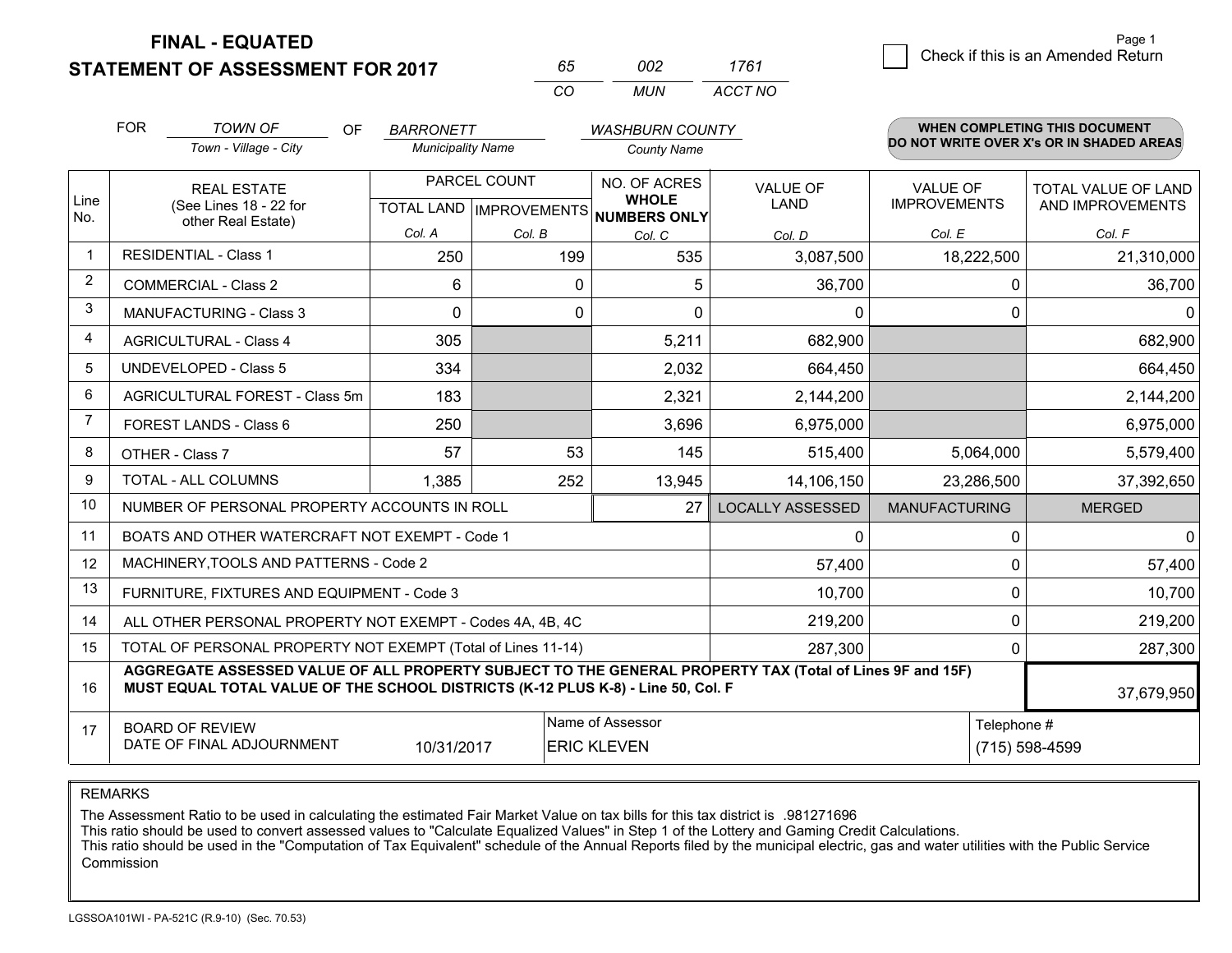*YEAR CO MUN ACCT NO* <sup>2017</sup> <sup>65</sup> <sup>002</sup> <sup>1761</sup>

Do not confuse FOREST LANDS (Line 7) with FOREST CROPS (in this section) - They are **NOT** the same

|    |                                                                                |                 |  | Private Forest Crop - Reg Class @ 10¢ per acre                   |                 | Private Forest Crop - Reg Class @ \$2.52 per acre                            |  |                                                                    |               |                    |
|----|--------------------------------------------------------------------------------|-----------------|--|------------------------------------------------------------------|-----------------|------------------------------------------------------------------------------|--|--------------------------------------------------------------------|---------------|--------------------|
| 18 | (a) PARCELS                                                                    | (b) ACRES       |  | (c) ASSESSED VALUE                                               |                 | (d) PARCELS                                                                  |  | (e) ACRES                                                          |               | (f) ASSESSED VALUE |
|    |                                                                                |                 |  |                                                                  |                 |                                                                              |  |                                                                    |               |                    |
|    | Private Forest Crop - Special Class @ 20¢ per acre                             |                 |  |                                                                  |                 | Entered Before 2005 Managed Forest - Ferrous Mining CLOSED @ \$8.27 per acre |  |                                                                    |               |                    |
| 19 | (a) PARCELS                                                                    | (b) ACRES       |  | (c) ASSESSED VALUE                                               |                 | (d) PARCELS                                                                  |  | (e) ACRES                                                          |               | (f) ASSESSED VALUE |
|    |                                                                                |                 |  |                                                                  |                 |                                                                              |  |                                                                    |               |                    |
|    |                                                                                |                 |  | Entered Before 2005 Managed Forest - OPEN @ \$.79 per acre       |                 |                                                                              |  | Entered Before 2005 Managed Forest - CLOSED @ \$1.87 per acre      |               |                    |
| 20 | (a) PARCELS                                                                    | (b) ACRES       |  | (c) ASSESSED VALUE                                               |                 | (d) PARCELS                                                                  |  | (e) ACRES                                                          |               | (f) ASSESSED VALUE |
|    |                                                                                | 246.8           |  | 429.700                                                          |                 | 36<br>855.81                                                                 |  |                                                                    |               | 1,392,300          |
|    | Entered After 2004 Managed Forest - OPEN @<br>\$2.14 per acre                  |                 |  |                                                                  |                 | Entered After 2004 Managed Forest - CLOSED @ \$10.68 per acre                |  |                                                                    |               |                    |
| 21 | (a) PARCELS                                                                    | (b) ACRES       |  | (c) ASSESSED VALUE                                               |                 | (d) PARCELS                                                                  |  | (e) ACRES                                                          |               | (f) ASSESSED VALUE |
|    |                                                                                |                 |  |                                                                  |                 |                                                                              |  |                                                                    |               |                    |
|    | 5                                                                              | 177.4           |  | 328,300                                                          |                 | 54                                                                           |  | 1.304.63                                                           |               | 2,348,800          |
| 22 | (a) County Forest Cropland Acres                                               |                 |  | (b) Federal Acres                                                | (c) State Acres |                                                                              |  | (d) County (NOT FOREST CROP) Acres                                 |               | (e) Other Acres    |
|    | 5,020                                                                          |                 |  |                                                                  |                 | 38.67                                                                        |  | 4.12                                                               |               | 40.4               |
|    |                                                                                |                 |  | Assessed Value of Omitted Property From Prior Years (Sec. 70.44) |                 |                                                                              |  | Assessed Value of Sec. 70.43 Corrections of Errors by Assessors    |               |                    |
| 23 |                                                                                | (a) REAL ESTATE |  | (b) PERSONAL                                                     |                 |                                                                              |  | (c1) REAL ESTATE                                                   |               | (c2) PERSONAL      |
|    |                                                                                |                 |  |                                                                  |                 |                                                                              |  |                                                                    |               |                    |
|    | Manufacturing Equated Value of Omitted Property From Prior Years (Sec. 70.995) |                 |  |                                                                  |                 |                                                                              |  | Mfg. Equated Value of Sec.70.43 Corrections of Errors by Assessors |               |                    |
|    |                                                                                | (d) REAL ESTATE |  | (e) PERSONAL                                                     |                 | (f1) REAL ESTATE                                                             |  |                                                                    | (f2) PERSONAL |                    |
|    |                                                                                |                 |  |                                                                  |                 |                                                                              |  |                                                                    |               |                    |

## **SPECIAL DISTRICTS**

| <b>Line</b><br>No. | Enter 6-digit<br><b>Special District</b><br>Code (Col. A) | <b>Account</b><br><b>Number</b><br>(Col. B) | <b>Special District Name</b><br>(Col. C) | <b>Locally Assessed Value</b><br>of Real Estate and<br>Personal Property (Col. D) | Mfg Value of Real Estate<br>and Personal Property<br>(Col. E) | <b>Merged Value of</b><br><b>Real Estate and</b><br>Personal Property (Col. F) |
|--------------------|-----------------------------------------------------------|---------------------------------------------|------------------------------------------|-----------------------------------------------------------------------------------|---------------------------------------------------------------|--------------------------------------------------------------------------------|
| 24                 | 037020                                                    | 0009                                        | LAKELAND SANITARY DISTRICT #1 (BARRON)   | 1,016,000                                                                         |                                                               | 1,016,000                                                                      |
| 25                 |                                                           |                                             |                                          |                                                                                   |                                                               |                                                                                |
| 26                 |                                                           |                                             |                                          |                                                                                   |                                                               |                                                                                |
| 27                 |                                                           |                                             |                                          |                                                                                   |                                                               |                                                                                |
| 28                 |                                                           |                                             |                                          |                                                                                   |                                                               |                                                                                |
| 29                 |                                                           |                                             |                                          |                                                                                   |                                                               |                                                                                |
| 30                 |                                                           |                                             |                                          |                                                                                   |                                                               |                                                                                |
| 31                 |                                                           |                                             |                                          |                                                                                   |                                                               |                                                                                |
| 32                 |                                                           |                                             |                                          |                                                                                   |                                                               |                                                                                |
| 33                 |                                                           |                                             |                                          |                                                                                   |                                                               |                                                                                |
| 34                 |                                                           |                                             |                                          |                                                                                   |                                                               |                                                                                |
| 35                 |                                                           |                                             |                                          |                                                                                   |                                                               |                                                                                |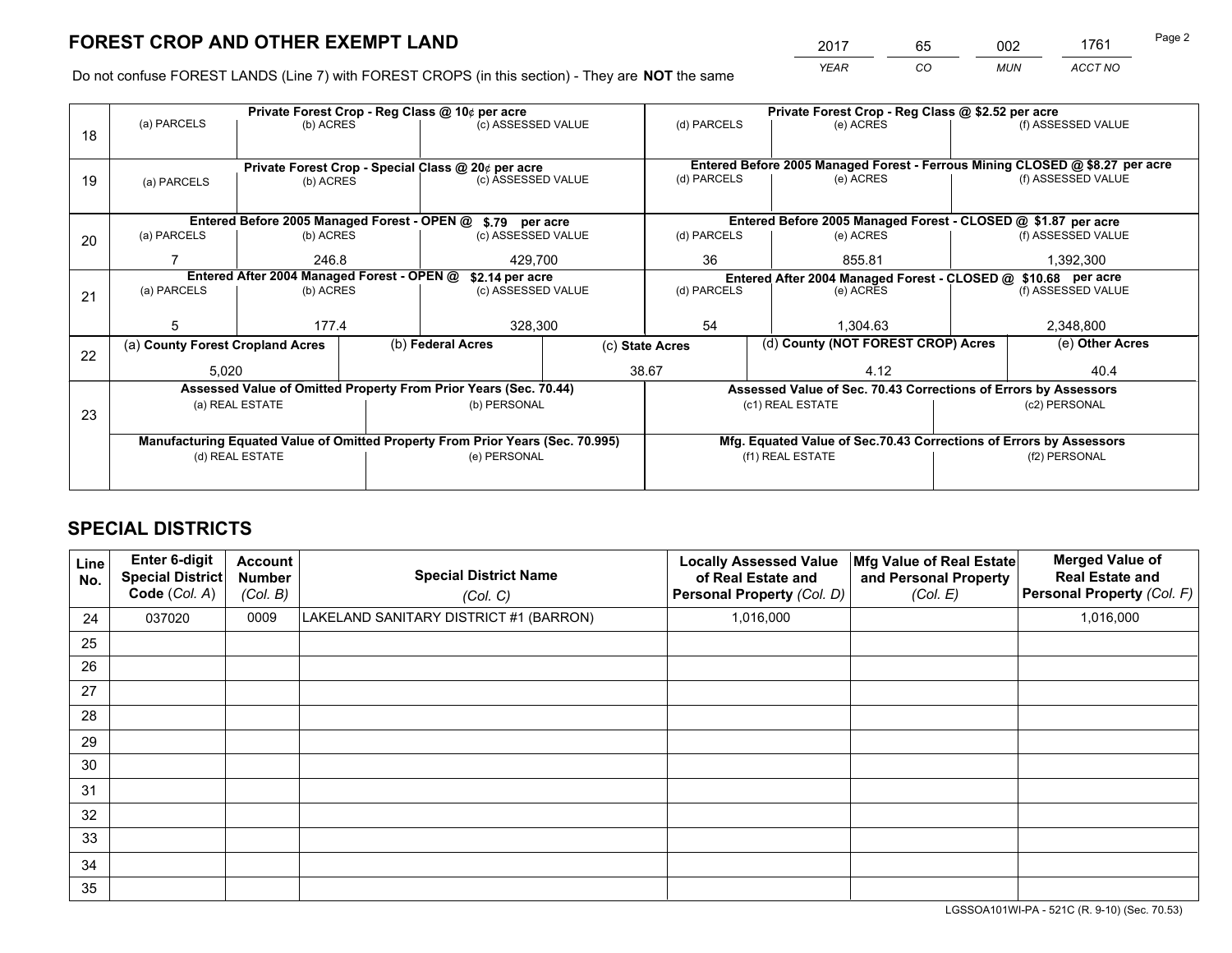|             |                                                          |                                             |                                                         | <b>YEAR</b>                                                                       | CO<br><b>MUN</b>                                              | ACCT NO                                                                        |
|-------------|----------------------------------------------------------|---------------------------------------------|---------------------------------------------------------|-----------------------------------------------------------------------------------|---------------------------------------------------------------|--------------------------------------------------------------------------------|
| Line<br>No. | Enter 6-digit<br><b>School District</b><br>Code (Col. A) | <b>Account</b><br><b>Number</b><br>(Col. B) | <b>School District Name</b><br>(Col. C)                 | <b>Locally Assessed Value</b><br>of Real Estate and<br>Personal Property (Col. D) | Mfg Value of Real Estate<br>and Personal Property<br>(Col. E) | <b>Merged Value of</b><br><b>Real Estate and</b><br>Personal Property (Col. F) |
|             | A. SCHOOL DISTRICTS (K-8 and K-12)                       |                                             |                                                         |                                                                                   |                                                               |                                                                                |
| 36          | 655306                                                   | 0392                                        | SCH D OF SHELL LAKE                                     | 37,679,950                                                                        |                                                               | 37,679,950                                                                     |
| 37          |                                                          |                                             |                                                         |                                                                                   |                                                               |                                                                                |
| 38          |                                                          |                                             |                                                         |                                                                                   |                                                               |                                                                                |
| 39          |                                                          |                                             |                                                         |                                                                                   |                                                               |                                                                                |
| 40          |                                                          |                                             |                                                         |                                                                                   |                                                               |                                                                                |
| 41          |                                                          |                                             |                                                         |                                                                                   |                                                               |                                                                                |
| 42          |                                                          |                                             |                                                         |                                                                                   |                                                               |                                                                                |
| 43          |                                                          |                                             |                                                         |                                                                                   |                                                               |                                                                                |
| 44<br>45    |                                                          |                                             |                                                         |                                                                                   |                                                               |                                                                                |
| 46          |                                                          |                                             |                                                         |                                                                                   |                                                               |                                                                                |
| 47          |                                                          |                                             |                                                         |                                                                                   |                                                               |                                                                                |
| 48          |                                                          |                                             |                                                         |                                                                                   |                                                               |                                                                                |
| 49          |                                                          |                                             |                                                         |                                                                                   |                                                               |                                                                                |
| 50          |                                                          |                                             | TOTAL ASSESSED VALUE OF SCHOOL DISTRICTS (K-8 and K-12) | 37,679,950                                                                        |                                                               | 37,679,950                                                                     |
|             | <b>B.</b><br><b>UNION HIGH SCHOOL DISTRICTS</b>          |                                             |                                                         |                                                                                   |                                                               |                                                                                |
| 51          |                                                          |                                             |                                                         |                                                                                   |                                                               |                                                                                |
| 52          |                                                          |                                             |                                                         |                                                                                   |                                                               |                                                                                |
| 53          |                                                          |                                             |                                                         |                                                                                   |                                                               |                                                                                |
| 54          |                                                          |                                             |                                                         |                                                                                   |                                                               |                                                                                |
| 55          |                                                          |                                             | TOTAL ASSESSED VALUE OF UNION HIGH SCHOOLS              |                                                                                   |                                                               |                                                                                |
|             | $C_{1}$<br><b>TECHNICAL COLLEGE DISTRICTS</b>            |                                             |                                                         |                                                                                   |                                                               |                                                                                |
| 56          | 001700                                                   | 0016                                        | WISCONSIN INDIANHEAD TECH COLLEGE SHEL                  | 37,679,950                                                                        |                                                               | 37,679,950                                                                     |
| 57          |                                                          |                                             |                                                         |                                                                                   |                                                               |                                                                                |
| 58          |                                                          |                                             |                                                         |                                                                                   |                                                               |                                                                                |
| 59          |                                                          |                                             | TOTAL ASSESSED VALUE OF TECHNICAL COLLEGES              | 37,679,950                                                                        |                                                               | 37,679,950                                                                     |

65

002

 *I hereby certify, to the best of my knowledge and belief, this form is complete and correct.*

**SCHOOL DISTRICTS**

| Print name of preparer | Title                    |                | Date (MM/DD/CCYY) |
|------------------------|--------------------------|----------------|-------------------|
|                        |                          |                |                   |
| Signature of preparer  | Contact Telephone Number | E-mail address |                   |
|                        | $\overline{\phantom{0}}$ |                |                   |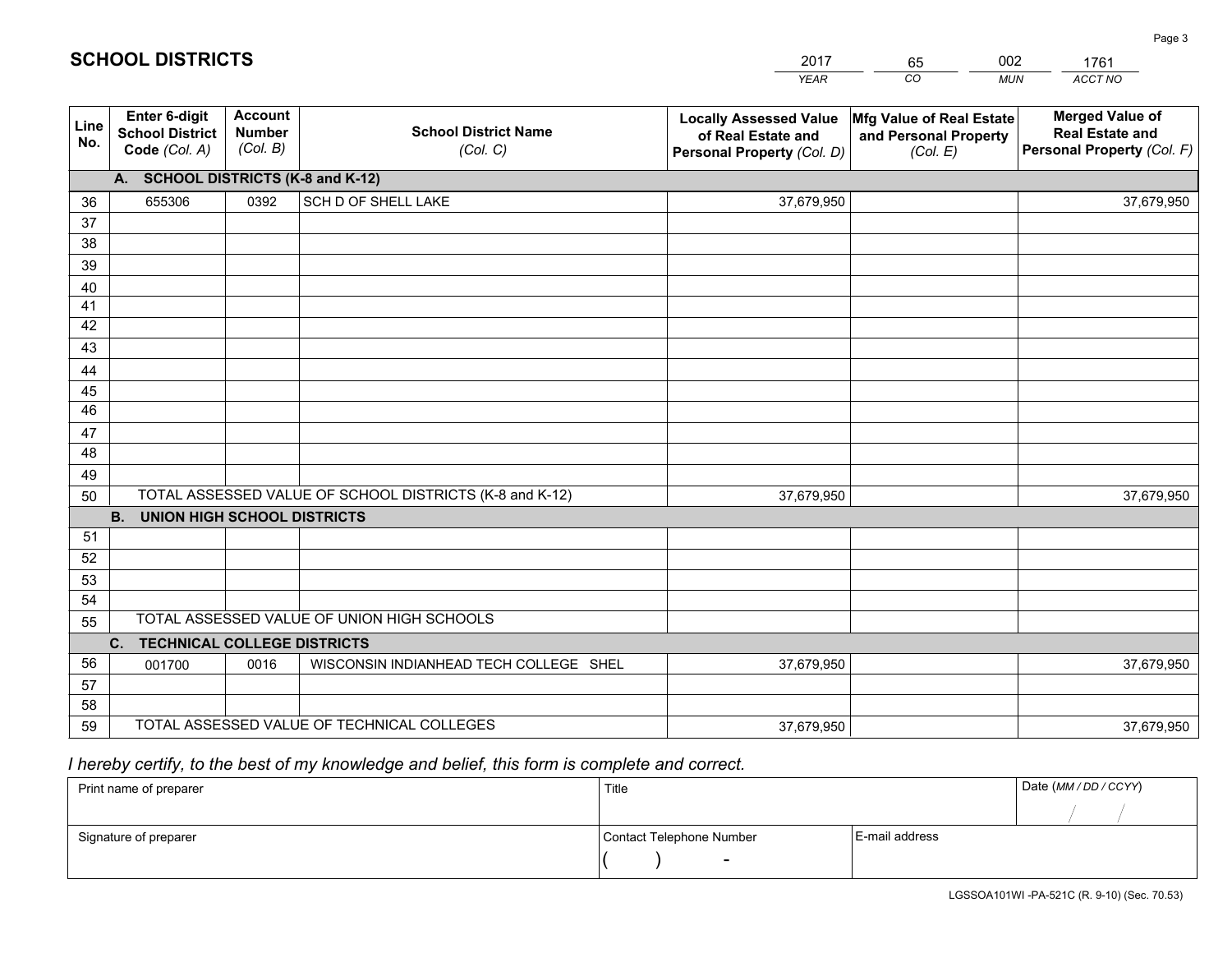### **HIGHLIGHTS**

- 1. Complete the Statement of Assessment after the Board of Review. Reflect any changes made there.
- 2. Use black ink to complete.
- 3. Line 16 must equal Line 50, Col D.
- 4. Line 55 must equal the total of K-8 schools listed on lines 36-49. Do not include K-12 schools in this comparision.
- 5. Line 59, Col. D must equal Line 16.
- 6. Special District, School District and Technical College District values must include both real estate and personal property. Examples of Special districts are: town sanitary districts, public inland lake protection and rehabilitation districts, and metropolitan sewerage districts.
- 7. DO NOT INCLUDE Manufacturing property values.DOR will print these values on the final SOA.
- 8. Accuracy of this form is very important. The values reported directly affect the equalized value DOR calculates for school and special districts.

### **Page 1:**

 If not prefilled, enter the tax year,county and municipal code,municipal type, municipal name and county name on the top of form.

Check the Amended box, if filing an amended / corrected SOA.

 Report the parcel count, acres and assessed value of taxable general property, total parcel count, (real and personal), total acres, and values from final figures set by the Board of Review.

- A. Real Estate land and improvements (buildings, etc.) is reported on lines 1 8, total line 9.
- B. Personal Property is reported on lines 11 14, Column D, total line 15.
- C. To complete this report, use the computer produced summary of the assessment roll that shows these amounts.
- D. Use whole numbers only.
- E. Add each line across and each column down to verify entries.

### **Page 2:**

- A. Report Special Items (not subject to general property tax).
- 1. Private Forest Croplands and Managed Forest Lands are reported on lines 18,19, 20 and 21. Be sure to report assessed values **NOT** taxes.
- 2. You should have copies of the orders of entry, orders of withdrawal, etc., to update your assessment roll.
	- 3. Show hundredths of acres (e.g. 39.75).
- 4. Tax exempt lands are reported on line 22.
- 5. Omitted property and sec. 70.43, Wis. Stats., corrections of errors by assessor are reported on line 23. Report real estate and personal property separately. These should be for **prior years**, not something found on the current assessment roll after the board of review.
- B. Special District (Lines 24-35) Include the value of both real and personal property.

 The Department of Revenue (DOR) preprints much of the information regarding names and codes for schools, special districts,etc. If a district is not listed, enter the name and value only, DOR will enter the proper code.

### **Page 3 School Districts:**

Include the value of both real and personal property.

Report School District (regular, elementary, union high school, and technical college).

- 1. Regular (K-12) and Elementary (K-8) school values are reported on lines 36-49, total on line 50.
- 2. Union High School (UHS) (use only if elementary schools are listed on lines 36-49) are reported on lines 51-54. UHS total value (line 55) must equal to the total **elementary school** values reported on lines 36-49. Do notinclude K-12 schools in this comparison.
- 3. Technical College values are reported on lines 56-58, total on line 59.
- 4. Use the computer summary that shows these amounts to complete this report.

#### **This form is due the second Monday in June. File this report only after your Board of Review is complete.**

 *If you have questions: Return forms to:*

 Email: lgs@wisconsin.gov Wisconsin Department of RevenueCall:  $(608)$  266-2569 or  $(608)$  264-6892 Fax number: (608) 264-6887 PO Box 8971

Local Government Services Section 6-97 Madison WI 53708-8971

3ARRONETT, WI 54813 - 9316 BARRONETT, WI 54813 - 9316 TOWN OF BARRONETT N602 LEHMAN LAKE RD PATRICIA A. PARKER<br>TOWN OF BARRONETT N602 LEHMAN LAKE RD PARKER PATRICIA A. PARKER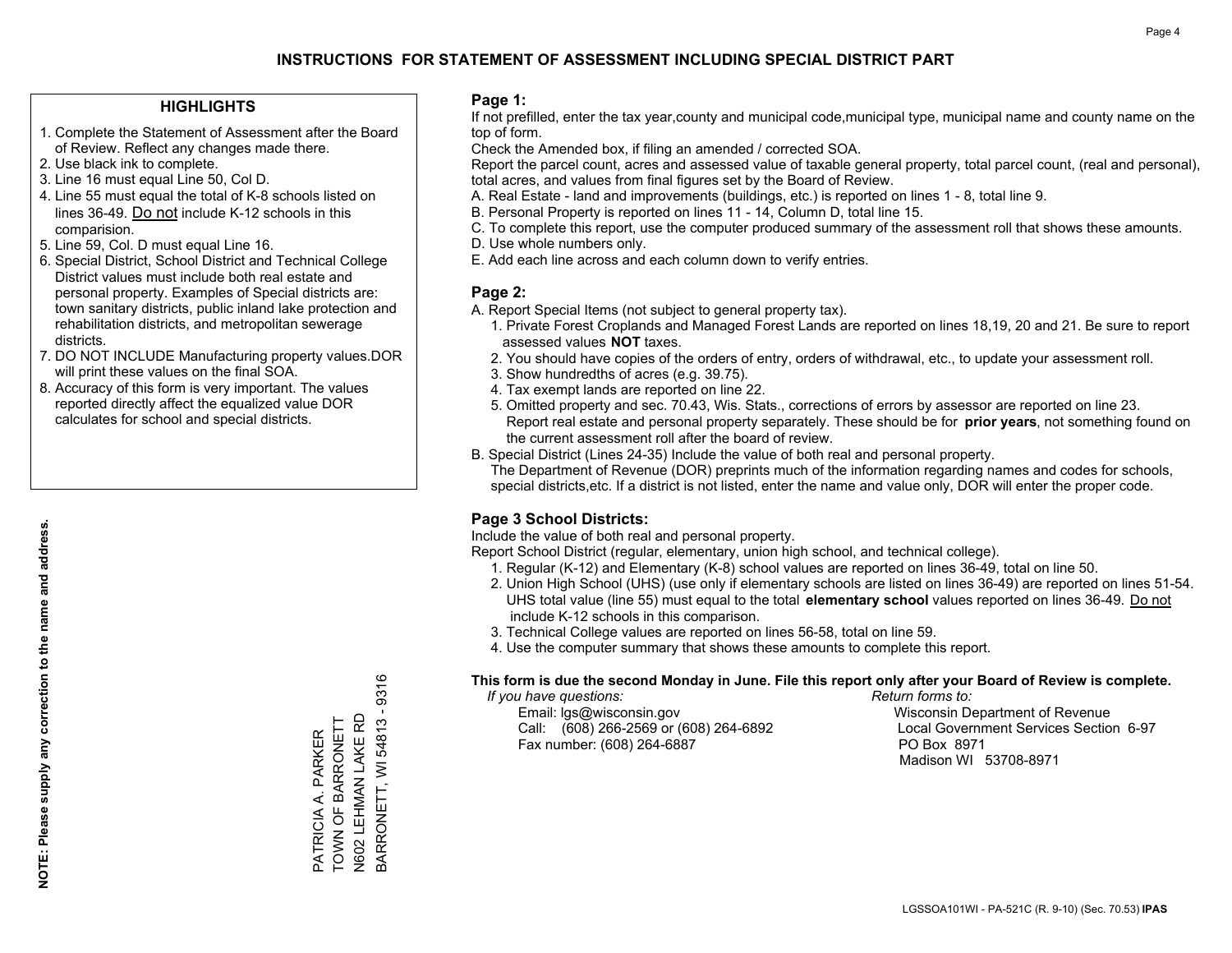**FINAL - EQUATED**

**STATEMENT OF ASSESSMENT FOR 2017** 

| 6h.      | ∩∩⊿ | 1762    |
|----------|-----|---------|
| $\cdots$ | MUN | ACCT NO |

|             | <b>FOR</b>                                                                                                                                                                                   | <b>TOWN OF</b><br><b>OF</b>                                  | <b>BASHAW</b>                             |        | <b>WASHBURN COUNTY</b>                       |                                |                                 | WHEN COMPLETING THIS DOCUMENT            |
|-------------|----------------------------------------------------------------------------------------------------------------------------------------------------------------------------------------------|--------------------------------------------------------------|-------------------------------------------|--------|----------------------------------------------|--------------------------------|---------------------------------|------------------------------------------|
|             |                                                                                                                                                                                              | Town - Village - City                                        | <b>Municipality Name</b>                  |        | <b>County Name</b>                           |                                |                                 | DO NOT WRITE OVER X's OR IN SHADED AREAS |
| Line<br>No. |                                                                                                                                                                                              | <b>REAL ESTATE</b><br>(See Lines 18 - 22 for                 | PARCEL COUNT<br>TOTAL LAND   IMPROVEMENTS |        | NO. OF ACRES<br><b>WHOLE</b><br>NUMBERS ONLY | <b>VALUE OF</b><br><b>LAND</b> | VALUE OF<br><b>IMPROVEMENTS</b> | TOTAL VALUE OF LAND<br>AND IMPROVEMENTS  |
|             |                                                                                                                                                                                              | other Real Estate)                                           | Col. A                                    | Col. B | Col. C                                       | Col. D                         | Col. E                          | Col. F                                   |
| $\mathbf 1$ |                                                                                                                                                                                              | <b>RESIDENTIAL - Class 1</b>                                 | 679                                       | 507    | 2,066                                        | 10,356,600                     | 52,690,200                      | 63,046,800                               |
| 2           |                                                                                                                                                                                              | <b>COMMERCIAL - Class 2</b>                                  | 11                                        | 10     | 18                                           | 86,000                         | 612,400                         | 698,400                                  |
| 3           |                                                                                                                                                                                              | <b>MANUFACTURING - Class 3</b>                               | $\Omega$                                  | 0      | 0                                            | 0                              | 0                               | $\mathbf 0$                              |
| 4           |                                                                                                                                                                                              | <b>AGRICULTURAL - Class 4</b>                                | 390                                       |        | 8,030                                        | 1,190,600                      |                                 | 1,190,600                                |
| 5           |                                                                                                                                                                                              | UNDEVELOPED - Class 5                                        | 211                                       |        | 1,819                                        | 684,300                        |                                 | 684,300                                  |
| 6           |                                                                                                                                                                                              | AGRICULTURAL FOREST - Class 5m                               | 220                                       |        | 3,153                                        | 2,686,600                      |                                 | 2,686,600                                |
| 7           |                                                                                                                                                                                              | FOREST LANDS - Class 6                                       | 194                                       |        | 4,532                                        | 7,716,600                      |                                 | 7,716,600                                |
| 8           |                                                                                                                                                                                              | OTHER - Class 7                                              | 37                                        | 37     | 59                                           | 213,200                        | 2,654,500                       | 2,867,700                                |
| 9           |                                                                                                                                                                                              | TOTAL - ALL COLUMNS                                          | 1,742                                     | 554    | 19,677                                       | 22,933,900                     | 55,957,100                      | 78,891,000                               |
| 10          |                                                                                                                                                                                              | NUMBER OF PERSONAL PROPERTY ACCOUNTS IN ROLL                 |                                           |        | 22                                           | <b>LOCALLY ASSESSED</b>        | <b>MANUFACTURING</b>            | <b>MERGED</b>                            |
| 11          |                                                                                                                                                                                              | BOATS AND OTHER WATERCRAFT NOT EXEMPT - Code 1               |                                           |        |                                              | $\mathbf{0}$                   | $\Omega$                        | $\mathbf{0}$                             |
| 12          |                                                                                                                                                                                              | MACHINERY, TOOLS AND PATTERNS - Code 2                       |                                           |        |                                              | 155,300                        | $\mathbf 0$                     | 155,300                                  |
| 13          |                                                                                                                                                                                              | FURNITURE, FIXTURES AND EQUIPMENT - Code 3                   |                                           |        |                                              | 4,600                          | 0                               | 4,600                                    |
| 14          |                                                                                                                                                                                              | ALL OTHER PERSONAL PROPERTY NOT EXEMPT - Codes 4A, 4B, 4C    |                                           |        |                                              | 456,200                        | 0                               | 456,200                                  |
| 15          |                                                                                                                                                                                              | TOTAL OF PERSONAL PROPERTY NOT EXEMPT (Total of Lines 11-14) |                                           |        |                                              | 616,100                        | $\Omega$                        | 616,100                                  |
| 16          | AGGREGATE ASSESSED VALUE OF ALL PROPERTY SUBJECT TO THE GENERAL PROPERTY TAX (Total of Lines 9F and 15F)<br>MUST EQUAL TOTAL VALUE OF THE SCHOOL DISTRICTS (K-12 PLUS K-8) - Line 50, Col. F |                                                              |                                           |        |                                              |                                |                                 | 79,507,100                               |
| 17          | Name of Assessor<br>Telephone #<br><b>BOARD OF REVIEW</b><br>DATE OF FINAL ADJOURNMENT<br>05/23/2017<br><b>THOMAS BIVER</b>                                                                  |                                                              |                                           |        |                                              |                                | (715) 635-5020                  |                                          |

REMARKS

The Assessment Ratio to be used in calculating the estimated Fair Market Value on tax bills for this tax district is 1.029042287

This ratio should be used to convert assessed values to "Calculate Equalized Values" in Step 1 of the Lottery and Gaming Credit Calculations.<br>This ratio should be used in the "Computation of Tax Equivalent" schedule of the **Commission**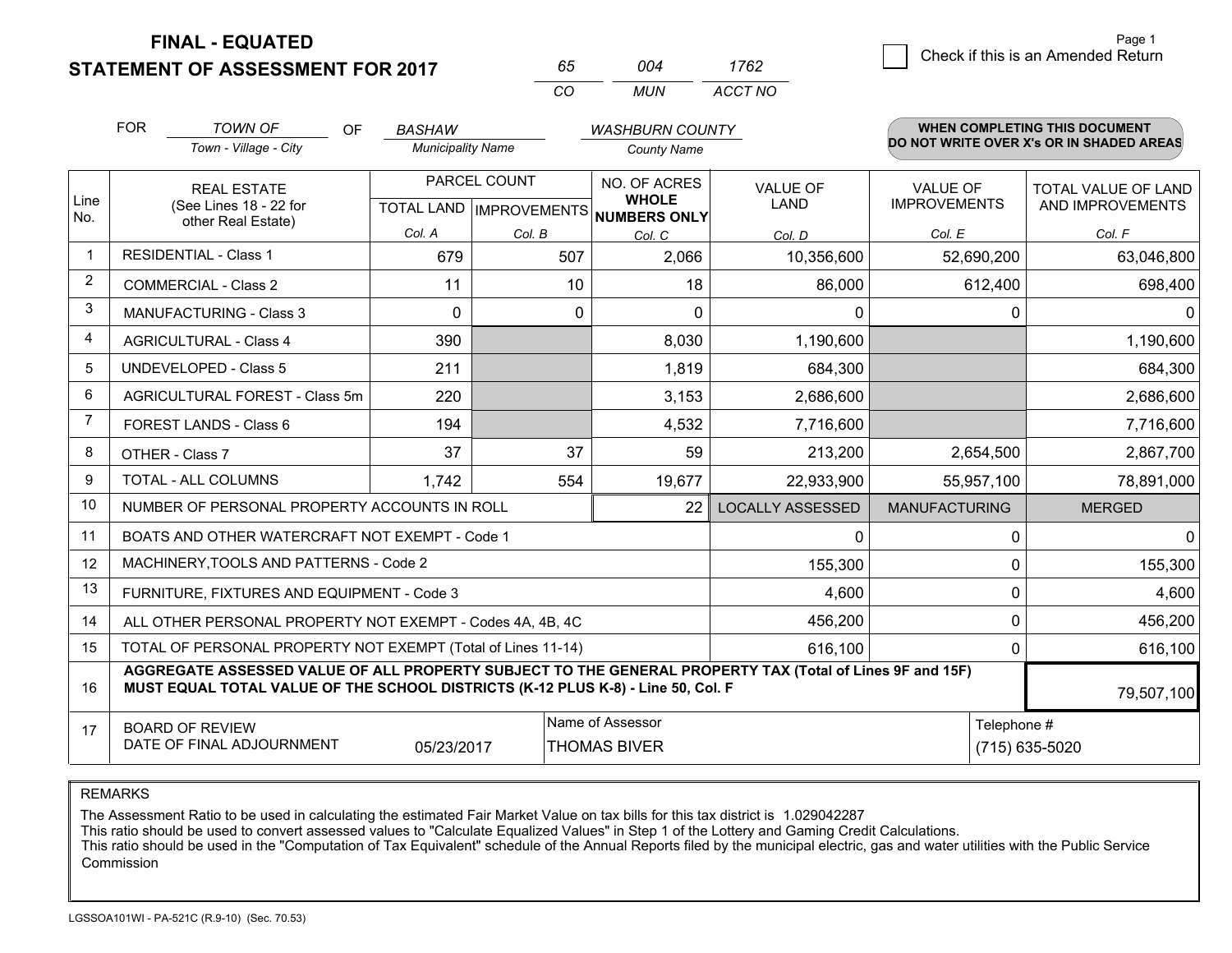*YEAR CO MUN ACCT NO* <sup>2017</sup> <sup>65</sup> <sup>004</sup> <sup>1762</sup> Page 2

Do not confuse FOREST LANDS (Line 7) with FOREST CROPS (in this section) - They are **NOT** the same

|    |                                                                                |                 |  | Private Forest Crop - Reg Class @ 10¢ per acre                   |                 | Private Forest Crop - Reg Class @ \$2.52 per acre                  |                                                                 |  |                                                                              |  |
|----|--------------------------------------------------------------------------------|-----------------|--|------------------------------------------------------------------|-----------------|--------------------------------------------------------------------|-----------------------------------------------------------------|--|------------------------------------------------------------------------------|--|
| 18 | (a) PARCELS                                                                    | (b) ACRES       |  | (c) ASSESSED VALUE                                               |                 | (d) PARCELS                                                        | (e) ACRES                                                       |  | (f) ASSESSED VALUE                                                           |  |
|    |                                                                                |                 |  |                                                                  |                 |                                                                    |                                                                 |  |                                                                              |  |
|    |                                                                                |                 |  | Private Forest Crop - Special Class @ 20¢ per acre               |                 |                                                                    |                                                                 |  | Entered Before 2005 Managed Forest - Ferrous Mining CLOSED @ \$8.27 per acre |  |
| 19 | (a) PARCELS                                                                    | (b) ACRES       |  | (c) ASSESSED VALUE                                               |                 | (d) PARCELS                                                        | (e) ACRES                                                       |  | (f) ASSESSED VALUE                                                           |  |
|    |                                                                                |                 |  |                                                                  |                 |                                                                    |                                                                 |  |                                                                              |  |
|    |                                                                                |                 |  | Entered Before 2005 Managed Forest - OPEN @ \$.79 per acre       |                 |                                                                    | Entered Before 2005 Managed Forest - CLOSED @ \$1.87 per acre   |  |                                                                              |  |
| 20 | (a) PARCELS                                                                    | (b) ACRES       |  | (c) ASSESSED VALUE                                               |                 | (d) PARCELS                                                        | (e) ACRES                                                       |  | (f) ASSESSED VALUE                                                           |  |
|    | 2                                                                              | 80              |  | 112,000                                                          |                 | 18                                                                 | 575.89                                                          |  | 816,500                                                                      |  |
|    | Entered After 2004 Managed Forest - OPEN @<br>\$2.14 per acre                  |                 |  |                                                                  |                 | Entered After 2004 Managed Forest - CLOSED @ \$10.68 per acre      |                                                                 |  |                                                                              |  |
| 21 | (a) PARCELS                                                                    | (b) ACRES       |  | (c) ASSESSED VALUE                                               |                 | (d) PARCELS                                                        | (e) ACRES                                                       |  | (f) ASSESSED VALUE                                                           |  |
|    |                                                                                |                 |  |                                                                  |                 |                                                                    |                                                                 |  |                                                                              |  |
|    |                                                                                | 43              |  | 77,400                                                           |                 | 16<br>445.27                                                       |                                                                 |  | 760,100                                                                      |  |
|    | (a) County Forest Cropland Acres                                               |                 |  | (b) Federal Acres                                                | (c) State Acres |                                                                    | (d) County (NOT FOREST CROP) Acres                              |  | (e) Other Acres                                                              |  |
| 22 |                                                                                |                 |  |                                                                  |                 | 815.91                                                             | 57.56                                                           |  | 42.76                                                                        |  |
|    |                                                                                |                 |  | Assessed Value of Omitted Property From Prior Years (Sec. 70.44) |                 |                                                                    | Assessed Value of Sec. 70.43 Corrections of Errors by Assessors |  |                                                                              |  |
|    |                                                                                | (a) REAL ESTATE |  | (b) PERSONAL                                                     |                 |                                                                    | (c1) REAL ESTATE                                                |  | (c2) PERSONAL                                                                |  |
| 23 |                                                                                |                 |  |                                                                  |                 |                                                                    |                                                                 |  |                                                                              |  |
|    | Manufacturing Equated Value of Omitted Property From Prior Years (Sec. 70.995) |                 |  |                                                                  |                 | Mfg. Equated Value of Sec.70.43 Corrections of Errors by Assessors |                                                                 |  |                                                                              |  |
|    |                                                                                | (d) REAL ESTATE |  | (e) PERSONAL                                                     |                 | (f1) REAL ESTATE                                                   |                                                                 |  | (f2) PERSONAL                                                                |  |
|    |                                                                                |                 |  |                                                                  |                 |                                                                    |                                                                 |  |                                                                              |  |

## **SPECIAL DISTRICTS**

| Line<br>No. | Enter 6-digit<br><b>Special District</b> | <b>Account</b><br><b>Number</b> | <b>Special District Name</b> | <b>Locally Assessed Value</b><br>of Real Estate and | Mfg Value of Real Estate<br>and Personal Property | <b>Merged Value of</b><br><b>Real Estate and</b> |
|-------------|------------------------------------------|---------------------------------|------------------------------|-----------------------------------------------------|---------------------------------------------------|--------------------------------------------------|
|             | Code (Col. A)                            | (Col. B)                        | (Col. C)                     | Personal Property (Col. D)                          | (Col. E)                                          | Personal Property (Col. F)                       |
| 24          |                                          |                                 |                              |                                                     |                                                   |                                                  |
| 25          |                                          |                                 |                              |                                                     |                                                   |                                                  |
| 26          |                                          |                                 |                              |                                                     |                                                   |                                                  |
| 27          |                                          |                                 |                              |                                                     |                                                   |                                                  |
| 28          |                                          |                                 |                              |                                                     |                                                   |                                                  |
| 29          |                                          |                                 |                              |                                                     |                                                   |                                                  |
| 30          |                                          |                                 |                              |                                                     |                                                   |                                                  |
| 31          |                                          |                                 |                              |                                                     |                                                   |                                                  |
| 32          |                                          |                                 |                              |                                                     |                                                   |                                                  |
| 33          |                                          |                                 |                              |                                                     |                                                   |                                                  |
| 34          |                                          |                                 |                              |                                                     |                                                   |                                                  |
| 35          |                                          |                                 |                              |                                                     |                                                   |                                                  |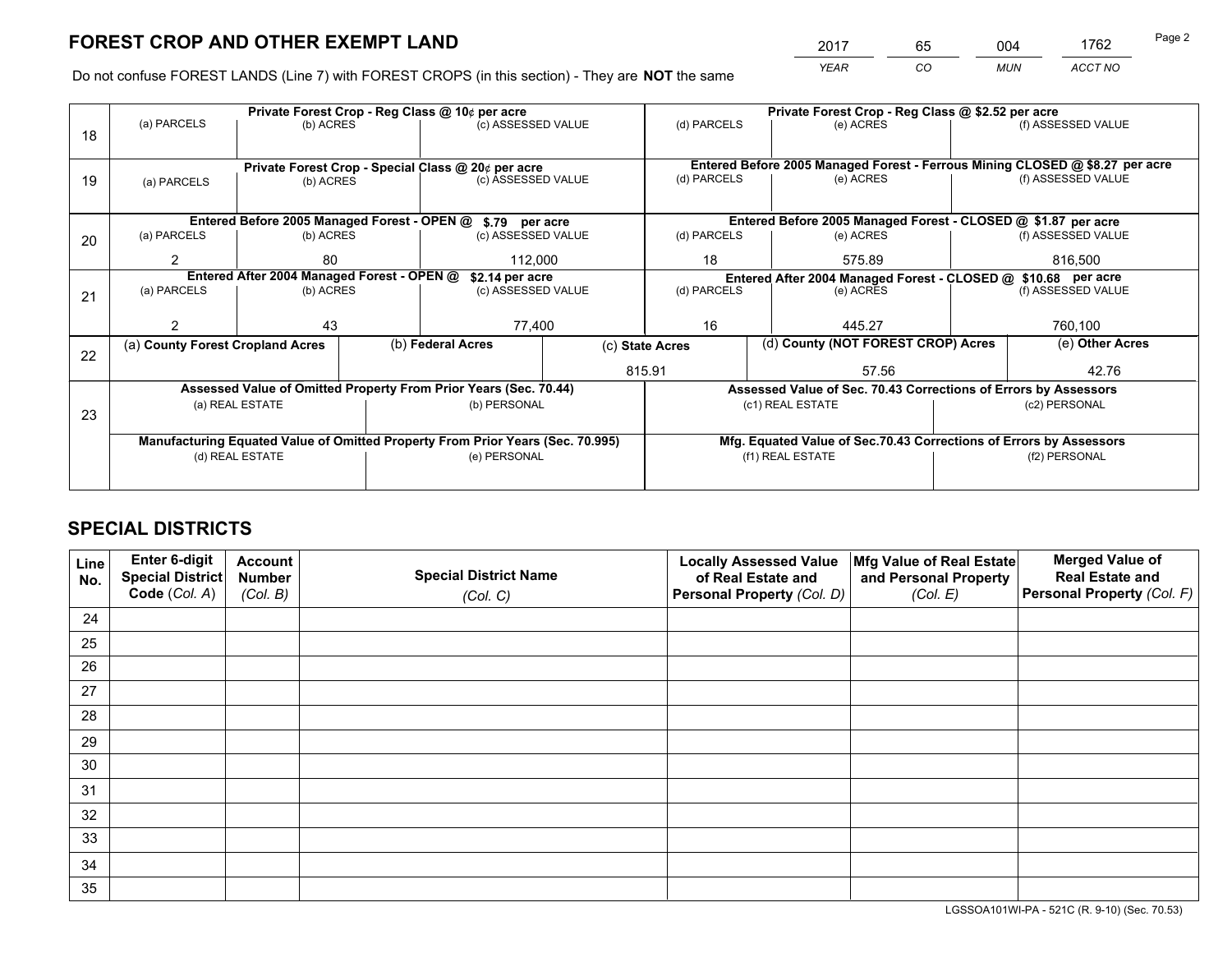|             |                                                          |                                             |                                                         | <b>YEAR</b>                                                                       | CO<br><b>MUN</b>                                              | ACCT NO                                                                        |
|-------------|----------------------------------------------------------|---------------------------------------------|---------------------------------------------------------|-----------------------------------------------------------------------------------|---------------------------------------------------------------|--------------------------------------------------------------------------------|
| Line<br>No. | Enter 6-digit<br><b>School District</b><br>Code (Col. A) | <b>Account</b><br><b>Number</b><br>(Col. B) | <b>School District Name</b><br>(Col. C)                 | <b>Locally Assessed Value</b><br>of Real Estate and<br>Personal Property (Col. D) | Mfg Value of Real Estate<br>and Personal Property<br>(Col. E) | <b>Merged Value of</b><br><b>Real Estate and</b><br>Personal Property (Col. F) |
|             | A. SCHOOL DISTRICTS (K-8 and K-12)                       |                                             |                                                         |                                                                                   |                                                               |                                                                                |
| 36          | 655306                                                   | 0392                                        | SCH D OF SHELL LAKE                                     | 55,233,300                                                                        |                                                               | 55,233,300                                                                     |
| 37          | 655474                                                   | 0393                                        | SCH D OF SPOONER                                        | 24,273,800                                                                        |                                                               | 24,273,800                                                                     |
| 38          |                                                          |                                             |                                                         |                                                                                   |                                                               |                                                                                |
| 39          |                                                          |                                             |                                                         |                                                                                   |                                                               |                                                                                |
| 40          |                                                          |                                             |                                                         |                                                                                   |                                                               |                                                                                |
| 41          |                                                          |                                             |                                                         |                                                                                   |                                                               |                                                                                |
| 42          |                                                          |                                             |                                                         |                                                                                   |                                                               |                                                                                |
| 43          |                                                          |                                             |                                                         |                                                                                   |                                                               |                                                                                |
| 44          |                                                          |                                             |                                                         |                                                                                   |                                                               |                                                                                |
| 45<br>46    |                                                          |                                             |                                                         |                                                                                   |                                                               |                                                                                |
| 47          |                                                          |                                             |                                                         |                                                                                   |                                                               |                                                                                |
| 48          |                                                          |                                             |                                                         |                                                                                   |                                                               |                                                                                |
| 49          |                                                          |                                             |                                                         |                                                                                   |                                                               |                                                                                |
| 50          |                                                          |                                             | TOTAL ASSESSED VALUE OF SCHOOL DISTRICTS (K-8 and K-12) | 79,507,100                                                                        |                                                               | 79,507,100                                                                     |
|             | <b>B.</b><br><b>UNION HIGH SCHOOL DISTRICTS</b>          |                                             |                                                         |                                                                                   |                                                               |                                                                                |
| 51          |                                                          |                                             |                                                         |                                                                                   |                                                               |                                                                                |
| 52          |                                                          |                                             |                                                         |                                                                                   |                                                               |                                                                                |
| 53          |                                                          |                                             |                                                         |                                                                                   |                                                               |                                                                                |
| 54          |                                                          |                                             |                                                         |                                                                                   |                                                               |                                                                                |
| 55          |                                                          |                                             | TOTAL ASSESSED VALUE OF UNION HIGH SCHOOLS              |                                                                                   |                                                               |                                                                                |
|             | C.<br><b>TECHNICAL COLLEGE DISTRICTS</b>                 |                                             |                                                         |                                                                                   |                                                               |                                                                                |
| 56          | 001700                                                   | 0016                                        | WISCONSIN INDIANHEAD TECH COLLEGE SHEL                  | 79,507,100                                                                        |                                                               | 79,507,100                                                                     |
| 57          |                                                          |                                             |                                                         |                                                                                   |                                                               |                                                                                |
| 58          |                                                          |                                             |                                                         |                                                                                   |                                                               |                                                                                |
| 59          |                                                          |                                             | TOTAL ASSESSED VALUE OF TECHNICAL COLLEGES              | 79,507,100                                                                        |                                                               | 79,507,100                                                                     |

 *I hereby certify, to the best of my knowledge and belief, this form is complete and correct.*

| Print name of preparer | Title                    |                | Date (MM / DD / CCYY) |
|------------------------|--------------------------|----------------|-----------------------|
|                        |                          |                |                       |
| Signature of preparer  | Contact Telephone Number | E-mail address |                       |
|                        | $\sim$                   |                |                       |

|  | <b>SCHOOL DISTRICTS</b> |  |  |  |
|--|-------------------------|--|--|--|
|  |                         |  |  |  |

201765004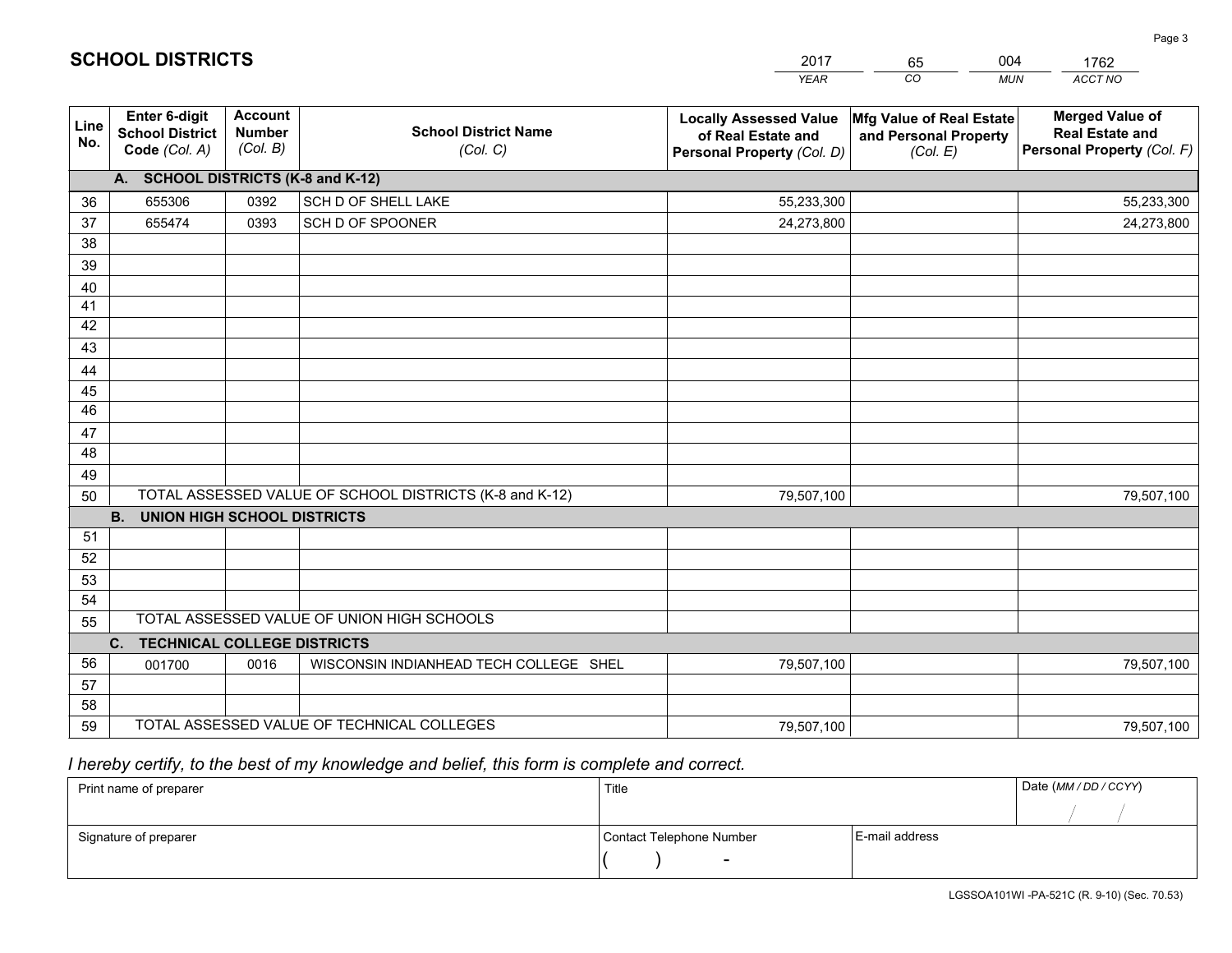### **HIGHLIGHTS**

- 1. Complete the Statement of Assessment after the Board of Review. Reflect any changes made there.
- 2. Use black ink to complete.
- 3. Line 16 must equal Line 50, Col D.
- 4. Line 55 must equal the total of K-8 schools listed on lines 36-49. Do not include K-12 schools in this comparision.
- 5. Line 59, Col. D must equal Line 16.
- 6. Special District, School District and Technical College District values must include both real estate and personal property. Examples of Special districts are: town sanitary districts, public inland lake protection and rehabilitation districts, and metropolitan sewerage districts.
- 7. DO NOT INCLUDE Manufacturing property values.DOR will print these values on the final SOA.

LESA DAHLSTROM TOWN OF BASHAW W8885 COUNTY HWY B SHELL LAKE, WI 54871 - 4436

SHELL LAKE, WI 54871 - 4436

W8885 COUNTY HWY B TOWN OF BASHAW LESA DAHLSTROM

 8. Accuracy of this form is very important. The values reported directly affect the equalized value DOR calculates for school and special districts.

### **Page 1:**

 If not prefilled, enter the tax year,county and municipal code,municipal type, municipal name and county name on the top of form.

Check the Amended box, if filing an amended / corrected SOA.

 Report the parcel count, acres and assessed value of taxable general property, total parcel count, (real and personal), total acres, and values from final figures set by the Board of Review.

- A. Real Estate land and improvements (buildings, etc.) is reported on lines 1 8, total line 9.
- B. Personal Property is reported on lines 11 14, Column D, total line 15.
- C. To complete this report, use the computer produced summary of the assessment roll that shows these amounts.
- D. Use whole numbers only.
- E. Add each line across and each column down to verify entries.

### **Page 2:**

- A. Report Special Items (not subject to general property tax).
- 1. Private Forest Croplands and Managed Forest Lands are reported on lines 18,19, 20 and 21. Be sure to report assessed values **NOT** taxes.
- 2. You should have copies of the orders of entry, orders of withdrawal, etc., to update your assessment roll.
	- 3. Show hundredths of acres (e.g. 39.75).
- 4. Tax exempt lands are reported on line 22.
- 5. Omitted property and sec. 70.43, Wis. Stats., corrections of errors by assessor are reported on line 23. Report real estate and personal property separately. These should be for **prior years**, not something found on the current assessment roll after the board of review.
- B. Special District (Lines 24-35) Include the value of both real and personal property.
- The Department of Revenue (DOR) preprints much of the information regarding names and codes for schools, special districts,etc. If a district is not listed, enter the name and value only, DOR will enter the proper code.

## **Page 3 School Districts:**

Include the value of both real and personal property.

Report School District (regular, elementary, union high school, and technical college).

- 1. Regular (K-12) and Elementary (K-8) school values are reported on lines 36-49, total on line 50.
- 2. Union High School (UHS) (use only if elementary schools are listed on lines 36-49) are reported on lines 51-54. UHS total value (line 55) must equal to the total **elementary school** values reported on lines 36-49. Do notinclude K-12 schools in this comparison.
- 3. Technical College values are reported on lines 56-58, total on line 59.
- 4. Use the computer summary that shows these amounts to complete this report.

#### **This form is due the second Monday in June. File this report only after your Board of Review is complete.**

 *If you have questions: Return forms to:*

 Email: lgs@wisconsin.gov Wisconsin Department of RevenueCall:  $(608)$  266-2569 or  $(608)$  264-6892 Fax number: (608) 264-6887 PO Box 8971

Local Government Services Section 6-97 Madison WI 53708-8971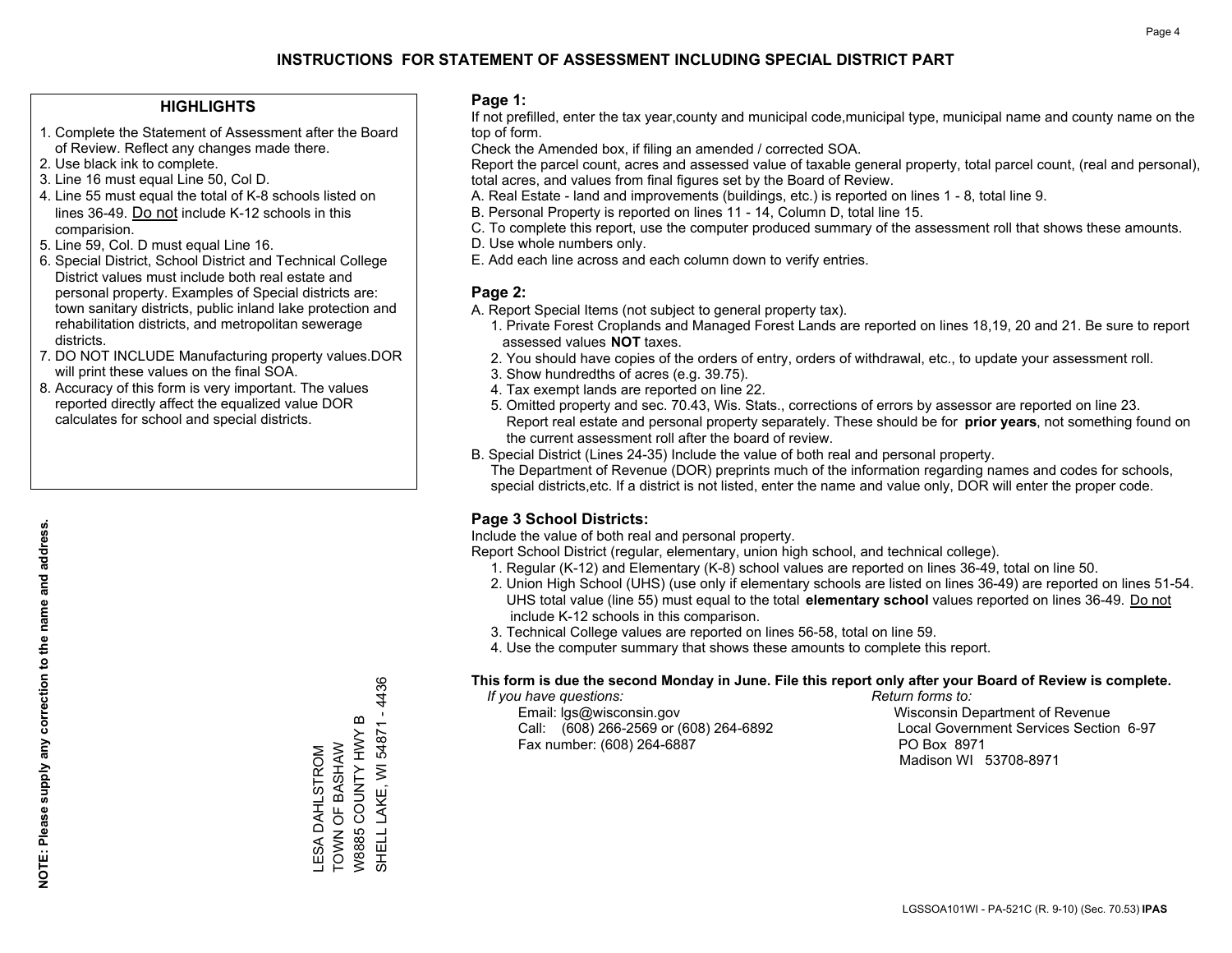**FINAL - EQUATED**

**STATEMENT OF ASSESSMENT FOR 2017** 

| 65  | NUE | 1763    |
|-----|-----|---------|
| CO. | MUN | ACCT NO |

|                | <b>FOR</b>                                                                          | <b>TOWN OF</b><br><b>OF</b>                                                                                                                                                                  | <b>BASS LAKE</b>         |              | <b>WASHBURN COUNTY</b>                             |                                |                                        | <b>WHEN COMPLETING THIS DOCUMENT</b>           |
|----------------|-------------------------------------------------------------------------------------|----------------------------------------------------------------------------------------------------------------------------------------------------------------------------------------------|--------------------------|--------------|----------------------------------------------------|--------------------------------|----------------------------------------|------------------------------------------------|
|                |                                                                                     | Town - Village - City                                                                                                                                                                        | <b>Municipality Name</b> |              | <b>County Name</b>                                 |                                |                                        | DO NOT WRITE OVER X's OR IN SHADED AREAS       |
| Line           |                                                                                     | <b>REAL ESTATE</b><br>(See Lines 18 - 22 for                                                                                                                                                 |                          | PARCEL COUNT | NO. OF ACRES<br><b>WHOLE</b>                       | <b>VALUE OF</b><br><b>LAND</b> | <b>VALUE OF</b><br><b>IMPROVEMENTS</b> | <b>TOTAL VALUE OF LAND</b><br>AND IMPROVEMENTS |
| No.            |                                                                                     | other Real Estate)                                                                                                                                                                           | Col. A                   | Col. B       | TOTAL LAND   IMPROVEMENTS   NUMBERS ONLY<br>Col. C | Col. D                         | Col. E                                 | Col. F                                         |
| $\overline{1}$ |                                                                                     | <b>RESIDENTIAL - Class 1</b>                                                                                                                                                                 | 570                      | 377          | 2,060                                              | 12,008,300                     | 32,925,800                             | 44,934,100                                     |
| 2              |                                                                                     | <b>COMMERCIAL - Class 2</b>                                                                                                                                                                  | 6                        | 5            | 55                                                 | 147,900                        | 562,300                                | 710,200                                        |
| 3              |                                                                                     | <b>MANUFACTURING - Class 3</b>                                                                                                                                                               | 0                        | 0            | $\Omega$                                           | 0                              | $\Omega$                               | $\mathbf{0}$                                   |
| $\overline{4}$ |                                                                                     | <b>AGRICULTURAL - Class 4</b>                                                                                                                                                                | 91                       |              | 2,058                                              | 245,000                        |                                        | 245,000                                        |
| 5              |                                                                                     | <b>UNDEVELOPED - Class 5</b>                                                                                                                                                                 | 87                       |              | 752                                                | 324,800                        |                                        | 324,800                                        |
| 6              | AGRICULTURAL FOREST - Class 5m                                                      |                                                                                                                                                                                              | $\Omega$                 |              | $\Omega$                                           | 0                              |                                        | 0                                              |
| $\overline{7}$ |                                                                                     | <b>FOREST LANDS - Class 6</b>                                                                                                                                                                | 342                      |              | 8,602                                              | 14,903,300                     |                                        | 14,903,300                                     |
| 8              |                                                                                     | OTHER - Class 7                                                                                                                                                                              | 10                       | 10           | 13                                                 | 52,400                         | 655,300                                | 707,700                                        |
| 9              |                                                                                     | TOTAL - ALL COLUMNS                                                                                                                                                                          | 1,106                    | 392          | 13,540                                             | 27,681,700                     | 34,143,400                             | 61,825,100                                     |
| 10             |                                                                                     | NUMBER OF PERSONAL PROPERTY ACCOUNTS IN ROLL                                                                                                                                                 |                          |              | 10                                                 | <b>LOCALLY ASSESSED</b>        | <b>MANUFACTURING</b>                   | <b>MERGED</b>                                  |
| 11             |                                                                                     | BOATS AND OTHER WATERCRAFT NOT EXEMPT - Code 1                                                                                                                                               |                          |              |                                                    | 0                              | $\Omega$                               | $\mathbf{0}$                                   |
| 12             |                                                                                     | MACHINERY, TOOLS AND PATTERNS - Code 2                                                                                                                                                       |                          |              |                                                    | 169,300                        | $\Omega$                               | 169,300                                        |
| 13             |                                                                                     | FURNITURE, FIXTURES AND EQUIPMENT - Code 3                                                                                                                                                   |                          |              |                                                    | 22,800                         | $\mathbf 0$                            | 22,800                                         |
| 14             |                                                                                     | ALL OTHER PERSONAL PROPERTY NOT EXEMPT - Codes 4A, 4B, 4C                                                                                                                                    |                          |              |                                                    | 16,400                         | $\Omega$                               | 16,400                                         |
| 15             |                                                                                     | TOTAL OF PERSONAL PROPERTY NOT EXEMPT (Total of Lines 11-14)                                                                                                                                 |                          |              |                                                    | 208,500                        | $\mathbf{0}$                           | 208,500                                        |
| 16             |                                                                                     | AGGREGATE ASSESSED VALUE OF ALL PROPERTY SUBJECT TO THE GENERAL PROPERTY TAX (Total of Lines 9F and 15F)<br>MUST EQUAL TOTAL VALUE OF THE SCHOOL DISTRICTS (K-12 PLUS K-8) - Line 50, Col. F |                          |              |                                                    |                                |                                        | 62,033,600                                     |
| 17             | Name of Assessor<br><b>BOARD OF REVIEW</b>                                          |                                                                                                                                                                                              |                          |              |                                                    |                                | Telephone #                            |                                                |
|                | DATE OF FINAL ADJOURNMENT<br>06/01/2017<br><b>STEVE NORDQUIST</b><br>(715) 934-2902 |                                                                                                                                                                                              |                          |              |                                                    |                                |                                        |                                                |

REMARKS

The Assessment Ratio to be used in calculating the estimated Fair Market Value on tax bills for this tax district is .972162627<br>This ratio should be used to convert assessed values to "Calculate Equalized Values" in Step 1 Commission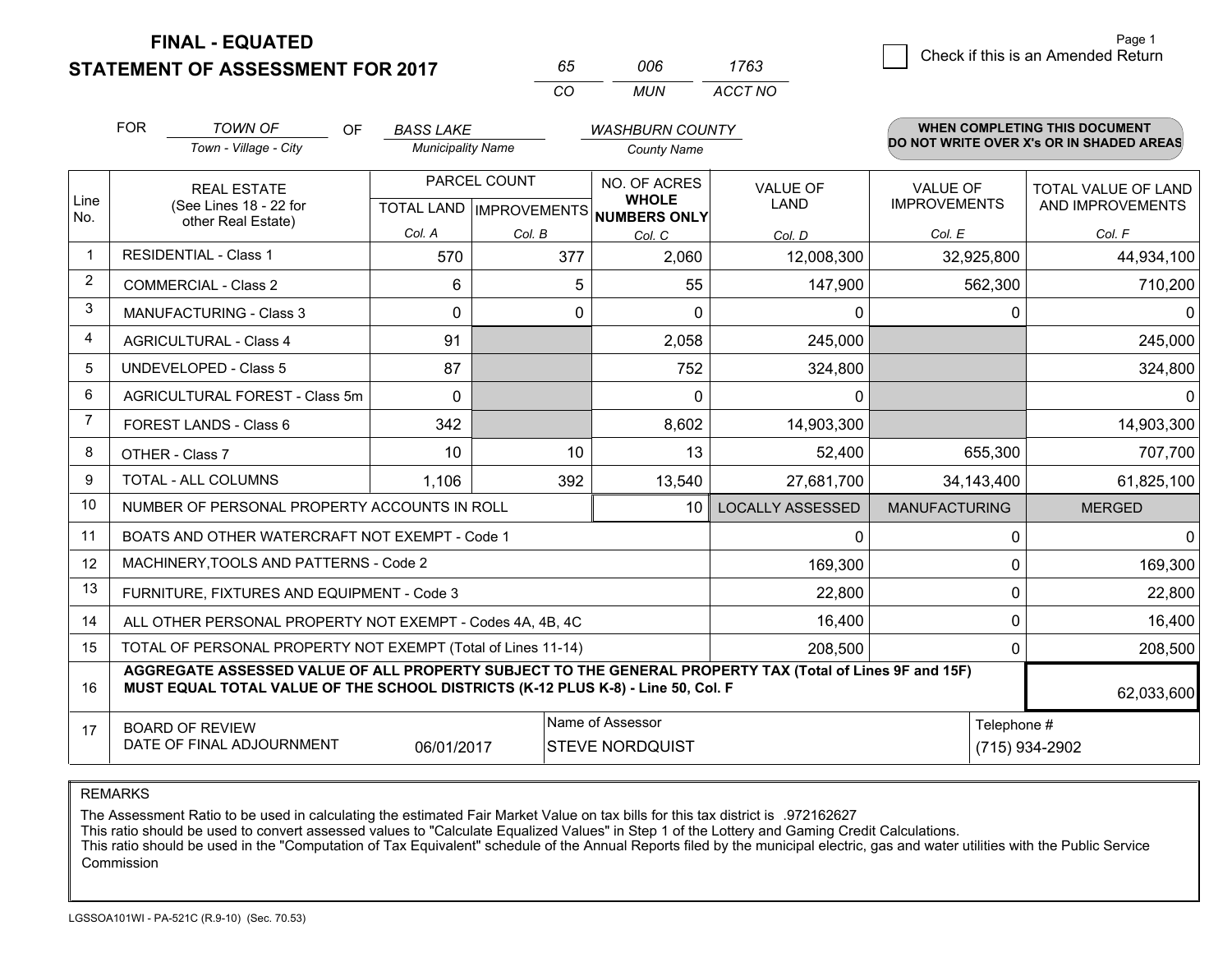*YEAR CO MUN ACCT NO* <sup>2017</sup> <sup>65</sup> <sup>006</sup> <sup>1763</sup>

Do not confuse FOREST LANDS (Line 7) with FOREST CROPS (in this section) - They are **NOT** the same

|    | Private Forest Crop - Reg Class @ 10¢ per acre             |                 |  |                                                                                |                                                               | Private Forest Crop - Reg Class @ \$2.52 per acre |  |                                                                    |               |                                                                              |
|----|------------------------------------------------------------|-----------------|--|--------------------------------------------------------------------------------|---------------------------------------------------------------|---------------------------------------------------|--|--------------------------------------------------------------------|---------------|------------------------------------------------------------------------------|
| 18 | (a) PARCELS                                                | (b) ACRES       |  | (c) ASSESSED VALUE                                                             |                                                               | (d) PARCELS                                       |  | (e) ACRES                                                          |               | (f) ASSESSED VALUE                                                           |
|    |                                                            |                 |  |                                                                                |                                                               |                                                   |  |                                                                    |               |                                                                              |
|    | Private Forest Crop - Special Class @ 20¢ per acre         |                 |  |                                                                                |                                                               |                                                   |  |                                                                    |               | Entered Before 2005 Managed Forest - Ferrous Mining CLOSED @ \$8.27 per acre |
| 19 | (a) PARCELS                                                | (b) ACRES       |  | (c) ASSESSED VALUE                                                             |                                                               | (d) PARCELS                                       |  | (e) ACRES                                                          |               | (f) ASSESSED VALUE                                                           |
|    |                                                            |                 |  |                                                                                |                                                               |                                                   |  |                                                                    |               |                                                                              |
|    | Entered Before 2005 Managed Forest - OPEN @ \$.79 per acre |                 |  |                                                                                | Entered Before 2005 Managed Forest - CLOSED @ \$1.87 per acre |                                                   |  |                                                                    |               |                                                                              |
| 20 | (a) PARCELS                                                | (b) ACRES       |  | (c) ASSESSED VALUE                                                             |                                                               | (d) PARCELS                                       |  | (e) ACRES                                                          |               | (f) ASSESSED VALUE                                                           |
|    |                                                            |                 |  |                                                                                |                                                               | 24                                                |  | 539.65                                                             |               | 899.400                                                                      |
|    | Entered After 2004 Managed Forest - OPEN @                 |                 |  |                                                                                | \$2.14 per acre                                               |                                                   |  | Entered After 2004 Managed Forest - CLOSED @ \$10.68 per acre      |               |                                                                              |
| 21 | (a) PARCELS                                                | (b) ACRES       |  | (c) ASSESSED VALUE                                                             |                                                               | (d) PARCELS                                       |  | (e) ACRES                                                          |               | (f) ASSESSED VALUE                                                           |
|    |                                                            |                 |  |                                                                                |                                                               |                                                   |  |                                                                    |               |                                                                              |
|    | 13                                                         | 467             |  | 697,100                                                                        |                                                               | 48                                                |  | 1.516.94                                                           |               | 2,467,700                                                                    |
| 22 | (a) County Forest Cropland Acres                           |                 |  | (b) Federal Acres                                                              |                                                               | (c) State Acres                                   |  | (d) County (NOT FOREST CROP) Acres                                 |               | (e) Other Acres                                                              |
|    | 3,102.81                                                   |                 |  | 523.84                                                                         |                                                               | 1,563.1                                           |  | 80                                                                 |               | 114.93                                                                       |
|    |                                                            |                 |  | Assessed Value of Omitted Property From Prior Years (Sec. 70.44)               |                                                               |                                                   |  | Assessed Value of Sec. 70.43 Corrections of Errors by Assessors    |               |                                                                              |
| 23 |                                                            | (a) REAL ESTATE |  | (b) PERSONAL                                                                   |                                                               |                                                   |  | (c1) REAL ESTATE                                                   |               | (c2) PERSONAL                                                                |
|    |                                                            |                 |  |                                                                                |                                                               |                                                   |  |                                                                    |               |                                                                              |
|    |                                                            |                 |  | Manufacturing Equated Value of Omitted Property From Prior Years (Sec. 70.995) |                                                               |                                                   |  | Mfg. Equated Value of Sec.70.43 Corrections of Errors by Assessors |               |                                                                              |
|    | (d) REAL ESTATE                                            |                 |  | (e) PERSONAL                                                                   |                                                               | (f1) REAL ESTATE                                  |  |                                                                    | (f2) PERSONAL |                                                                              |
|    |                                                            |                 |  |                                                                                |                                                               |                                                   |  |                                                                    |               |                                                                              |

## **SPECIAL DISTRICTS**

| Line<br>No. | Enter 6-digit<br><b>Special District</b> | <b>Account</b><br><b>Number</b> | <b>Special District Name</b> | <b>Locally Assessed Value</b><br>of Real Estate and | Mfg Value of Real Estate<br>and Personal Property | <b>Merged Value of</b><br><b>Real Estate and</b> |
|-------------|------------------------------------------|---------------------------------|------------------------------|-----------------------------------------------------|---------------------------------------------------|--------------------------------------------------|
|             | Code (Col. A)                            | (Col. B)                        | (Col. C)                     | Personal Property (Col. D)                          | (Col. E)                                          | Personal Property (Col. F)                       |
| 24          |                                          |                                 |                              |                                                     |                                                   |                                                  |
| 25          |                                          |                                 |                              |                                                     |                                                   |                                                  |
| 26          |                                          |                                 |                              |                                                     |                                                   |                                                  |
| 27          |                                          |                                 |                              |                                                     |                                                   |                                                  |
| 28          |                                          |                                 |                              |                                                     |                                                   |                                                  |
| 29          |                                          |                                 |                              |                                                     |                                                   |                                                  |
| 30          |                                          |                                 |                              |                                                     |                                                   |                                                  |
| 31          |                                          |                                 |                              |                                                     |                                                   |                                                  |
| 32          |                                          |                                 |                              |                                                     |                                                   |                                                  |
| 33          |                                          |                                 |                              |                                                     |                                                   |                                                  |
| 34          |                                          |                                 |                              |                                                     |                                                   |                                                  |
| 35          |                                          |                                 |                              |                                                     |                                                   |                                                  |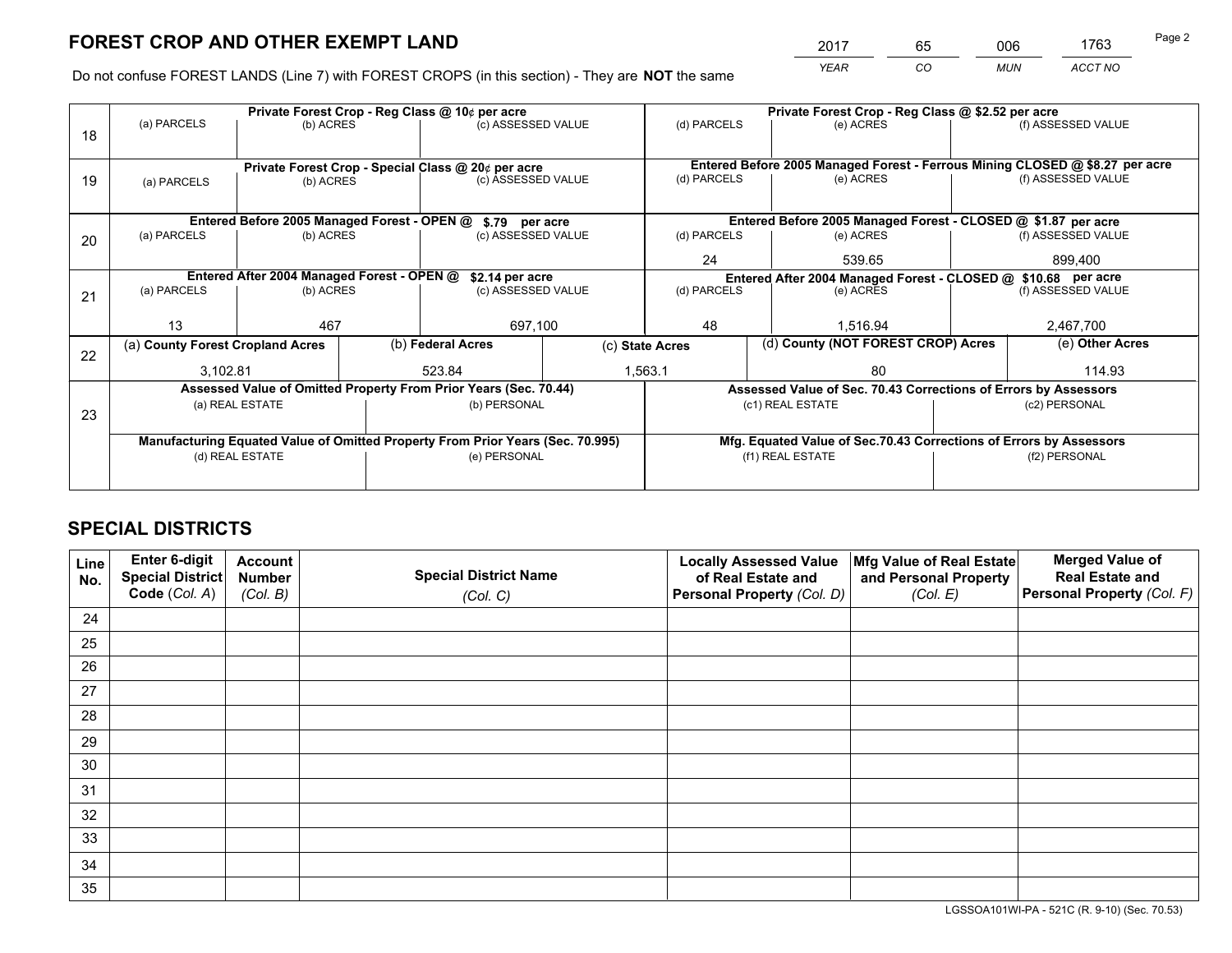|             |                                                          |                                             |                                                         | <b>YEAR</b>                                                                       | CO<br><b>MUN</b>                                              | ACCT NO                                                                        |
|-------------|----------------------------------------------------------|---------------------------------------------|---------------------------------------------------------|-----------------------------------------------------------------------------------|---------------------------------------------------------------|--------------------------------------------------------------------------------|
| Line<br>No. | Enter 6-digit<br><b>School District</b><br>Code (Col. A) | <b>Account</b><br><b>Number</b><br>(Col. B) | <b>School District Name</b><br>(Col. C)                 | <b>Locally Assessed Value</b><br>of Real Estate and<br>Personal Property (Col. D) | Mfg Value of Real Estate<br>and Personal Property<br>(Col. E) | <b>Merged Value of</b><br><b>Real Estate and</b><br>Personal Property (Col. F) |
|             | A. SCHOOL DISTRICTS (K-8 and K-12)                       |                                             |                                                         |                                                                                   |                                                               |                                                                                |
| 36          | 572478                                                   | 0339                                        | SCH D OF HAYWARD COMMUNITY                              | 26,695,200                                                                        |                                                               | 26,695,200                                                                     |
| 37          | 655474                                                   | 0393                                        | SCH D OF SPOONER                                        | 35,338,400                                                                        |                                                               | 35,338,400                                                                     |
| 38          |                                                          |                                             |                                                         |                                                                                   |                                                               |                                                                                |
| 39          |                                                          |                                             |                                                         |                                                                                   |                                                               |                                                                                |
| 40          |                                                          |                                             |                                                         |                                                                                   |                                                               |                                                                                |
| 41          |                                                          |                                             |                                                         |                                                                                   |                                                               |                                                                                |
| 42          |                                                          |                                             |                                                         |                                                                                   |                                                               |                                                                                |
| 43          |                                                          |                                             |                                                         |                                                                                   |                                                               |                                                                                |
| 44          |                                                          |                                             |                                                         |                                                                                   |                                                               |                                                                                |
| 45          |                                                          |                                             |                                                         |                                                                                   |                                                               |                                                                                |
| 46          |                                                          |                                             |                                                         |                                                                                   |                                                               |                                                                                |
| 47          |                                                          |                                             |                                                         |                                                                                   |                                                               |                                                                                |
| 48          |                                                          |                                             |                                                         |                                                                                   |                                                               |                                                                                |
| 49          |                                                          |                                             |                                                         |                                                                                   |                                                               |                                                                                |
| 50          |                                                          |                                             | TOTAL ASSESSED VALUE OF SCHOOL DISTRICTS (K-8 and K-12) | 62,033,600                                                                        |                                                               | 62,033,600                                                                     |
| 51          | <b>B.</b><br><b>UNION HIGH SCHOOL DISTRICTS</b>          |                                             |                                                         |                                                                                   |                                                               |                                                                                |
| 52          |                                                          |                                             |                                                         |                                                                                   |                                                               |                                                                                |
| 53          |                                                          |                                             |                                                         |                                                                                   |                                                               |                                                                                |
| 54          |                                                          |                                             |                                                         |                                                                                   |                                                               |                                                                                |
| 55          |                                                          |                                             | TOTAL ASSESSED VALUE OF UNION HIGH SCHOOLS              |                                                                                   |                                                               |                                                                                |
|             | <b>TECHNICAL COLLEGE DISTRICTS</b><br>C.                 |                                             |                                                         |                                                                                   |                                                               |                                                                                |
| 56          | 001700                                                   | 0016                                        | WISCONSIN INDIANHEAD TECH COLLEGE SHEL                  | 62,033,600                                                                        |                                                               | 62,033,600                                                                     |
| 57          |                                                          |                                             |                                                         |                                                                                   |                                                               |                                                                                |
| 58          |                                                          |                                             |                                                         |                                                                                   |                                                               |                                                                                |
| 59          |                                                          |                                             | TOTAL ASSESSED VALUE OF TECHNICAL COLLEGES              | 62,033,600                                                                        |                                                               | 62,033,600                                                                     |

65

006

 *I hereby certify, to the best of my knowledge and belief, this form is complete and correct.*

**SCHOOL DISTRICTS**

| Print name of preparer | Title                    |                | Date (MM / DD / CCYY) |
|------------------------|--------------------------|----------------|-----------------------|
|                        |                          |                |                       |
| Signature of preparer  | Contact Telephone Number | E-mail address |                       |
|                        | $\sim$                   |                |                       |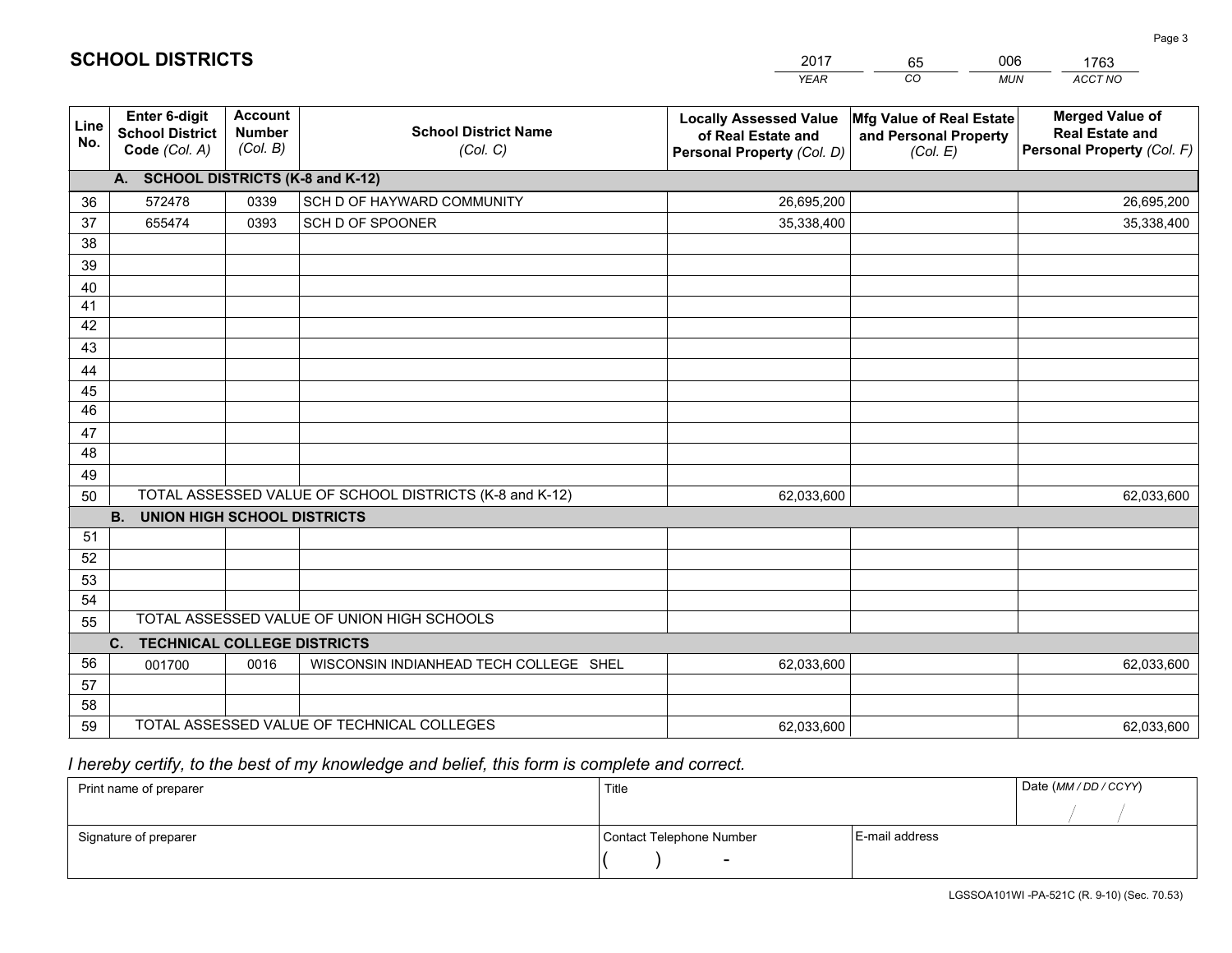### **HIGHLIGHTS**

- 1. Complete the Statement of Assessment after the Board of Review. Reflect any changes made there.
- 2. Use black ink to complete.
- 3. Line 16 must equal Line 50, Col D.
- 4. Line 55 must equal the total of K-8 schools listed on lines 36-49. Do not include K-12 schools in this comparision.
- 5. Line 59, Col. D must equal Line 16.
- 6. Special District, School District and Technical College District values must include both real estate and personal property. Examples of Special districts are: town sanitary districts, public inland lake protection and rehabilitation districts, and metropolitan sewerage districts.
- 7. DO NOT INCLUDE Manufacturing property values.DOR will print these values on the final SOA.
- 8. Accuracy of this form is very important. The values reported directly affect the equalized value DOR calculates for school and special districts.

### **Page 1:**

 If not prefilled, enter the tax year,county and municipal code,municipal type, municipal name and county name on the top of form.

Check the Amended box, if filing an amended / corrected SOA.

 Report the parcel count, acres and assessed value of taxable general property, total parcel count, (real and personal), total acres, and values from final figures set by the Board of Review.

- A. Real Estate land and improvements (buildings, etc.) is reported on lines 1 8, total line 9.
- B. Personal Property is reported on lines 11 14, Column D, total line 15.
- C. To complete this report, use the computer produced summary of the assessment roll that shows these amounts.
- D. Use whole numbers only.
- E. Add each line across and each column down to verify entries.

### **Page 2:**

- A. Report Special Items (not subject to general property tax).
- 1. Private Forest Croplands and Managed Forest Lands are reported on lines 18,19, 20 and 21. Be sure to report assessed values **NOT** taxes.
- 2. You should have copies of the orders of entry, orders of withdrawal, etc., to update your assessment roll.
	- 3. Show hundredths of acres (e.g. 39.75).
- 4. Tax exempt lands are reported on line 22.
- 5. Omitted property and sec. 70.43, Wis. Stats., corrections of errors by assessor are reported on line 23. Report real estate and personal property separately. These should be for **prior years**, not something found on the current assessment roll after the board of review.
- B. Special District (Lines 24-35) Include the value of both real and personal property.
- The Department of Revenue (DOR) preprints much of the information regarding names and codes for schools, special districts,etc. If a district is not listed, enter the name and value only, DOR will enter the proper code.

### **Page 3 School Districts:**

Include the value of both real and personal property.

Report School District (regular, elementary, union high school, and technical college).

- 1. Regular (K-12) and Elementary (K-8) school values are reported on lines 36-49, total on line 50.
- 2. Union High School (UHS) (use only if elementary schools are listed on lines 36-49) are reported on lines 51-54. UHS total value (line 55) must equal to the total **elementary school** values reported on lines 36-49. Do notinclude K-12 schools in this comparison.
- 3. Technical College values are reported on lines 56-58, total on line 59.
- 4. Use the computer summary that shows these amounts to complete this report.

#### **This form is due the second Monday in June. File this report only after your Board of Review is complete.**

 *If you have questions: Return forms to:*

 Email: lgs@wisconsin.gov Wisconsin Department of RevenueCall:  $(608)$  266-2569 or  $(608)$  264-6892 Fax number: (608) 264-6887 PO Box 8971

Local Government Services Section 6-97 Madison WI 53708-8971

9611 SPRINGBROOK, WI 54875 - 9611 54875-9 TOWN OF BASS LAKE KATHY PFISTER<br>TOWN OF BASS LAKE N7604 MAIN RD<br>SPRINGBROOK, WI KATHY PFISTER N7604 MAIN RD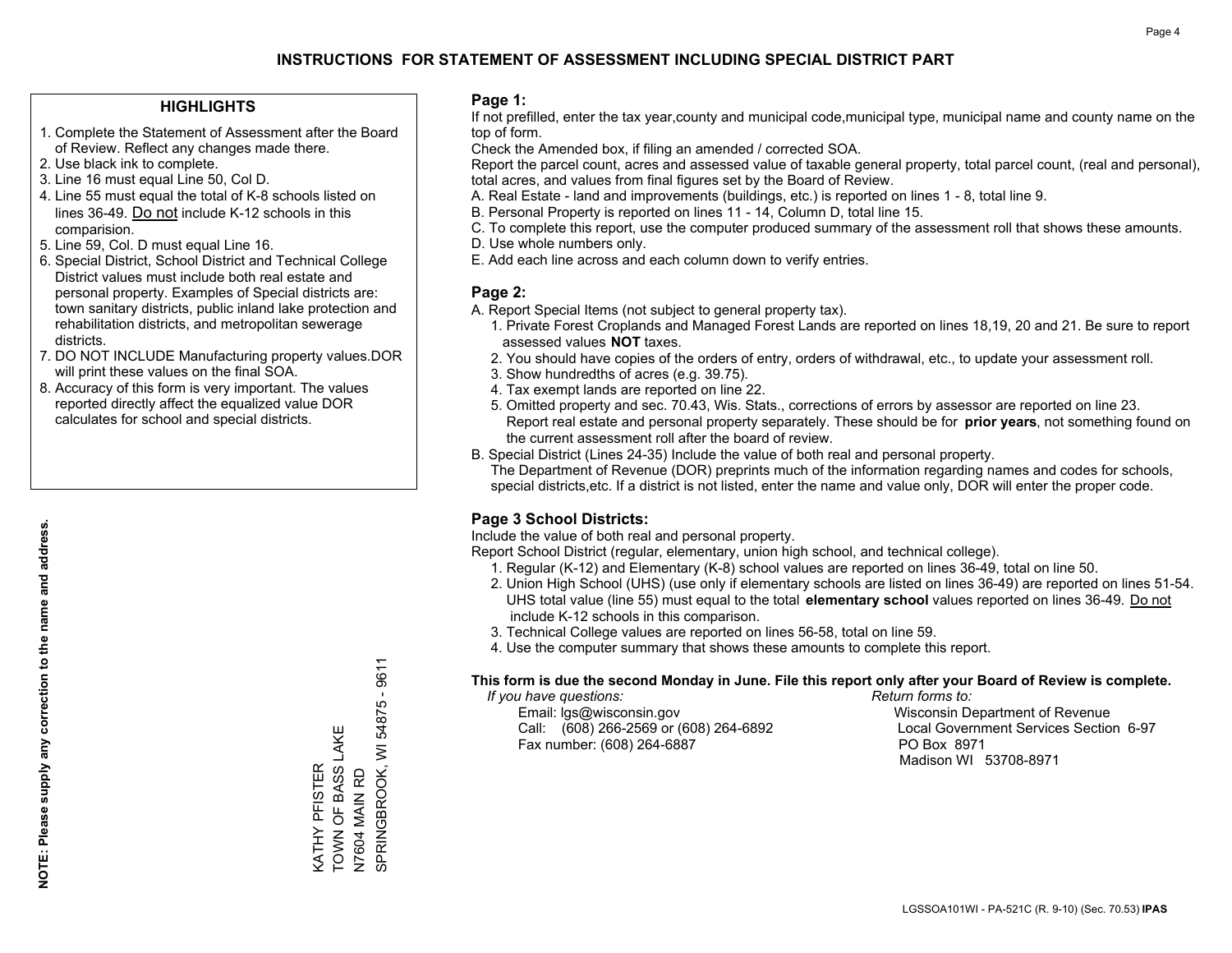**STATEMENT OF ASSESSMENT FOR 2017** 

**FINAL - EQUATED**

| 65 | nnr   | 1764    |
|----|-------|---------|
| cо | MI IN | ACCT NO |

|                | <b>FOR</b>                                                                                                                                                                                                 | <b>TOWN OF</b><br><b>OF</b>                                  | <b>BEAVER BROOK</b>                                  |        | <b>WASHBURN COUNTY</b>       |                                |                                        | WHEN COMPLETING THIS DOCUMENT            |
|----------------|------------------------------------------------------------------------------------------------------------------------------------------------------------------------------------------------------------|--------------------------------------------------------------|------------------------------------------------------|--------|------------------------------|--------------------------------|----------------------------------------|------------------------------------------|
|                |                                                                                                                                                                                                            | Town - Village - City                                        | <b>Municipality Name</b>                             |        | <b>County Name</b>           |                                |                                        | DO NOT WRITE OVER X's OR IN SHADED AREAS |
| Line<br>No.    | <b>REAL ESTATE</b><br>(See Lines 18 - 22 for                                                                                                                                                               |                                                              | PARCEL COUNT<br>TOTAL LAND IMPROVEMENTS NUMBERS ONLY |        | NO. OF ACRES<br><b>WHOLE</b> | <b>VALUE OF</b><br><b>LAND</b> | <b>VALUE OF</b><br><b>IMPROVEMENTS</b> | TOTAL VALUE OF LAND<br>AND IMPROVEMENTS  |
|                |                                                                                                                                                                                                            | other Real Estate)                                           | Col. A                                               | Col. B | Col. C                       | Col. D                         | Col. E                                 | Col. F                                   |
|                | <b>RESIDENTIAL - Class 1</b>                                                                                                                                                                               |                                                              | 419                                                  | 329    | 1,029                        | 6,831,900                      | 31,920,400                             | 38,752,300                               |
| 2              |                                                                                                                                                                                                            | <b>COMMERCIAL - Class 2</b>                                  | 36                                                   | 28     | 56                           | 1,220,800                      | 5,211,600                              | 6,432,400                                |
| 3              |                                                                                                                                                                                                            | <b>MANUFACTURING - Class 3</b>                               | 4                                                    | 1      | 138                          | 445,800                        | 489,600                                | 935,400                                  |
| 4              |                                                                                                                                                                                                            | <b>AGRICULTURAL - Class 4</b>                                | 304                                                  |        | 6,317                        | 804,500                        |                                        | 804,500                                  |
| 5              |                                                                                                                                                                                                            | <b>UNDEVELOPED - Class 5</b>                                 | 189                                                  |        | 1,234                        | 275,700                        |                                        | 275,700                                  |
| 6              |                                                                                                                                                                                                            | AGRICULTURAL FOREST - Class 5m                               | 144                                                  |        | 2,005                        | 1,780,200                      |                                        | 1,780,200                                |
| $\overline{7}$ |                                                                                                                                                                                                            | FOREST LANDS - Class 6                                       | 201                                                  |        | 3,204                        | 5,629,000                      |                                        | 5,629,000                                |
| 8              |                                                                                                                                                                                                            | OTHER - Class 7                                              | 29                                                   | 29     | 62                           | 292,100                        | 2,484,100                              | 2,776,200                                |
| 9              |                                                                                                                                                                                                            | TOTAL - ALL COLUMNS                                          | 1,326                                                | 387    | 14,045                       | 17,280,000                     | 40,105,700                             | 57,385,700                               |
| 10             |                                                                                                                                                                                                            | NUMBER OF PERSONAL PROPERTY ACCOUNTS IN ROLL                 |                                                      |        | 28                           | <b>LOCALLY ASSESSED</b>        | <b>MANUFACTURING</b>                   | <b>MERGED</b>                            |
| 11             |                                                                                                                                                                                                            | BOATS AND OTHER WATERCRAFT NOT EXEMPT - Code 1               |                                                      |        |                              | 0                              | 0                                      | $\mathbf{0}$                             |
| 12             |                                                                                                                                                                                                            | MACHINERY, TOOLS AND PATTERNS - Code 2                       |                                                      |        |                              | 144,700                        | 32,800                                 | 177,500                                  |
| 13             |                                                                                                                                                                                                            | FURNITURE, FIXTURES AND EQUIPMENT - Code 3                   |                                                      |        |                              | 186,000                        | 600                                    | 186,600                                  |
| 14             |                                                                                                                                                                                                            | ALL OTHER PERSONAL PROPERTY NOT EXEMPT - Codes 4A, 4B, 4C    |                                                      |        |                              | 67,400                         | 1,100                                  | 68,500                                   |
| 15             |                                                                                                                                                                                                            | TOTAL OF PERSONAL PROPERTY NOT EXEMPT (Total of Lines 11-14) |                                                      |        |                              | 398,100                        | 34,500                                 | 432,600                                  |
| 16             | AGGREGATE ASSESSED VALUE OF ALL PROPERTY SUBJECT TO THE GENERAL PROPERTY TAX (Total of Lines 9F and 15F)<br>MUST EQUAL TOTAL VALUE OF THE SCHOOL DISTRICTS (K-12 PLUS K-8) - Line 50, Col. F<br>57,818,300 |                                                              |                                                      |        |                              |                                |                                        |                                          |
| 17             | Name of Assessor<br><b>BOARD OF REVIEW</b>                                                                                                                                                                 |                                                              |                                                      |        |                              | Telephone #                    |                                        |                                          |
|                | DATE OF FINAL ADJOURNMENT<br>05/16/2017<br><b>STEVE NORDQUIST</b><br>(715) 934-2902                                                                                                                        |                                                              |                                                      |        |                              |                                |                                        |                                          |

REMARKS

The Assessment Ratio to be used in calculating the estimated Fair Market Value on tax bills for this tax district is .97437084<br>This ratio should be used to convert assessed values to "Calculate Equalized Values" in Step 1 Commission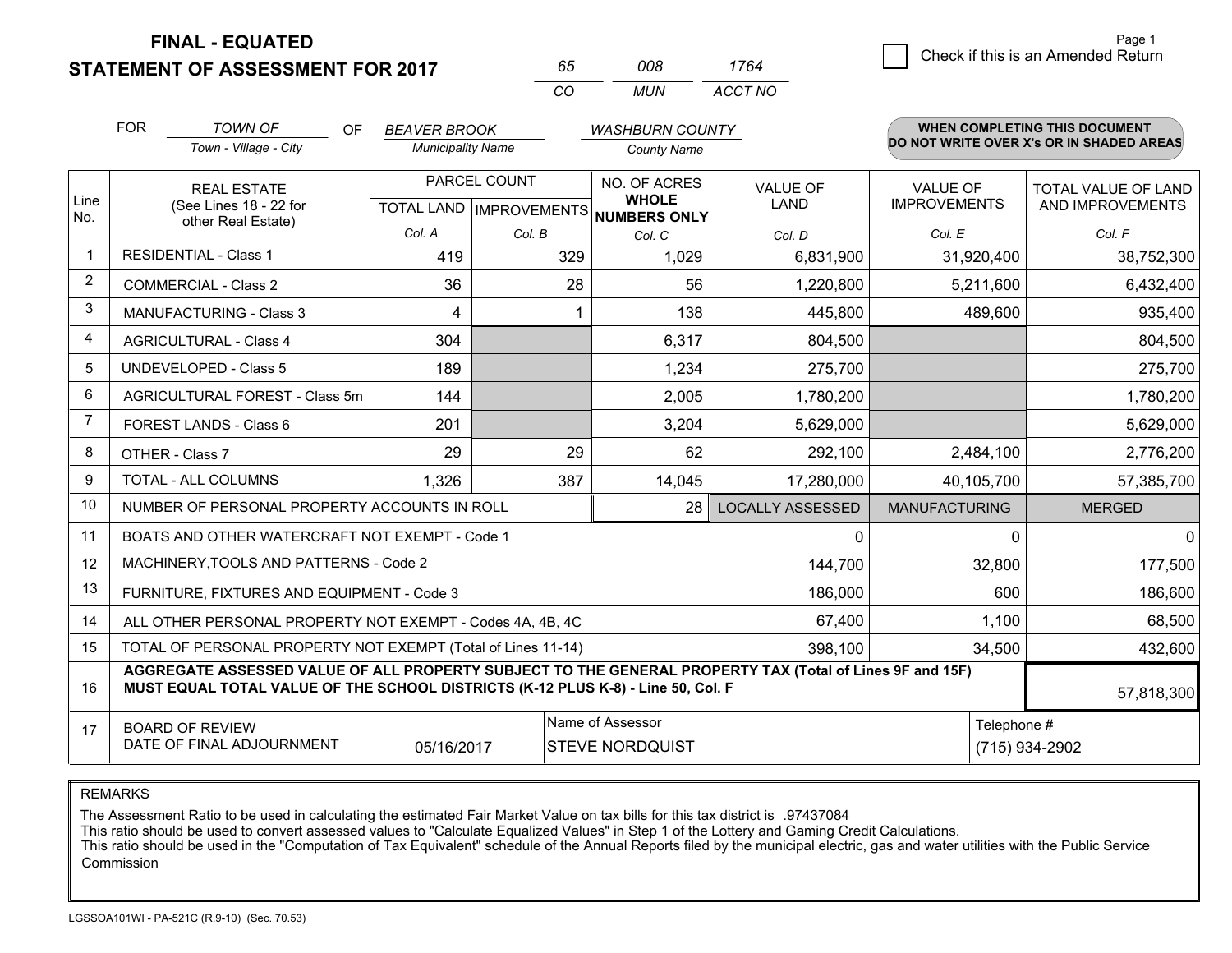*YEAR CO MUN ACCT NO* <sup>2017</sup> <sup>65</sup> <sup>008</sup> <sup>1764</sup>

Do not confuse FOREST LANDS (Line 7) with FOREST CROPS (in this section) - They are **NOT** the same

|    |                                            |                                                                 |  | Private Forest Crop - Reg Class @ 10¢ per acre                                 |                 | Private Forest Crop - Reg Class @ \$2.52 per acre                                                        |                                                                    |               |                    |  |
|----|--------------------------------------------|-----------------------------------------------------------------|--|--------------------------------------------------------------------------------|-----------------|----------------------------------------------------------------------------------------------------------|--------------------------------------------------------------------|---------------|--------------------|--|
| 18 | (a) PARCELS                                | (b) ACRES                                                       |  | (c) ASSESSED VALUE                                                             |                 | (d) PARCELS                                                                                              | (e) ACRES                                                          |               | (f) ASSESSED VALUE |  |
|    |                                            |                                                                 |  |                                                                                |                 |                                                                                                          |                                                                    |               |                    |  |
| 19 | (a) PARCELS                                | Private Forest Crop - Special Class @ 20¢ per acre<br>(b) ACRES |  | (c) ASSESSED VALUE                                                             |                 | Entered Before 2005 Managed Forest - Ferrous Mining CLOSED @ \$8.27 per acre<br>(d) PARCELS<br>(e) ACRES |                                                                    |               | (f) ASSESSED VALUE |  |
|    |                                            |                                                                 |  |                                                                                |                 |                                                                                                          |                                                                    |               |                    |  |
|    |                                            |                                                                 |  |                                                                                |                 |                                                                                                          |                                                                    |               |                    |  |
|    |                                            | Entered Before 2005 Managed Forest - OPEN @                     |  | \$.79 per acre                                                                 |                 |                                                                                                          | Entered Before 2005 Managed Forest - CLOSED @ \$1.87 per acre      |               |                    |  |
| 20 | (a) PARCELS                                | (b) ACRES                                                       |  | (c) ASSESSED VALUE                                                             |                 | (d) PARCELS                                                                                              | (e) ACRES                                                          |               | (f) ASSESSED VALUE |  |
|    |                                            |                                                                 |  |                                                                                |                 |                                                                                                          | 513.65                                                             |               | 904.500            |  |
|    |                                            |                                                                 |  | 16                                                                             |                 |                                                                                                          |                                                                    |               |                    |  |
|    | Entered After 2004 Managed Forest - OPEN @ |                                                                 |  | \$2.14 per acre<br>(c) ASSESSED VALUE                                          |                 |                                                                                                          | Entered After 2004 Managed Forest - CLOSED @ \$10.68 per acre      |               |                    |  |
| 21 | (a) PARCELS                                | (b) ACRES                                                       |  |                                                                                |                 | (d) PARCELS                                                                                              | (e) ACRES                                                          |               | (f) ASSESSED VALUE |  |
|    |                                            |                                                                 |  |                                                                                |                 |                                                                                                          |                                                                    |               |                    |  |
|    | 5                                          | 177.61                                                          |  | 315,700                                                                        |                 | 22<br>660.96                                                                                             |                                                                    |               | 1,098,100          |  |
| 22 | (a) County Forest Cropland Acres           |                                                                 |  | (b) Federal Acres                                                              | (c) State Acres |                                                                                                          | (d) County (NOT FOREST CROP) Acres                                 |               | (e) Other Acres    |  |
|    | 2,983.56                                   |                                                                 |  |                                                                                |                 | 2,472.78                                                                                                 | 161.44                                                             |               | 117.31             |  |
|    |                                            |                                                                 |  | Assessed Value of Omitted Property From Prior Years (Sec. 70.44)               |                 |                                                                                                          | Assessed Value of Sec. 70.43 Corrections of Errors by Assessors    |               |                    |  |
|    |                                            | (a) REAL ESTATE                                                 |  | (b) PERSONAL                                                                   |                 |                                                                                                          | (c1) REAL ESTATE                                                   |               | (c2) PERSONAL      |  |
| 23 |                                            |                                                                 |  |                                                                                |                 |                                                                                                          |                                                                    |               |                    |  |
|    |                                            |                                                                 |  | Manufacturing Equated Value of Omitted Property From Prior Years (Sec. 70.995) |                 |                                                                                                          | Mfg. Equated Value of Sec.70.43 Corrections of Errors by Assessors |               |                    |  |
|    |                                            | (d) REAL ESTATE                                                 |  | (e) PERSONAL                                                                   |                 | (f1) REAL ESTATE                                                                                         |                                                                    | (f2) PERSONAL |                    |  |
|    |                                            |                                                                 |  |                                                                                |                 |                                                                                                          |                                                                    |               |                    |  |
|    |                                            |                                                                 |  |                                                                                |                 |                                                                                                          |                                                                    |               |                    |  |

## **SPECIAL DISTRICTS**

| <b>Line</b><br>No. | Enter 6-digit<br><b>Special District</b><br>Code (Col. A) | <b>Account</b><br><b>Number</b><br>(Col. B) | <b>Special District Name</b><br>(Col. C) | <b>Locally Assessed Value</b><br>of Real Estate and<br>Personal Property (Col. D) | Mfg Value of Real Estate<br>and Personal Property<br>(Col. E) | <b>Merged Value of</b><br><b>Real Estate and</b><br>Personal Property (Col. F) |
|--------------------|-----------------------------------------------------------|---------------------------------------------|------------------------------------------|-----------------------------------------------------------------------------------|---------------------------------------------------------------|--------------------------------------------------------------------------------|
| 24                 | 657030                                                    | 0423                                        | BEAVER BROOK SANITARY DISTRICT #1        | 12,656,900                                                                        |                                                               | 12,656,900                                                                     |
| 25                 |                                                           |                                             |                                          |                                                                                   |                                                               |                                                                                |
| 26                 |                                                           |                                             |                                          |                                                                                   |                                                               |                                                                                |
| 27                 |                                                           |                                             |                                          |                                                                                   |                                                               |                                                                                |
| 28                 |                                                           |                                             |                                          |                                                                                   |                                                               |                                                                                |
| 29                 |                                                           |                                             |                                          |                                                                                   |                                                               |                                                                                |
| 30                 |                                                           |                                             |                                          |                                                                                   |                                                               |                                                                                |
| 31                 |                                                           |                                             |                                          |                                                                                   |                                                               |                                                                                |
| 32                 |                                                           |                                             |                                          |                                                                                   |                                                               |                                                                                |
| 33                 |                                                           |                                             |                                          |                                                                                   |                                                               |                                                                                |
| 34                 |                                                           |                                             |                                          |                                                                                   |                                                               |                                                                                |
| 35                 |                                                           |                                             |                                          |                                                                                   |                                                               |                                                                                |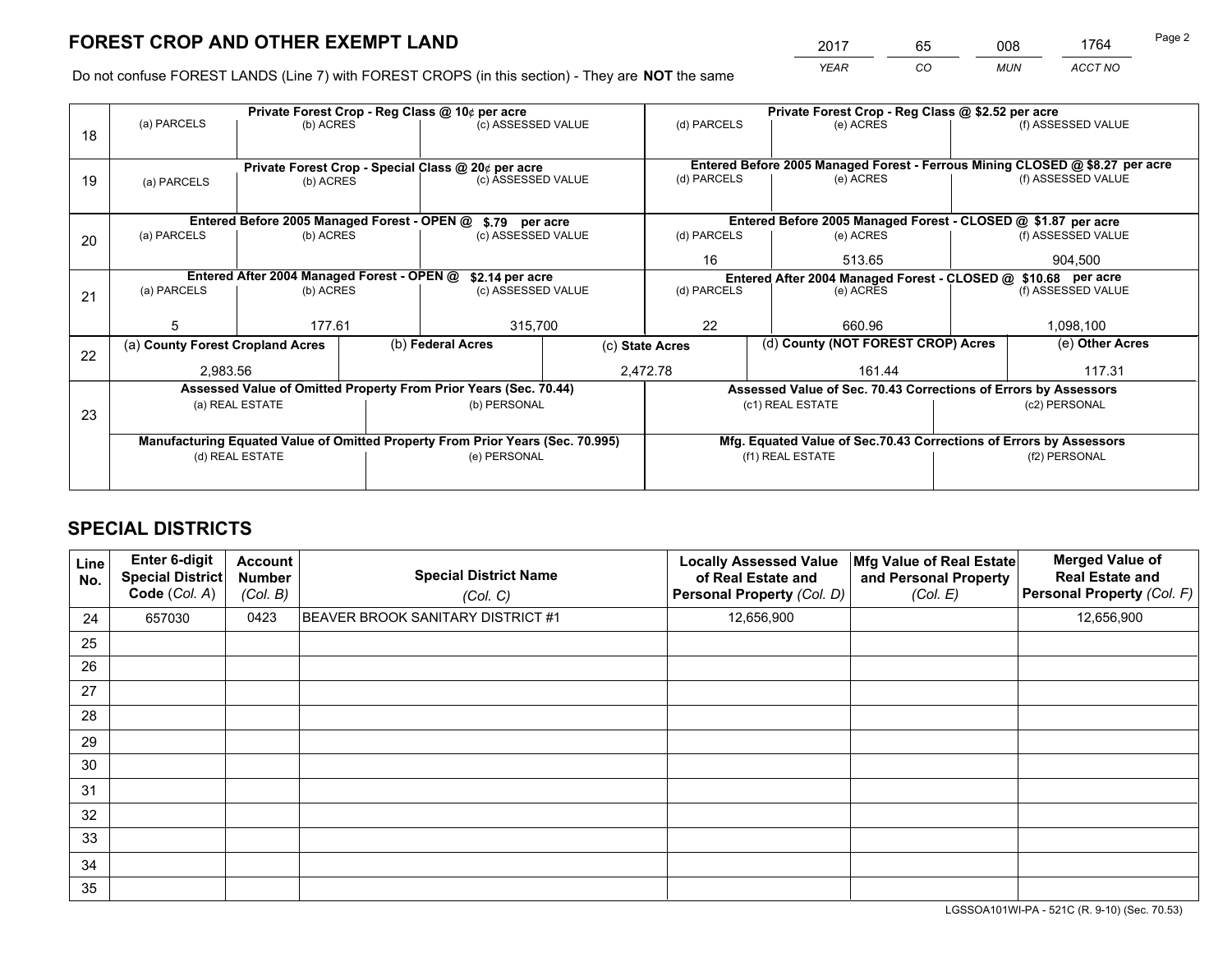|             |                                                                 |                                             |                                                         | <b>YEAR</b>                                                                       | CO<br><b>MUN</b>                                              | ACCT NO                                                                        |  |  |  |  |  |
|-------------|-----------------------------------------------------------------|---------------------------------------------|---------------------------------------------------------|-----------------------------------------------------------------------------------|---------------------------------------------------------------|--------------------------------------------------------------------------------|--|--|--|--|--|
| Line<br>No. | <b>Enter 6-digit</b><br><b>School District</b><br>Code (Col. A) | <b>Account</b><br><b>Number</b><br>(Col. B) | <b>School District Name</b><br>(Col. C)                 | <b>Locally Assessed Value</b><br>of Real Estate and<br>Personal Property (Col. D) | Mfg Value of Real Estate<br>and Personal Property<br>(Col. E) | <b>Merged Value of</b><br><b>Real Estate and</b><br>Personal Property (Col. F) |  |  |  |  |  |
|             | A. SCHOOL DISTRICTS (K-8 and K-12)                              |                                             |                                                         |                                                                                   |                                                               |                                                                                |  |  |  |  |  |
| 36          | 655306                                                          | 0392                                        | SCH D OF SHELL LAKE                                     | 16,578,900                                                                        |                                                               | 16,578,900                                                                     |  |  |  |  |  |
| 37          | 655474                                                          | 0393                                        | SCH D OF SPOONER                                        | 40,269,500                                                                        | 969,900                                                       | 41,239,400                                                                     |  |  |  |  |  |
| 38          |                                                                 |                                             |                                                         |                                                                                   |                                                               |                                                                                |  |  |  |  |  |
| 39          |                                                                 |                                             |                                                         |                                                                                   |                                                               |                                                                                |  |  |  |  |  |
| 40          |                                                                 |                                             |                                                         |                                                                                   |                                                               |                                                                                |  |  |  |  |  |
| 41          |                                                                 |                                             |                                                         |                                                                                   |                                                               |                                                                                |  |  |  |  |  |
| 42          |                                                                 |                                             |                                                         |                                                                                   |                                                               |                                                                                |  |  |  |  |  |
| 43          |                                                                 |                                             |                                                         |                                                                                   |                                                               |                                                                                |  |  |  |  |  |
| 44          |                                                                 |                                             |                                                         |                                                                                   |                                                               |                                                                                |  |  |  |  |  |
| 45<br>46    |                                                                 |                                             |                                                         |                                                                                   |                                                               |                                                                                |  |  |  |  |  |
| 47          |                                                                 |                                             |                                                         |                                                                                   |                                                               |                                                                                |  |  |  |  |  |
| 48          |                                                                 |                                             |                                                         |                                                                                   |                                                               |                                                                                |  |  |  |  |  |
| 49          |                                                                 |                                             |                                                         |                                                                                   |                                                               |                                                                                |  |  |  |  |  |
| 50          |                                                                 |                                             | TOTAL ASSESSED VALUE OF SCHOOL DISTRICTS (K-8 and K-12) | 56,848,400                                                                        | 969,900                                                       | 57,818,300                                                                     |  |  |  |  |  |
|             | <b>B.</b><br><b>UNION HIGH SCHOOL DISTRICTS</b>                 |                                             |                                                         |                                                                                   |                                                               |                                                                                |  |  |  |  |  |
| 51          |                                                                 |                                             |                                                         |                                                                                   |                                                               |                                                                                |  |  |  |  |  |
| 52          |                                                                 |                                             |                                                         |                                                                                   |                                                               |                                                                                |  |  |  |  |  |
| 53          |                                                                 |                                             |                                                         |                                                                                   |                                                               |                                                                                |  |  |  |  |  |
| 54          |                                                                 |                                             |                                                         |                                                                                   |                                                               |                                                                                |  |  |  |  |  |
| 55          |                                                                 |                                             | TOTAL ASSESSED VALUE OF UNION HIGH SCHOOLS              |                                                                                   |                                                               |                                                                                |  |  |  |  |  |
|             | C.<br><b>TECHNICAL COLLEGE DISTRICTS</b>                        |                                             |                                                         |                                                                                   |                                                               |                                                                                |  |  |  |  |  |
| 56          | 001700                                                          | 0016                                        | WISCONSIN INDIANHEAD TECH COLLEGE SHEL                  | 56,848,400                                                                        | 969,900                                                       | 57,818,300                                                                     |  |  |  |  |  |
| 57          |                                                                 |                                             |                                                         |                                                                                   |                                                               |                                                                                |  |  |  |  |  |
| 58          |                                                                 |                                             |                                                         |                                                                                   |                                                               |                                                                                |  |  |  |  |  |
| 59          |                                                                 |                                             | TOTAL ASSESSED VALUE OF TECHNICAL COLLEGES              | 56,848,400                                                                        | 969,900                                                       | 57,818,300                                                                     |  |  |  |  |  |

65

008

 *I hereby certify, to the best of my knowledge and belief, this form is complete and correct.*

**SCHOOL DISTRICTS**

| Print name of preparer | Title                    |                | Date (MM / DD / CCYY) |
|------------------------|--------------------------|----------------|-----------------------|
|                        |                          |                |                       |
| Signature of preparer  | Contact Telephone Number | E-mail address |                       |
|                        | $\sim$                   |                |                       |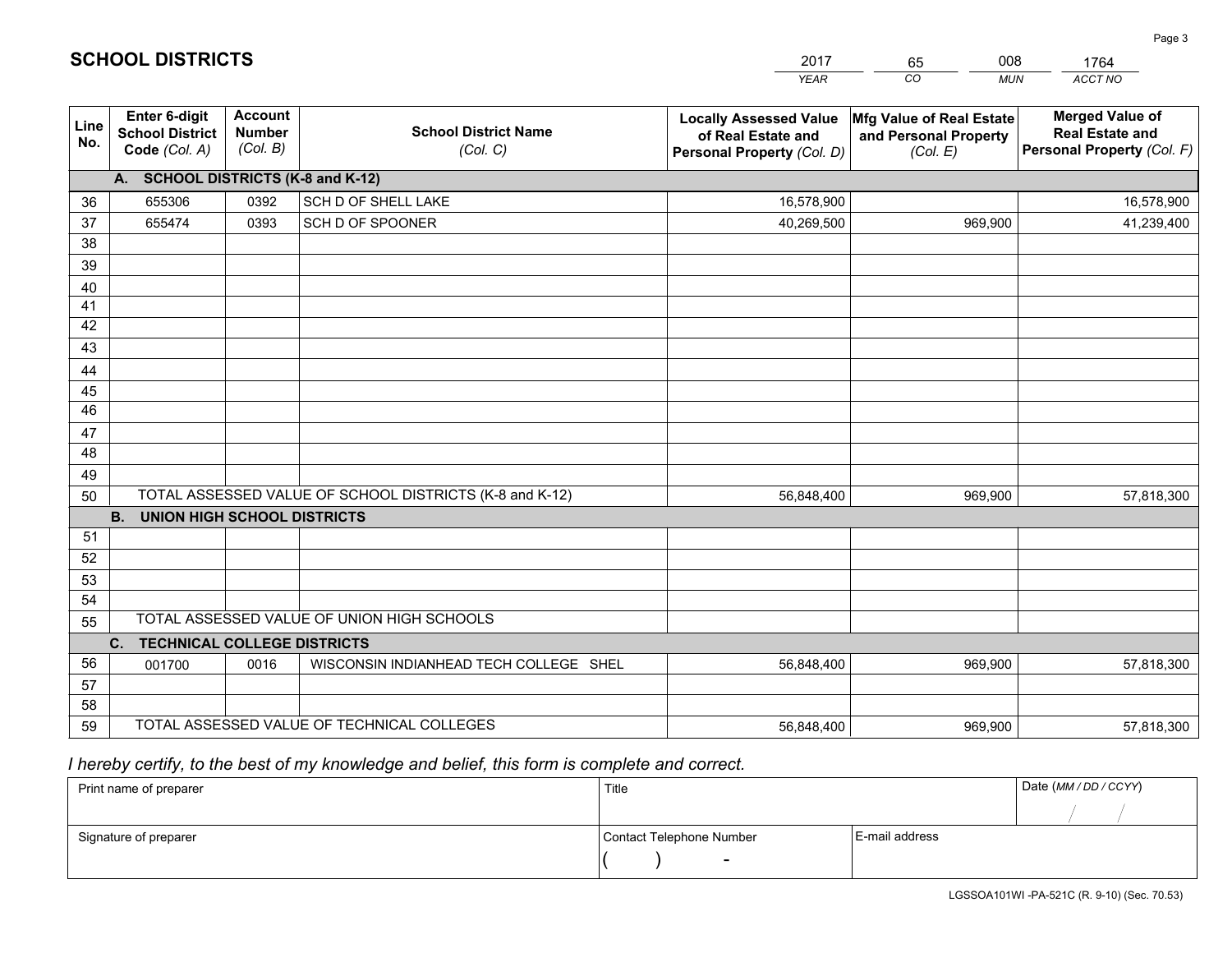### **HIGHLIGHTS**

- 1. Complete the Statement of Assessment after the Board of Review. Reflect any changes made there.
- 2. Use black ink to complete.
- 3. Line 16 must equal Line 50, Col D.
- 4. Line 55 must equal the total of K-8 schools listed on lines 36-49. Do not include K-12 schools in this comparision.
- 5. Line 59, Col. D must equal Line 16.
- 6. Special District, School District and Technical College District values must include both real estate and personal property. Examples of Special districts are: town sanitary districts, public inland lake protection and rehabilitation districts, and metropolitan sewerage districts.
- 7. DO NOT INCLUDE Manufacturing property values.DOR will print these values on the final SOA.
- 8. Accuracy of this form is very important. The values reported directly affect the equalized value DOR calculates for school and special districts.

### **Page 1:**

 If not prefilled, enter the tax year,county and municipal code,municipal type, municipal name and county name on the top of form.

Check the Amended box, if filing an amended / corrected SOA.

 Report the parcel count, acres and assessed value of taxable general property, total parcel count, (real and personal), total acres, and values from final figures set by the Board of Review.

- A. Real Estate land and improvements (buildings, etc.) is reported on lines 1 8, total line 9.
- B. Personal Property is reported on lines 11 14, Column D, total line 15.
- C. To complete this report, use the computer produced summary of the assessment roll that shows these amounts.
- D. Use whole numbers only.
- E. Add each line across and each column down to verify entries.

### **Page 2:**

- A. Report Special Items (not subject to general property tax).
- 1. Private Forest Croplands and Managed Forest Lands are reported on lines 18,19, 20 and 21. Be sure to report assessed values **NOT** taxes.
- 2. You should have copies of the orders of entry, orders of withdrawal, etc., to update your assessment roll.
	- 3. Show hundredths of acres (e.g. 39.75).
- 4. Tax exempt lands are reported on line 22.
- 5. Omitted property and sec. 70.43, Wis. Stats., corrections of errors by assessor are reported on line 23. Report real estate and personal property separately. These should be for **prior years**, not something found on the current assessment roll after the board of review.
- B. Special District (Lines 24-35) Include the value of both real and personal property.
- The Department of Revenue (DOR) preprints much of the information regarding names and codes for schools, special districts,etc. If a district is not listed, enter the name and value only, DOR will enter the proper code.

## **Page 3 School Districts:**

Include the value of both real and personal property.

Report School District (regular, elementary, union high school, and technical college).

- 1. Regular (K-12) and Elementary (K-8) school values are reported on lines 36-49, total on line 50.
- 2. Union High School (UHS) (use only if elementary schools are listed on lines 36-49) are reported on lines 51-54. UHS total value (line 55) must equal to the total **elementary school** values reported on lines 36-49. Do notinclude K-12 schools in this comparison.
- 3. Technical College values are reported on lines 56-58, total on line 59.
- 4. Use the computer summary that shows these amounts to complete this report.

#### **This form is due the second Monday in June. File this report only after your Board of Review is complete.**

 *If you have questions: Return forms to:*

 Email: lgs@wisconsin.gov Wisconsin Department of RevenueCall:  $(608)$  266-2569 or  $(608)$  264-6892 Fax number: (608) 264-6887 PO Box 8971

Local Government Services Section 6-97 Madison WI 53708-8971

TOWN OF BEAVER BROOK NANCY ERICKSON<br>TOWN OF BEAVER BROOK SPOONER, WI 54801 SPOONER, WI 54801 NANCY ERICKSON W5177 HWY 70 W5177 HWY 70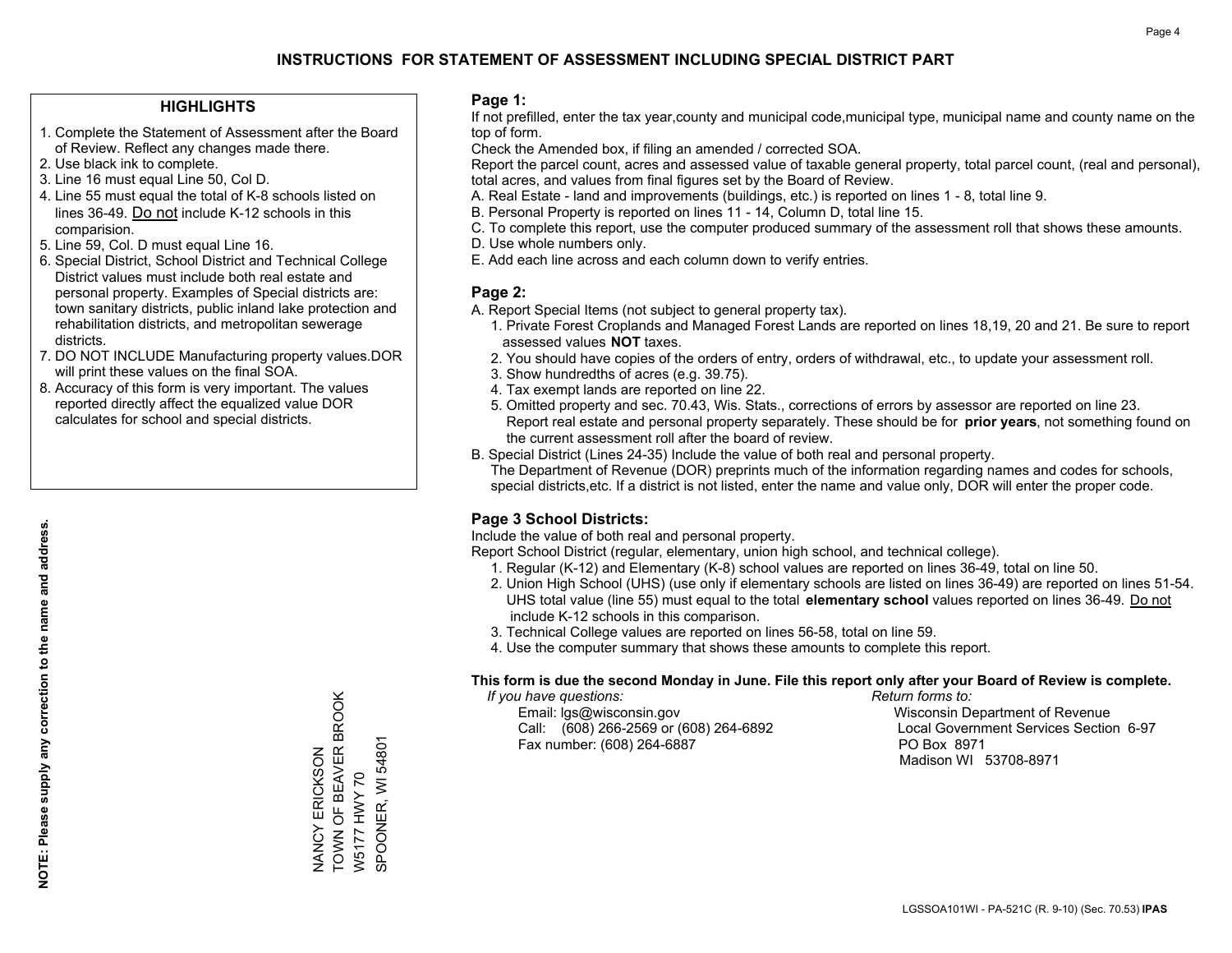**STATEMENT OF ASSESSMENT FOR 2017 FINAL - EQUATED**

| 65        | 010  | 1/65    |
|-----------|------|---------|
| $($ : $($ | MUN. | ACCT NO |

|      | <b>FOR</b>                                                                                                                                                                                   | <b>TOWN OF</b><br>OF                                         | <b>BIRCHWOOD</b>                          |         | <b>WASHBURN COUNTY</b>       |                                |                                        | <b>WHEN COMPLETING THIS DOCUMENT</b>           |
|------|----------------------------------------------------------------------------------------------------------------------------------------------------------------------------------------------|--------------------------------------------------------------|-------------------------------------------|---------|------------------------------|--------------------------------|----------------------------------------|------------------------------------------------|
|      |                                                                                                                                                                                              | Town - Village - City                                        | <b>Municipality Name</b>                  |         | <b>County Name</b>           |                                |                                        | DO NOT WRITE OVER X's OR IN SHADED AREAS       |
| Line |                                                                                                                                                                                              | <b>REAL ESTATE</b><br>(See Lines 18 - 22 for                 | PARCEL COUNT<br>TOTAL LAND   IMPROVEMENTS |         | NO. OF ACRES<br><b>WHOLE</b> | <b>VALUE OF</b><br><b>LAND</b> | <b>VALUE OF</b><br><b>IMPROVEMENTS</b> | <b>TOTAL VALUE OF LAND</b><br>AND IMPROVEMENTS |
| No.  | other Real Estate)                                                                                                                                                                           |                                                              | Col. A                                    | Col. B  | <b>NUMBERS ONLY</b>          |                                | Col. E                                 | Col. F                                         |
|      | <b>RESIDENTIAL - Class 1</b>                                                                                                                                                                 |                                                              | 1,232                                     | 788     | Col. C<br>1,829              | Col. D<br>83,365,200           | 108,486,000                            | 191,851,200                                    |
| 2    |                                                                                                                                                                                              | <b>COMMERCIAL - Class 2</b>                                  | 14                                        | 10      | 83                           | 672,500                        | 807,500                                | 1,480,000                                      |
| 3    |                                                                                                                                                                                              | <b>MANUFACTURING - Class 3</b>                               | 0                                         | 0       | 0                            | 0                              |                                        | $\mathbf{0}$<br>0                              |
| 4    |                                                                                                                                                                                              | <b>AGRICULTURAL - Class 4</b>                                | 148                                       |         | 3,182                        | 393,500                        |                                        | 393,500                                        |
| 5    |                                                                                                                                                                                              | <b>UNDEVELOPED - Class 5</b>                                 | 315                                       |         | 3,274                        | 914,300                        |                                        | 914,300                                        |
| 6    |                                                                                                                                                                                              | AGRICULTURAL FOREST - Class 5m                               | 21                                        |         | 307                          | 308,700                        |                                        | 308,700                                        |
| 7    |                                                                                                                                                                                              | FOREST LANDS - Class 6                                       | 523                                       |         | 9,288                        | 19,943,100                     |                                        | 19,943,100                                     |
| 8    |                                                                                                                                                                                              | OTHER - Class 7                                              | 16                                        | 15      | 28                           | 92,700                         | 1,000,500                              | 1,093,200                                      |
| 9    |                                                                                                                                                                                              | TOTAL - ALL COLUMNS                                          | 2,269                                     | 813     | 17,991                       | 105,690,000                    | 110,294,000                            | 215,984,000                                    |
| 10   |                                                                                                                                                                                              | NUMBER OF PERSONAL PROPERTY ACCOUNTS IN ROLL                 |                                           |         | 18                           | <b>LOCALLY ASSESSED</b>        | <b>MANUFACTURING</b>                   | <b>MERGED</b>                                  |
| 11   |                                                                                                                                                                                              | BOATS AND OTHER WATERCRAFT NOT EXEMPT - Code 1               |                                           |         |                              | 0                              |                                        | $\mathbf{0}$<br>0                              |
| 12   |                                                                                                                                                                                              | MACHINERY, TOOLS AND PATTERNS - Code 2                       |                                           |         |                              | 34,500                         |                                        | 34,500<br>$\Omega$                             |
| 13   |                                                                                                                                                                                              | FURNITURE, FIXTURES AND EQUIPMENT - Code 3                   |                                           |         |                              | 11,200                         |                                        | 11,200<br>$\Omega$                             |
| 14   |                                                                                                                                                                                              | ALL OTHER PERSONAL PROPERTY NOT EXEMPT - Codes 4A, 4B, 4C    |                                           |         |                              | 265,300                        |                                        | 265,300<br>0                                   |
| 15   |                                                                                                                                                                                              | TOTAL OF PERSONAL PROPERTY NOT EXEMPT (Total of Lines 11-14) |                                           | 311,000 |                              | 311,000<br>$\Omega$            |                                        |                                                |
| 16   | AGGREGATE ASSESSED VALUE OF ALL PROPERTY SUBJECT TO THE GENERAL PROPERTY TAX (Total of Lines 9F and 15F)<br>MUST EQUAL TOTAL VALUE OF THE SCHOOL DISTRICTS (K-12 PLUS K-8) - Line 50, Col. F |                                                              |                                           |         |                              |                                | 216,295,000                            |                                                |
| 17   | Name of Assessor<br>Telephone #<br><b>BOARD OF REVIEW</b><br>DATE OF FINAL ADJOURNMENT<br>05/19/2017<br><b>MARK HAFFERMAN</b><br>(888) 457-4720                                              |                                                              |                                           |         |                              |                                |                                        |                                                |
|      |                                                                                                                                                                                              |                                                              |                                           |         |                              |                                |                                        |                                                |

REMARKS

The Assessment Ratio to be used in calculating the estimated Fair Market Value on tax bills for this tax district is 1.011158058<br>This ratio should be used to convert assessed values to "Calculate Equalized Values" in Step Commission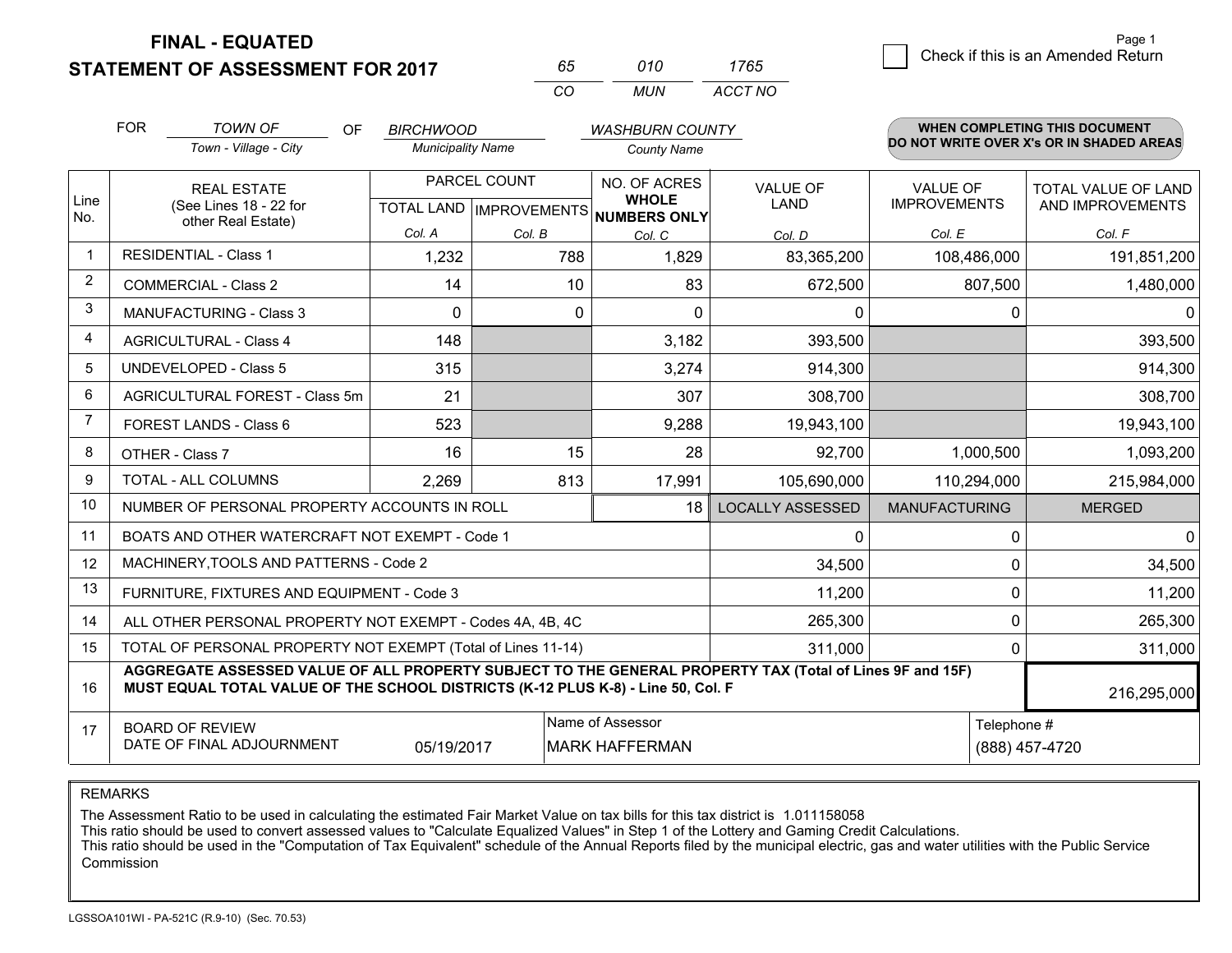*YEAR CO MUN ACCT NO* <sup>2017</sup> <sup>65</sup> <sup>010</sup> <sup>1765</sup>

Do not confuse FOREST LANDS (Line 7) with FOREST CROPS (in this section) - They are **NOT** the same

|    |                                                                                |                 |  | Private Forest Crop - Reg Class @ 10¢ per acre                   |                                                               | Private Forest Crop - Reg Class @ \$2.52 per acre |                                                                              |  |                    |  |
|----|--------------------------------------------------------------------------------|-----------------|--|------------------------------------------------------------------|---------------------------------------------------------------|---------------------------------------------------|------------------------------------------------------------------------------|--|--------------------|--|
| 18 | (a) PARCELS                                                                    | (b) ACRES       |  | (c) ASSESSED VALUE                                               |                                                               | (d) PARCELS                                       | (e) ACRES                                                                    |  | (f) ASSESSED VALUE |  |
|    |                                                                                |                 |  |                                                                  |                                                               |                                                   |                                                                              |  |                    |  |
|    |                                                                                |                 |  | Private Forest Crop - Special Class @ 20¢ per acre               |                                                               |                                                   | Entered Before 2005 Managed Forest - Ferrous Mining CLOSED @ \$8.27 per acre |  |                    |  |
| 19 | (a) PARCELS                                                                    | (b) ACRES       |  | (c) ASSESSED VALUE                                               |                                                               | (d) PARCELS                                       | (e) ACRES                                                                    |  | (f) ASSESSED VALUE |  |
|    |                                                                                |                 |  |                                                                  |                                                               |                                                   |                                                                              |  |                    |  |
|    |                                                                                |                 |  | Entered Before 2005 Managed Forest - OPEN @ \$.79 per acre       |                                                               |                                                   | Entered Before 2005 Managed Forest - CLOSED @ \$1.87 per acre                |  |                    |  |
| 20 | (a) PARCELS                                                                    | (b) ACRES       |  | (c) ASSESSED VALUE                                               |                                                               | (d) PARCELS                                       | (e) ACRES                                                                    |  | (f) ASSESSED VALUE |  |
|    | 4                                                                              | 116.83          |  | 235.000                                                          |                                                               | 50                                                | 1.625.83                                                                     |  | 3.481.000          |  |
|    | Entered After 2004 Managed Forest - OPEN @                                     | \$2.14 per acre |  |                                                                  | Entered After 2004 Managed Forest - CLOSED @ \$10.68 per acre |                                                   |                                                                              |  |                    |  |
| 21 | (a) PARCELS                                                                    | (b) ACRES       |  | (c) ASSESSED VALUE                                               | (d) PARCELS                                                   |                                                   | (e) ACRES                                                                    |  |                    |  |
|    |                                                                                |                 |  |                                                                  |                                                               |                                                   |                                                                              |  |                    |  |
|    | 46                                                                             | 1,694.87        |  |                                                                  | 34<br>3,672,700                                               |                                                   | 1.085                                                                        |  |                    |  |
| 22 | (a) County Forest Cropland Acres                                               |                 |  | (b) Federal Acres                                                | (c) State Acres                                               |                                                   | (d) County (NOT FOREST CROP) Acres                                           |  | (e) Other Acres    |  |
|    | 19,871.64                                                                      |                 |  |                                                                  |                                                               | 47.1                                              | 52.49                                                                        |  | 114.79             |  |
|    |                                                                                |                 |  | Assessed Value of Omitted Property From Prior Years (Sec. 70.44) |                                                               |                                                   | Assessed Value of Sec. 70.43 Corrections of Errors by Assessors              |  |                    |  |
| 23 |                                                                                | (a) REAL ESTATE |  | (b) PERSONAL                                                     |                                                               |                                                   | (c1) REAL ESTATE                                                             |  | (c2) PERSONAL      |  |
|    |                                                                                |                 |  |                                                                  |                                                               |                                                   |                                                                              |  |                    |  |
|    | Manufacturing Equated Value of Omitted Property From Prior Years (Sec. 70.995) |                 |  |                                                                  |                                                               |                                                   | Mfg. Equated Value of Sec.70.43 Corrections of Errors by Assessors           |  |                    |  |
|    |                                                                                | (d) REAL ESTATE |  | (e) PERSONAL                                                     |                                                               | (f1) REAL ESTATE                                  |                                                                              |  | (f2) PERSONAL      |  |
|    |                                                                                |                 |  |                                                                  |                                                               |                                                   |                                                                              |  |                    |  |

## **SPECIAL DISTRICTS**

| Line<br>No. | Enter 6-digit<br>Special District<br>Code (Col. A) | <b>Account</b><br><b>Number</b><br>(Col. B) | <b>Special District Name</b><br>(Col. C) | <b>Locally Assessed Value</b><br>of Real Estate and<br>Personal Property (Col. D) | Mfg Value of Real Estate<br>and Personal Property<br>(Col. E) | <b>Merged Value of</b><br><b>Real Estate and</b><br>Personal Property (Col. F) |
|-------------|----------------------------------------------------|---------------------------------------------|------------------------------------------|-----------------------------------------------------------------------------------|---------------------------------------------------------------|--------------------------------------------------------------------------------|
| 24          |                                                    |                                             |                                          |                                                                                   |                                                               |                                                                                |
| 25          |                                                    |                                             |                                          |                                                                                   |                                                               |                                                                                |
| 26          |                                                    |                                             |                                          |                                                                                   |                                                               |                                                                                |
| 27          |                                                    |                                             |                                          |                                                                                   |                                                               |                                                                                |
| 28          |                                                    |                                             |                                          |                                                                                   |                                                               |                                                                                |
| 29          |                                                    |                                             |                                          |                                                                                   |                                                               |                                                                                |
| 30          |                                                    |                                             |                                          |                                                                                   |                                                               |                                                                                |
| 31          |                                                    |                                             |                                          |                                                                                   |                                                               |                                                                                |
| 32          |                                                    |                                             |                                          |                                                                                   |                                                               |                                                                                |
| 33          |                                                    |                                             |                                          |                                                                                   |                                                               |                                                                                |
| 34          |                                                    |                                             |                                          |                                                                                   |                                                               |                                                                                |
| 35          |                                                    |                                             |                                          |                                                                                   |                                                               |                                                                                |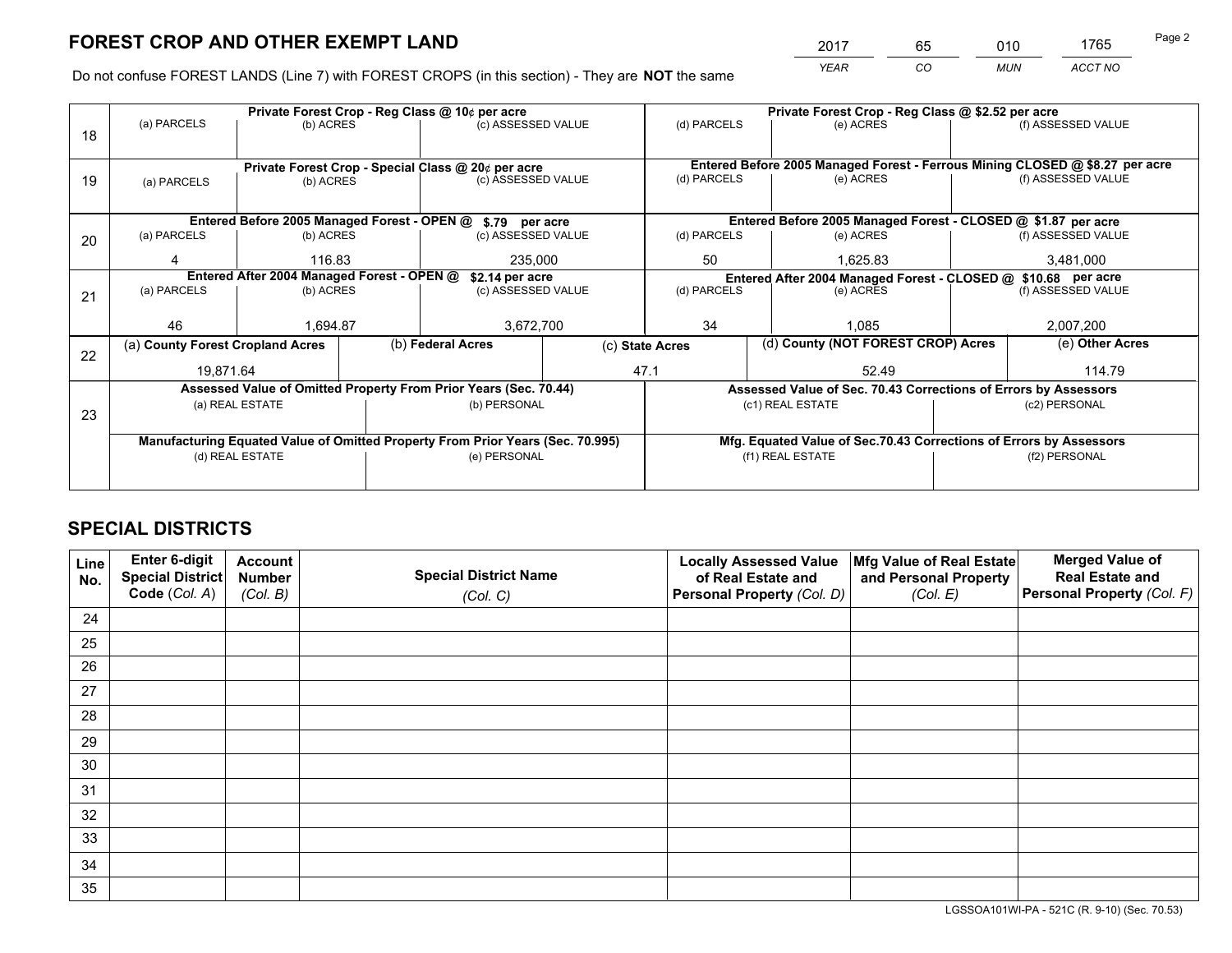|             |                                                          |                                             |                                                         | <b>YEAR</b>                                                                       | CO<br><b>MUN</b>                                              | <b>ACCT NO</b>                                                                 |
|-------------|----------------------------------------------------------|---------------------------------------------|---------------------------------------------------------|-----------------------------------------------------------------------------------|---------------------------------------------------------------|--------------------------------------------------------------------------------|
| Line<br>No. | Enter 6-digit<br><b>School District</b><br>Code (Col. A) | <b>Account</b><br><b>Number</b><br>(Col. B) | <b>School District Name</b><br>(Col. C)                 | <b>Locally Assessed Value</b><br>of Real Estate and<br>Personal Property (Col. D) | Mfg Value of Real Estate<br>and Personal Property<br>(Col. E) | <b>Merged Value of</b><br><b>Real Estate and</b><br>Personal Property (Col. F) |
|             | A. SCHOOL DISTRICTS (K-8 and K-12)                       |                                             |                                                         |                                                                                   |                                                               |                                                                                |
| 36          | 034802                                                   | 0027                                        | SCH D OF RICE LAKE AREA                                 | 1,262,700                                                                         |                                                               | 1,262,700                                                                      |
| 37          | 572478                                                   | 0339                                        | SCH D OF HAYWARD COMMUNITY                              | 169,100                                                                           |                                                               | 169,100                                                                        |
| 38          | 650441                                                   | 0390                                        | SCH D OF BIRCHWOOD                                      | 166,315,900                                                                       |                                                               | 166,315,900                                                                    |
| 39          | 655474                                                   | 0393                                        | SCH D OF SPOONER                                        | 48,547,300                                                                        |                                                               | 48,547,300                                                                     |
| 40          |                                                          |                                             |                                                         |                                                                                   |                                                               |                                                                                |
| 41          |                                                          |                                             |                                                         |                                                                                   |                                                               |                                                                                |
| 42          |                                                          |                                             |                                                         |                                                                                   |                                                               |                                                                                |
| 43          |                                                          |                                             |                                                         |                                                                                   |                                                               |                                                                                |
| 44          |                                                          |                                             |                                                         |                                                                                   |                                                               |                                                                                |
| 45          |                                                          |                                             |                                                         |                                                                                   |                                                               |                                                                                |
| 46          |                                                          |                                             |                                                         |                                                                                   |                                                               |                                                                                |
| 47          |                                                          |                                             |                                                         |                                                                                   |                                                               |                                                                                |
| 48          |                                                          |                                             |                                                         |                                                                                   |                                                               |                                                                                |
| 49          |                                                          |                                             |                                                         |                                                                                   |                                                               |                                                                                |
| 50          |                                                          |                                             | TOTAL ASSESSED VALUE OF SCHOOL DISTRICTS (K-8 and K-12) | 216,295,000                                                                       |                                                               | 216,295,000                                                                    |
|             | <b>B.</b><br><b>UNION HIGH SCHOOL DISTRICTS</b>          |                                             |                                                         |                                                                                   |                                                               |                                                                                |
| 51          |                                                          |                                             |                                                         |                                                                                   |                                                               |                                                                                |
| 52          |                                                          |                                             |                                                         |                                                                                   |                                                               |                                                                                |
| 53          |                                                          |                                             |                                                         |                                                                                   |                                                               |                                                                                |
| 54          |                                                          |                                             |                                                         |                                                                                   |                                                               |                                                                                |
| 55          |                                                          |                                             | TOTAL ASSESSED VALUE OF UNION HIGH SCHOOLS              |                                                                                   |                                                               |                                                                                |
|             | C.<br><b>TECHNICAL COLLEGE DISTRICTS</b>                 |                                             |                                                         |                                                                                   |                                                               |                                                                                |
| 56          | 001700                                                   | 0016                                        | WISCONSIN INDIANHEAD TECH COLLEGE SHEL                  | 216,295,000                                                                       |                                                               | 216,295,000                                                                    |
| 57          |                                                          |                                             |                                                         |                                                                                   |                                                               |                                                                                |
| 58          |                                                          |                                             |                                                         |                                                                                   |                                                               |                                                                                |
| 59          |                                                          |                                             | TOTAL ASSESSED VALUE OF TECHNICAL COLLEGES              | 216,295,000                                                                       |                                                               | 216,295,000                                                                    |

65

010

 *I hereby certify, to the best of my knowledge and belief, this form is complete and correct.*

**SCHOOL DISTRICTS**

| Print name of preparer | Title                    |                | Date (MM / DD / CCYY) |
|------------------------|--------------------------|----------------|-----------------------|
|                        |                          |                |                       |
| Signature of preparer  | Contact Telephone Number | E-mail address |                       |
|                        | $\sim$                   |                |                       |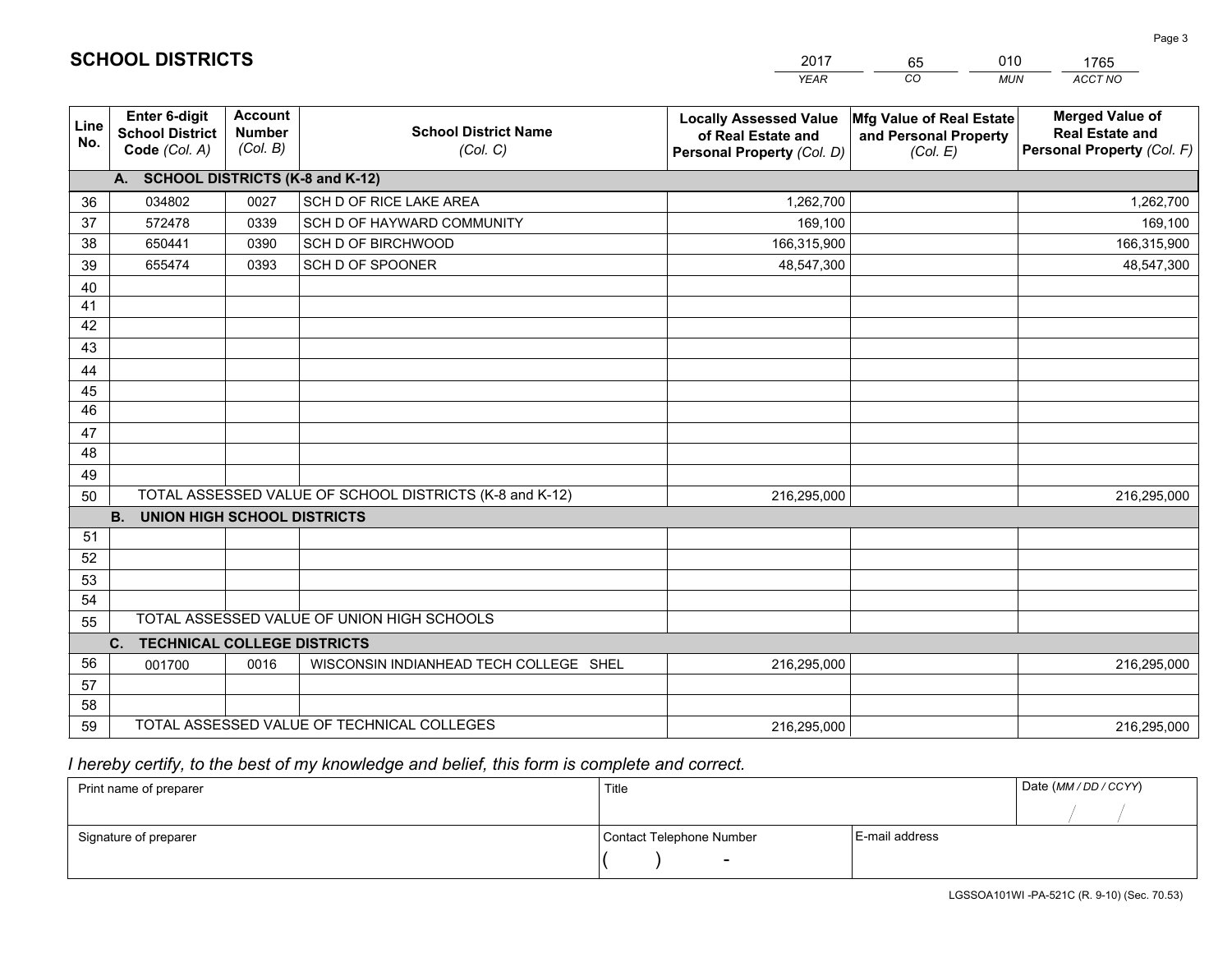### **HIGHLIGHTS**

- 1. Complete the Statement of Assessment after the Board of Review. Reflect any changes made there.
- 2. Use black ink to complete.
- 3. Line 16 must equal Line 50, Col D.
- 4. Line 55 must equal the total of K-8 schools listed on lines 36-49. Do not include K-12 schools in this comparision.
- 5. Line 59, Col. D must equal Line 16.
- 6. Special District, School District and Technical College District values must include both real estate and personal property. Examples of Special districts are: town sanitary districts, public inland lake protection and rehabilitation districts, and metropolitan sewerage districts.
- 7. DO NOT INCLUDE Manufacturing property values.DOR will print these values on the final SOA.

NICOLE MINNICK TOWN OF BIRCHWOOD N1549 COUNTY ROAD T BIRCHWOOD, WI 54817

NICOLE MINNICK<br>TOWN OF BIRCHWOOD

N1549 COUNTY ROAD T<br>BIRCHWOOD, WI 54817

 8. Accuracy of this form is very important. The values reported directly affect the equalized value DOR calculates for school and special districts.

### **Page 1:**

 If not prefilled, enter the tax year,county and municipal code,municipal type, municipal name and county name on the top of form.

Check the Amended box, if filing an amended / corrected SOA.

 Report the parcel count, acres and assessed value of taxable general property, total parcel count, (real and personal), total acres, and values from final figures set by the Board of Review.

- A. Real Estate land and improvements (buildings, etc.) is reported on lines 1 8, total line 9.
- B. Personal Property is reported on lines 11 14, Column D, total line 15.
- C. To complete this report, use the computer produced summary of the assessment roll that shows these amounts.
- D. Use whole numbers only.
- E. Add each line across and each column down to verify entries.

### **Page 2:**

- A. Report Special Items (not subject to general property tax).
- 1. Private Forest Croplands and Managed Forest Lands are reported on lines 18,19, 20 and 21. Be sure to report assessed values **NOT** taxes.
- 2. You should have copies of the orders of entry, orders of withdrawal, etc., to update your assessment roll.
	- 3. Show hundredths of acres (e.g. 39.75).
- 4. Tax exempt lands are reported on line 22.
- 5. Omitted property and sec. 70.43, Wis. Stats., corrections of errors by assessor are reported on line 23. Report real estate and personal property separately. These should be for **prior years**, not something found on the current assessment roll after the board of review.
- B. Special District (Lines 24-35) Include the value of both real and personal property.

 The Department of Revenue (DOR) preprints much of the information regarding names and codes for schools, special districts,etc. If a district is not listed, enter the name and value only, DOR will enter the proper code.

### **Page 3 School Districts:**

Include the value of both real and personal property.

Report School District (regular, elementary, union high school, and technical college).

- 1. Regular (K-12) and Elementary (K-8) school values are reported on lines 36-49, total on line 50.
- 2. Union High School (UHS) (use only if elementary schools are listed on lines 36-49) are reported on lines 51-54. UHS total value (line 55) must equal to the total **elementary school** values reported on lines 36-49. Do notinclude K-12 schools in this comparison.
- 3. Technical College values are reported on lines 56-58, total on line 59.
- 4. Use the computer summary that shows these amounts to complete this report.

#### **This form is due the second Monday in June. File this report only after your Board of Review is complete.**

 *If you have questions: Return forms to:*

 Email: lgs@wisconsin.gov Wisconsin Department of RevenueCall:  $(608)$  266-2569 or  $(608)$  264-6892 Fax number: (608) 264-6887 PO Box 8971

Local Government Services Section 6-97 Madison WI 53708-8971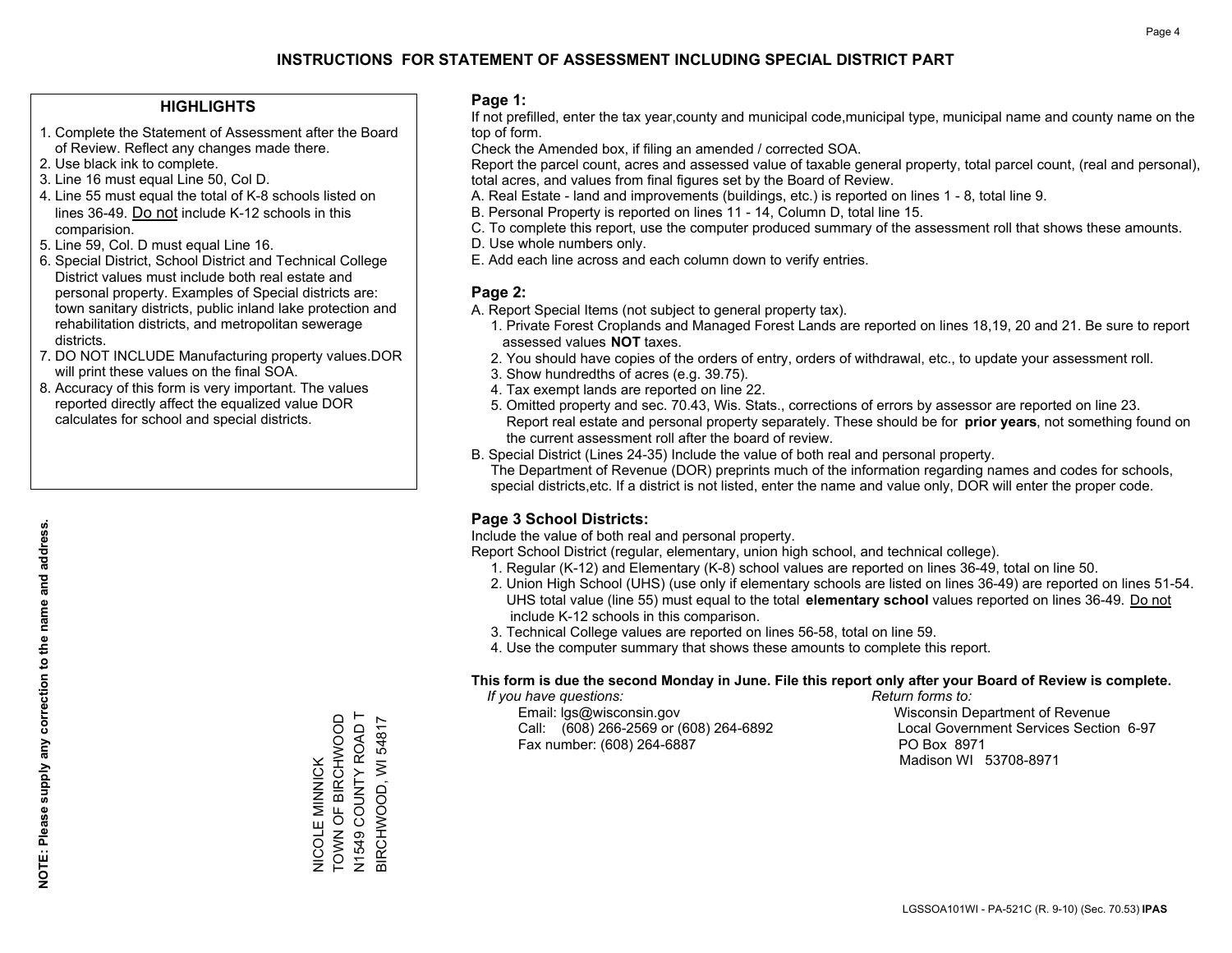**FINAL - EQUATED**

**STATEMENT OF ASSESSMENT FOR 2017** 

| 65.       | 012   | 1766    |
|-----------|-------|---------|
| $($ : $($ | MI IN | ACCT NO |

|                | <b>FOR</b>                                                                                                                                                                                   | <b>TOWN OF</b><br><b>OF</b>                                        | <b>BROOKLYN</b>                                |            | <b>WASHBURN COUNTY</b>                       |                         |                                        | <b>WHEN COMPLETING THIS DOCUMENT</b>           |
|----------------|----------------------------------------------------------------------------------------------------------------------------------------------------------------------------------------------|--------------------------------------------------------------------|------------------------------------------------|------------|----------------------------------------------|-------------------------|----------------------------------------|------------------------------------------------|
|                |                                                                                                                                                                                              | Town - Village - City                                              | <b>Municipality Name</b>                       |            | <b>County Name</b>                           |                         |                                        | DO NOT WRITE OVER X's OR IN SHADED AREAS       |
| Line<br>No.    |                                                                                                                                                                                              | <b>REAL ESTATE</b><br>(See Lines 18 - 22 for<br>other Real Estate) | PARCEL COUNT<br><b>TOTAL LAND IMPROVEMENTS</b> |            | NO. OF ACRES<br><b>WHOLE</b><br>NUMBERS ONLY | <b>VALUE OF</b><br>LAND | <b>VALUE OF</b><br><b>IMPROVEMENTS</b> | <b>TOTAL VALUE OF LAND</b><br>AND IMPROVEMENTS |
|                |                                                                                                                                                                                              |                                                                    | Col. A                                         | Col. B     | Col. C                                       | Col. D                  | Col. E                                 | Col. F                                         |
|                | <b>RESIDENTIAL - Class 1</b>                                                                                                                                                                 |                                                                    | 326                                            | 274        | 755                                          | 5,368,700               | 20,680,700                             | 26,049,400                                     |
| 2              |                                                                                                                                                                                              | <b>COMMERCIAL - Class 2</b>                                        | 8                                              | 5          | 4                                            | 19,300                  | 264,600                                | 283,900                                        |
| 3              |                                                                                                                                                                                              | <b>MANUFACTURING - Class 3</b>                                     | $\Omega$                                       | $\Omega$   | $\Omega$                                     | 0                       | 0                                      | $\mathbf{0}$                                   |
| 4              |                                                                                                                                                                                              | <b>AGRICULTURAL - Class 4</b>                                      | 122                                            |            | 2,286                                        | 240,600                 |                                        | 240,600                                        |
| 5              |                                                                                                                                                                                              | UNDEVELOPED - Class 5                                              | 222                                            |            | 2,173                                        | 651,300                 |                                        | 651,300                                        |
| 6              |                                                                                                                                                                                              | AGRICULTURAL FOREST - Class 5m                                     | 77                                             |            | 1,176                                        | 841,400                 |                                        | 841,400                                        |
| $\overline{7}$ |                                                                                                                                                                                              | FOREST LANDS - Class 6                                             | 353                                            |            | 6,285                                        | 9,261,500               |                                        | 9,261,500                                      |
| 8              |                                                                                                                                                                                              | OTHER - Class 7                                                    | 16                                             | 16         | 25                                           | 44,600                  | 987,400                                | 1,032,000                                      |
| 9              |                                                                                                                                                                                              | TOTAL - ALL COLUMNS<br>1,124<br>12,704<br>295                      |                                                | 16,427,400 | 21,932,700                                   | 38,360,100              |                                        |                                                |
| 10             |                                                                                                                                                                                              | NUMBER OF PERSONAL PROPERTY ACCOUNTS IN ROLL                       |                                                |            | 16                                           | <b>LOCALLY ASSESSED</b> | <b>MANUFACTURING</b>                   | <b>MERGED</b>                                  |
| 11             |                                                                                                                                                                                              | BOATS AND OTHER WATERCRAFT NOT EXEMPT - Code 1                     |                                                |            |                                              | 0                       | 0                                      | $\mathbf 0$                                    |
| 12             |                                                                                                                                                                                              | MACHINERY, TOOLS AND PATTERNS - Code 2                             |                                                |            |                                              | 2,100                   | 0                                      | 2,100                                          |
| 13             |                                                                                                                                                                                              | FURNITURE, FIXTURES AND EQUIPMENT - Code 3                         |                                                |            |                                              | 8,400                   | 0                                      | 8,400                                          |
| 14             |                                                                                                                                                                                              | ALL OTHER PERSONAL PROPERTY NOT EXEMPT - Codes 4A, 4B, 4C          |                                                |            |                                              | 243,200                 | 0                                      | 243,200                                        |
| 15             |                                                                                                                                                                                              | TOTAL OF PERSONAL PROPERTY NOT EXEMPT (Total of Lines 11-14)       |                                                |            |                                              | 253,700                 | 0                                      | 253,700                                        |
| 16             | AGGREGATE ASSESSED VALUE OF ALL PROPERTY SUBJECT TO THE GENERAL PROPERTY TAX (Total of Lines 9F and 15F)<br>MUST EQUAL TOTAL VALUE OF THE SCHOOL DISTRICTS (K-12 PLUS K-8) - Line 50, Col. F |                                                                    |                                                |            |                                              |                         | 38,613,800                             |                                                |
| 17             | Name of Assessor<br>Telephone #<br><b>BOARD OF REVIEW</b><br>DATE OF FINAL ADJOURNMENT<br>06/01/2017<br><b>THOMAS BIVER</b>                                                                  |                                                                    |                                                |            |                                              | (715) 635-5020          |                                        |                                                |

REMARKS

The Assessment Ratio to be used in calculating the estimated Fair Market Value on tax bills for this tax district is .954992877

This ratio should be used to convert assessed values to "Calculate Equalized Values" in Step 1 of the Lottery and Gaming Credit Calculations.<br>This ratio should be used in the "Computation of Tax Equivalent" schedule of the Commission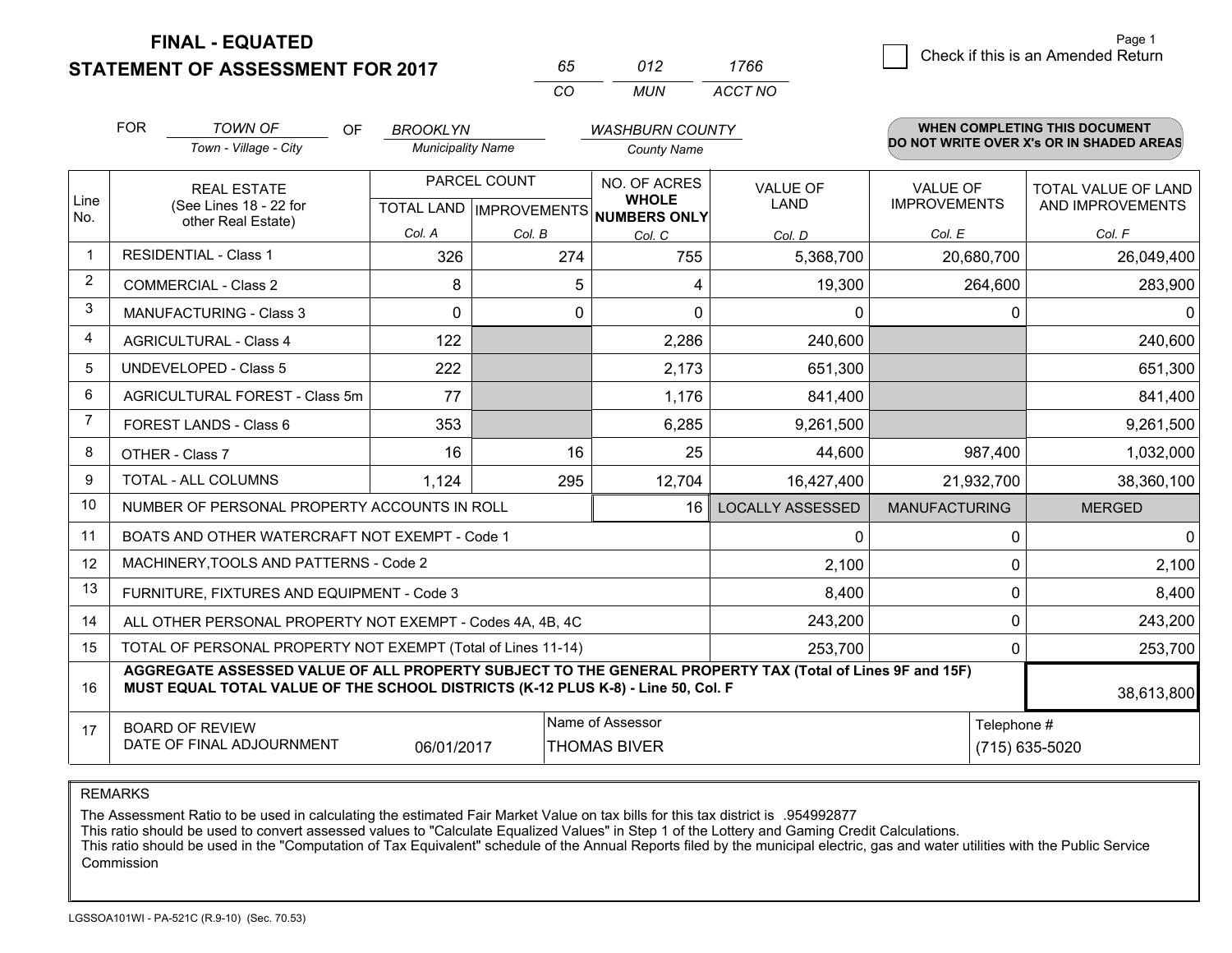*YEAR CO MUN ACCT NO* <sup>2017</sup> <sup>65</sup> <sup>012</sup> <sup>1766</sup>

Do not confuse FOREST LANDS (Line 7) with FOREST CROPS (in this section) - They are **NOT** the same

|    |                                                                                |                                 |  | Private Forest Crop - Reg Class @ 10¢ per acre                   |                 | Private Forest Crop - Reg Class @ \$2.52 per acre             |                  |                                                                    |               |                                                                              |
|----|--------------------------------------------------------------------------------|---------------------------------|--|------------------------------------------------------------------|-----------------|---------------------------------------------------------------|------------------|--------------------------------------------------------------------|---------------|------------------------------------------------------------------------------|
| 18 | (a) PARCELS                                                                    | (b) ACRES                       |  | (c) ASSESSED VALUE                                               |                 | (d) PARCELS                                                   |                  | (e) ACRES                                                          |               | (f) ASSESSED VALUE                                                           |
|    |                                                                                |                                 |  |                                                                  |                 |                                                               |                  |                                                                    |               |                                                                              |
|    |                                                                                |                                 |  | Private Forest Crop - Special Class @ 20¢ per acre               |                 |                                                               |                  |                                                                    |               | Entered Before 2005 Managed Forest - Ferrous Mining CLOSED @ \$8.27 per acre |
| 19 | (a) PARCELS                                                                    | (b) ACRES                       |  | (c) ASSESSED VALUE                                               |                 | (d) PARCELS                                                   |                  | (e) ACRES                                                          |               | (f) ASSESSED VALUE                                                           |
|    |                                                                                |                                 |  |                                                                  |                 |                                                               |                  |                                                                    |               |                                                                              |
|    |                                                                                |                                 |  | Entered Before 2005 Managed Forest - OPEN @ \$.79 per acre       |                 |                                                               |                  | Entered Before 2005 Managed Forest - CLOSED @ \$1.87 per acre      |               |                                                                              |
| 20 | (a) PARCELS                                                                    | (b) ACRES                       |  | (c) ASSESSED VALUE                                               |                 | (d) PARCELS                                                   |                  | (e) ACRES                                                          |               | (f) ASSESSED VALUE                                                           |
|    | 19                                                                             | 679.44                          |  | 899.700                                                          |                 | 54                                                            | 1.716.17         |                                                                    | 2,251,100     |                                                                              |
|    | Entered After 2004 Managed Forest - OPEN @<br>\$2.14 per acre                  |                                 |  |                                                                  |                 | Entered After 2004 Managed Forest - CLOSED @ \$10.68 per acre |                  |                                                                    |               |                                                                              |
| 21 | (a) PARCELS                                                                    | (b) ACRES                       |  | (c) ASSESSED VALUE                                               |                 | (d) PARCELS<br>(e) ACRES                                      |                  |                                                                    |               | (f) ASSESSED VALUE                                                           |
|    |                                                                                |                                 |  |                                                                  |                 |                                                               |                  |                                                                    |               |                                                                              |
|    | 5                                                                              | 197                             |  | 255,300                                                          |                 | 24                                                            |                  | 876.23                                                             |               | 1,284,900                                                                    |
| 22 | (a) County Forest Cropland Acres                                               |                                 |  | (b) Federal Acres                                                | (c) State Acres |                                                               |                  | (d) County (NOT FOREST CROP) Acres                                 |               | (e) Other Acres                                                              |
|    | 5,763.71                                                                       |                                 |  | 176.86                                                           |                 | 745.33                                                        |                  | 101.02                                                             |               | 88.69                                                                        |
|    |                                                                                |                                 |  | Assessed Value of Omitted Property From Prior Years (Sec. 70.44) |                 |                                                               |                  | Assessed Value of Sec. 70.43 Corrections of Errors by Assessors    |               |                                                                              |
| 23 |                                                                                | (a) REAL ESTATE                 |  | (b) PERSONAL                                                     |                 |                                                               |                  | (c1) REAL ESTATE                                                   | (c2) PERSONAL |                                                                              |
|    |                                                                                |                                 |  |                                                                  |                 |                                                               |                  |                                                                    |               |                                                                              |
|    | Manufacturing Equated Value of Omitted Property From Prior Years (Sec. 70.995) |                                 |  |                                                                  |                 |                                                               |                  | Mfg. Equated Value of Sec.70.43 Corrections of Errors by Assessors |               |                                                                              |
|    |                                                                                | (d) REAL ESTATE<br>(e) PERSONAL |  |                                                                  |                 |                                                               | (f1) REAL ESTATE |                                                                    | (f2) PERSONAL |                                                                              |
|    |                                                                                |                                 |  |                                                                  |                 |                                                               |                  |                                                                    |               |                                                                              |

## **SPECIAL DISTRICTS**

| Line<br>No. | Enter 6-digit<br>Special District<br>Code (Col. A) | <b>Account</b><br><b>Number</b> | <b>Special District Name</b> | <b>Locally Assessed Value</b><br>of Real Estate and | Mfg Value of Real Estate<br>and Personal Property | <b>Merged Value of</b><br><b>Real Estate and</b><br>Personal Property (Col. F) |
|-------------|----------------------------------------------------|---------------------------------|------------------------------|-----------------------------------------------------|---------------------------------------------------|--------------------------------------------------------------------------------|
|             |                                                    | (Col. B)                        | (Col. C)                     | Personal Property (Col. D)                          | (Col. E)                                          |                                                                                |
| 24          |                                                    |                                 |                              |                                                     |                                                   |                                                                                |
| 25          |                                                    |                                 |                              |                                                     |                                                   |                                                                                |
| 26          |                                                    |                                 |                              |                                                     |                                                   |                                                                                |
| 27          |                                                    |                                 |                              |                                                     |                                                   |                                                                                |
| 28          |                                                    |                                 |                              |                                                     |                                                   |                                                                                |
| 29          |                                                    |                                 |                              |                                                     |                                                   |                                                                                |
| 30          |                                                    |                                 |                              |                                                     |                                                   |                                                                                |
| 31          |                                                    |                                 |                              |                                                     |                                                   |                                                                                |
| 32          |                                                    |                                 |                              |                                                     |                                                   |                                                                                |
| 33          |                                                    |                                 |                              |                                                     |                                                   |                                                                                |
| 34          |                                                    |                                 |                              |                                                     |                                                   |                                                                                |
| 35          |                                                    |                                 |                              |                                                     |                                                   |                                                                                |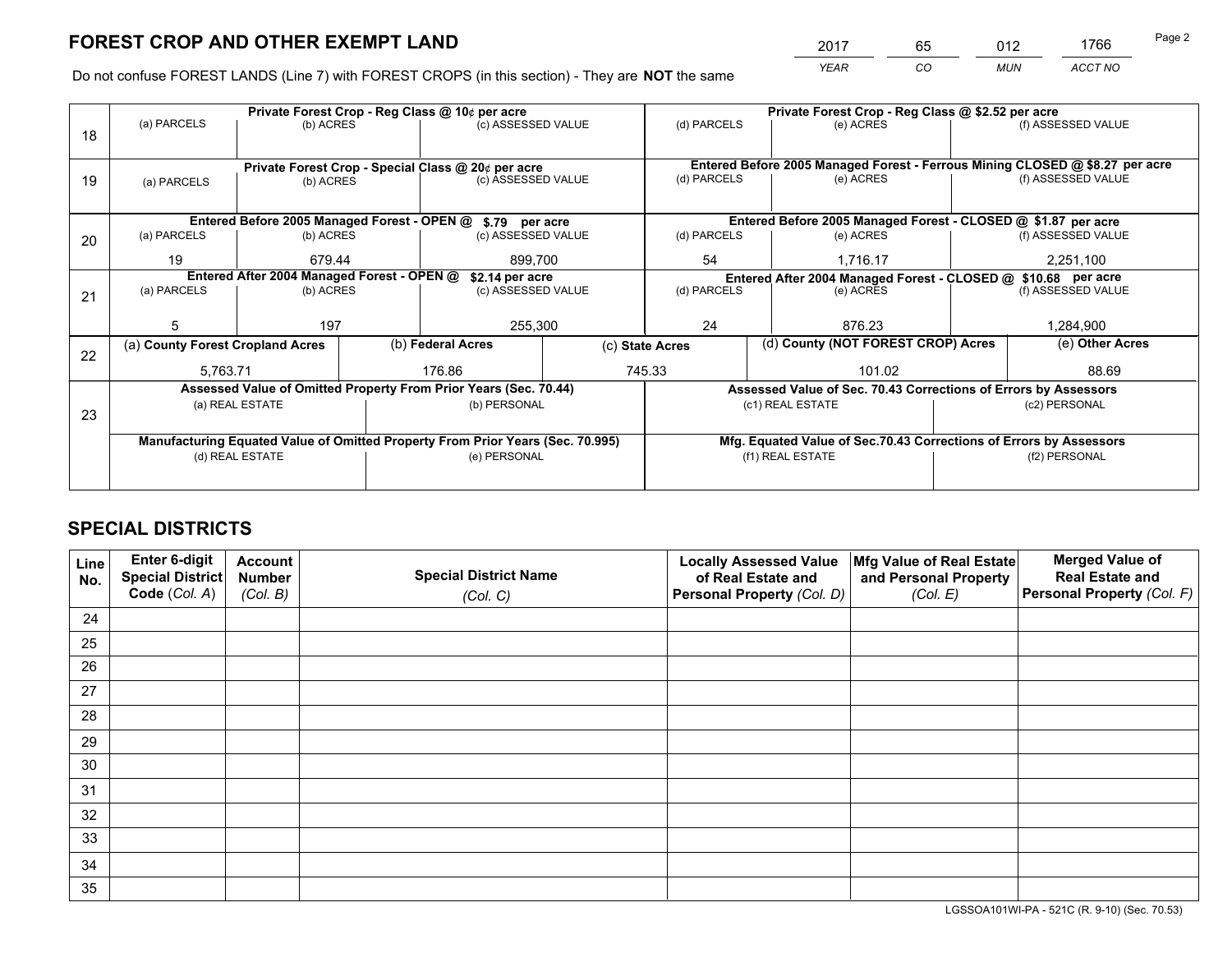|             |                                                          |                                             |                                                         | <b>YEAR</b>                                                                       | CO<br><b>MUN</b>                                                              | ACCT NO                                                                        |
|-------------|----------------------------------------------------------|---------------------------------------------|---------------------------------------------------------|-----------------------------------------------------------------------------------|-------------------------------------------------------------------------------|--------------------------------------------------------------------------------|
| Line<br>No. | Enter 6-digit<br><b>School District</b><br>Code (Col. A) | <b>Account</b><br><b>Number</b><br>(Col. B) | <b>School District Name</b><br>(Col. C)                 | <b>Locally Assessed Value</b><br>of Real Estate and<br>Personal Property (Col. D) | $ \mathsf{Mfg}$ Value of Real Estate $ $<br>and Personal Property<br>(Col. E) | <b>Merged Value of</b><br><b>Real Estate and</b><br>Personal Property (Col. F) |
|             | A. SCHOOL DISTRICTS (K-8 and K-12)                       |                                             |                                                         |                                                                                   |                                                                               |                                                                                |
| 36          | 653654                                                   | 0391                                        | SCH D OF NORTHWOOD (MINONG)                             | 94,700                                                                            |                                                                               | 94,700                                                                         |
| 37          | 655474                                                   | 0393                                        | SCH D OF SPOONER                                        | 38,519,100                                                                        |                                                                               | 38,519,100                                                                     |
| 38          |                                                          |                                             |                                                         |                                                                                   |                                                                               |                                                                                |
| 39          |                                                          |                                             |                                                         |                                                                                   |                                                                               |                                                                                |
| 40          |                                                          |                                             |                                                         |                                                                                   |                                                                               |                                                                                |
| 41          |                                                          |                                             |                                                         |                                                                                   |                                                                               |                                                                                |
| 42          |                                                          |                                             |                                                         |                                                                                   |                                                                               |                                                                                |
| 43          |                                                          |                                             |                                                         |                                                                                   |                                                                               |                                                                                |
| 44          |                                                          |                                             |                                                         |                                                                                   |                                                                               |                                                                                |
| 45          |                                                          |                                             |                                                         |                                                                                   |                                                                               |                                                                                |
| 46          |                                                          |                                             |                                                         |                                                                                   |                                                                               |                                                                                |
| 47          |                                                          |                                             |                                                         |                                                                                   |                                                                               |                                                                                |
| 48          |                                                          |                                             |                                                         |                                                                                   |                                                                               |                                                                                |
| 49          |                                                          |                                             |                                                         |                                                                                   |                                                                               |                                                                                |
| 50          |                                                          |                                             | TOTAL ASSESSED VALUE OF SCHOOL DISTRICTS (K-8 and K-12) | 38,613,800                                                                        |                                                                               | 38,613,800                                                                     |
|             | <b>B.</b><br><b>UNION HIGH SCHOOL DISTRICTS</b>          |                                             |                                                         |                                                                                   |                                                                               |                                                                                |
| 51          |                                                          |                                             |                                                         |                                                                                   |                                                                               |                                                                                |
| 52          |                                                          |                                             |                                                         |                                                                                   |                                                                               |                                                                                |
| 53<br>54    |                                                          |                                             |                                                         |                                                                                   |                                                                               |                                                                                |
| 55          |                                                          |                                             | TOTAL ASSESSED VALUE OF UNION HIGH SCHOOLS              |                                                                                   |                                                                               |                                                                                |
|             |                                                          |                                             |                                                         |                                                                                   |                                                                               |                                                                                |
| 56          | C. TECHNICAL COLLEGE DISTRICTS<br>001700                 | 0016                                        | WISCONSIN INDIANHEAD TECH COLLEGE SHEL                  | 38,613,800                                                                        |                                                                               | 38,613,800                                                                     |
| 57          |                                                          |                                             |                                                         |                                                                                   |                                                                               |                                                                                |
| 58          |                                                          |                                             |                                                         |                                                                                   |                                                                               |                                                                                |
| 59          |                                                          |                                             | TOTAL ASSESSED VALUE OF TECHNICAL COLLEGES              | 38,613,800                                                                        |                                                                               | 38,613,800                                                                     |
|             |                                                          |                                             |                                                         |                                                                                   |                                                                               |                                                                                |

65

012

 *I hereby certify, to the best of my knowledge and belief, this form is complete and correct.*

**SCHOOL DISTRICTS**

| Print name of preparer | Title                    |                | Date (MM / DD / CCYY) |
|------------------------|--------------------------|----------------|-----------------------|
|                        |                          |                |                       |
| Signature of preparer  | Contact Telephone Number | E-mail address |                       |
|                        | $\sim$                   |                |                       |

| LGSSOA101WI-PA-521C (R. 9-10) (So |  |  |
|-----------------------------------|--|--|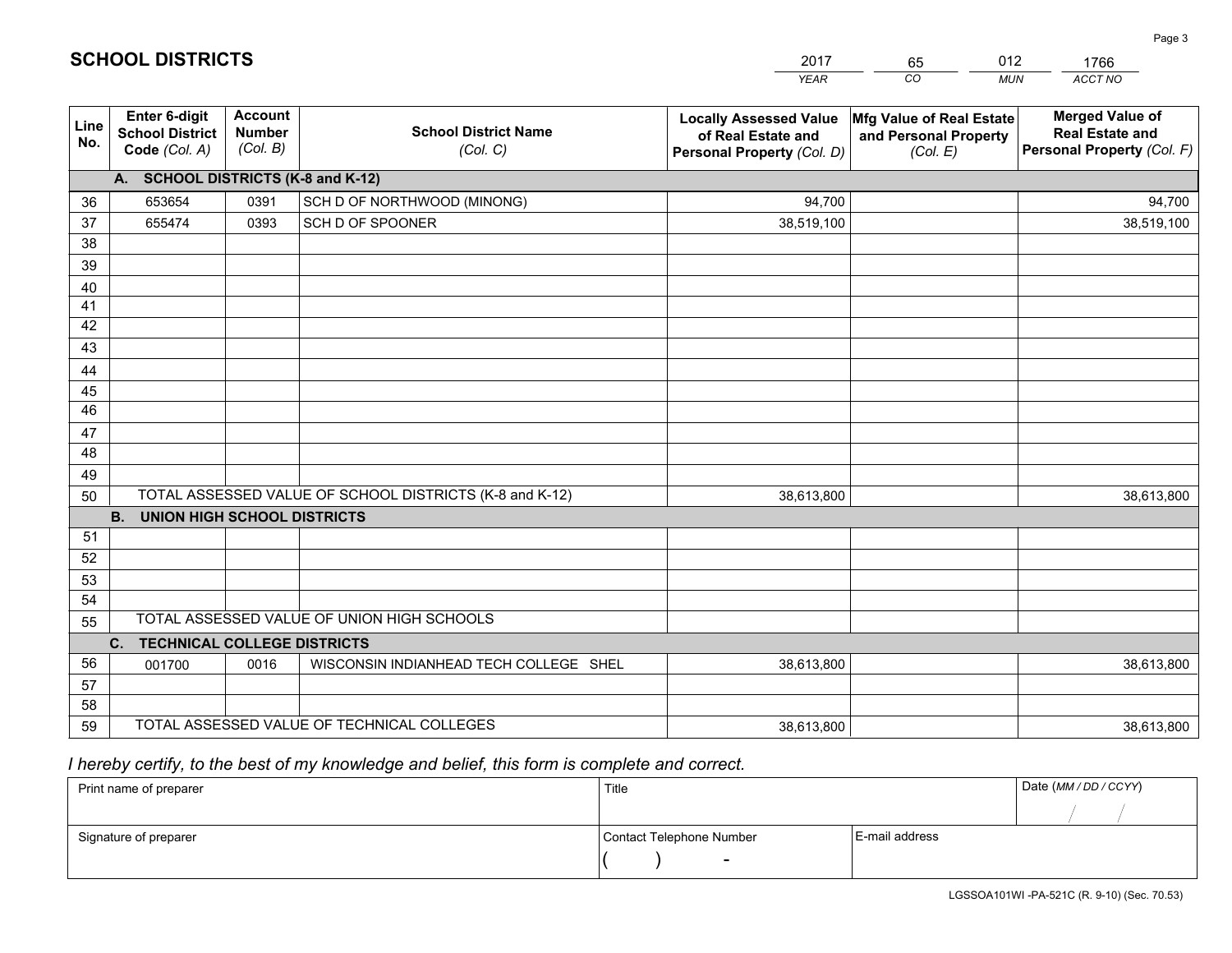### **HIGHLIGHTS**

- 1. Complete the Statement of Assessment after the Board of Review. Reflect any changes made there.
- 2. Use black ink to complete.

**NOTE: Please supply any correction to the name and address.**

NOTE: Please supply any correction to the name and address.

- 3. Line 16 must equal Line 50, Col D.
- 4. Line 55 must equal the total of K-8 schools listed on lines 36-49. Do not include K-12 schools in this comparision.
- 5. Line 59, Col. D must equal Line 16.
- 6. Special District, School District and Technical College District values must include both real estate and personal property. Examples of Special districts are: town sanitary districts, public inland lake protection and rehabilitation districts, and metropolitan sewerage districts.
- 7. DO NOT INCLUDE Manufacturing property values.DOR will print these values on the final SOA.
- 8. Accuracy of this form is very important. The values reported directly affect the equalized value DOR calculates for school and special districts.

### **Page 1:**

 If not prefilled, enter the tax year,county and municipal code,municipal type, municipal name and county name on the top of form.

Check the Amended box, if filing an amended / corrected SOA.

 Report the parcel count, acres and assessed value of taxable general property, total parcel count, (real and personal), total acres, and values from final figures set by the Board of Review.

- A. Real Estate land and improvements (buildings, etc.) is reported on lines 1 8, total line 9.
- B. Personal Property is reported on lines 11 14, Column D, total line 15.
- C. To complete this report, use the computer produced summary of the assessment roll that shows these amounts.
- D. Use whole numbers only.
- E. Add each line across and each column down to verify entries.

### **Page 2:**

- A. Report Special Items (not subject to general property tax).
- 1. Private Forest Croplands and Managed Forest Lands are reported on lines 18,19, 20 and 21. Be sure to report assessed values **NOT** taxes.
- 2. You should have copies of the orders of entry, orders of withdrawal, etc., to update your assessment roll.
	- 3. Show hundredths of acres (e.g. 39.75).
- 4. Tax exempt lands are reported on line 22.
- 5. Omitted property and sec. 70.43, Wis. Stats., corrections of errors by assessor are reported on line 23. Report real estate and personal property separately. These should be for **prior years**, not something found on the current assessment roll after the board of review.
- B. Special District (Lines 24-35) Include the value of both real and personal property.

 The Department of Revenue (DOR) preprints much of the information regarding names and codes for schools, special districts,etc. If a district is not listed, enter the name and value only, DOR will enter the proper code.

### **Page 3 School Districts:**

Include the value of both real and personal property.

Report School District (regular, elementary, union high school, and technical college).

- 1. Regular (K-12) and Elementary (K-8) school values are reported on lines 36-49, total on line 50.
- 2. Union High School (UHS) (use only if elementary schools are listed on lines 36-49) are reported on lines 51-54. UHS total value (line 55) must equal to the total **elementary school** values reported on lines 36-49. Do notinclude K-12 schools in this comparison.
- 3. Technical College values are reported on lines 56-58, total on line 59.
- 4. Use the computer summary that shows these amounts to complete this report.

#### **This form is due the second Monday in June. File this report only after your Board of Review is complete.**

 *If you have questions: Return forms to:*

 Email: lgs@wisconsin.gov Wisconsin Department of RevenueCall:  $(608)$  266-2569 or  $(608)$  264-6892 Fax number: (608) 264-6887 PO Box 8971

Local Government Services Section 6-97 Madison WI 53708-8971

TOWN OF BROOKLYN TOWN OF BROOKLYN CHRISTY DAVIS CHRISTY DAVIS

N10399 LAKESIDE RD TREGO, WI 54888 - 9224

N10399 LAKESIDE RD

TREGO, WI 54888 - 9224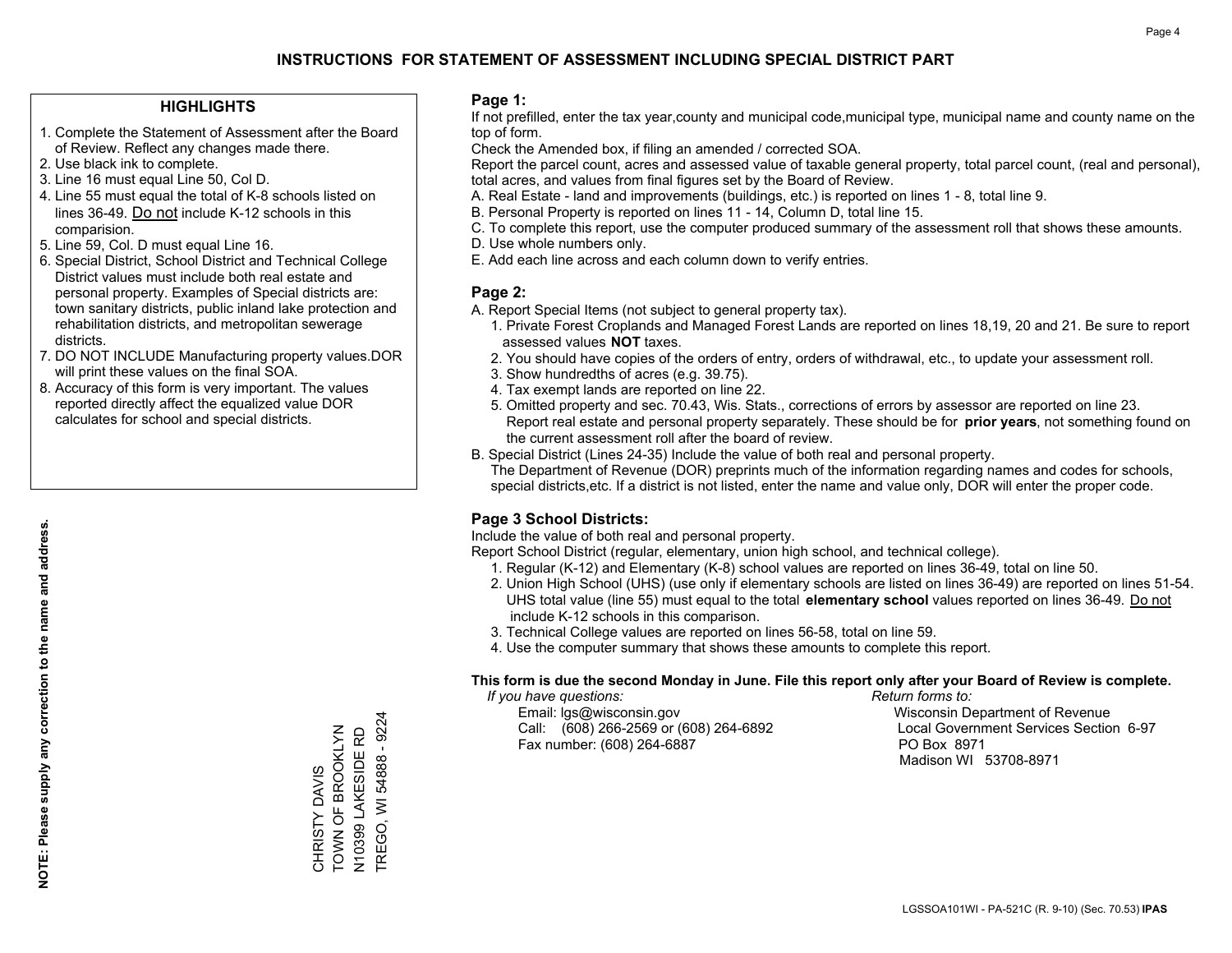**FINAL - EQUATED**

**STATEMENT OF ASSESSMENT FOR 2017** 

| 65. | 014  | 1767    |
|-----|------|---------|
| (   | MUN. | ACCT NO |

|             | <b>FOR</b>                                                                                                                                                                                   | <b>TOWN OF</b><br><b>OF</b>                    | CASEY                    |                                                  | <b>WASHBURN COUNTY</b>                       |                                |                                        | <b>WHEN COMPLETING THIS DOCUMENT</b>           |
|-------------|----------------------------------------------------------------------------------------------------------------------------------------------------------------------------------------------|------------------------------------------------|--------------------------|--------------------------------------------------|----------------------------------------------|--------------------------------|----------------------------------------|------------------------------------------------|
|             |                                                                                                                                                                                              | Town - Village - City                          | <b>Municipality Name</b> |                                                  | <b>County Name</b>                           |                                |                                        | DO NOT WRITE OVER X's OR IN SHADED AREAS       |
| Line<br>No. |                                                                                                                                                                                              | <b>REAL ESTATE</b><br>(See Lines 18 - 22 for   |                          | PARCEL COUNT<br><b>TOTAL LAND   IMPROVEMENTS</b> | NO. OF ACRES<br><b>WHOLE</b><br>NUMBERS ONLY | <b>VALUE OF</b><br><b>LAND</b> | <b>VALUE OF</b><br><b>IMPROVEMENTS</b> | <b>TOTAL VALUE OF LAND</b><br>AND IMPROVEMENTS |
|             |                                                                                                                                                                                              | other Real Estate)                             | Col. A                   | Col. B                                           | Col. C                                       | Col. D                         | Col. E                                 | Col. F                                         |
| $\mathbf 1$ |                                                                                                                                                                                              | <b>RESIDENTIAL - Class 1</b>                   | 986                      | 792                                              | 1,905                                        | 62,751,200                     | 82,629,500                             | 145,380,700                                    |
| 2           |                                                                                                                                                                                              | <b>COMMERCIAL - Class 2</b>                    | 10                       | 9                                                | 17                                           | 897,500                        | 1,486,100                              | 2,383,600                                      |
| 3           |                                                                                                                                                                                              | <b>MANUFACTURING - Class 3</b>                 | 4                        | 3                                                | 43                                           | 146,600                        | 1,216,100                              | 1,362,700                                      |
| 4           |                                                                                                                                                                                              | <b>AGRICULTURAL - Class 4</b>                  | 28                       |                                                  | 636                                          | 99,300                         |                                        | 99,300                                         |
| 5           |                                                                                                                                                                                              | <b>UNDEVELOPED - Class 5</b>                   | 127                      |                                                  | 1,324                                        | 362,800                        |                                        | 362,800                                        |
| 6           |                                                                                                                                                                                              | AGRICULTURAL FOREST - Class 5m                 | 18                       |                                                  | 268                                          | 226,600                        |                                        | 226,600                                        |
| 7           |                                                                                                                                                                                              | FOREST LANDS - Class 6                         | 306                      |                                                  | 4,985                                        | 8,394,300                      |                                        | 8,394,300                                      |
| 8           |                                                                                                                                                                                              | OTHER - Class 7                                | 3                        | 5                                                | 4                                            | 25,100                         | 219,900                                | 245,000                                        |
| 9           |                                                                                                                                                                                              | TOTAL - ALL COLUMNS                            | 1,482                    | 809                                              | 9,182                                        | 72,903,400                     | 85,551,600                             | 158,455,000                                    |
| 10          |                                                                                                                                                                                              | NUMBER OF PERSONAL PROPERTY ACCOUNTS IN ROLL   |                          |                                                  | 18                                           | <b>LOCALLY ASSESSED</b>        | <b>MANUFACTURING</b>                   | <b>MERGED</b>                                  |
| 11          |                                                                                                                                                                                              | BOATS AND OTHER WATERCRAFT NOT EXEMPT - Code 1 |                          |                                                  |                                              | 1,000                          | $\Omega$                               | 1,000                                          |
| 12          |                                                                                                                                                                                              | MACHINERY, TOOLS AND PATTERNS - Code 2         |                          |                                                  |                                              | 28,400                         | 101,500                                | 129,900                                        |
| 13          |                                                                                                                                                                                              | FURNITURE, FIXTURES AND EQUIPMENT - Code 3     |                          |                                                  |                                              | 23,100                         | 51,800                                 | 74,900                                         |
| 14          | 59,100<br>ALL OTHER PERSONAL PROPERTY NOT EXEMPT - Codes 4A, 4B, 4C                                                                                                                          |                                                |                          |                                                  |                                              |                                | 2,800                                  | 61,900                                         |
| 15          | TOTAL OF PERSONAL PROPERTY NOT EXEMPT (Total of Lines 11-14)<br>111,600                                                                                                                      |                                                |                          |                                                  |                                              |                                | 156,100                                | 267,700                                        |
| 16          | AGGREGATE ASSESSED VALUE OF ALL PROPERTY SUBJECT TO THE GENERAL PROPERTY TAX (Total of Lines 9F and 15F)<br>MUST EQUAL TOTAL VALUE OF THE SCHOOL DISTRICTS (K-12 PLUS K-8) - Line 50, Col. F |                                                |                          |                                                  |                                              |                                |                                        |                                                |
| 17          | Name of Assessor<br>Telephone #<br><b>BOARD OF REVIEW</b><br>DATE OF FINAL ADJOURNMENT<br>05/20/2017<br><b>DENNIS FEIT</b>                                                                   |                                                |                          |                                                  |                                              |                                |                                        | (715) 235-1338                                 |

REMARKS

The Assessment Ratio to be used in calculating the estimated Fair Market Value on tax bills for this tax district is .934387644<br>This ratio should be used to convert assessed values to "Calculate Equalized Values" in Step 1 Commission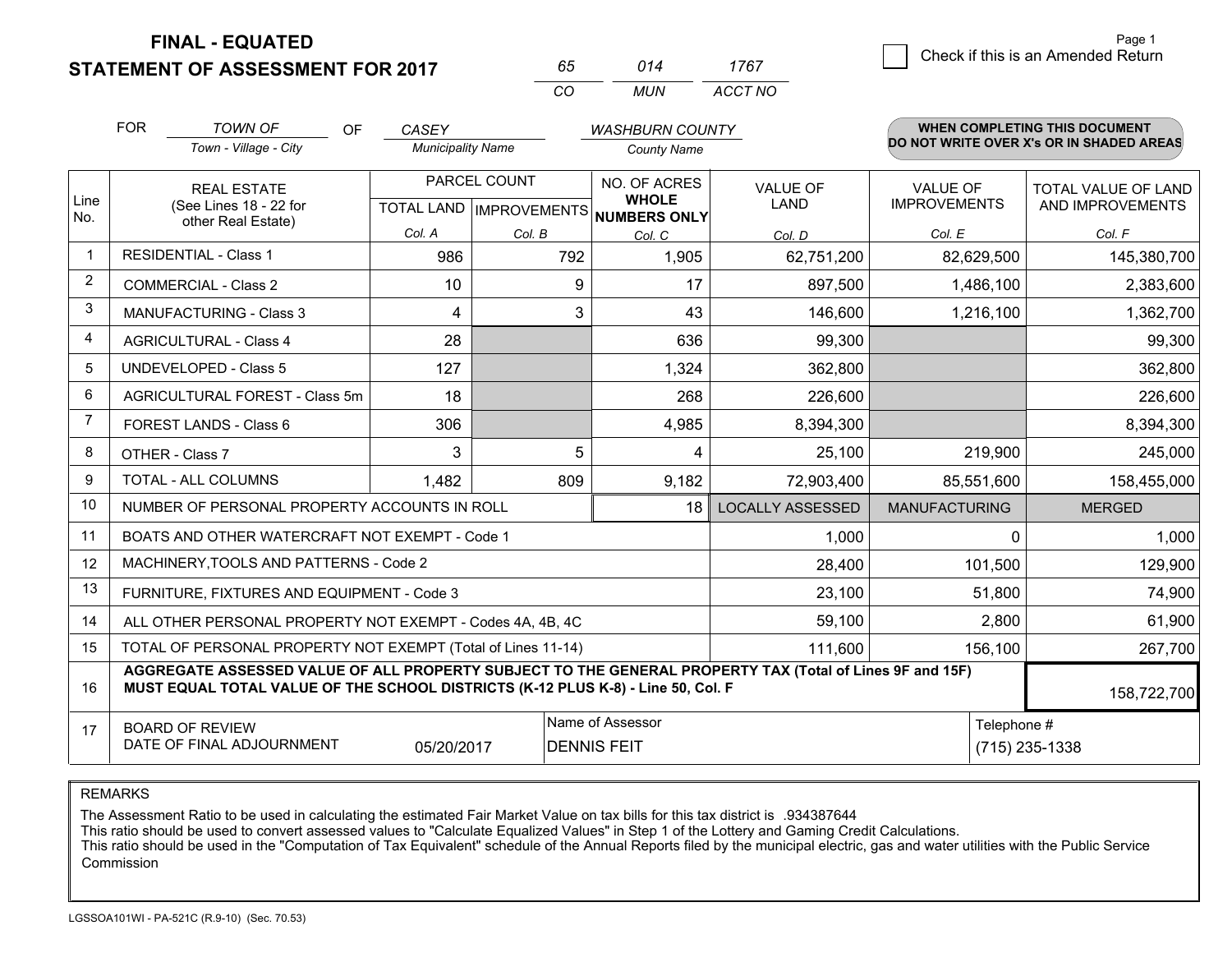*YEAR CO MUN ACCT NO* <sup>2017</sup> <sup>65</sup> <sup>014</sup> <sup>1767</sup>

Do not confuse FOREST LANDS (Line 7) with FOREST CROPS (in this section) - They are **NOT** the same

| (b) ACRES | (c) ASSESSED VALUE                                                                          |                                            | (d) PARCELS                                                                                                                                                                                                                                                                                                                                                                                                       | (e) ACRES                                                                    |                                                                         |                                                                                                                                                                                                                                              |  |
|-----------|---------------------------------------------------------------------------------------------|--------------------------------------------|-------------------------------------------------------------------------------------------------------------------------------------------------------------------------------------------------------------------------------------------------------------------------------------------------------------------------------------------------------------------------------------------------------------------|------------------------------------------------------------------------------|-------------------------------------------------------------------------|----------------------------------------------------------------------------------------------------------------------------------------------------------------------------------------------------------------------------------------------|--|
|           |                                                                                             |                                            |                                                                                                                                                                                                                                                                                                                                                                                                                   |                                                                              |                                                                         | (f) ASSESSED VALUE                                                                                                                                                                                                                           |  |
|           |                                                                                             |                                            |                                                                                                                                                                                                                                                                                                                                                                                                                   |                                                                              |                                                                         |                                                                                                                                                                                                                                              |  |
|           |                                                                                             |                                            |                                                                                                                                                                                                                                                                                                                                                                                                                   | Entered Before 2005 Managed Forest - Ferrous Mining CLOSED @ \$8.27 per acre |                                                                         |                                                                                                                                                                                                                                              |  |
| (b) ACRES |                                                                                             |                                            |                                                                                                                                                                                                                                                                                                                                                                                                                   |                                                                              |                                                                         | (f) ASSESSED VALUE                                                                                                                                                                                                                           |  |
|           |                                                                                             |                                            |                                                                                                                                                                                                                                                                                                                                                                                                                   |                                                                              |                                                                         |                                                                                                                                                                                                                                              |  |
|           |                                                                                             |                                            |                                                                                                                                                                                                                                                                                                                                                                                                                   |                                                                              |                                                                         |                                                                                                                                                                                                                                              |  |
| (b) ACRES |                                                                                             |                                            | (d) PARCELS                                                                                                                                                                                                                                                                                                                                                                                                       | (e) ACRES                                                                    |                                                                         | (f) ASSESSED VALUE                                                                                                                                                                                                                           |  |
| 160       |                                                                                             |                                            | 21                                                                                                                                                                                                                                                                                                                                                                                                                | 761.33                                                                       |                                                                         | 1,218,200                                                                                                                                                                                                                                    |  |
|           |                                                                                             |                                            | Entered After 2004 Managed Forest - CLOSED @ \$10.68 per acre                                                                                                                                                                                                                                                                                                                                                     |                                                                              |                                                                         |                                                                                                                                                                                                                                              |  |
| (b) ACRES |                                                                                             |                                            |                                                                                                                                                                                                                                                                                                                                                                                                                   |                                                                              |                                                                         | (f) ASSESSED VALUE                                                                                                                                                                                                                           |  |
|           |                                                                                             |                                            |                                                                                                                                                                                                                                                                                                                                                                                                                   |                                                                              |                                                                         |                                                                                                                                                                                                                                              |  |
|           |                                                                                             |                                            |                                                                                                                                                                                                                                                                                                                                                                                                                   |                                                                              |                                                                         | 987,600                                                                                                                                                                                                                                      |  |
|           | (b) Federal Acres                                                                           |                                            |                                                                                                                                                                                                                                                                                                                                                                                                                   |                                                                              |                                                                         | (e) Other Acres                                                                                                                                                                                                                              |  |
|           | 343.7                                                                                       |                                            | 10.22                                                                                                                                                                                                                                                                                                                                                                                                             |                                                                              |                                                                         | 33.82                                                                                                                                                                                                                                        |  |
|           |                                                                                             |                                            |                                                                                                                                                                                                                                                                                                                                                                                                                   |                                                                              |                                                                         |                                                                                                                                                                                                                                              |  |
|           |                                                                                             |                                            |                                                                                                                                                                                                                                                                                                                                                                                                                   |                                                                              |                                                                         | (c2) PERSONAL                                                                                                                                                                                                                                |  |
| 23        |                                                                                             |                                            |                                                                                                                                                                                                                                                                                                                                                                                                                   |                                                                              |                                                                         |                                                                                                                                                                                                                                              |  |
|           |                                                                                             |                                            |                                                                                                                                                                                                                                                                                                                                                                                                                   |                                                                              |                                                                         |                                                                                                                                                                                                                                              |  |
|           |                                                                                             |                                            |                                                                                                                                                                                                                                                                                                                                                                                                                   |                                                                              |                                                                         | (f2) PERSONAL                                                                                                                                                                                                                                |  |
|           |                                                                                             |                                            |                                                                                                                                                                                                                                                                                                                                                                                                                   |                                                                              |                                                                         |                                                                                                                                                                                                                                              |  |
|           | 52.13<br>(a) County Forest Cropland Acres<br>8,565.88<br>(a) REAL ESTATE<br>(d) REAL ESTATE | Entered After 2004 Managed Forest - OPEN @ | Private Forest Crop - Special Class @ 20¢ per acre<br>(c) ASSESSED VALUE<br>Entered Before 2005 Managed Forest - OPEN @ \$.79 per acre<br>(c) ASSESSED VALUE<br>256,000<br>\$2.14 per acre<br>(c) ASSESSED VALUE<br>222,000<br>Assessed Value of Omitted Property From Prior Years (Sec. 70.44)<br>(b) PERSONAL<br>Manufacturing Equated Value of Omitted Property From Prior Years (Sec. 70.995)<br>(e) PERSONAL | (d) PARCELS<br>(d) PARCELS<br>19<br>(c) State Acres<br>73.51                 | (e) ACRES<br>(e) ACRES<br>661.1<br>(c1) REAL ESTATE<br>(f1) REAL ESTATE | Entered Before 2005 Managed Forest - CLOSED @ \$1.87 per acre<br>(d) County (NOT FOREST CROP) Acres<br>Assessed Value of Sec. 70.43 Corrections of Errors by Assessors<br>Mfg. Equated Value of Sec.70.43 Corrections of Errors by Assessors |  |

## **SPECIAL DISTRICTS**

| Line<br>No. | Enter 6-digit<br>Special District<br>Code (Col. A) | <b>Account</b><br><b>Number</b><br>(Col. B) | <b>Special District Name</b><br>(Col. C) | <b>Locally Assessed Value</b><br>of Real Estate and<br>Personal Property (Col. D) | Mfg Value of Real Estate<br>and Personal Property<br>(Col. E) | <b>Merged Value of</b><br><b>Real Estate and</b><br>Personal Property (Col. F) |
|-------------|----------------------------------------------------|---------------------------------------------|------------------------------------------|-----------------------------------------------------------------------------------|---------------------------------------------------------------|--------------------------------------------------------------------------------|
| 24          |                                                    |                                             |                                          |                                                                                   |                                                               |                                                                                |
| 25          |                                                    |                                             |                                          |                                                                                   |                                                               |                                                                                |
| 26          |                                                    |                                             |                                          |                                                                                   |                                                               |                                                                                |
| 27          |                                                    |                                             |                                          |                                                                                   |                                                               |                                                                                |
| 28          |                                                    |                                             |                                          |                                                                                   |                                                               |                                                                                |
| 29          |                                                    |                                             |                                          |                                                                                   |                                                               |                                                                                |
| 30          |                                                    |                                             |                                          |                                                                                   |                                                               |                                                                                |
| 31          |                                                    |                                             |                                          |                                                                                   |                                                               |                                                                                |
| 32          |                                                    |                                             |                                          |                                                                                   |                                                               |                                                                                |
| 33          |                                                    |                                             |                                          |                                                                                   |                                                               |                                                                                |
| 34          |                                                    |                                             |                                          |                                                                                   |                                                               |                                                                                |
| 35          |                                                    |                                             |                                          |                                                                                   |                                                               |                                                                                |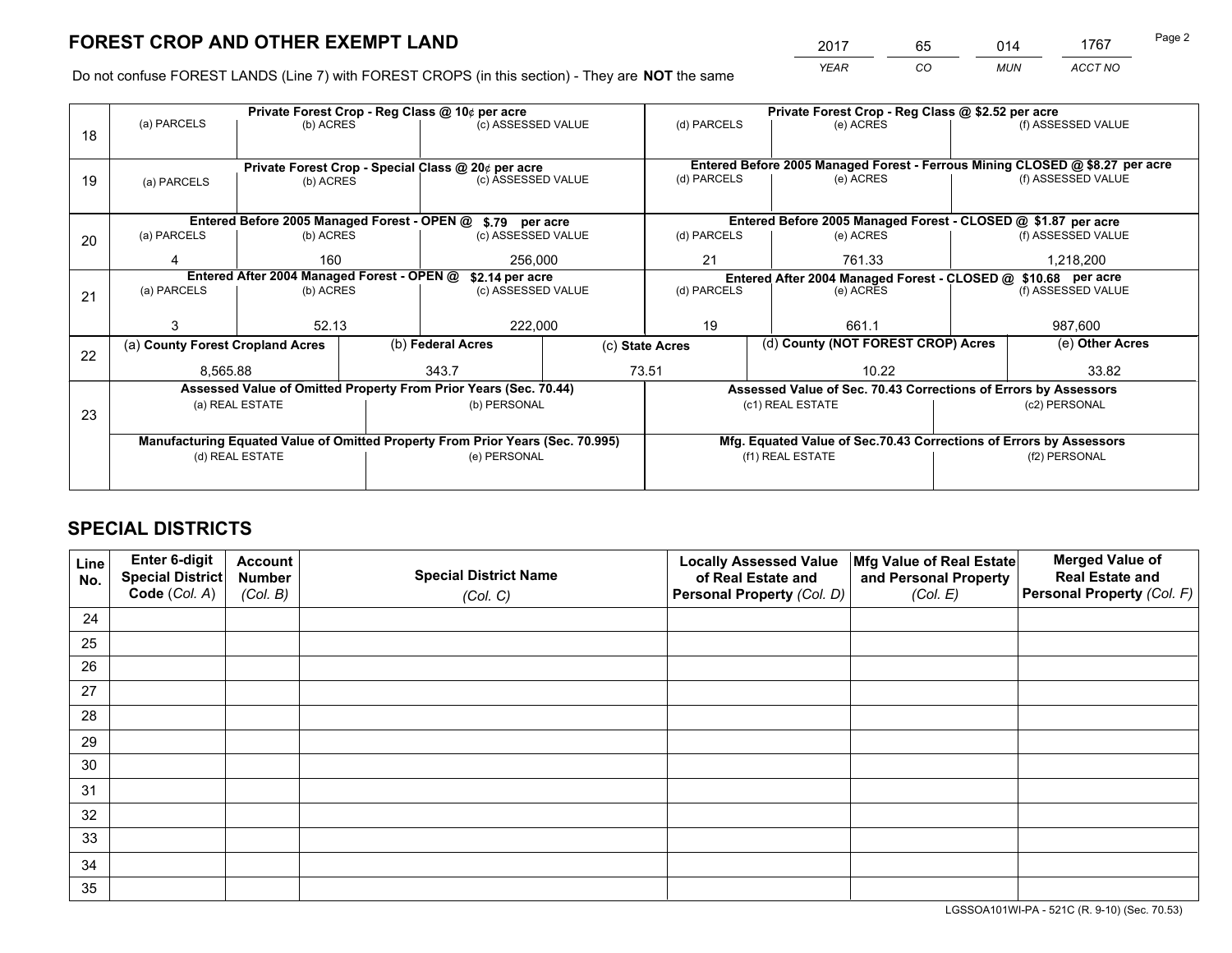|             |                                                          |                                             |                                                         | <b>YEAR</b>                                                                       | CO<br><b>MUN</b>                                              | ACCT NO                                                                        |
|-------------|----------------------------------------------------------|---------------------------------------------|---------------------------------------------------------|-----------------------------------------------------------------------------------|---------------------------------------------------------------|--------------------------------------------------------------------------------|
| Line<br>No. | Enter 6-digit<br><b>School District</b><br>Code (Col. A) | <b>Account</b><br><b>Number</b><br>(Col. B) | <b>School District Name</b><br>(Col. C)                 | <b>Locally Assessed Value</b><br>of Real Estate and<br>Personal Property (Col. D) | Mfg Value of Real Estate<br>and Personal Property<br>(Col. E) | <b>Merged Value of</b><br><b>Real Estate and</b><br>Personal Property (Col. F) |
|             | A. SCHOOL DISTRICTS (K-8 and K-12)                       |                                             |                                                         |                                                                                   |                                                               |                                                                                |
| 36          | 655474                                                   | 0393                                        | SCH D OF SPOONER                                        | 157,203,900                                                                       | 1,518,800                                                     | 158,722,700                                                                    |
| 37          |                                                          |                                             |                                                         |                                                                                   |                                                               |                                                                                |
| 38          |                                                          |                                             |                                                         |                                                                                   |                                                               |                                                                                |
| 39          |                                                          |                                             |                                                         |                                                                                   |                                                               |                                                                                |
| 40          |                                                          |                                             |                                                         |                                                                                   |                                                               |                                                                                |
| 41<br>42    |                                                          |                                             |                                                         |                                                                                   |                                                               |                                                                                |
| 43          |                                                          |                                             |                                                         |                                                                                   |                                                               |                                                                                |
|             |                                                          |                                             |                                                         |                                                                                   |                                                               |                                                                                |
| 44<br>45    |                                                          |                                             |                                                         |                                                                                   |                                                               |                                                                                |
| 46          |                                                          |                                             |                                                         |                                                                                   |                                                               |                                                                                |
| 47          |                                                          |                                             |                                                         |                                                                                   |                                                               |                                                                                |
| 48          |                                                          |                                             |                                                         |                                                                                   |                                                               |                                                                                |
| 49          |                                                          |                                             |                                                         |                                                                                   |                                                               |                                                                                |
| 50          |                                                          |                                             | TOTAL ASSESSED VALUE OF SCHOOL DISTRICTS (K-8 and K-12) | 157,203,900                                                                       | 1,518,800                                                     | 158,722,700                                                                    |
|             | <b>B.</b><br>UNION HIGH SCHOOL DISTRICTS                 |                                             |                                                         |                                                                                   |                                                               |                                                                                |
| 51          |                                                          |                                             |                                                         |                                                                                   |                                                               |                                                                                |
| 52          |                                                          |                                             |                                                         |                                                                                   |                                                               |                                                                                |
| 53          |                                                          |                                             |                                                         |                                                                                   |                                                               |                                                                                |
| 54          |                                                          |                                             |                                                         |                                                                                   |                                                               |                                                                                |
| 55          |                                                          |                                             | TOTAL ASSESSED VALUE OF UNION HIGH SCHOOLS              |                                                                                   |                                                               |                                                                                |
|             | C.<br><b>TECHNICAL COLLEGE DISTRICTS</b>                 |                                             |                                                         |                                                                                   |                                                               |                                                                                |
| 56          | 001700                                                   | 0016                                        | WISCONSIN INDIANHEAD TECH COLLEGE SHEL                  | 157,203,900                                                                       | 1,518,800                                                     | 158,722,700                                                                    |
| 57<br>58    |                                                          |                                             |                                                         |                                                                                   |                                                               |                                                                                |
| 59          |                                                          |                                             | TOTAL ASSESSED VALUE OF TECHNICAL COLLEGES              | 157,203,900                                                                       | 1,518,800                                                     | 158,722,700                                                                    |
|             |                                                          |                                             |                                                         |                                                                                   |                                                               |                                                                                |

65

014

## *I hereby certify, to the best of my knowledge and belief, this form is complete and correct.*

**SCHOOL DISTRICTS**

| Print name of preparer | Title                    |                | Date (MM / DD / CCYY) |
|------------------------|--------------------------|----------------|-----------------------|
|                        |                          |                |                       |
| Signature of preparer  | Contact Telephone Number | E-mail address |                       |
|                        | $\overline{\phantom{0}}$ |                |                       |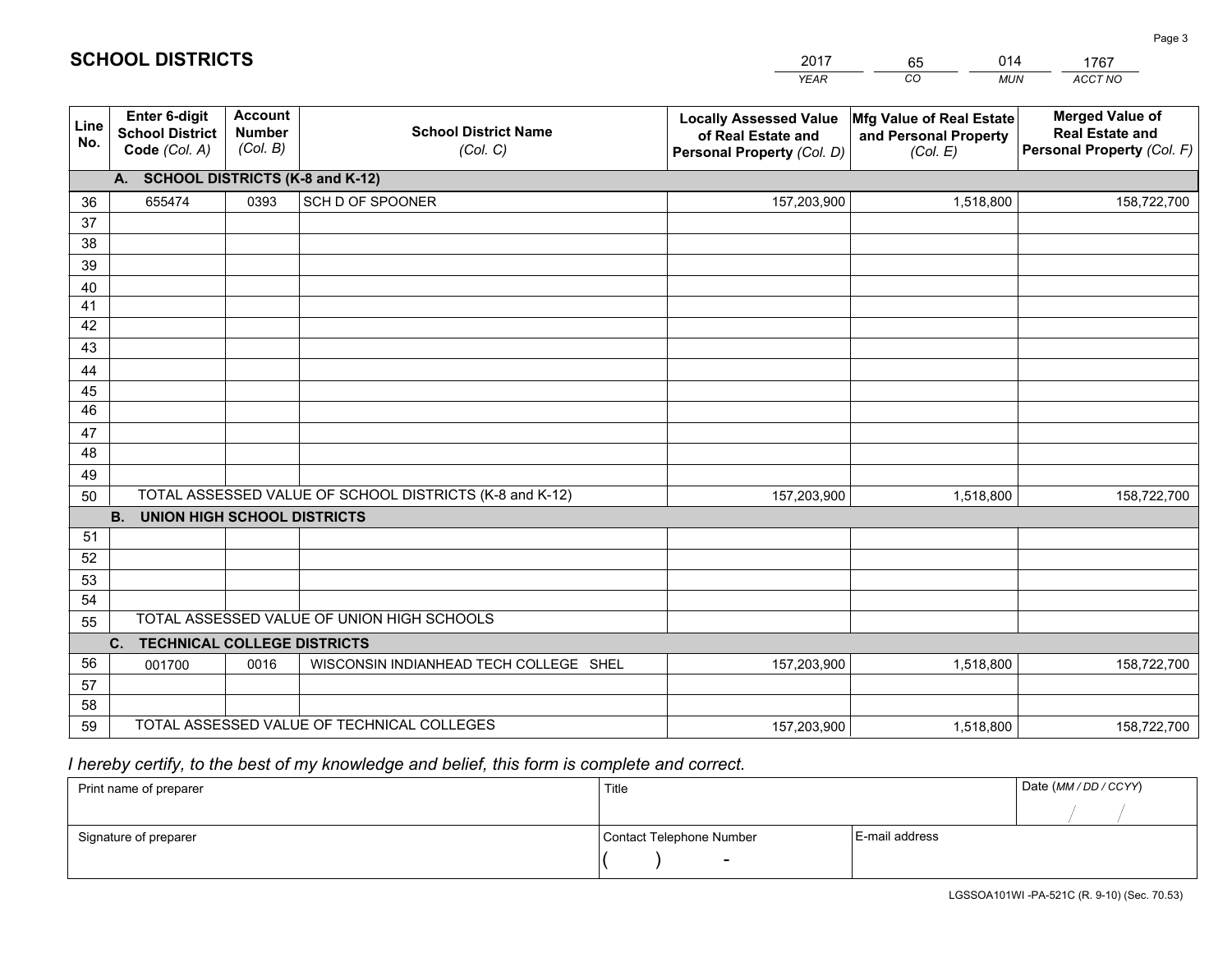### **HIGHLIGHTS**

- 1. Complete the Statement of Assessment after the Board of Review. Reflect any changes made there.
- 2. Use black ink to complete.
- 3. Line 16 must equal Line 50, Col D.
- 4. Line 55 must equal the total of K-8 schools listed on lines 36-49. Do not include K-12 schools in this comparision.
- 5. Line 59, Col. D must equal Line 16.
- 6. Special District, School District and Technical College District values must include both real estate and personal property. Examples of Special districts are: town sanitary districts, public inland lake protection and rehabilitation districts, and metropolitan sewerage districts.
- 7. DO NOT INCLUDE Manufacturing property values.DOR will print these values on the final SOA.
- 8. Accuracy of this form is very important. The values reported directly affect the equalized value DOR calculates for school and special districts.

### **Page 1:**

 If not prefilled, enter the tax year,county and municipal code,municipal type, municipal name and county name on the top of form.

Check the Amended box, if filing an amended / corrected SOA.

 Report the parcel count, acres and assessed value of taxable general property, total parcel count, (real and personal), total acres, and values from final figures set by the Board of Review.

- A. Real Estate land and improvements (buildings, etc.) is reported on lines 1 8, total line 9.
- B. Personal Property is reported on lines 11 14, Column D, total line 15.
- C. To complete this report, use the computer produced summary of the assessment roll that shows these amounts.
- D. Use whole numbers only.
- E. Add each line across and each column down to verify entries.

### **Page 2:**

- A. Report Special Items (not subject to general property tax).
- 1. Private Forest Croplands and Managed Forest Lands are reported on lines 18,19, 20 and 21. Be sure to report assessed values **NOT** taxes.
- 2. You should have copies of the orders of entry, orders of withdrawal, etc., to update your assessment roll.
	- 3. Show hundredths of acres (e.g. 39.75).
- 4. Tax exempt lands are reported on line 22.
- 5. Omitted property and sec. 70.43, Wis. Stats., corrections of errors by assessor are reported on line 23. Report real estate and personal property separately. These should be for **prior years**, not something found on the current assessment roll after the board of review.
- B. Special District (Lines 24-35) Include the value of both real and personal property.

 The Department of Revenue (DOR) preprints much of the information regarding names and codes for schools, special districts,etc. If a district is not listed, enter the name and value only, DOR will enter the proper code.

### **Page 3 School Districts:**

Include the value of both real and personal property.

Report School District (regular, elementary, union high school, and technical college).

- 1. Regular (K-12) and Elementary (K-8) school values are reported on lines 36-49, total on line 50.
- 2. Union High School (UHS) (use only if elementary schools are listed on lines 36-49) are reported on lines 51-54. UHS total value (line 55) must equal to the total **elementary school** values reported on lines 36-49. Do notinclude K-12 schools in this comparison.
- 3. Technical College values are reported on lines 56-58, total on line 59.
- 4. Use the computer summary that shows these amounts to complete this report.

#### **This form is due the second Monday in June. File this report only after your Board of Review is complete.**

 *If you have questions: Return forms to:*

 Email: lgs@wisconsin.gov Wisconsin Department of RevenueCall:  $(608)$  266-2569 or  $(608)$  264-6892 Fax number: (608) 264-6887 PO Box 8971

Local Government Services Section 6-97 Madison WI 53708-8971

SPOONER, WI 54801 - 8449 SPOONER, WI 54801 - 8449 W7920 COUNTY RD E CORINNE SLABAUGH<br>TOWN OF CASEY CORINNE SLABAUGH W7920 COUNTY RD E TOWN OF CASEY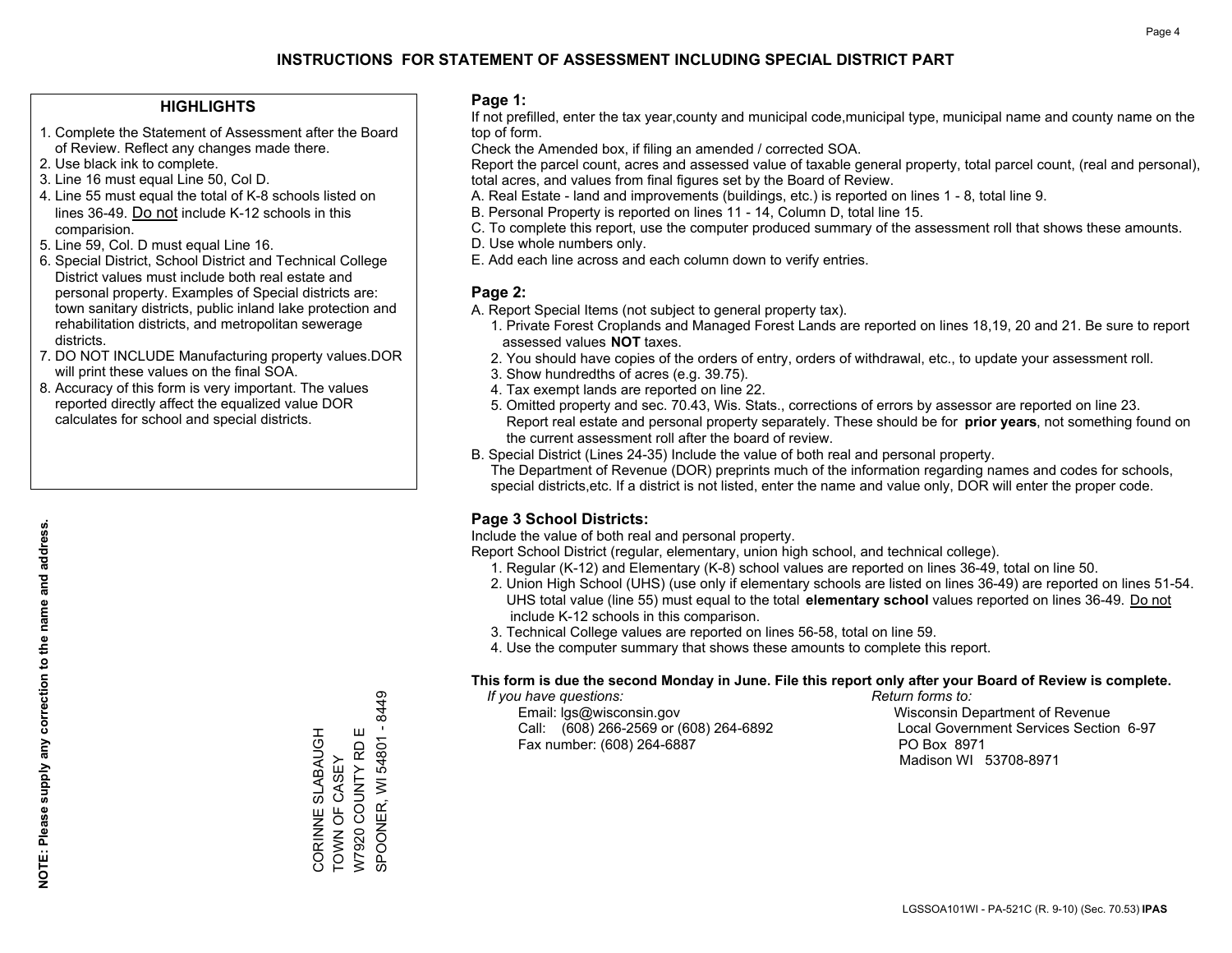**FINAL - EQUATED**

**STATEMENT OF ASSESSMENT FOR 2017** 

| 65       | 016   | 1768    |
|----------|-------|---------|
| $\cdots$ | MI IN | ACCT NO |

|                | <b>FOR</b>                                                                                                                                                                                   | <b>TOWN OF</b><br>OF                           | <b>CHICOG</b>                             |          | <b>WASHBURN COUNTY</b>                              |                                |                                        | <b>WHEN COMPLETING THIS DOCUMENT</b>           |
|----------------|----------------------------------------------------------------------------------------------------------------------------------------------------------------------------------------------|------------------------------------------------|-------------------------------------------|----------|-----------------------------------------------------|--------------------------------|----------------------------------------|------------------------------------------------|
|                |                                                                                                                                                                                              | Town - Village - City                          | <b>Municipality Name</b>                  |          | <b>County Name</b>                                  |                                |                                        | DO NOT WRITE OVER X's OR IN SHADED AREAS       |
| Line<br>No.    |                                                                                                                                                                                              | <b>REAL ESTATE</b><br>(See Lines 18 - 22 for   | PARCEL COUNT<br>TOTAL LAND   IMPROVEMENTS |          | NO. OF ACRES<br><b>WHOLE</b><br><b>NUMBERS ONLY</b> | <b>VALUE OF</b><br><b>LAND</b> | <b>VALUE OF</b><br><b>IMPROVEMENTS</b> | <b>TOTAL VALUE OF LAND</b><br>AND IMPROVEMENTS |
|                |                                                                                                                                                                                              | other Real Estate)                             | Col. A                                    | Col. B   | Col. C                                              | Col. D                         | Col. E                                 | Col. F                                         |
| $\mathbf 1$    |                                                                                                                                                                                              | <b>RESIDENTIAL - Class 1</b>                   | 968                                       | 578      | 2,566                                               | 40,227,000                     | 46,205,800                             | 86,432,800                                     |
| $\overline{2}$ |                                                                                                                                                                                              | <b>COMMERCIAL - Class 2</b>                    | 15                                        | 15       | 84                                                  | 1,095,900                      | 6,372,800                              | 7,468,700                                      |
| 3              |                                                                                                                                                                                              | <b>MANUFACTURING - Class 3</b>                 |                                           | 0        | 40                                                  | 100,700                        |                                        | 100,700<br>0                                   |
| 4              |                                                                                                                                                                                              | <b>AGRICULTURAL - Class 4</b>                  | 12                                        |          | 230                                                 | 34,200                         |                                        | 34,200                                         |
| 5              |                                                                                                                                                                                              | UNDEVELOPED - Class 5                          | 59                                        |          | 751                                                 | 296,700                        |                                        | 296,700                                        |
| 6              |                                                                                                                                                                                              | AGRICULTURAL FOREST - Class 5m                 | 9                                         |          | 150                                                 | 132,400                        |                                        | 132,400                                        |
| 7              |                                                                                                                                                                                              | FOREST LANDS - Class 6                         | 296                                       |          | 7,365                                               | 12,664,400                     |                                        | 12,664,400                                     |
| 8              |                                                                                                                                                                                              | OTHER - Class 7                                | $\Omega$                                  | $\Omega$ | $\Omega$                                            | 0                              |                                        | $\Omega$<br>$\Omega$                           |
| 9              |                                                                                                                                                                                              | TOTAL - ALL COLUMNS                            | 1,360                                     | 593      | 11,186                                              | 54,551,300                     | 52,578,600                             | 107,129,900                                    |
| 10             |                                                                                                                                                                                              | NUMBER OF PERSONAL PROPERTY ACCOUNTS IN ROLL   |                                           |          | 90                                                  | <b>LOCALLY ASSESSED</b>        | <b>MANUFACTURING</b>                   | <b>MERGED</b>                                  |
| 11             |                                                                                                                                                                                              | BOATS AND OTHER WATERCRAFT NOT EXEMPT - Code 1 |                                           |          |                                                     | 8,300                          |                                        | 8,300<br>$\Omega$                              |
| 12             |                                                                                                                                                                                              | MACHINERY, TOOLS AND PATTERNS - Code 2         |                                           |          |                                                     | 100                            |                                        | 100<br>0                                       |
| 13             |                                                                                                                                                                                              | FURNITURE, FIXTURES AND EQUIPMENT - Code 3     |                                           |          |                                                     | 33,900                         |                                        | $\Omega$<br>33,900                             |
| 14             | ALL OTHER PERSONAL PROPERTY NOT EXEMPT - Codes 4A, 4B, 4C                                                                                                                                    | 0<br>378,000                                   |                                           |          |                                                     |                                |                                        |                                                |
| 15             | TOTAL OF PERSONAL PROPERTY NOT EXEMPT (Total of Lines 11-14)<br>420,300                                                                                                                      |                                                |                                           |          |                                                     |                                |                                        | 420,300<br>$\Omega$                            |
| 16             | AGGREGATE ASSESSED VALUE OF ALL PROPERTY SUBJECT TO THE GENERAL PROPERTY TAX (Total of Lines 9F and 15F)<br>MUST EQUAL TOTAL VALUE OF THE SCHOOL DISTRICTS (K-12 PLUS K-8) - Line 50, Col. F |                                                |                                           |          |                                                     |                                |                                        | 107,550,200                                    |
| 17             | Name of Assessor<br>Telephone #<br><b>BOARD OF REVIEW</b><br>DATE OF FINAL ADJOURNMENT<br>07/22/2017<br><b>BOB IRWIN</b><br>(715) 235-6941                                                   |                                                |                                           |          |                                                     |                                |                                        |                                                |

REMARKS

The Assessment Ratio to be used in calculating the estimated Fair Market Value on tax bills for this tax district is .993693784<br>This ratio should be used to convert assessed values to "Calculate Equalized Values" in Step 1 Commission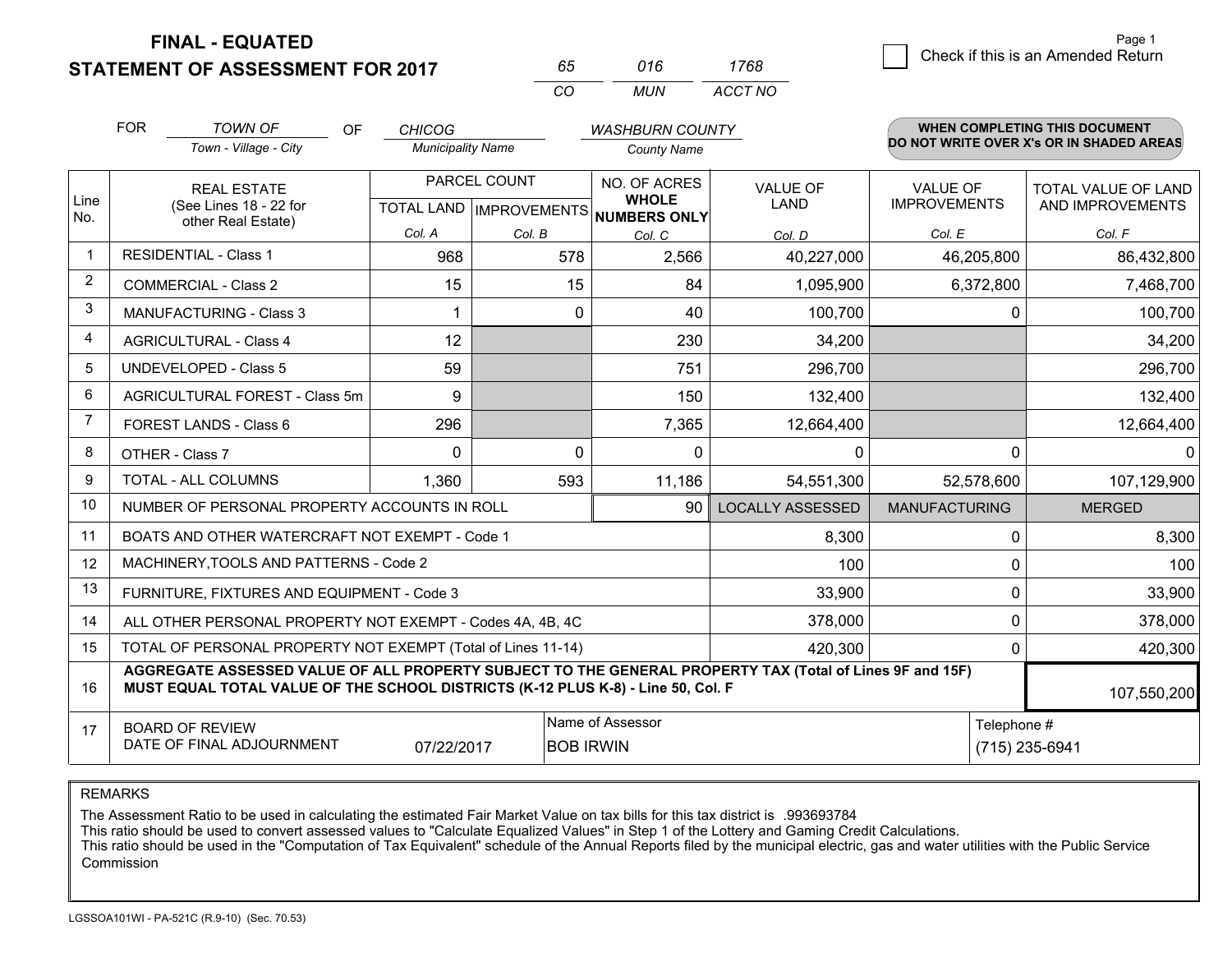*YEAR CO MUN ACCT NO* <sup>2017</sup> <sup>65</sup> <sup>016</sup> <sup>1768</sup>

Do not confuse FOREST LANDS (Line 7) with FOREST CROPS (in this section) - They are **NOT** the same

|    |                                                                                |                                                                  |  | Private Forest Crop - Reg Class @ 10¢ per acre     |  |                 | Private Forest Crop - Reg Class @ \$2.52 per acre |                                                                              |  |                    |
|----|--------------------------------------------------------------------------------|------------------------------------------------------------------|--|----------------------------------------------------|--|-----------------|---------------------------------------------------|------------------------------------------------------------------------------|--|--------------------|
| 18 | (a) PARCELS                                                                    | (b) ACRES                                                        |  | (c) ASSESSED VALUE                                 |  | (d) PARCELS     |                                                   | (e) ACRES                                                                    |  | (f) ASSESSED VALUE |
|    |                                                                                |                                                                  |  |                                                    |  |                 |                                                   | 40                                                                           |  | 72,000             |
|    |                                                                                |                                                                  |  | Private Forest Crop - Special Class @ 20¢ per acre |  |                 |                                                   | Entered Before 2005 Managed Forest - Ferrous Mining CLOSED @ \$8.27 per acre |  |                    |
| 19 | (a) PARCELS                                                                    | (b) ACRES                                                        |  | (c) ASSESSED VALUE                                 |  | (d) PARCELS     |                                                   | (e) ACRES                                                                    |  | (f) ASSESSED VALUE |
|    |                                                                                |                                                                  |  |                                                    |  |                 |                                                   |                                                                              |  |                    |
|    |                                                                                | Entered Before 2005 Managed Forest - OPEN @ \$.79 per acre       |  |                                                    |  |                 |                                                   | Entered Before 2005 Managed Forest - CLOSED @ \$1.87 per acre                |  |                    |
| 20 | (a) PARCELS                                                                    | (b) ACRES                                                        |  | (c) ASSESSED VALUE                                 |  | (d) PARCELS     |                                                   | (e) ACRES                                                                    |  | (f) ASSESSED VALUE |
|    | 36                                                                             | 1.332.36                                                         |  | 2,398,100                                          |  | 54              |                                                   | 1,972.47                                                                     |  | 3,637,900          |
|    | Entered After 2004 Managed Forest - OPEN @                                     |                                                                  |  | \$2.14 per acre                                    |  |                 |                                                   | Entered After 2004 Managed Forest - CLOSED @ \$10.68 per acre                |  |                    |
| 21 | (a) PARCELS                                                                    | (b) ACRES                                                        |  | (c) ASSESSED VALUE                                 |  | (d) PARCELS     |                                                   | (e) ACRES                                                                    |  | (f) ASSESSED VALUE |
|    |                                                                                |                                                                  |  |                                                    |  |                 |                                                   |                                                                              |  |                    |
|    | 15                                                                             | 551.91                                                           |  | 982,400                                            |  | 33              |                                                   | 980.79                                                                       |  | 1,745,800          |
| 22 | (a) County Forest Cropland Acres                                               |                                                                  |  | (b) Federal Acres                                  |  | (c) State Acres |                                                   | (d) County (NOT FOREST CROP) Acres                                           |  | (e) Other Acres    |
|    | 9,177.98                                                                       |                                                                  |  | 1,136.46                                           |  | 441.32<br>45.19 |                                                   | 404.32                                                                       |  |                    |
|    |                                                                                | Assessed Value of Omitted Property From Prior Years (Sec. 70.44) |  |                                                    |  |                 |                                                   | Assessed Value of Sec. 70.43 Corrections of Errors by Assessors              |  |                    |
|    |                                                                                | (a) REAL ESTATE                                                  |  | (b) PERSONAL                                       |  |                 |                                                   | (c1) REAL ESTATE                                                             |  | (c2) PERSONAL      |
| 23 |                                                                                |                                                                  |  |                                                    |  |                 |                                                   |                                                                              |  |                    |
|    | Manufacturing Equated Value of Omitted Property From Prior Years (Sec. 70.995) |                                                                  |  |                                                    |  |                 |                                                   | Mfg. Equated Value of Sec.70.43 Corrections of Errors by Assessors           |  |                    |
|    |                                                                                | (d) REAL ESTATE                                                  |  | (e) PERSONAL                                       |  |                 |                                                   | (f1) REAL ESTATE                                                             |  | (f2) PERSONAL      |
|    |                                                                                |                                                                  |  |                                                    |  |                 |                                                   |                                                                              |  |                    |

## **SPECIAL DISTRICTS**

| Line<br>No. | Enter 6-digit<br>Special District<br>Code (Col. A) | <b>Account</b><br><b>Number</b> | <b>Special District Name</b> | <b>Locally Assessed Value</b><br>of Real Estate and | Mfg Value of Real Estate<br>and Personal Property | <b>Merged Value of</b><br><b>Real Estate and</b><br>Personal Property (Col. F) |
|-------------|----------------------------------------------------|---------------------------------|------------------------------|-----------------------------------------------------|---------------------------------------------------|--------------------------------------------------------------------------------|
|             |                                                    | (Col. B)                        | (Col. C)                     | Personal Property (Col. D)                          | (Col. E)                                          |                                                                                |
| 24          |                                                    |                                 |                              |                                                     |                                                   |                                                                                |
| 25          |                                                    |                                 |                              |                                                     |                                                   |                                                                                |
| 26          |                                                    |                                 |                              |                                                     |                                                   |                                                                                |
| 27          |                                                    |                                 |                              |                                                     |                                                   |                                                                                |
| 28          |                                                    |                                 |                              |                                                     |                                                   |                                                                                |
| 29          |                                                    |                                 |                              |                                                     |                                                   |                                                                                |
| 30          |                                                    |                                 |                              |                                                     |                                                   |                                                                                |
| 31          |                                                    |                                 |                              |                                                     |                                                   |                                                                                |
| 32          |                                                    |                                 |                              |                                                     |                                                   |                                                                                |
| 33          |                                                    |                                 |                              |                                                     |                                                   |                                                                                |
| 34          |                                                    |                                 |                              |                                                     |                                                   |                                                                                |
| 35          |                                                    |                                 |                              |                                                     |                                                   |                                                                                |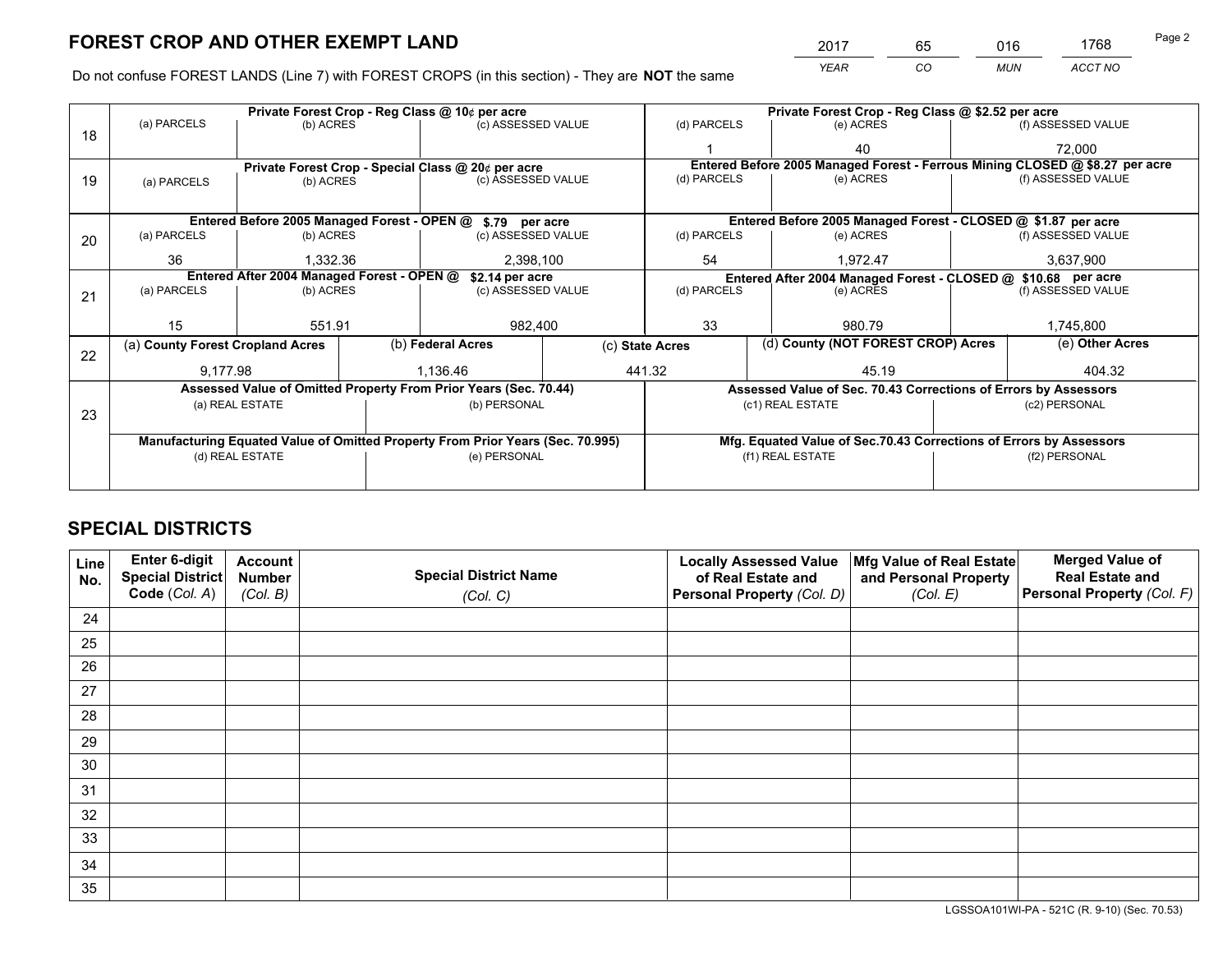|             |                                                                 |                                             |                                                         | <b>YEAR</b>                                                                       | CO<br><b>MUN</b>                                              | <b>ACCT NO</b>                                                                 |
|-------------|-----------------------------------------------------------------|---------------------------------------------|---------------------------------------------------------|-----------------------------------------------------------------------------------|---------------------------------------------------------------|--------------------------------------------------------------------------------|
| Line<br>No. | <b>Enter 6-digit</b><br><b>School District</b><br>Code (Col. A) | <b>Account</b><br><b>Number</b><br>(Col. B) | <b>School District Name</b><br>(Col. C)                 | <b>Locally Assessed Value</b><br>of Real Estate and<br>Personal Property (Col. D) | Mfg Value of Real Estate<br>and Personal Property<br>(Col. E) | <b>Merged Value of</b><br><b>Real Estate and</b><br>Personal Property (Col. F) |
|             | A. SCHOOL DISTRICTS (K-8 and K-12)                              |                                             |                                                         |                                                                                   |                                                               |                                                                                |
| 36          | 655474                                                          | 0393                                        | SCH D OF SPOONER                                        | 107,449,500                                                                       | 100,700                                                       | 107,550,200                                                                    |
| 37          |                                                                 |                                             |                                                         |                                                                                   |                                                               |                                                                                |
| 38          |                                                                 |                                             |                                                         |                                                                                   |                                                               |                                                                                |
| 39          |                                                                 |                                             |                                                         |                                                                                   |                                                               |                                                                                |
| 40          |                                                                 |                                             |                                                         |                                                                                   |                                                               |                                                                                |
| 41          |                                                                 |                                             |                                                         |                                                                                   |                                                               |                                                                                |
| 42          |                                                                 |                                             |                                                         |                                                                                   |                                                               |                                                                                |
| 43          |                                                                 |                                             |                                                         |                                                                                   |                                                               |                                                                                |
| 44<br>45    |                                                                 |                                             |                                                         |                                                                                   |                                                               |                                                                                |
| 46          |                                                                 |                                             |                                                         |                                                                                   |                                                               |                                                                                |
| 47          |                                                                 |                                             |                                                         |                                                                                   |                                                               |                                                                                |
| 48          |                                                                 |                                             |                                                         |                                                                                   |                                                               |                                                                                |
| 49          |                                                                 |                                             |                                                         |                                                                                   |                                                               |                                                                                |
| 50          |                                                                 |                                             | TOTAL ASSESSED VALUE OF SCHOOL DISTRICTS (K-8 and K-12) | 107,449,500                                                                       | 100,700                                                       | 107,550,200                                                                    |
|             | <b>B.</b><br><b>UNION HIGH SCHOOL DISTRICTS</b>                 |                                             |                                                         |                                                                                   |                                                               |                                                                                |
| 51          |                                                                 |                                             |                                                         |                                                                                   |                                                               |                                                                                |
| 52          |                                                                 |                                             |                                                         |                                                                                   |                                                               |                                                                                |
| 53          |                                                                 |                                             |                                                         |                                                                                   |                                                               |                                                                                |
| 54          |                                                                 |                                             |                                                         |                                                                                   |                                                               |                                                                                |
| 55          |                                                                 |                                             | TOTAL ASSESSED VALUE OF UNION HIGH SCHOOLS              |                                                                                   |                                                               |                                                                                |
|             | C.<br><b>TECHNICAL COLLEGE DISTRICTS</b>                        |                                             |                                                         |                                                                                   |                                                               |                                                                                |
| 56          | 001700                                                          | 0016                                        | WISCONSIN INDIANHEAD TECH COLLEGE SHEL                  | 107,449,500                                                                       | 100,700                                                       | 107,550,200                                                                    |
| 57          |                                                                 |                                             |                                                         |                                                                                   |                                                               |                                                                                |
| 58          |                                                                 |                                             | TOTAL ASSESSED VALUE OF TECHNICAL COLLEGES              |                                                                                   |                                                               |                                                                                |
| 59          |                                                                 |                                             |                                                         | 107,449,500                                                                       | 100,700                                                       | 107,550,200                                                                    |

65

016

## *I hereby certify, to the best of my knowledge and belief, this form is complete and correct.*

**SCHOOL DISTRICTS**

| Print name of preparer | Title                    |                | Date (MM / DD / CCYY) |
|------------------------|--------------------------|----------------|-----------------------|
|                        |                          |                |                       |
| Signature of preparer  | Contact Telephone Number | E-mail address |                       |
|                        | $\overline{\phantom{0}}$ |                |                       |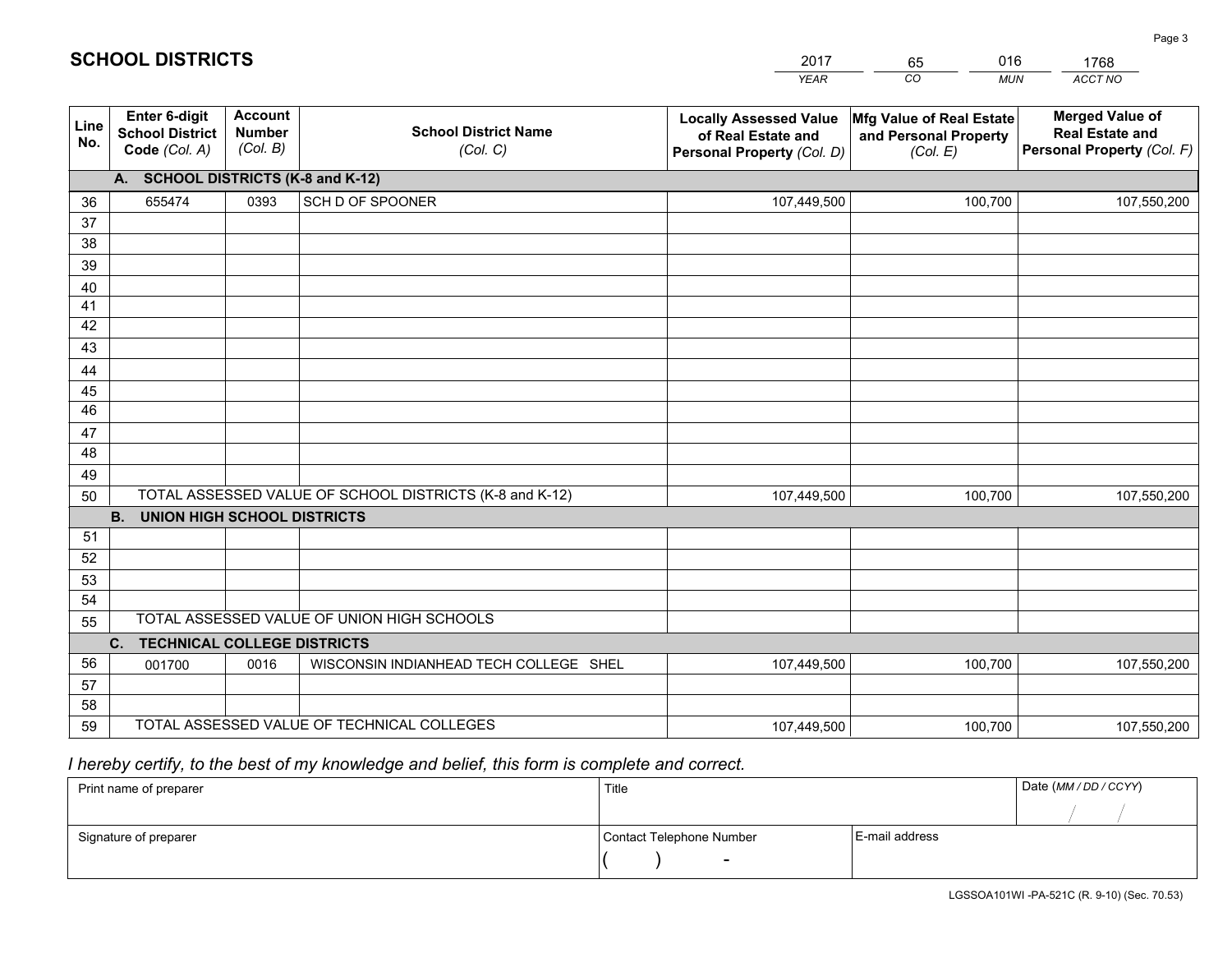### **HIGHLIGHTS**

- 1. Complete the Statement of Assessment after the Board of Review. Reflect any changes made there.
- 2. Use black ink to complete.
- 3. Line 16 must equal Line 50, Col D.
- 4. Line 55 must equal the total of K-8 schools listed on lines 36-49. Do not include K-12 schools in this comparision.
- 5. Line 59, Col. D must equal Line 16.
- 6. Special District, School District and Technical College District values must include both real estate and personal property. Examples of Special districts are: town sanitary districts, public inland lake protection and rehabilitation districts, and metropolitan sewerage districts.
- 7. DO NOT INCLUDE Manufacturing property values.DOR will print these values on the final SOA.

TERESA CORRIE TOWN OF CHICOG N11867 BRANCEL RD MINONG, WI 54859 - 8903

VIINONG, WI 54859 - 8903 TERESA CORRIE<br>TOWN OF CHICOG

 8. Accuracy of this form is very important. The values reported directly affect the equalized value DOR calculates for school and special districts.

### **Page 1:**

 If not prefilled, enter the tax year,county and municipal code,municipal type, municipal name and county name on the top of form.

Check the Amended box, if filing an amended / corrected SOA.

 Report the parcel count, acres and assessed value of taxable general property, total parcel count, (real and personal), total acres, and values from final figures set by the Board of Review.

- A. Real Estate land and improvements (buildings, etc.) is reported on lines 1 8, total line 9.
- B. Personal Property is reported on lines 11 14, Column D, total line 15.
- C. To complete this report, use the computer produced summary of the assessment roll that shows these amounts.
- D. Use whole numbers only.
- E. Add each line across and each column down to verify entries.

### **Page 2:**

- A. Report Special Items (not subject to general property tax).
- 1. Private Forest Croplands and Managed Forest Lands are reported on lines 18,19, 20 and 21. Be sure to report assessed values **NOT** taxes.
- 2. You should have copies of the orders of entry, orders of withdrawal, etc., to update your assessment roll.
	- 3. Show hundredths of acres (e.g. 39.75).
- 4. Tax exempt lands are reported on line 22.
- 5. Omitted property and sec. 70.43, Wis. Stats., corrections of errors by assessor are reported on line 23. Report real estate and personal property separately. These should be for **prior years**, not something found on the current assessment roll after the board of review.
- B. Special District (Lines 24-35) Include the value of both real and personal property.

 The Department of Revenue (DOR) preprints much of the information regarding names and codes for schools, special districts,etc. If a district is not listed, enter the name and value only, DOR will enter the proper code.

### **Page 3 School Districts:**

Include the value of both real and personal property.

Report School District (regular, elementary, union high school, and technical college).

- 1. Regular (K-12) and Elementary (K-8) school values are reported on lines 36-49, total on line 50.
- 2. Union High School (UHS) (use only if elementary schools are listed on lines 36-49) are reported on lines 51-54. UHS total value (line 55) must equal to the total **elementary school** values reported on lines 36-49. Do notinclude K-12 schools in this comparison.
- 3. Technical College values are reported on lines 56-58, total on line 59.
- 4. Use the computer summary that shows these amounts to complete this report.

#### **This form is due the second Monday in June. File this report only after your Board of Review is complete.**

 *If you have questions: Return forms to:*

 Email: lgs@wisconsin.gov Wisconsin Department of RevenueCall:  $(608)$  266-2569 or  $(608)$  264-6892 Fax number: (608) 264-6887 PO Box 8971

Local Government Services Section 6-97 Madison WI 53708-8971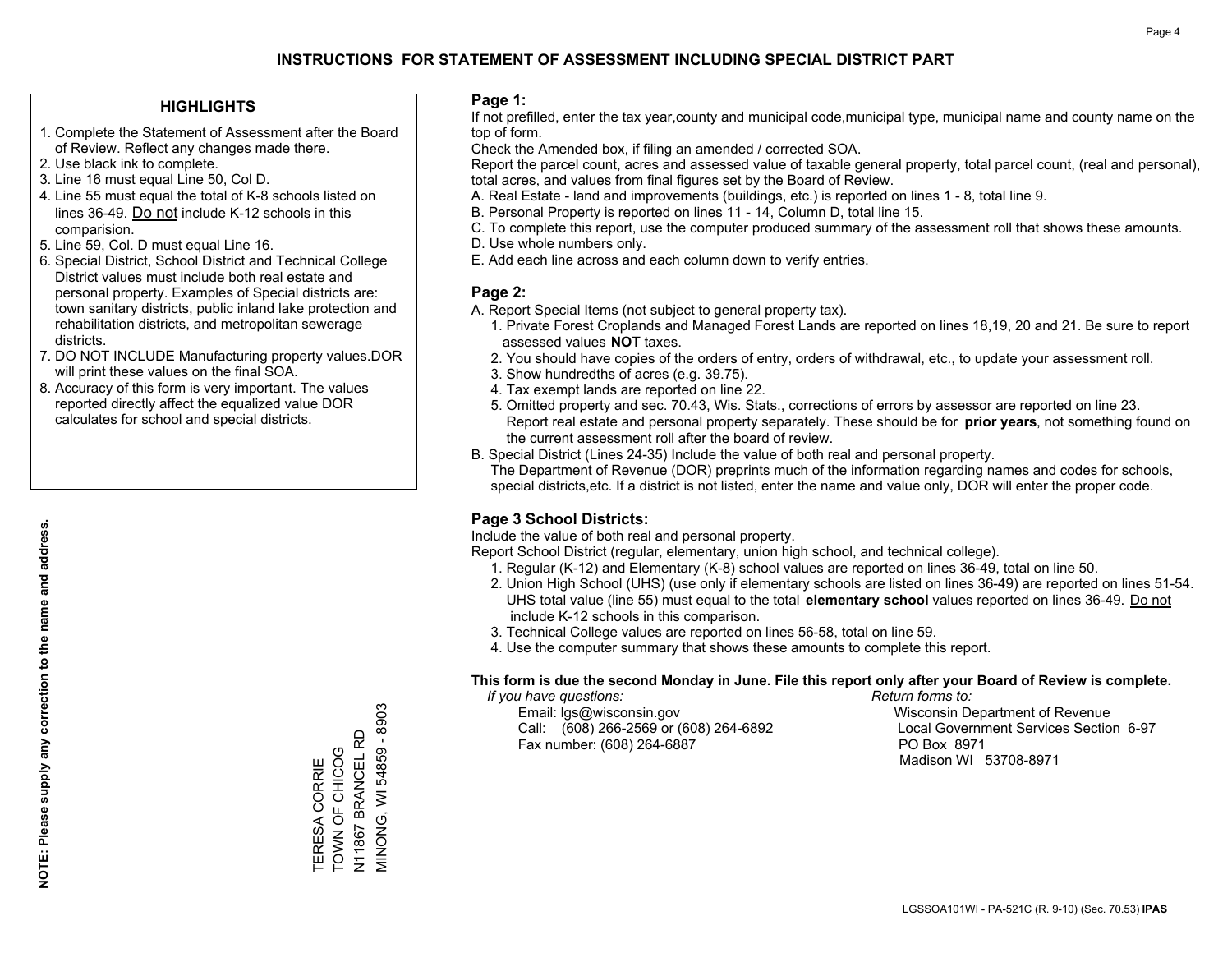**FINAL - EQUATED**

**STATEMENT OF ASSESSMENT FOR 2017** 

| 65       | 018. | 1769    |
|----------|------|---------|
| $\cdots$ | MUN  | ACCT NO |

|                | <b>FOR</b>                                                                                                                                                                                                 | <b>TOWN OF</b><br>OF                           | <b>CRYSTAL</b>                                       |          | <b>WASHBURN COUNTY</b>       |                                |                                        | WHEN COMPLETING THIS DOCUMENT                  |
|----------------|------------------------------------------------------------------------------------------------------------------------------------------------------------------------------------------------------------|------------------------------------------------|------------------------------------------------------|----------|------------------------------|--------------------------------|----------------------------------------|------------------------------------------------|
|                |                                                                                                                                                                                                            | Town - Village - City                          | <b>Municipality Name</b>                             |          | <b>County Name</b>           |                                |                                        | DO NOT WRITE OVER X's OR IN SHADED AREAS       |
| Line<br>No.    | <b>REAL ESTATE</b><br>(See Lines 18 - 22 for<br>other Real Estate)                                                                                                                                         |                                                | PARCEL COUNT<br>TOTAL LAND IMPROVEMENTS NUMBERS ONLY |          | NO. OF ACRES<br><b>WHOLE</b> | <b>VALUE OF</b><br><b>LAND</b> | <b>VALUE OF</b><br><b>IMPROVEMENTS</b> | <b>TOTAL VALUE OF LAND</b><br>AND IMPROVEMENTS |
|                |                                                                                                                                                                                                            |                                                | Col. A                                               | Col. B   | Col. C                       | Col. D                         | Col. E                                 | Col. F                                         |
|                |                                                                                                                                                                                                            | <b>RESIDENTIAL - Class 1</b>                   | 299                                                  | 227      | 600                          | 9,564,800                      | 18,348,000                             | 27,912,800                                     |
| 2              |                                                                                                                                                                                                            | <b>COMMERCIAL - Class 2</b>                    | 3                                                    |          | 10                           | 23,500                         | 139,400                                | 162,900                                        |
| 3              |                                                                                                                                                                                                            | <b>MANUFACTURING - Class 3</b>                 | $\Omega$                                             | $\Omega$ | $\Omega$                     | 0                              | 0                                      | $\mathbf{0}$                                   |
| 4              |                                                                                                                                                                                                            | <b>AGRICULTURAL - Class 4</b>                  | 252                                                  |          | 5,723                        | 665,200                        |                                        | 665,200                                        |
| 5              |                                                                                                                                                                                                            | <b>UNDEVELOPED - Class 5</b>                   | 240                                                  |          | 2,485                        | 1,049,000                      |                                        | 1,049,000                                      |
| 6              |                                                                                                                                                                                                            | AGRICULTURAL FOREST - Class 5m                 | 109                                                  |          | 1,921                        | 1,503,800                      |                                        | 1,503,800                                      |
| $\overline{7}$ |                                                                                                                                                                                                            | FOREST LANDS - Class 6                         | 243                                                  |          | 5,487                        | 8,598,900                      |                                        | 8,598,900                                      |
| 8              |                                                                                                                                                                                                            | OTHER - Class 7                                | 17                                                   | 17       | 25                           | 86,300                         | 984,900                                | 1,071,200                                      |
| 9              |                                                                                                                                                                                                            | TOTAL - ALL COLUMNS                            | 1,163                                                | 245      | 16,251                       | 21,491,500                     | 19,472,300                             | 40,963,800                                     |
| 10             |                                                                                                                                                                                                            | NUMBER OF PERSONAL PROPERTY ACCOUNTS IN ROLL   |                                                      |          | 3                            | <b>LOCALLY ASSESSED</b>        | <b>MANUFACTURING</b>                   | <b>MERGED</b>                                  |
| 11             |                                                                                                                                                                                                            | BOATS AND OTHER WATERCRAFT NOT EXEMPT - Code 1 |                                                      |          |                              | 0                              | 0                                      | $\mathbf 0$                                    |
| 12             |                                                                                                                                                                                                            | MACHINERY, TOOLS AND PATTERNS - Code 2         |                                                      |          |                              | 21,400                         | $\mathbf 0$                            | 21,400                                         |
| 13             |                                                                                                                                                                                                            | FURNITURE, FIXTURES AND EQUIPMENT - Code 3     |                                                      |          |                              | 4,100                          | $\mathbf 0$                            | 4,100                                          |
| 14             | 300<br>ALL OTHER PERSONAL PROPERTY NOT EXEMPT - Codes 4A, 4B, 4C                                                                                                                                           |                                                |                                                      |          |                              |                                |                                        | 300                                            |
| 15             | TOTAL OF PERSONAL PROPERTY NOT EXEMPT (Total of Lines 11-14)<br>25,800                                                                                                                                     |                                                |                                                      |          |                              |                                |                                        | 25,800                                         |
| 16             | AGGREGATE ASSESSED VALUE OF ALL PROPERTY SUBJECT TO THE GENERAL PROPERTY TAX (Total of Lines 9F and 15F)<br>MUST EQUAL TOTAL VALUE OF THE SCHOOL DISTRICTS (K-12 PLUS K-8) - Line 50, Col. F<br>40,989,600 |                                                |                                                      |          |                              |                                |                                        |                                                |
| 17             | Name of Assessor<br><b>BOARD OF REVIEW</b><br>DATE OF FINAL ADJOURNMENT<br>09/22/2017<br><b>STEVE NORDQUIST</b>                                                                                            |                                                |                                                      |          |                              |                                | Telephone #                            | (715) 934-2902                                 |

REMARKS

The Assessment Ratio to be used in calculating the estimated Fair Market Value on tax bills for this tax district is .980384935

This ratio should be used to convert assessed values to "Calculate Equalized Values" in Step 1 of the Lottery and Gaming Credit Calculations.<br>This ratio should be used in the "Computation of Tax Equivalent" schedule of the **Commission**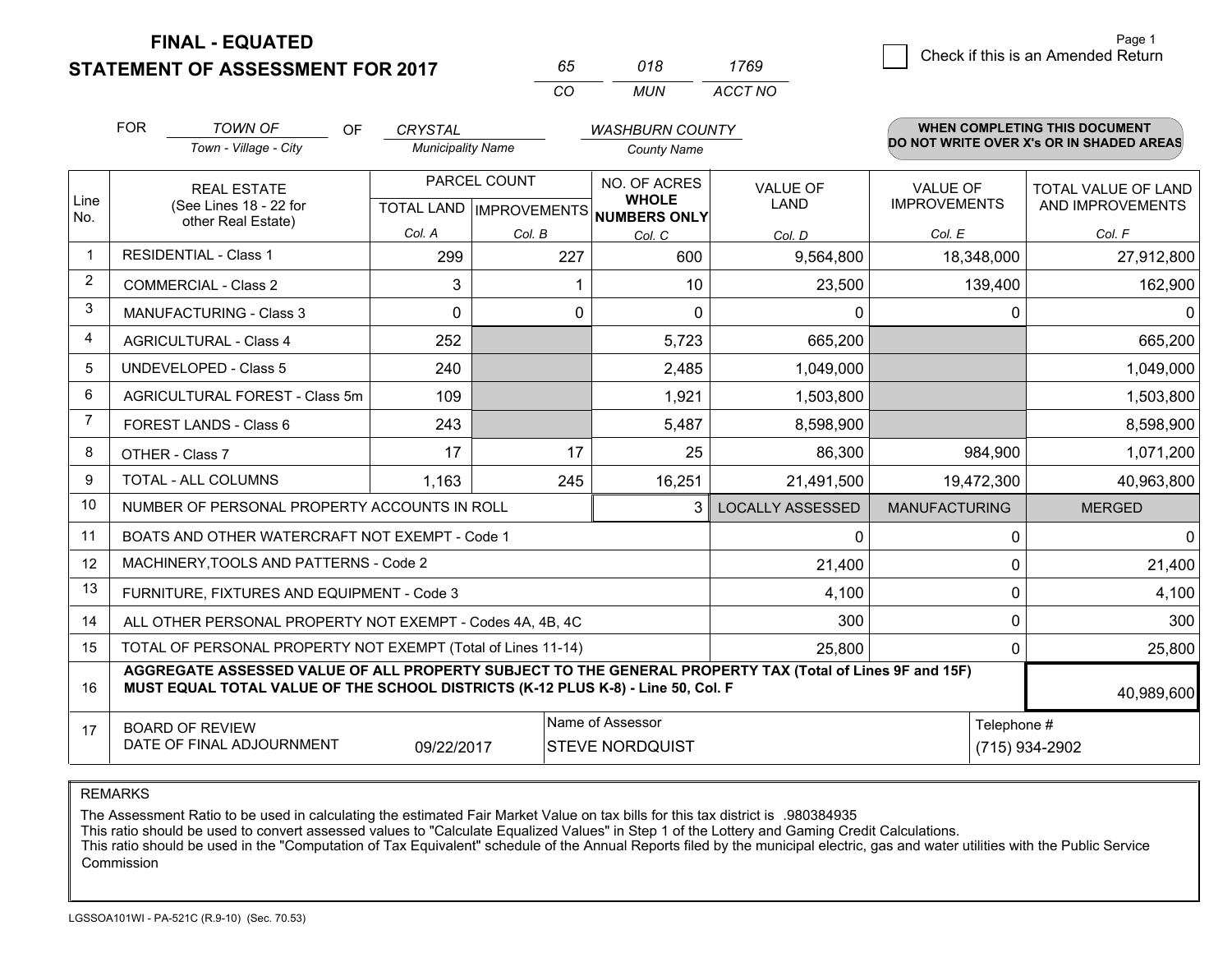*YEAR CO MUN ACCT NO* <sup>2017</sup> <sup>65</sup> <sup>018</sup> <sup>1769</sup>

Do not confuse FOREST LANDS (Line 7) with FOREST CROPS (in this section) - They are **NOT** the same

|    | Private Forest Crop - Reg Class @ 10¢ per acre                                 |                                                    |                                                                    |                                                            |                 |                                                               | Private Forest Crop - Reg Class @ \$2.52 per acre                            |                                                                 |                    |                    |
|----|--------------------------------------------------------------------------------|----------------------------------------------------|--------------------------------------------------------------------|------------------------------------------------------------|-----------------|---------------------------------------------------------------|------------------------------------------------------------------------------|-----------------------------------------------------------------|--------------------|--------------------|
| 18 | (a) PARCELS<br>(b) ACRES                                                       |                                                    |                                                                    | (c) ASSESSED VALUE                                         |                 | (d) PARCELS                                                   |                                                                              | (e) ACRES                                                       |                    | (f) ASSESSED VALUE |
|    |                                                                                |                                                    |                                                                    |                                                            |                 | 3                                                             |                                                                              | 135.96                                                          |                    | 196,100            |
|    |                                                                                | Private Forest Crop - Special Class @ 20¢ per acre |                                                                    |                                                            |                 |                                                               | Entered Before 2005 Managed Forest - Ferrous Mining CLOSED @ \$8.27 per acre |                                                                 |                    |                    |
| 19 | (a) PARCELS                                                                    | (b) ACRES                                          |                                                                    | (c) ASSESSED VALUE                                         |                 | (d) PARCELS                                                   |                                                                              | (e) ACRES                                                       |                    | (f) ASSESSED VALUE |
|    |                                                                                |                                                    |                                                                    |                                                            |                 |                                                               |                                                                              |                                                                 |                    |                    |
|    |                                                                                |                                                    |                                                                    | Entered Before 2005 Managed Forest - OPEN @ \$.79 per acre |                 |                                                               |                                                                              | Entered Before 2005 Managed Forest - CLOSED @ \$1.87 per acre   |                    |                    |
| 20 | (a) PARCELS                                                                    | (b) ACRES                                          |                                                                    | (c) ASSESSED VALUE                                         |                 | (d) PARCELS                                                   |                                                                              | (e) ACRES                                                       |                    | (f) ASSESSED VALUE |
|    | 5                                                                              | 155.63                                             |                                                                    | 235,300                                                    |                 | 26                                                            |                                                                              | 976.87                                                          |                    | 1,415,200          |
|    | Entered After 2004 Managed Forest - OPEN @<br>\$2.14 per acre                  |                                                    |                                                                    |                                                            |                 | Entered After 2004 Managed Forest - CLOSED @ \$10.68 per acre |                                                                              |                                                                 |                    |                    |
| 21 | (a) PARCELS                                                                    | (b) ACRES                                          |                                                                    | (c) ASSESSED VALUE                                         |                 | (d) PARCELS                                                   |                                                                              | (e) ACRES                                                       | (f) ASSESSED VALUE |                    |
|    |                                                                                |                                                    |                                                                    |                                                            |                 |                                                               |                                                                              |                                                                 |                    |                    |
|    | 20                                                                             | 762.13                                             |                                                                    | 1,019,000                                                  |                 | 33                                                            |                                                                              | 1.083.67                                                        |                    | 1,589,500          |
|    | (a) County Forest Cropland Acres                                               |                                                    |                                                                    | (b) Federal Acres                                          | (c) State Acres |                                                               |                                                                              | (d) County (NOT FOREST CROP) Acres                              |                    | (e) Other Acres    |
| 22 | 3,589                                                                          |                                                    |                                                                    |                                                            |                 | 76.87                                                         |                                                                              | 129.5                                                           |                    | 22.18              |
|    | Assessed Value of Omitted Property From Prior Years (Sec. 70.44)               |                                                    |                                                                    |                                                            |                 |                                                               |                                                                              | Assessed Value of Sec. 70.43 Corrections of Errors by Assessors |                    |                    |
|    | (a) REAL ESTATE                                                                |                                                    |                                                                    | (b) PERSONAL                                               |                 | (c1) REAL ESTATE                                              |                                                                              |                                                                 | (c2) PERSONAL      |                    |
| 23 |                                                                                |                                                    |                                                                    |                                                            |                 |                                                               |                                                                              |                                                                 |                    |                    |
|    | Manufacturing Equated Value of Omitted Property From Prior Years (Sec. 70.995) |                                                    | Mfg. Equated Value of Sec.70.43 Corrections of Errors by Assessors |                                                            |                 |                                                               |                                                                              |                                                                 |                    |                    |
|    | (d) REAL ESTATE                                                                |                                                    |                                                                    | (e) PERSONAL                                               |                 |                                                               | (f1) REAL ESTATE                                                             |                                                                 | (f2) PERSONAL      |                    |
|    |                                                                                |                                                    |                                                                    |                                                            |                 |                                                               |                                                                              |                                                                 |                    |                    |

## **SPECIAL DISTRICTS**

| Line<br>No. | Enter 6-digit<br>Special District<br>Code (Col. A) | <b>Account</b><br><b>Number</b><br>(Col. B) | <b>Special District Name</b><br>(Col. C) | <b>Locally Assessed Value</b><br>of Real Estate and<br>Personal Property (Col. D) | Mfg Value of Real Estate<br>and Personal Property<br>(Col. E) | <b>Merged Value of</b><br><b>Real Estate and</b><br>Personal Property (Col. F) |
|-------------|----------------------------------------------------|---------------------------------------------|------------------------------------------|-----------------------------------------------------------------------------------|---------------------------------------------------------------|--------------------------------------------------------------------------------|
| 24          |                                                    |                                             |                                          |                                                                                   |                                                               |                                                                                |
| 25          |                                                    |                                             |                                          |                                                                                   |                                                               |                                                                                |
| 26          |                                                    |                                             |                                          |                                                                                   |                                                               |                                                                                |
| 27          |                                                    |                                             |                                          |                                                                                   |                                                               |                                                                                |
| 28          |                                                    |                                             |                                          |                                                                                   |                                                               |                                                                                |
| 29          |                                                    |                                             |                                          |                                                                                   |                                                               |                                                                                |
| 30          |                                                    |                                             |                                          |                                                                                   |                                                               |                                                                                |
| 31          |                                                    |                                             |                                          |                                                                                   |                                                               |                                                                                |
| 32          |                                                    |                                             |                                          |                                                                                   |                                                               |                                                                                |
| 33          |                                                    |                                             |                                          |                                                                                   |                                                               |                                                                                |
| 34          |                                                    |                                             |                                          |                                                                                   |                                                               |                                                                                |
| 35          |                                                    |                                             |                                          |                                                                                   |                                                               |                                                                                |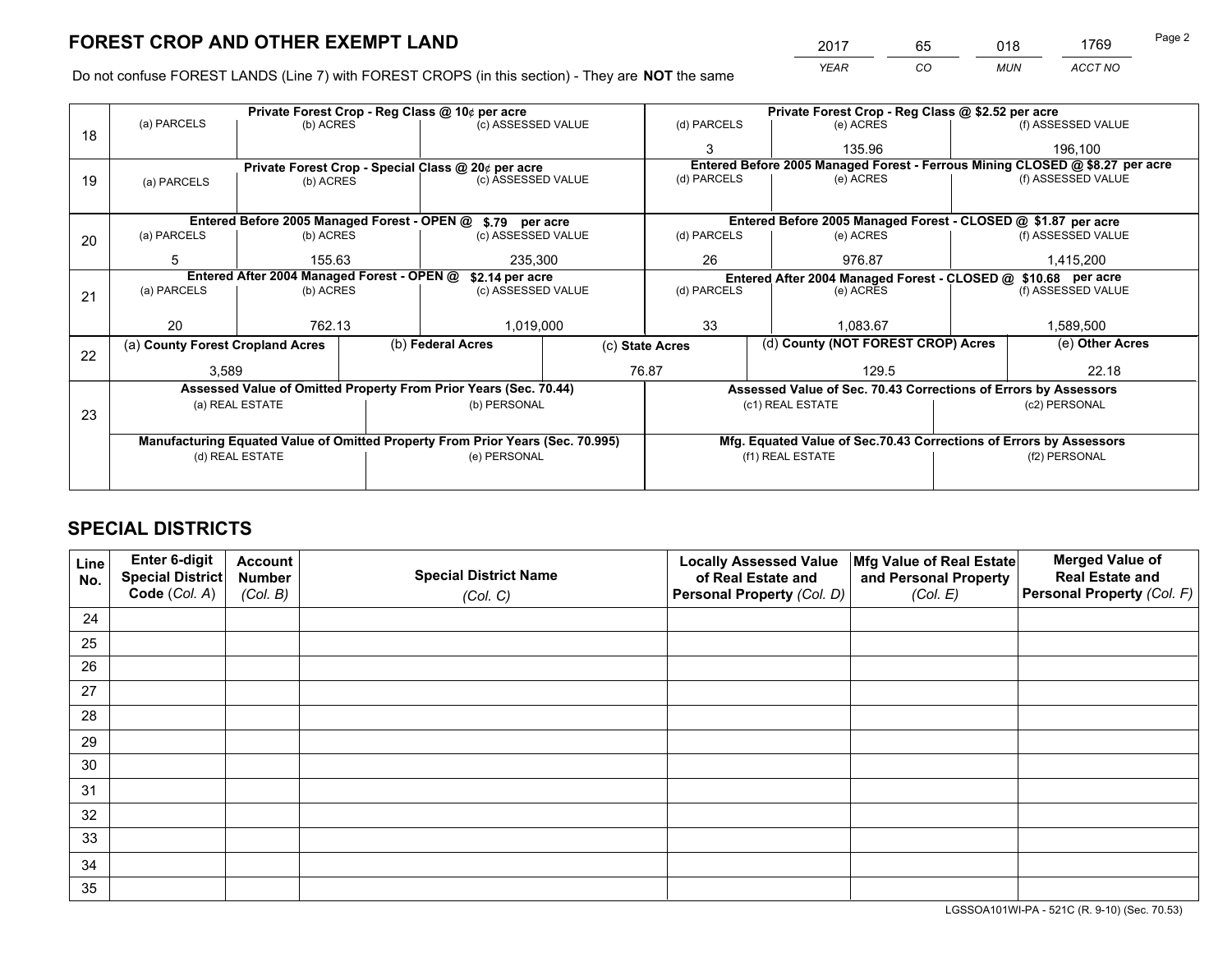|             |                                                          |                                             |                                                         | <b>YEAR</b>                                                                       | CO<br><b>MUN</b>                                              | ACCT NO                                                                        |  |  |  |
|-------------|----------------------------------------------------------|---------------------------------------------|---------------------------------------------------------|-----------------------------------------------------------------------------------|---------------------------------------------------------------|--------------------------------------------------------------------------------|--|--|--|
| Line<br>No. | Enter 6-digit<br><b>School District</b><br>Code (Col. A) | <b>Account</b><br><b>Number</b><br>(Col. B) | <b>School District Name</b><br>(Col. C)                 | <b>Locally Assessed Value</b><br>of Real Estate and<br>Personal Property (Col. D) | Mfg Value of Real Estate<br>and Personal Property<br>(Col. E) | <b>Merged Value of</b><br><b>Real Estate and</b><br>Personal Property (Col. F) |  |  |  |
|             | A. SCHOOL DISTRICTS (K-8 and K-12)                       |                                             |                                                         |                                                                                   |                                                               |                                                                                |  |  |  |
| 36          | 655474                                                   | 0393                                        | SCH D OF SPOONER                                        | 40,989,600                                                                        |                                                               | 40,989,600                                                                     |  |  |  |
| 37          |                                                          |                                             |                                                         |                                                                                   |                                                               |                                                                                |  |  |  |
| 38          |                                                          |                                             |                                                         |                                                                                   |                                                               |                                                                                |  |  |  |
| 39          |                                                          |                                             |                                                         |                                                                                   |                                                               |                                                                                |  |  |  |
| 40          |                                                          |                                             |                                                         |                                                                                   |                                                               |                                                                                |  |  |  |
| 41          |                                                          |                                             |                                                         |                                                                                   |                                                               |                                                                                |  |  |  |
| 42<br>43    |                                                          |                                             |                                                         |                                                                                   |                                                               |                                                                                |  |  |  |
|             |                                                          |                                             |                                                         |                                                                                   |                                                               |                                                                                |  |  |  |
| 44<br>45    |                                                          |                                             |                                                         |                                                                                   |                                                               |                                                                                |  |  |  |
| 46          |                                                          |                                             |                                                         |                                                                                   |                                                               |                                                                                |  |  |  |
| 47          |                                                          |                                             |                                                         |                                                                                   |                                                               |                                                                                |  |  |  |
| 48          |                                                          |                                             |                                                         |                                                                                   |                                                               |                                                                                |  |  |  |
| 49          |                                                          |                                             |                                                         |                                                                                   |                                                               |                                                                                |  |  |  |
| 50          |                                                          |                                             | TOTAL ASSESSED VALUE OF SCHOOL DISTRICTS (K-8 and K-12) | 40,989,600                                                                        |                                                               | 40,989,600                                                                     |  |  |  |
|             | B <sub>1</sub><br><b>UNION HIGH SCHOOL DISTRICTS</b>     |                                             |                                                         |                                                                                   |                                                               |                                                                                |  |  |  |
| 51          |                                                          |                                             |                                                         |                                                                                   |                                                               |                                                                                |  |  |  |
| 52          |                                                          |                                             |                                                         |                                                                                   |                                                               |                                                                                |  |  |  |
| 53          |                                                          |                                             |                                                         |                                                                                   |                                                               |                                                                                |  |  |  |
| 54          |                                                          |                                             |                                                         |                                                                                   |                                                               |                                                                                |  |  |  |
|             | TOTAL ASSESSED VALUE OF UNION HIGH SCHOOLS<br>55         |                                             |                                                         |                                                                                   |                                                               |                                                                                |  |  |  |
|             | C. TECHNICAL COLLEGE DISTRICTS                           |                                             |                                                         |                                                                                   |                                                               |                                                                                |  |  |  |
| 56          | 001700                                                   | 0016                                        | WISCONSIN INDIANHEAD TECH COLLEGE SHEL                  | 40,989,600                                                                        |                                                               | 40,989,600                                                                     |  |  |  |
| 57<br>58    |                                                          |                                             |                                                         |                                                                                   |                                                               |                                                                                |  |  |  |
| 59          |                                                          |                                             | TOTAL ASSESSED VALUE OF TECHNICAL COLLEGES              | 40,989,600                                                                        |                                                               | 40,989,600                                                                     |  |  |  |
|             |                                                          |                                             |                                                         |                                                                                   |                                                               |                                                                                |  |  |  |

65

018

## *I hereby certify, to the best of my knowledge and belief, this form is complete and correct.*

**SCHOOL DISTRICTS**

| Print name of preparer | Title                    |                | Date (MM / DD / CCYY) |
|------------------------|--------------------------|----------------|-----------------------|
|                        |                          |                |                       |
| Signature of preparer  | Contact Telephone Number | E-mail address |                       |
|                        | $\sim$                   |                |                       |

Page 3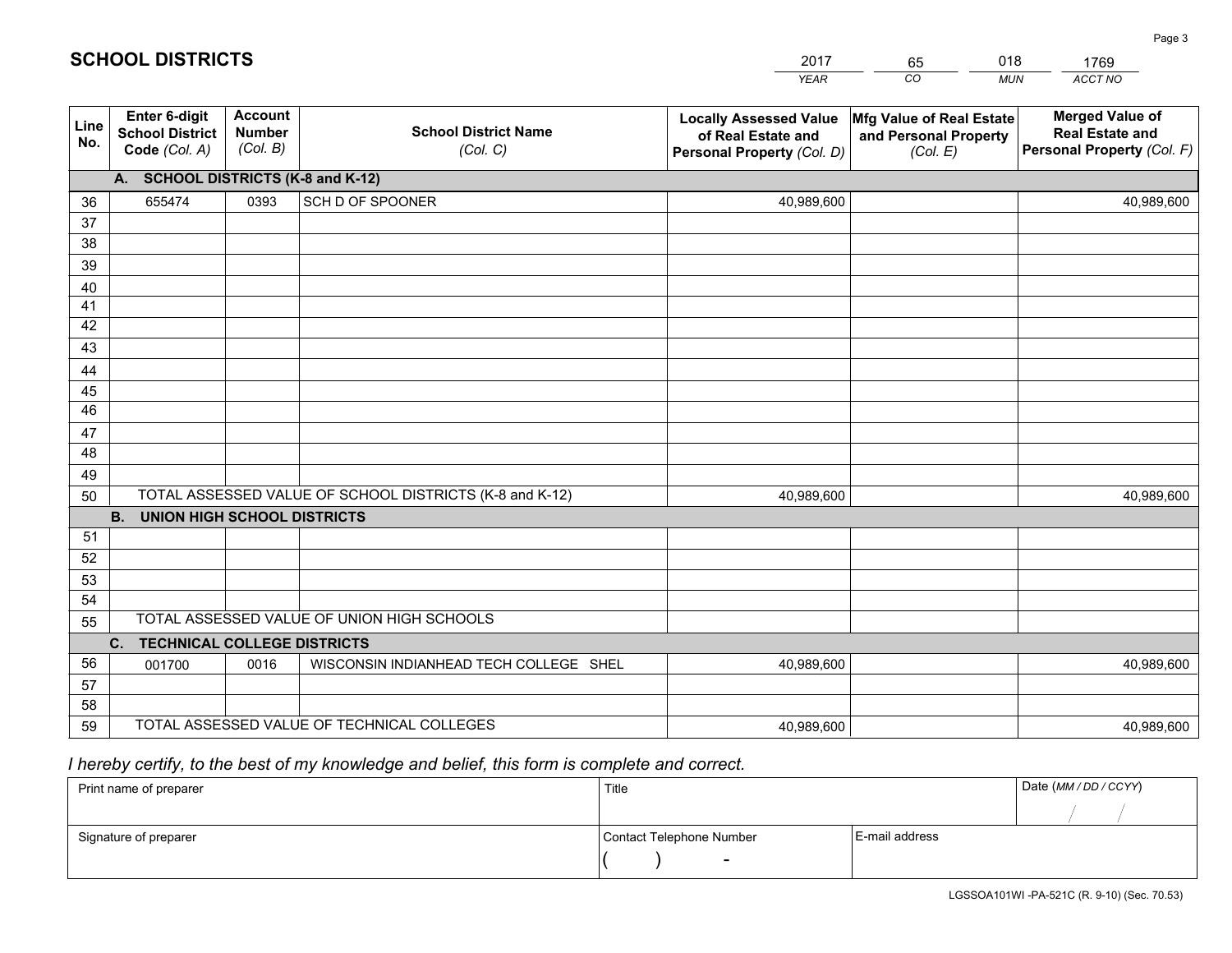### **HIGHLIGHTS**

- 1. Complete the Statement of Assessment after the Board of Review. Reflect any changes made there.
- 2. Use black ink to complete.
- 3. Line 16 must equal Line 50, Col D.
- 4. Line 55 must equal the total of K-8 schools listed on lines 36-49. Do not include K-12 schools in this comparision.
- 5. Line 59, Col. D must equal Line 16.
- 6. Special District, School District and Technical College District values must include both real estate and personal property. Examples of Special districts are: town sanitary districts, public inland lake protection and rehabilitation districts, and metropolitan sewerage districts.
- 7. DO NOT INCLUDE Manufacturing property values.DOR will print these values on the final SOA.
- 8. Accuracy of this form is very important. The values reported directly affect the equalized value DOR calculates for school and special districts.

### **Page 1:**

 If not prefilled, enter the tax year,county and municipal code,municipal type, municipal name and county name on the top of form.

Check the Amended box, if filing an amended / corrected SOA.

 Report the parcel count, acres and assessed value of taxable general property, total parcel count, (real and personal), total acres, and values from final figures set by the Board of Review.

- A. Real Estate land and improvements (buildings, etc.) is reported on lines 1 8, total line 9.
- B. Personal Property is reported on lines 11 14, Column D, total line 15.
- C. To complete this report, use the computer produced summary of the assessment roll that shows these amounts.
- D. Use whole numbers only.
- E. Add each line across and each column down to verify entries.

### **Page 2:**

- A. Report Special Items (not subject to general property tax).
- 1. Private Forest Croplands and Managed Forest Lands are reported on lines 18,19, 20 and 21. Be sure to report assessed values **NOT** taxes.
- 2. You should have copies of the orders of entry, orders of withdrawal, etc., to update your assessment roll.
	- 3. Show hundredths of acres (e.g. 39.75).
- 4. Tax exempt lands are reported on line 22.
- 5. Omitted property and sec. 70.43, Wis. Stats., corrections of errors by assessor are reported on line 23. Report real estate and personal property separately. These should be for **prior years**, not something found on the current assessment roll after the board of review.
- B. Special District (Lines 24-35) Include the value of both real and personal property.

 The Department of Revenue (DOR) preprints much of the information regarding names and codes for schools, special districts,etc. If a district is not listed, enter the name and value only, DOR will enter the proper code.

### **Page 3 School Districts:**

Include the value of both real and personal property.

Report School District (regular, elementary, union high school, and technical college).

- 1. Regular (K-12) and Elementary (K-8) school values are reported on lines 36-49, total on line 50.
- 2. Union High School (UHS) (use only if elementary schools are listed on lines 36-49) are reported on lines 51-54. UHS total value (line 55) must equal to the total **elementary school** values reported on lines 36-49. Do notinclude K-12 schools in this comparison.
- 3. Technical College values are reported on lines 56-58, total on line 59.
- 4. Use the computer summary that shows these amounts to complete this report.

#### **This form is due the second Monday in June. File this report only after your Board of Review is complete.**

 *If you have questions: Return forms to:*

 Email: lgs@wisconsin.gov Wisconsin Department of RevenueCall:  $(608)$  266-2569 or  $(608)$  264-6892 Fax number: (608) 264-6887 PO Box 8971

Local Government Services Section 6-97 Madison WI 53708-8971

SPOONER, WI 54801 - 7293 SPOONER, WI 54801 - 7293 TOWN OF CRYSTAL ABIGAIL E SCHMIDT<br>TOWN OF CRYSTAL ABIGAIL E SCHMIDT W3234 2ND AVE W3234 2ND AVE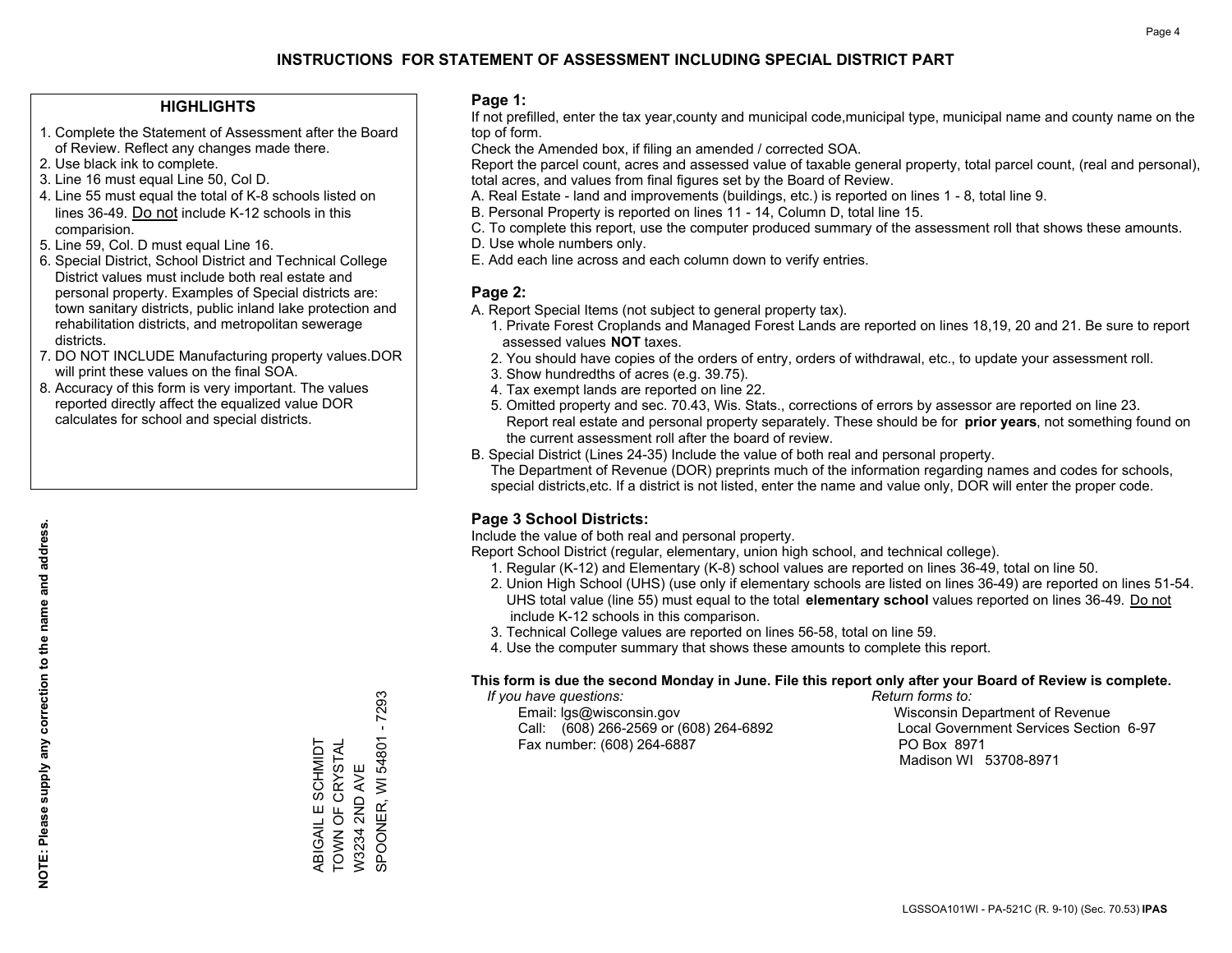**STATEMENT OF ASSESSMENT FOR 2017** 

| 65.      | חכח  | 1770    |
|----------|------|---------|
| $\cdots$ | MUN. | ACCT NO |

|                | <b>FOR</b>                                                                                                                                                                                                 | <b>TOWN OF</b><br><b>OF</b>                                                                      | <b>EVERGREEN</b>         |                                                     | <b>WASHBURN COUNTY</b>                  |                                        |                                         | WHEN COMPLETING THIS DOCUMENT            |  |
|----------------|------------------------------------------------------------------------------------------------------------------------------------------------------------------------------------------------------------|--------------------------------------------------------------------------------------------------|--------------------------|-----------------------------------------------------|-----------------------------------------|----------------------------------------|-----------------------------------------|------------------------------------------|--|
|                |                                                                                                                                                                                                            | Town - Village - City                                                                            | <b>Municipality Name</b> |                                                     | <b>County Name</b>                      |                                        |                                         | DO NOT WRITE OVER X's OR IN SHADED AREAS |  |
| Line<br>No.    |                                                                                                                                                                                                            | PARCEL COUNT<br><b>REAL ESTATE</b><br>(See Lines 18 - 22 for<br><b>TOTAL LAND   IMPROVEMENTS</b> |                          | NO. OF ACRES<br><b>WHOLE</b><br><b>NUMBERS ONLY</b> | VALUE OF<br><b>LAND</b>                 | <b>VALUE OF</b><br><b>IMPROVEMENTS</b> | TOTAL VALUE OF LAND<br>AND IMPROVEMENTS |                                          |  |
|                |                                                                                                                                                                                                            | other Real Estate)                                                                               | Col. A                   | Col. B                                              | Col. C                                  | Col. D                                 | Col. E                                  | Col. F                                   |  |
|                |                                                                                                                                                                                                            | <b>RESIDENTIAL - Class 1</b>                                                                     | 903                      | 654                                                 | 2,352                                   | 19,375,700                             | 56,834,000                              | 76,209,700                               |  |
| 2              |                                                                                                                                                                                                            | <b>COMMERCIAL - Class 2</b>                                                                      | 20                       | 15                                                  | 45                                      | 267,200                                | 1,074,400                               | 1,341,600                                |  |
| 3              |                                                                                                                                                                                                            | <b>MANUFACTURING - Class 3</b>                                                                   | $\Omega$                 | 0                                                   | $\Omega$                                | 0                                      |                                         | 0<br>0                                   |  |
| 4              |                                                                                                                                                                                                            | <b>AGRICULTURAL - Class 4</b>                                                                    | 280                      |                                                     | 5,054                                   | 716,700                                |                                         | 716,700                                  |  |
| 5              |                                                                                                                                                                                                            | <b>UNDEVELOPED - Class 5</b>                                                                     | 272                      |                                                     | 2,841                                   | 1,097,400                              |                                         | 1,097,400                                |  |
| 6              | AGRICULTURAL FOREST - Class 5m                                                                                                                                                                             |                                                                                                  | 133                      |                                                     | 1,745                                   | 1,396,500                              |                                         | 1,396,500                                |  |
| $\overline{7}$ | FOREST LANDS - Class 6                                                                                                                                                                                     |                                                                                                  | 372                      |                                                     | 7,742                                   | 12,800,700                             |                                         | 12,800,700                               |  |
| 8              |                                                                                                                                                                                                            | OTHER - Class 7                                                                                  | 26                       | 26                                                  | 68                                      | 154,500                                | 2,097,700                               | 2,252,200                                |  |
| 9              |                                                                                                                                                                                                            | TOTAL - ALL COLUMNS                                                                              | 2,006                    | 695                                                 | 19,847                                  | 35,808,700                             | 60,006,100                              | 95,814,800                               |  |
| 10             |                                                                                                                                                                                                            | NUMBER OF PERSONAL PROPERTY ACCOUNTS IN ROLL                                                     |                          |                                                     | 16                                      | <b>LOCALLY ASSESSED</b>                | <b>MANUFACTURING</b>                    | <b>MERGED</b>                            |  |
| 11             |                                                                                                                                                                                                            | BOATS AND OTHER WATERCRAFT NOT EXEMPT - Code 1                                                   |                          |                                                     |                                         | 300                                    |                                         | 300<br>$\Omega$                          |  |
| 12             |                                                                                                                                                                                                            | MACHINERY, TOOLS AND PATTERNS - Code 2                                                           |                          |                                                     |                                         | 31,100                                 |                                         | 31,100<br>$\Omega$                       |  |
| 13             |                                                                                                                                                                                                            | FURNITURE, FIXTURES AND EQUIPMENT - Code 3                                                       |                          |                                                     |                                         | 20,500                                 |                                         | 20,500<br>0                              |  |
| 14             |                                                                                                                                                                                                            | ALL OTHER PERSONAL PROPERTY NOT EXEMPT - Codes 4A, 4B, 4C                                        |                          |                                                     |                                         | 323,500                                |                                         | 323,500<br>0                             |  |
| 15             |                                                                                                                                                                                                            | TOTAL OF PERSONAL PROPERTY NOT EXEMPT (Total of Lines 11-14)                                     |                          |                                                     |                                         | 375,400                                |                                         | 375,400<br>0                             |  |
| 16             | AGGREGATE ASSESSED VALUE OF ALL PROPERTY SUBJECT TO THE GENERAL PROPERTY TAX (Total of Lines 9F and 15F)<br>MUST EQUAL TOTAL VALUE OF THE SCHOOL DISTRICTS (K-12 PLUS K-8) - Line 50, Col. F<br>96,190,200 |                                                                                                  |                          |                                                     |                                         |                                        |                                         |                                          |  |
| 17             |                                                                                                                                                                                                            | <b>BOARD OF REVIEW</b><br>DATE OF FINAL ADJOURNMENT                                              | 05/15/2017               |                                                     | Name of Assessor<br><b>THOMAS BIVER</b> | Telephone #<br>(715) 635-5020          |                                         |                                          |  |

REMARKS

The Assessment Ratio to be used in calculating the estimated Fair Market Value on tax bills for this tax district is .918797533<br>This ratio should be used to convert assessed values to "Calculate Equalized Values" in Step 1 Commission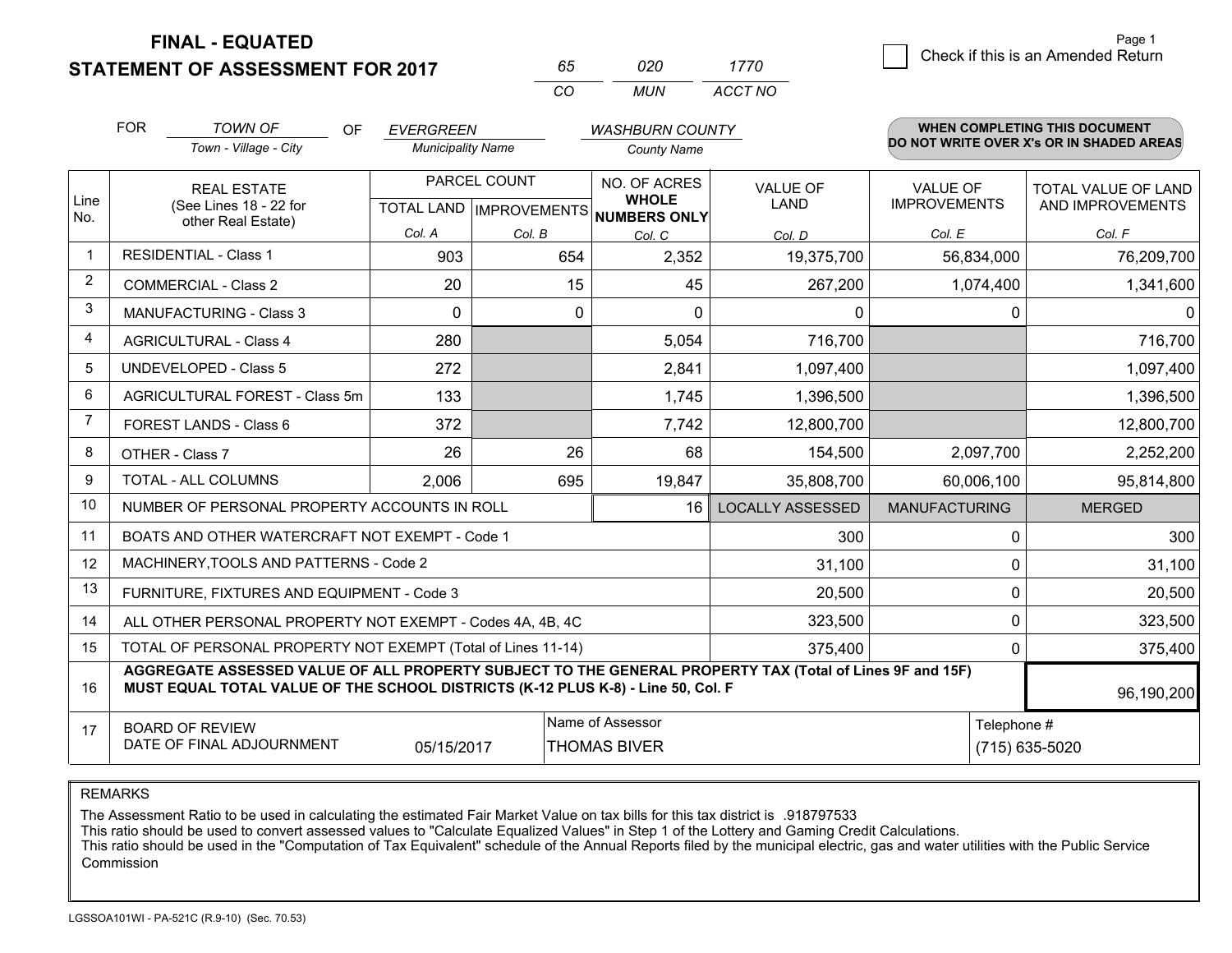*YEAR CO MUN ACCT NO* <sup>2017</sup> <sup>65</sup> <sup>020</sup> <sup>1770</sup> Page 2

Do not confuse FOREST LANDS (Line 7) with FOREST CROPS (in this section) - They are **NOT** the same

|    |                                                                                |                                                                                       |  | Private Forest Crop - Reg Class @ 10¢ per acre                   |              | Private Forest Crop - Reg Class @ \$2.52 per acre |                                    |                                                                    |                    |                                                                              |
|----|--------------------------------------------------------------------------------|---------------------------------------------------------------------------------------|--|------------------------------------------------------------------|--------------|---------------------------------------------------|------------------------------------|--------------------------------------------------------------------|--------------------|------------------------------------------------------------------------------|
| 18 | (a) PARCELS                                                                    | (b) ACRES                                                                             |  | (c) ASSESSED VALUE                                               |              | (d) PARCELS                                       |                                    | (e) ACRES                                                          |                    | (f) ASSESSED VALUE                                                           |
|    |                                                                                |                                                                                       |  |                                                                  |              |                                                   |                                    |                                                                    |                    | Entered Before 2005 Managed Forest - Ferrous Mining CLOSED @ \$8.27 per acre |
| 19 | (a) PARCELS                                                                    | Private Forest Crop - Special Class @ 20¢ per acre<br>(c) ASSESSED VALUE<br>(b) ACRES |  |                                                                  | (d) PARCELS  |                                                   | (e) ACRES                          |                                                                    | (f) ASSESSED VALUE |                                                                              |
|    |                                                                                |                                                                                       |  |                                                                  |              |                                                   |                                    |                                                                    |                    |                                                                              |
|    |                                                                                |                                                                                       |  | Entered Before 2005 Managed Forest - OPEN @ \$.79 per acre       |              |                                                   |                                    | Entered Before 2005 Managed Forest - CLOSED @ \$1.87 per acre      |                    |                                                                              |
|    |                                                                                |                                                                                       |  |                                                                  |              |                                                   |                                    |                                                                    |                    |                                                                              |
| 20 | (a) PARCELS                                                                    | (b) ACRES                                                                             |  | (c) ASSESSED VALUE                                               |              | (d) PARCELS                                       |                                    | (e) ACRES                                                          |                    | (f) ASSESSED VALUE                                                           |
|    |                                                                                | 52.39<br>94.300                                                                       |  |                                                                  | 15<br>599.86 |                                                   |                                    | 866,700                                                            |                    |                                                                              |
|    |                                                                                | Entered After 2004 Managed Forest - OPEN @                                            |  | \$2.14 per acre                                                  |              |                                                   |                                    | Entered After 2004 Managed Forest - CLOSED @ \$10.68 per acre      |                    |                                                                              |
| 21 | (a) PARCELS                                                                    | (b) ACRES                                                                             |  | (c) ASSESSED VALUE                                               | (d) PARCELS  |                                                   |                                    | (e) ACRES                                                          |                    | (f) ASSESSED VALUE                                                           |
|    |                                                                                |                                                                                       |  |                                                                  |              |                                                   |                                    |                                                                    |                    |                                                                              |
|    |                                                                                |                                                                                       |  |                                                                  |              | 29                                                |                                    | 973.5                                                              |                    | 1,607,200                                                                    |
|    | (a) County Forest Cropland Acres                                               |                                                                                       |  | (b) Federal Acres                                                |              | (c) State Acres                                   | (d) County (NOT FOREST CROP) Acres |                                                                    |                    | (e) Other Acres                                                              |
| 22 |                                                                                |                                                                                       |  | 20                                                               |              |                                                   |                                    | 35                                                                 |                    | 28.33                                                                        |
|    |                                                                                |                                                                                       |  |                                                                  |              |                                                   |                                    |                                                                    |                    |                                                                              |
|    |                                                                                |                                                                                       |  | Assessed Value of Omitted Property From Prior Years (Sec. 70.44) |              |                                                   |                                    | Assessed Value of Sec. 70.43 Corrections of Errors by Assessors    |                    |                                                                              |
| 23 |                                                                                | (a) REAL ESTATE                                                                       |  | (b) PERSONAL                                                     |              |                                                   |                                    | (c1) REAL ESTATE                                                   |                    | (c2) PERSONAL                                                                |
|    |                                                                                |                                                                                       |  |                                                                  |              |                                                   |                                    |                                                                    |                    |                                                                              |
|    | Manufacturing Equated Value of Omitted Property From Prior Years (Sec. 70.995) |                                                                                       |  |                                                                  |              |                                                   |                                    | Mfg. Equated Value of Sec.70.43 Corrections of Errors by Assessors |                    |                                                                              |
|    | (d) REAL ESTATE                                                                |                                                                                       |  | (e) PERSONAL                                                     |              |                                                   |                                    | (f1) REAL ESTATE                                                   | (f2) PERSONAL      |                                                                              |
|    |                                                                                |                                                                                       |  |                                                                  |              |                                                   |                                    |                                                                    |                    |                                                                              |
|    |                                                                                |                                                                                       |  |                                                                  |              |                                                   |                                    |                                                                    |                    |                                                                              |

## **SPECIAL DISTRICTS**

| Line<br>No. | <b>Enter 6-digit</b><br>Special District | <b>Account</b><br><b>Number</b> | <b>Special District Name</b> | <b>Locally Assessed Value</b><br>of Real Estate and | Mfg Value of Real Estate<br>and Personal Property | <b>Merged Value of</b><br><b>Real Estate and</b> |
|-------------|------------------------------------------|---------------------------------|------------------------------|-----------------------------------------------------|---------------------------------------------------|--------------------------------------------------|
|             | Code (Col. A)                            | (Col. B)                        | (Col. C)                     | Personal Property (Col. D)                          | (Col. E)                                          | <b>Personal Property (Col. F)</b>                |
| 24          |                                          |                                 |                              |                                                     |                                                   |                                                  |
| 25          |                                          |                                 |                              |                                                     |                                                   |                                                  |
| 26          |                                          |                                 |                              |                                                     |                                                   |                                                  |
| 27          |                                          |                                 |                              |                                                     |                                                   |                                                  |
| 28          |                                          |                                 |                              |                                                     |                                                   |                                                  |
| 29          |                                          |                                 |                              |                                                     |                                                   |                                                  |
| 30          |                                          |                                 |                              |                                                     |                                                   |                                                  |
| 31          |                                          |                                 |                              |                                                     |                                                   |                                                  |
| 32          |                                          |                                 |                              |                                                     |                                                   |                                                  |
| 33          |                                          |                                 |                              |                                                     |                                                   |                                                  |
| 34          |                                          |                                 |                              |                                                     |                                                   |                                                  |
| 35          |                                          |                                 |                              |                                                     |                                                   |                                                  |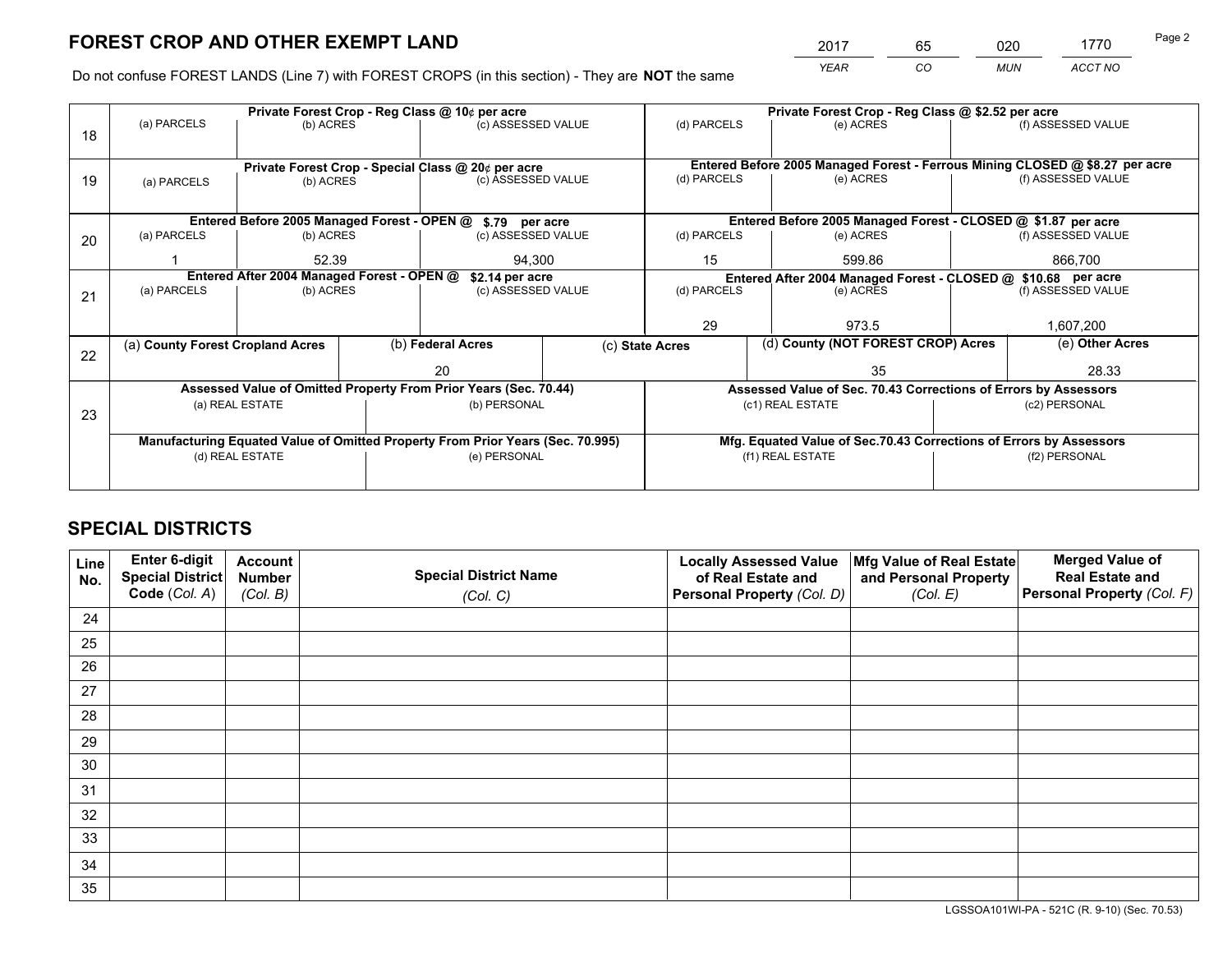|             |                                                          |                                             |                                                         | <b>YEAR</b>                                                                       | CO<br><b>MUN</b>                                              | ACCT NO                                                                        |
|-------------|----------------------------------------------------------|---------------------------------------------|---------------------------------------------------------|-----------------------------------------------------------------------------------|---------------------------------------------------------------|--------------------------------------------------------------------------------|
| Line<br>No. | Enter 6-digit<br><b>School District</b><br>Code (Col. A) | <b>Account</b><br><b>Number</b><br>(Col. B) | <b>School District Name</b><br>(Col. C)                 | <b>Locally Assessed Value</b><br>of Real Estate and<br>Personal Property (Col. D) | Mfg Value of Real Estate<br>and Personal Property<br>(Col. E) | <b>Merged Value of</b><br><b>Real Estate and</b><br>Personal Property (Col. F) |
|             | A. SCHOOL DISTRICTS (K-8 and K-12)                       |                                             |                                                         |                                                                                   |                                                               |                                                                                |
| 36          | 655474                                                   | 0393                                        | SCH D OF SPOONER                                        | 96,190,200                                                                        |                                                               | 96,190,200                                                                     |
| 37          |                                                          |                                             |                                                         |                                                                                   |                                                               |                                                                                |
| 38          |                                                          |                                             |                                                         |                                                                                   |                                                               |                                                                                |
| 39          |                                                          |                                             |                                                         |                                                                                   |                                                               |                                                                                |
| 40          |                                                          |                                             |                                                         |                                                                                   |                                                               |                                                                                |
| 41          |                                                          |                                             |                                                         |                                                                                   |                                                               |                                                                                |
| 42          |                                                          |                                             |                                                         |                                                                                   |                                                               |                                                                                |
| 43          |                                                          |                                             |                                                         |                                                                                   |                                                               |                                                                                |
| 44<br>45    |                                                          |                                             |                                                         |                                                                                   |                                                               |                                                                                |
| 46          |                                                          |                                             |                                                         |                                                                                   |                                                               |                                                                                |
| 47          |                                                          |                                             |                                                         |                                                                                   |                                                               |                                                                                |
| 48          |                                                          |                                             |                                                         |                                                                                   |                                                               |                                                                                |
| 49          |                                                          |                                             |                                                         |                                                                                   |                                                               |                                                                                |
| 50          |                                                          |                                             | TOTAL ASSESSED VALUE OF SCHOOL DISTRICTS (K-8 and K-12) | 96,190,200                                                                        |                                                               | 96,190,200                                                                     |
|             | <b>B.</b><br><b>UNION HIGH SCHOOL DISTRICTS</b>          |                                             |                                                         |                                                                                   |                                                               |                                                                                |
| 51          |                                                          |                                             |                                                         |                                                                                   |                                                               |                                                                                |
| 52          |                                                          |                                             |                                                         |                                                                                   |                                                               |                                                                                |
| 53          |                                                          |                                             |                                                         |                                                                                   |                                                               |                                                                                |
| 54          |                                                          |                                             |                                                         |                                                                                   |                                                               |                                                                                |
| 55          |                                                          |                                             | TOTAL ASSESSED VALUE OF UNION HIGH SCHOOLS              |                                                                                   |                                                               |                                                                                |
|             | C.<br><b>TECHNICAL COLLEGE DISTRICTS</b>                 |                                             |                                                         |                                                                                   |                                                               |                                                                                |
| 56          | 001700                                                   | 0016                                        | WISCONSIN INDIANHEAD TECH COLLEGE SHEL                  | 96,190,200                                                                        |                                                               | 96,190,200                                                                     |
| 57          |                                                          |                                             |                                                         |                                                                                   |                                                               |                                                                                |
| 58          |                                                          |                                             |                                                         |                                                                                   |                                                               |                                                                                |
| 59          |                                                          |                                             | TOTAL ASSESSED VALUE OF TECHNICAL COLLEGES              | 96,190,200                                                                        |                                                               | 96,190,200                                                                     |

65

020

## *I hereby certify, to the best of my knowledge and belief, this form is complete and correct.*

**SCHOOL DISTRICTS**

| Print name of preparer | Title                    | Date (MM / DD / CCYY) |  |
|------------------------|--------------------------|-----------------------|--|
|                        |                          |                       |  |
| Signature of preparer  | Contact Telephone Number | E-mail address        |  |
|                        | $\overline{\phantom{0}}$ |                       |  |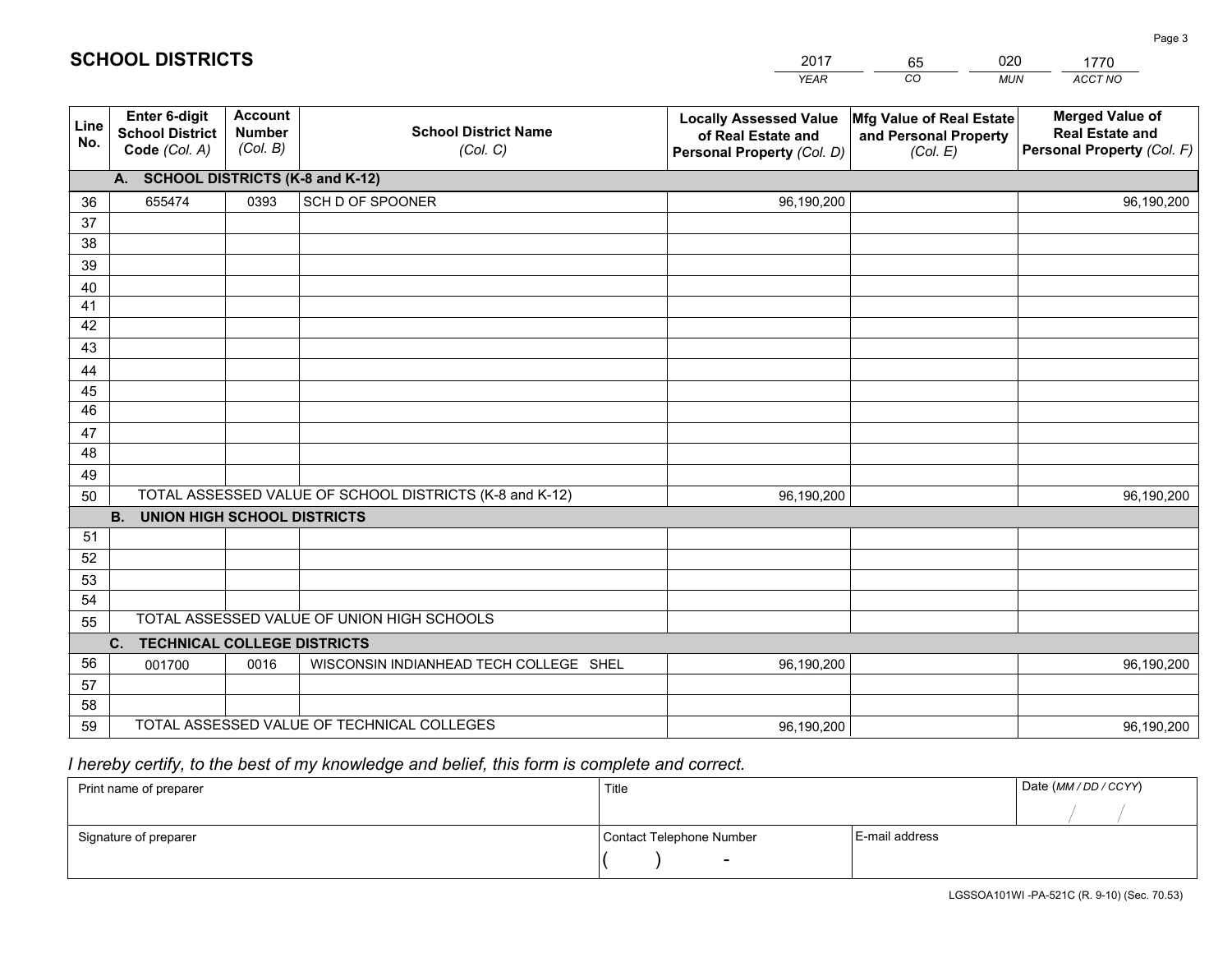#### **HIGHLIGHTS**

- 1. Complete the Statement of Assessment after the Board of Review. Reflect any changes made there.
- 2. Use black ink to complete.
- 3. Line 16 must equal Line 50, Col D.
- 4. Line 55 must equal the total of K-8 schools listed on lines 36-49. Do not include K-12 schools in this comparision.
- 5. Line 59, Col. D must equal Line 16.
- 6. Special District, School District and Technical College District values must include both real estate and personal property. Examples of Special districts are: town sanitary districts, public inland lake protection and rehabilitation districts, and metropolitan sewerage districts.
- 7. DO NOT INCLUDE Manufacturing property values.DOR will print these values on the final SOA.

ELLA MARIE HILLS TOWN OF EVERGREEN W7790 DOCK LAKE RD SPOONER, WI 54801 - 8725

ELLA MARIE HILLS<br>TOWN OF EVERGREEN<br>W7790 DOCK LAKE RD

SPOONER, WI 54801 - 8725

 8. Accuracy of this form is very important. The values reported directly affect the equalized value DOR calculates for school and special districts.

#### **Page 1:**

 If not prefilled, enter the tax year,county and municipal code,municipal type, municipal name and county name on the top of form.

Check the Amended box, if filing an amended / corrected SOA.

 Report the parcel count, acres and assessed value of taxable general property, total parcel count, (real and personal), total acres, and values from final figures set by the Board of Review.

- A. Real Estate land and improvements (buildings, etc.) is reported on lines 1 8, total line 9.
- B. Personal Property is reported on lines 11 14, Column D, total line 15.
- C. To complete this report, use the computer produced summary of the assessment roll that shows these amounts.
- D. Use whole numbers only.
- E. Add each line across and each column down to verify entries.

### **Page 2:**

- A. Report Special Items (not subject to general property tax).
- 1. Private Forest Croplands and Managed Forest Lands are reported on lines 18,19, 20 and 21. Be sure to report assessed values **NOT** taxes.
- 2. You should have copies of the orders of entry, orders of withdrawal, etc., to update your assessment roll.
	- 3. Show hundredths of acres (e.g. 39.75).
- 4. Tax exempt lands are reported on line 22.
- 5. Omitted property and sec. 70.43, Wis. Stats., corrections of errors by assessor are reported on line 23. Report real estate and personal property separately. These should be for **prior years**, not something found on the current assessment roll after the board of review.
- B. Special District (Lines 24-35) Include the value of both real and personal property.

 The Department of Revenue (DOR) preprints much of the information regarding names and codes for schools, special districts,etc. If a district is not listed, enter the name and value only, DOR will enter the proper code.

## **Page 3 School Districts:**

Include the value of both real and personal property.

Report School District (regular, elementary, union high school, and technical college).

- 1. Regular (K-12) and Elementary (K-8) school values are reported on lines 36-49, total on line 50.
- 2. Union High School (UHS) (use only if elementary schools are listed on lines 36-49) are reported on lines 51-54. UHS total value (line 55) must equal to the total **elementary school** values reported on lines 36-49. Do notinclude K-12 schools in this comparison.
- 3. Technical College values are reported on lines 56-58, total on line 59.
- 4. Use the computer summary that shows these amounts to complete this report.

#### **This form is due the second Monday in June. File this report only after your Board of Review is complete.**

 *If you have questions: Return forms to:*

 Email: lgs@wisconsin.gov Wisconsin Department of RevenueCall:  $(608)$  266-2569 or  $(608)$  264-6892 Fax number: (608) 264-6887 PO Box 8971

Local Government Services Section 6-97 Madison WI 53708-8971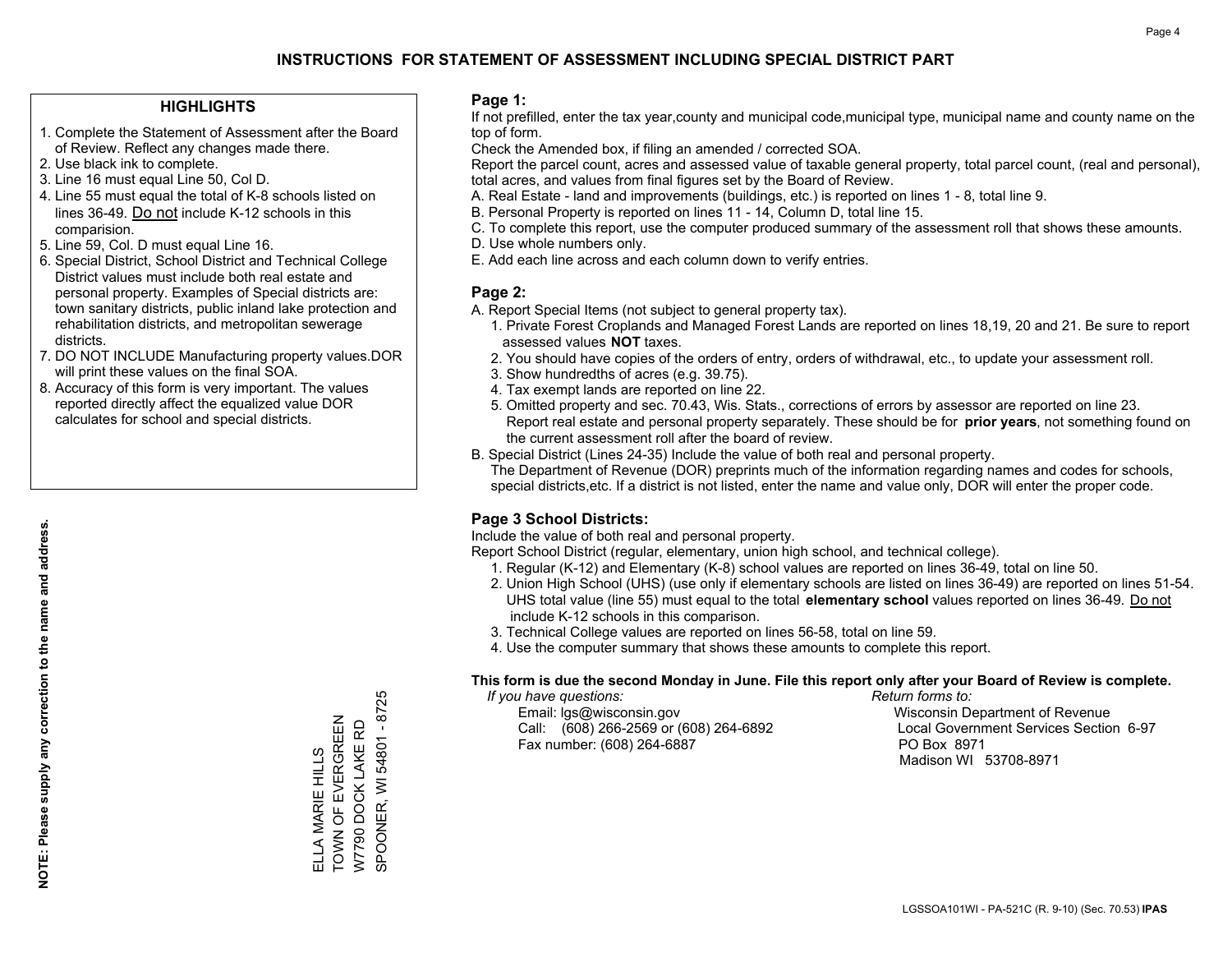**STATEMENT OF ASSESSMENT FOR 2017** 

| ñh       | פכח | 1771    |
|----------|-----|---------|
| $\cdots$ | MUN | ACCT NO |

|                | <b>FOR</b> | <b>TOWN OF</b><br>OF                                                                                                                                                                         | <b>FROG CREEK</b>        |        | <b>WASHBURN COUNTY</b>                              |                               |                                        | WHEN COMPLETING THIS DOCUMENT            |  |
|----------------|------------|----------------------------------------------------------------------------------------------------------------------------------------------------------------------------------------------|--------------------------|--------|-----------------------------------------------------|-------------------------------|----------------------------------------|------------------------------------------|--|
|                |            | Town - Village - City                                                                                                                                                                        | <b>Municipality Name</b> |        | <b>County Name</b>                                  |                               |                                        | DO NOT WRITE OVER X's OR IN SHADED AREAS |  |
| Line<br>No.    |            | PARCEL COUNT<br><b>REAL ESTATE</b><br>(See Lines 18 - 22 for<br><b>TOTAL LAND IMPROVEMENTS</b>                                                                                               |                          |        | NO. OF ACRES<br><b>WHOLE</b><br><b>NUMBERS ONLY</b> | VALUE OF<br>LAND              | <b>VALUE OF</b><br><b>IMPROVEMENTS</b> | TOTAL VALUE OF LAND<br>AND IMPROVEMENTS  |  |
|                |            | other Real Estate)                                                                                                                                                                           | Col. A                   | Col. B | Col. C                                              | Col. D                        | Col. E                                 | Col. F                                   |  |
|                |            | <b>RESIDENTIAL - Class 1</b>                                                                                                                                                                 | 105                      | 96     | 169                                                 | 1,388,400                     | 6,165,600                              | 7,554,000                                |  |
| 2              |            | <b>COMMERCIAL - Class 2</b>                                                                                                                                                                  | 2                        | 2      | 2                                                   | 3,800                         | 25,800                                 | 29,600                                   |  |
| 3              |            | <b>MANUFACTURING - Class 3</b>                                                                                                                                                               | $\Omega$                 | 0      | $\Omega$                                            | $\mathbf{0}$                  |                                        | 0<br>0                                   |  |
| 4              |            | <b>AGRICULTURAL - Class 4</b>                                                                                                                                                                | 100                      |        | 2,239                                               | 264,600                       |                                        | 264,600                                  |  |
| 5              |            | <b>UNDEVELOPED - Class 5</b>                                                                                                                                                                 | 133                      |        | 1,766                                               | 574,400                       |                                        | 574,400                                  |  |
| 6              |            | AGRICULTURAL FOREST - Class 5m                                                                                                                                                               | 35                       |        | 652                                                 | 576,600                       |                                        | 576,600                                  |  |
| $\overline{7}$ |            | FOREST LANDS - Class 6                                                                                                                                                                       | 179                      |        | 3,701                                               | 6,063,600                     |                                        | 6,063,600                                |  |
| 8              |            | OTHER - Class 7                                                                                                                                                                              | 8                        | 8      | 9                                                   | 17,600                        | 476,400                                | 494,000                                  |  |
| 9              |            | TOTAL - ALL COLUMNS                                                                                                                                                                          | 562                      | 106    | 8,538                                               | 8,889,000                     | 6,667,800                              | 15,556,800                               |  |
| 10             |            | NUMBER OF PERSONAL PROPERTY ACCOUNTS IN ROLL                                                                                                                                                 |                          |        | 5                                                   | <b>LOCALLY ASSESSED</b>       | <b>MANUFACTURING</b>                   | <b>MERGED</b>                            |  |
| 11             |            | BOATS AND OTHER WATERCRAFT NOT EXEMPT - Code 1                                                                                                                                               |                          |        |                                                     | $\Omega$                      |                                        | 0<br>0                                   |  |
| 12             |            | MACHINERY, TOOLS AND PATTERNS - Code 2                                                                                                                                                       |                          |        |                                                     | 234,600                       |                                        | 234,600<br>0                             |  |
| 13             |            | FURNITURE, FIXTURES AND EQUIPMENT - Code 3                                                                                                                                                   |                          |        |                                                     | $\mathbf{0}$                  |                                        | 0<br>$\Omega$                            |  |
| 14             |            | ALL OTHER PERSONAL PROPERTY NOT EXEMPT - Codes 4A, 4B, 4C                                                                                                                                    |                          |        |                                                     | 229,100                       |                                        | $\Omega$<br>229,100                      |  |
| 15             |            | TOTAL OF PERSONAL PROPERTY NOT EXEMPT (Total of Lines 11-14)                                                                                                                                 |                          |        |                                                     | 463,700                       |                                        | 463,700<br>0                             |  |
| 16             |            | AGGREGATE ASSESSED VALUE OF ALL PROPERTY SUBJECT TO THE GENERAL PROPERTY TAX (Total of Lines 9F and 15F)<br>MUST EQUAL TOTAL VALUE OF THE SCHOOL DISTRICTS (K-12 PLUS K-8) - Line 50, Col. F |                          |        |                                                     |                               |                                        | 16,020,500                               |  |
| 17             |            | <b>BOARD OF REVIEW</b><br>DATE OF FINAL ADJOURNMENT                                                                                                                                          | 06/05/2017               |        | Name of Assessor<br><b>MARV NORDQUIST</b>           | Telephone #<br>(715) 634-2283 |                                        |                                          |  |

REMARKS

The Assessment Ratio to be used in calculating the estimated Fair Market Value on tax bills for this tax district is .948300866<br>This ratio should be used to convert assessed values to "Calculate Equalized Values" in Step 1 Commission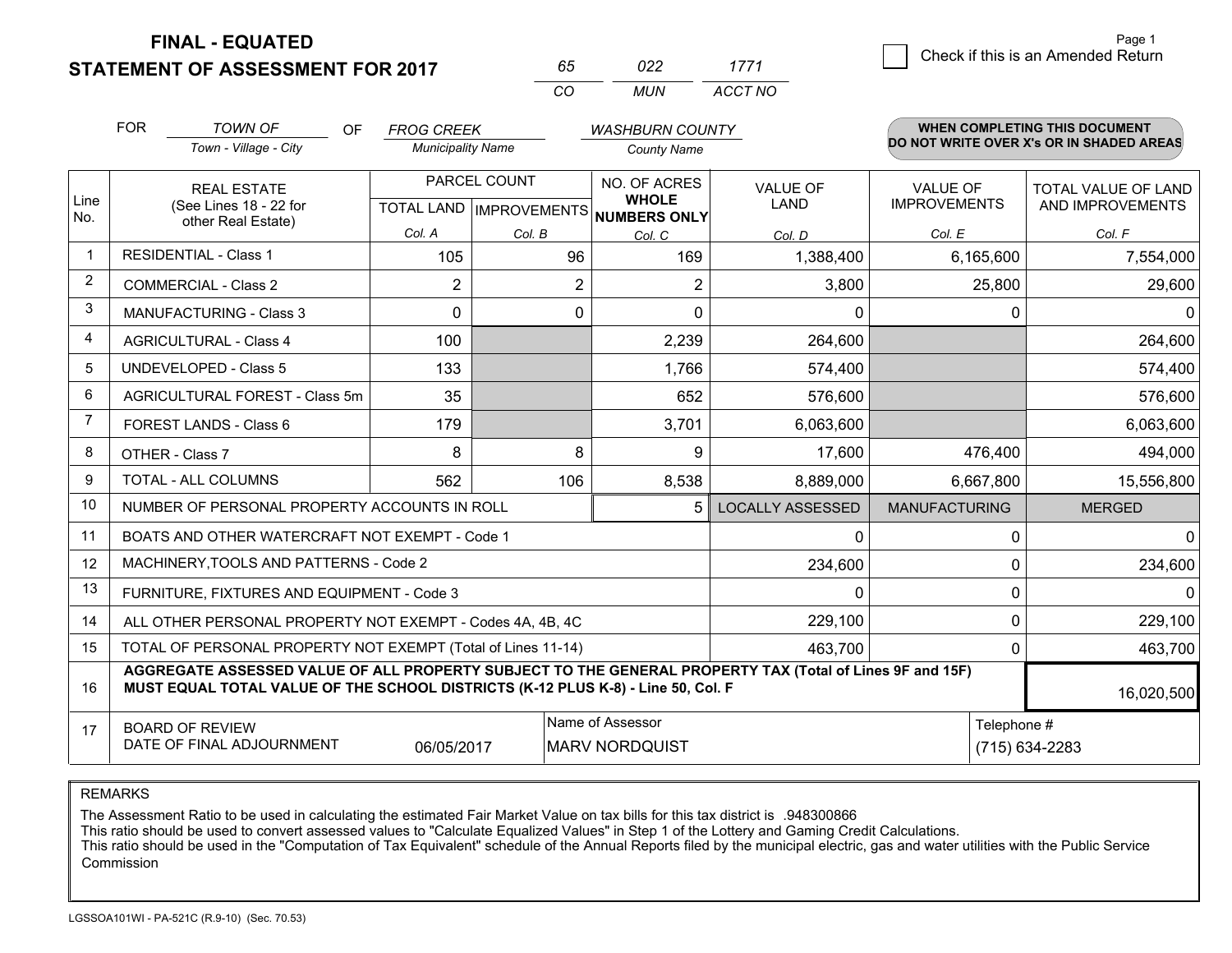*YEAR CO MUN ACCT NO* <sup>2017</sup> <sup>65</sup> <sup>022</sup> <sup>1771</sup> Page 2

Do not confuse FOREST LANDS (Line 7) with FOREST CROPS (in this section) - They are **NOT** the same

|    |                                                                                | Private Forest Crop - Reg Class @ 10¢ per acre |  | Private Forest Crop - Reg Class @ \$2.52 per acre                |                 |                          |  |                                                                    |               |                                                                              |
|----|--------------------------------------------------------------------------------|------------------------------------------------|--|------------------------------------------------------------------|-----------------|--------------------------|--|--------------------------------------------------------------------|---------------|------------------------------------------------------------------------------|
| 18 | (a) PARCELS                                                                    | (b) ACRES                                      |  | (c) ASSESSED VALUE                                               |                 | (d) PARCELS              |  | (e) ACRES                                                          |               | (f) ASSESSED VALUE                                                           |
|    |                                                                                |                                                |  |                                                                  |                 | 3                        |  | 120                                                                |               | 200,000                                                                      |
|    |                                                                                |                                                |  | Private Forest Crop - Special Class @ 20¢ per acre               |                 |                          |  |                                                                    |               | Entered Before 2005 Managed Forest - Ferrous Mining CLOSED @ \$8.27 per acre |
| 19 | (a) PARCELS                                                                    | (b) ACRES                                      |  | (c) ASSESSED VALUE                                               |                 | (d) PARCELS              |  | (e) ACRES                                                          |               | (f) ASSESSED VALUE                                                           |
|    |                                                                                |                                                |  |                                                                  |                 |                          |  |                                                                    |               |                                                                              |
|    |                                                                                |                                                |  | Entered Before 2005 Managed Forest - OPEN @ \$.79 per acre       |                 |                          |  | Entered Before 2005 Managed Forest - CLOSED @ \$1.87 per acre      |               |                                                                              |
| 20 | (a) PARCELS                                                                    | (b) ACRES                                      |  | (c) ASSESSED VALUE                                               |                 | (d) PARCELS              |  | (e) ACRES                                                          |               | (f) ASSESSED VALUE                                                           |
|    | 6                                                                              | 191.69                                         |  | 312,500                                                          |                 | 22<br>636                |  |                                                                    |               | 956,300                                                                      |
|    | Entered After 2004 Managed Forest - OPEN @<br>\$2.14 per acre                  |                                                |  |                                                                  |                 |                          |  | Entered After 2004 Managed Forest - CLOSED @ \$10.68 per acre      |               |                                                                              |
| 21 | (a) PARCELS                                                                    | (b) ACRES                                      |  | (c) ASSESSED VALUE                                               |                 | (d) PARCELS<br>(e) ACRES |  | (f) ASSESSED VALUE                                                 |               |                                                                              |
|    |                                                                                |                                                |  |                                                                  |                 |                          |  |                                                                    |               |                                                                              |
|    | 5                                                                              | 151                                            |  | 196,000                                                          |                 | 11                       |  | 248.42                                                             |               | 432,200                                                                      |
| 22 | (a) County Forest Cropland Acres                                               |                                                |  | (b) Federal Acres                                                | (c) State Acres |                          |  | (d) County (NOT FOREST CROP) Acres                                 |               | (e) Other Acres                                                              |
|    | 35,078.43                                                                      |                                                |  |                                                                  |                 | 683.65                   |  | 1.95                                                               |               | 127.54                                                                       |
|    |                                                                                |                                                |  | Assessed Value of Omitted Property From Prior Years (Sec. 70.44) |                 |                          |  | Assessed Value of Sec. 70.43 Corrections of Errors by Assessors    |               |                                                                              |
| 23 |                                                                                | (a) REAL ESTATE                                |  | (b) PERSONAL                                                     |                 |                          |  | (c1) REAL ESTATE                                                   |               | (c2) PERSONAL                                                                |
|    |                                                                                |                                                |  |                                                                  |                 |                          |  |                                                                    |               |                                                                              |
|    | Manufacturing Equated Value of Omitted Property From Prior Years (Sec. 70.995) |                                                |  |                                                                  |                 |                          |  | Mfg. Equated Value of Sec.70.43 Corrections of Errors by Assessors |               |                                                                              |
|    | (d) REAL ESTATE                                                                |                                                |  | (e) PERSONAL                                                     |                 | (f1) REAL ESTATE         |  |                                                                    | (f2) PERSONAL |                                                                              |
|    |                                                                                |                                                |  |                                                                  |                 |                          |  |                                                                    |               |                                                                              |

## **SPECIAL DISTRICTS**

| Line<br>No. | Enter 6-digit<br><b>Special District</b> | <b>Account</b><br><b>Number</b> | <b>Special District Name</b> | <b>Locally Assessed Value</b><br>of Real Estate and | Mfg Value of Real Estate<br>and Personal Property | <b>Merged Value of</b><br><b>Real Estate and</b> |
|-------------|------------------------------------------|---------------------------------|------------------------------|-----------------------------------------------------|---------------------------------------------------|--------------------------------------------------|
|             | Code (Col. A)                            | (Col. B)                        | (Col. C)                     | Personal Property (Col. D)                          | (Col. E)                                          | Personal Property (Col. F)                       |
| 24          |                                          |                                 |                              |                                                     |                                                   |                                                  |
| 25          |                                          |                                 |                              |                                                     |                                                   |                                                  |
| 26          |                                          |                                 |                              |                                                     |                                                   |                                                  |
| 27          |                                          |                                 |                              |                                                     |                                                   |                                                  |
| 28          |                                          |                                 |                              |                                                     |                                                   |                                                  |
| 29          |                                          |                                 |                              |                                                     |                                                   |                                                  |
| 30          |                                          |                                 |                              |                                                     |                                                   |                                                  |
| 31          |                                          |                                 |                              |                                                     |                                                   |                                                  |
| 32          |                                          |                                 |                              |                                                     |                                                   |                                                  |
| 33          |                                          |                                 |                              |                                                     |                                                   |                                                  |
| 34          |                                          |                                 |                              |                                                     |                                                   |                                                  |
| 35          |                                          |                                 |                              |                                                     |                                                   |                                                  |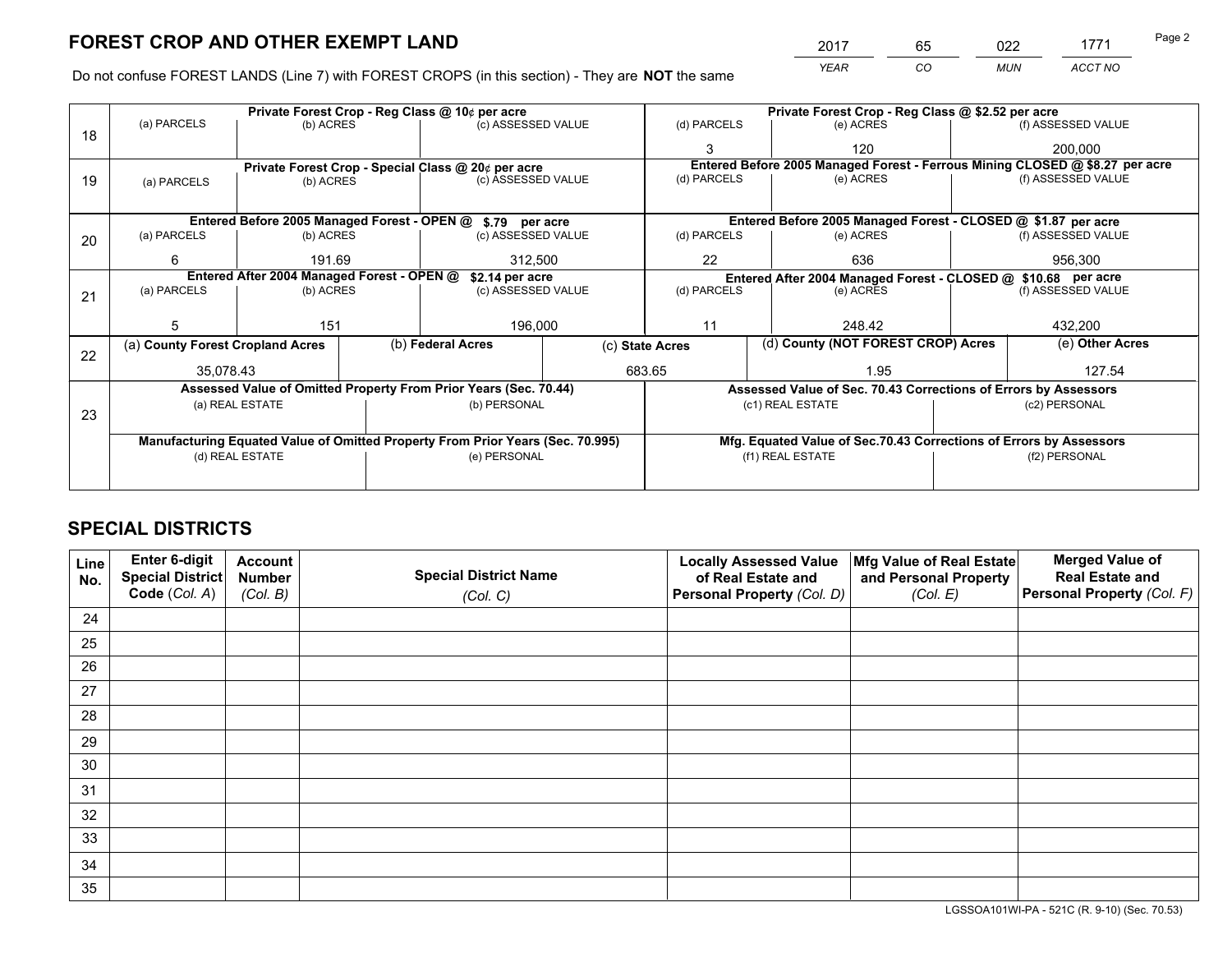|             |                                                          |                                             |                                                         | <b>YEAR</b>                                                                       | CO<br><b>MUN</b>                                              | ACCT NO                                                                        |
|-------------|----------------------------------------------------------|---------------------------------------------|---------------------------------------------------------|-----------------------------------------------------------------------------------|---------------------------------------------------------------|--------------------------------------------------------------------------------|
| Line<br>No. | Enter 6-digit<br><b>School District</b><br>Code (Col. A) | <b>Account</b><br><b>Number</b><br>(Col. B) | <b>School District Name</b><br>(Col. C)                 | <b>Locally Assessed Value</b><br>of Real Estate and<br>Personal Property (Col. D) | Mfg Value of Real Estate<br>and Personal Property<br>(Col. E) | <b>Merged Value of</b><br><b>Real Estate and</b><br>Personal Property (Col. F) |
|             | A. SCHOOL DISTRICTS (K-8 and K-12)                       |                                             |                                                         |                                                                                   |                                                               |                                                                                |
| 36          | 653654                                                   | 0391                                        | SCH D OF NORTHWOOD (MINONG)                             | 16,020,500                                                                        |                                                               | 16,020,500                                                                     |
| 37          |                                                          |                                             |                                                         |                                                                                   |                                                               |                                                                                |
| 38          |                                                          |                                             |                                                         |                                                                                   |                                                               |                                                                                |
| 39          |                                                          |                                             |                                                         |                                                                                   |                                                               |                                                                                |
| 40          |                                                          |                                             |                                                         |                                                                                   |                                                               |                                                                                |
| 41          |                                                          |                                             |                                                         |                                                                                   |                                                               |                                                                                |
| 42          |                                                          |                                             |                                                         |                                                                                   |                                                               |                                                                                |
| 43          |                                                          |                                             |                                                         |                                                                                   |                                                               |                                                                                |
| 44<br>45    |                                                          |                                             |                                                         |                                                                                   |                                                               |                                                                                |
| 46          |                                                          |                                             |                                                         |                                                                                   |                                                               |                                                                                |
| 47          |                                                          |                                             |                                                         |                                                                                   |                                                               |                                                                                |
| 48          |                                                          |                                             |                                                         |                                                                                   |                                                               |                                                                                |
| 49          |                                                          |                                             |                                                         |                                                                                   |                                                               |                                                                                |
| 50          |                                                          |                                             | TOTAL ASSESSED VALUE OF SCHOOL DISTRICTS (K-8 and K-12) | 16,020,500                                                                        |                                                               | 16,020,500                                                                     |
|             | <b>B.</b><br><b>UNION HIGH SCHOOL DISTRICTS</b>          |                                             |                                                         |                                                                                   |                                                               |                                                                                |
| 51          |                                                          |                                             |                                                         |                                                                                   |                                                               |                                                                                |
| 52          |                                                          |                                             |                                                         |                                                                                   |                                                               |                                                                                |
| 53          |                                                          |                                             |                                                         |                                                                                   |                                                               |                                                                                |
| 54          |                                                          |                                             |                                                         |                                                                                   |                                                               |                                                                                |
| 55          |                                                          |                                             | TOTAL ASSESSED VALUE OF UNION HIGH SCHOOLS              |                                                                                   |                                                               |                                                                                |
|             | C. TECHNICAL COLLEGE DISTRICTS                           |                                             |                                                         |                                                                                   |                                                               |                                                                                |
| 56          | 001700                                                   | 0016                                        | WISCONSIN INDIANHEAD TECH COLLEGE SHEL                  | 16,020,500                                                                        |                                                               | 16,020,500                                                                     |
| 57<br>58    |                                                          |                                             |                                                         |                                                                                   |                                                               |                                                                                |
| 59          |                                                          |                                             | TOTAL ASSESSED VALUE OF TECHNICAL COLLEGES              |                                                                                   |                                                               |                                                                                |
|             |                                                          |                                             |                                                         | 16,020,500                                                                        |                                                               | 16,020,500                                                                     |

65

022

## *I hereby certify, to the best of my knowledge and belief, this form is complete and correct.*

**SCHOOL DISTRICTS**

| Print name of preparer | Title                    | Date (MM / DD / CCYY) |  |
|------------------------|--------------------------|-----------------------|--|
|                        |                          |                       |  |
| Signature of preparer  | Contact Telephone Number | E-mail address        |  |
|                        | $\overline{\phantom{0}}$ |                       |  |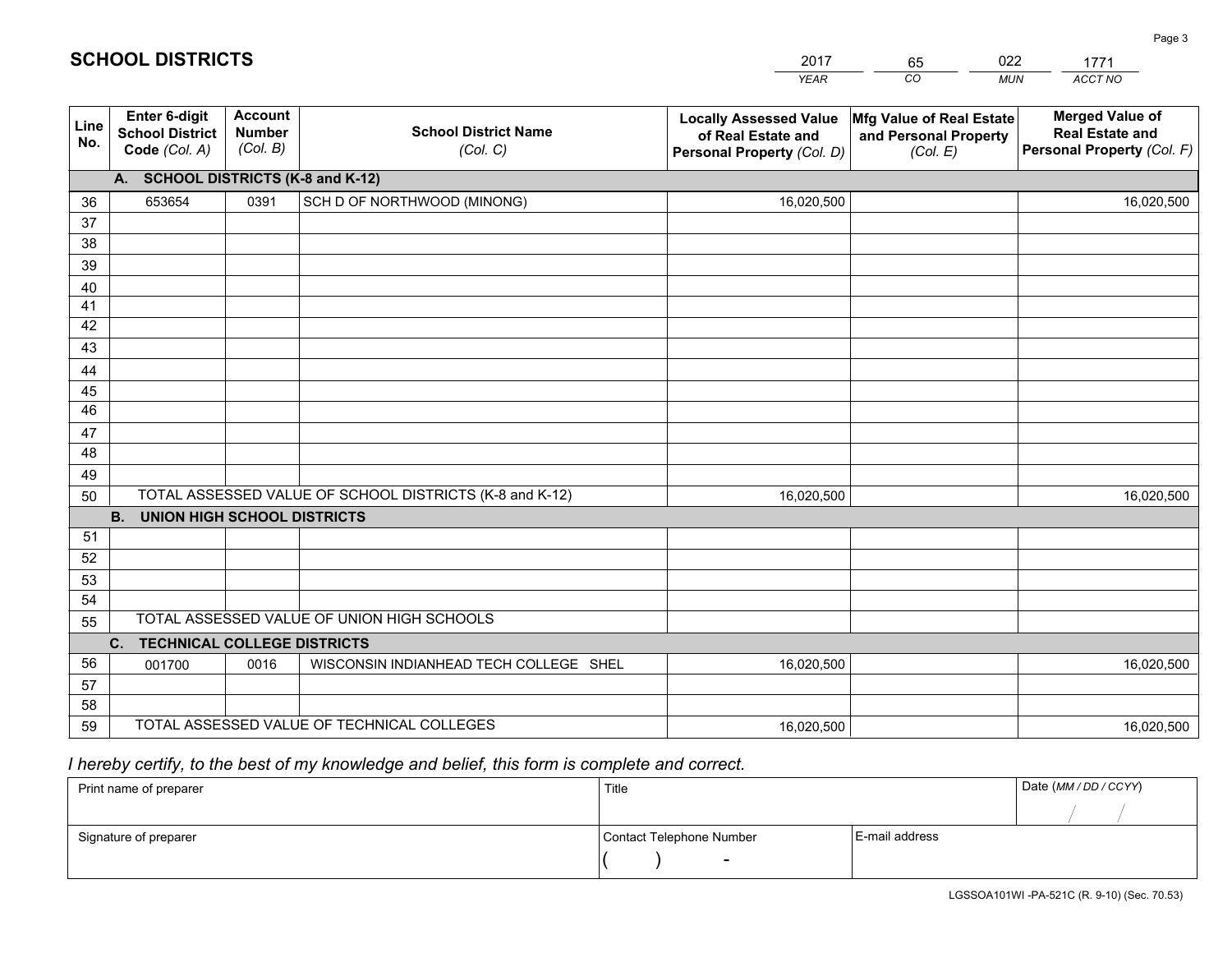#### **HIGHLIGHTS**

- 1. Complete the Statement of Assessment after the Board of Review. Reflect any changes made there.
- 2. Use black ink to complete.
- 3. Line 16 must equal Line 50, Col D.
- 4. Line 55 must equal the total of K-8 schools listed on lines 36-49. Do not include K-12 schools in this comparision.
- 5. Line 59, Col. D must equal Line 16.
- 6. Special District, School District and Technical College District values must include both real estate and personal property. Examples of Special districts are: town sanitary districts, public inland lake protection and rehabilitation districts, and metropolitan sewerage districts.
- 7. DO NOT INCLUDE Manufacturing property values.DOR will print these values on the final SOA.
- 8. Accuracy of this form is very important. The values reported directly affect the equalized value DOR calculates for school and special districts.

#### **Page 1:**

 If not prefilled, enter the tax year,county and municipal code,municipal type, municipal name and county name on the top of form.

Check the Amended box, if filing an amended / corrected SOA.

 Report the parcel count, acres and assessed value of taxable general property, total parcel count, (real and personal), total acres, and values from final figures set by the Board of Review.

- A. Real Estate land and improvements (buildings, etc.) is reported on lines 1 8, total line 9.
- B. Personal Property is reported on lines 11 14, Column D, total line 15.
- C. To complete this report, use the computer produced summary of the assessment roll that shows these amounts.
- D. Use whole numbers only.
- E. Add each line across and each column down to verify entries.

### **Page 2:**

- A. Report Special Items (not subject to general property tax).
- 1. Private Forest Croplands and Managed Forest Lands are reported on lines 18,19, 20 and 21. Be sure to report assessed values **NOT** taxes.
- 2. You should have copies of the orders of entry, orders of withdrawal, etc., to update your assessment roll.
	- 3. Show hundredths of acres (e.g. 39.75).
- 4. Tax exempt lands are reported on line 22.
- 5. Omitted property and sec. 70.43, Wis. Stats., corrections of errors by assessor are reported on line 23. Report real estate and personal property separately. These should be for **prior years**, not something found on the current assessment roll after the board of review.
- B. Special District (Lines 24-35) Include the value of both real and personal property.

 The Department of Revenue (DOR) preprints much of the information regarding names and codes for schools, special districts,etc. If a district is not listed, enter the name and value only, DOR will enter the proper code.

## **Page 3 School Districts:**

Include the value of both real and personal property.

Report School District (regular, elementary, union high school, and technical college).

- 1. Regular (K-12) and Elementary (K-8) school values are reported on lines 36-49, total on line 50.
- 2. Union High School (UHS) (use only if elementary schools are listed on lines 36-49) are reported on lines 51-54. UHS total value (line 55) must equal to the total **elementary school** values reported on lines 36-49. Do notinclude K-12 schools in this comparison.
- 3. Technical College values are reported on lines 56-58, total on line 59.
- 4. Use the computer summary that shows these amounts to complete this report.

#### **This form is due the second Monday in June. File this report only after your Board of Review is complete.**

 *If you have questions: Return forms to:*

 Email: lgs@wisconsin.gov Wisconsin Department of RevenueCall:  $(608)$  266-2569 or  $(608)$  264-6892 Fax number: (608) 264-6887 PO Box 8971

Local Government Services Section 6-97 Madison WI 53708-8971

JO ANNE DENNINGER<br>TOWN OF FROG CREEK<br>W3936 FROG CREEK RD VIINONG, WI 54859 - 9107 MINONG, WI 54859 - 9107 TOWN OF FROG CREEK W3936 FROG CREEK RD JO ANNE DENNINGER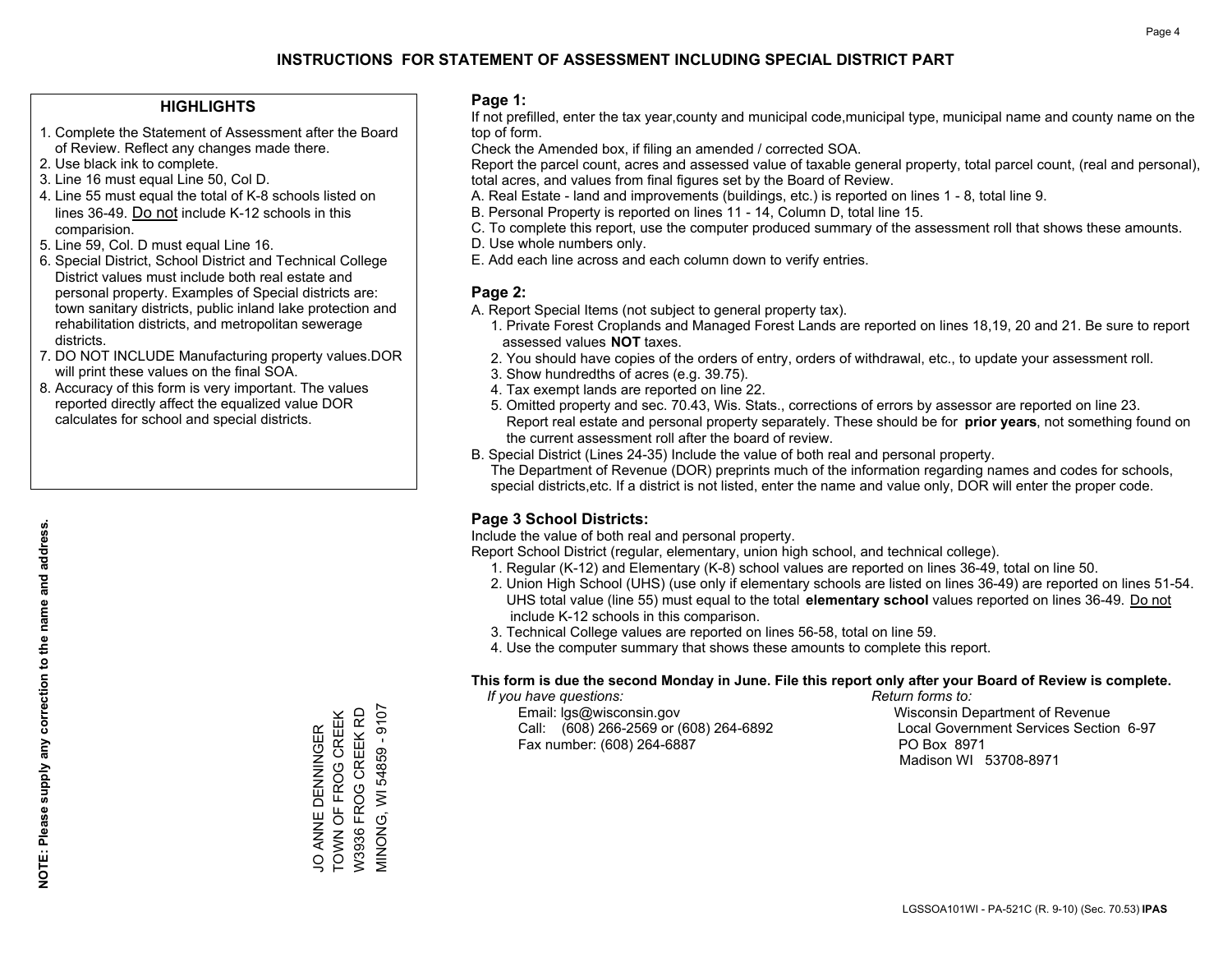**STATEMENT OF ASSESSMENT FOR 2017** 

| ドト       |       | 7/72    |
|----------|-------|---------|
| $\cdots$ | MI IN | ACCT NO |

|      | <b>FOR</b>                                                                                                                                                                                   | <b>TOWN OF</b><br><b>OF</b>                                  | <b>GULL LAKE</b>                          |          | <b>WASHBURN COUNTY</b>                              |                                |                                        | <b>WHEN COMPLETING THIS DOCUMENT</b>           |
|------|----------------------------------------------------------------------------------------------------------------------------------------------------------------------------------------------|--------------------------------------------------------------|-------------------------------------------|----------|-----------------------------------------------------|--------------------------------|----------------------------------------|------------------------------------------------|
|      |                                                                                                                                                                                              | Town - Village - City                                        | <b>Municipality Name</b>                  |          | <b>County Name</b>                                  |                                |                                        | DO NOT WRITE OVER X's OR IN SHADED AREAS       |
| Line |                                                                                                                                                                                              | <b>REAL ESTATE</b><br>(See Lines 18 - 22 for                 | PARCEL COUNT<br>TOTAL LAND   IMPROVEMENTS |          | NO. OF ACRES<br><b>WHOLE</b><br><b>NUMBERS ONLY</b> | <b>VALUE OF</b><br><b>LAND</b> | <b>VALUE OF</b><br><b>IMPROVEMENTS</b> | <b>TOTAL VALUE OF LAND</b><br>AND IMPROVEMENTS |
| No.  |                                                                                                                                                                                              | other Real Estate)                                           | Col. A                                    | Col. B   | Col. C                                              | Col. D                         | Col. E                                 | Col. F                                         |
| -1   |                                                                                                                                                                                              | <b>RESIDENTIAL - Class 1</b>                                 | 257                                       | 189      | 583                                                 | 11,548,800                     | 17,512,800                             | 29,061,600                                     |
| 2    |                                                                                                                                                                                              | <b>COMMERCIAL - Class 2</b>                                  | 0                                         | $\Omega$ | 0                                                   | 0                              | 0                                      | 0                                              |
| 3    |                                                                                                                                                                                              | <b>MANUFACTURING - Class 3</b>                               | $\Omega$                                  | 0        | $\Omega$                                            | 0                              | 0                                      | $\Omega$                                       |
| 4    |                                                                                                                                                                                              | <b>AGRICULTURAL - Class 4</b>                                | 66                                        |          | 1,313                                               | 129,600                        |                                        | 129,600                                        |
| 5    |                                                                                                                                                                                              | <b>UNDEVELOPED - Class 5</b>                                 | 147                                       |          | 1,483                                               | 449,400                        |                                        | 449,400                                        |
| 6    |                                                                                                                                                                                              | AGRICULTURAL FOREST - Class 5m                               | 38                                        |          | 435                                                 | 325,700                        |                                        | 325,700                                        |
| 7    |                                                                                                                                                                                              | FOREST LANDS - Class 6                                       | 130                                       |          | 2,514                                               | 4,068,900                      |                                        | 4,068,900                                      |
| 8    |                                                                                                                                                                                              | OTHER - Class 7                                              | 8                                         | 8        | 12                                                  | 42,000                         | 477,600                                | 519,600                                        |
| 9    |                                                                                                                                                                                              | TOTAL - ALL COLUMNS                                          | 646                                       | 197      | 6,340                                               | 16,564,400                     | 17,990,400                             | 34,554,800                                     |
| 10   |                                                                                                                                                                                              | NUMBER OF PERSONAL PROPERTY ACCOUNTS IN ROLL                 |                                           |          | 19                                                  | <b>LOCALLY ASSESSED</b>        | <b>MANUFACTURING</b>                   | <b>MERGED</b>                                  |
| 11   |                                                                                                                                                                                              | BOATS AND OTHER WATERCRAFT NOT EXEMPT - Code 1               |                                           |          |                                                     | 0                              | $\Omega$                               | $\mathbf{0}$                                   |
| 12   |                                                                                                                                                                                              | MACHINERY, TOOLS AND PATTERNS - Code 2                       |                                           |          |                                                     | 6,200                          | 0                                      | 6,200                                          |
| 13   |                                                                                                                                                                                              | FURNITURE, FIXTURES AND EQUIPMENT - Code 3                   |                                           |          |                                                     | 1,300                          | $\Omega$                               | 1,300                                          |
| 14   |                                                                                                                                                                                              | ALL OTHER PERSONAL PROPERTY NOT EXEMPT - Codes 4A, 4B, 4C    |                                           |          |                                                     | 218,200                        | 0                                      | 218,200                                        |
| 15   |                                                                                                                                                                                              | TOTAL OF PERSONAL PROPERTY NOT EXEMPT (Total of Lines 11-14) |                                           |          |                                                     | 225,700                        | 0                                      | 225,700                                        |
| 16   | AGGREGATE ASSESSED VALUE OF ALL PROPERTY SUBJECT TO THE GENERAL PROPERTY TAX (Total of Lines 9F and 15F)<br>MUST EQUAL TOTAL VALUE OF THE SCHOOL DISTRICTS (K-12 PLUS K-8) - Line 50, Col. F |                                                              |                                           |          |                                                     | 34,780,500                     |                                        |                                                |
| 17   | Name of Assessor<br>Telephone #<br><b>BOARD OF REVIEW</b><br>DATE OF FINAL ADJOURNMENT<br>05/20/2017<br><b>MARK HAFFERMAN</b><br>(888) 457-4720                                              |                                                              |                                           |          |                                                     |                                |                                        |                                                |

REMARKS

The Assessment Ratio to be used in calculating the estimated Fair Market Value on tax bills for this tax district is .988804326<br>This ratio should be used to convert assessed values to "Calculate Equalized Values" in Step 1 Commission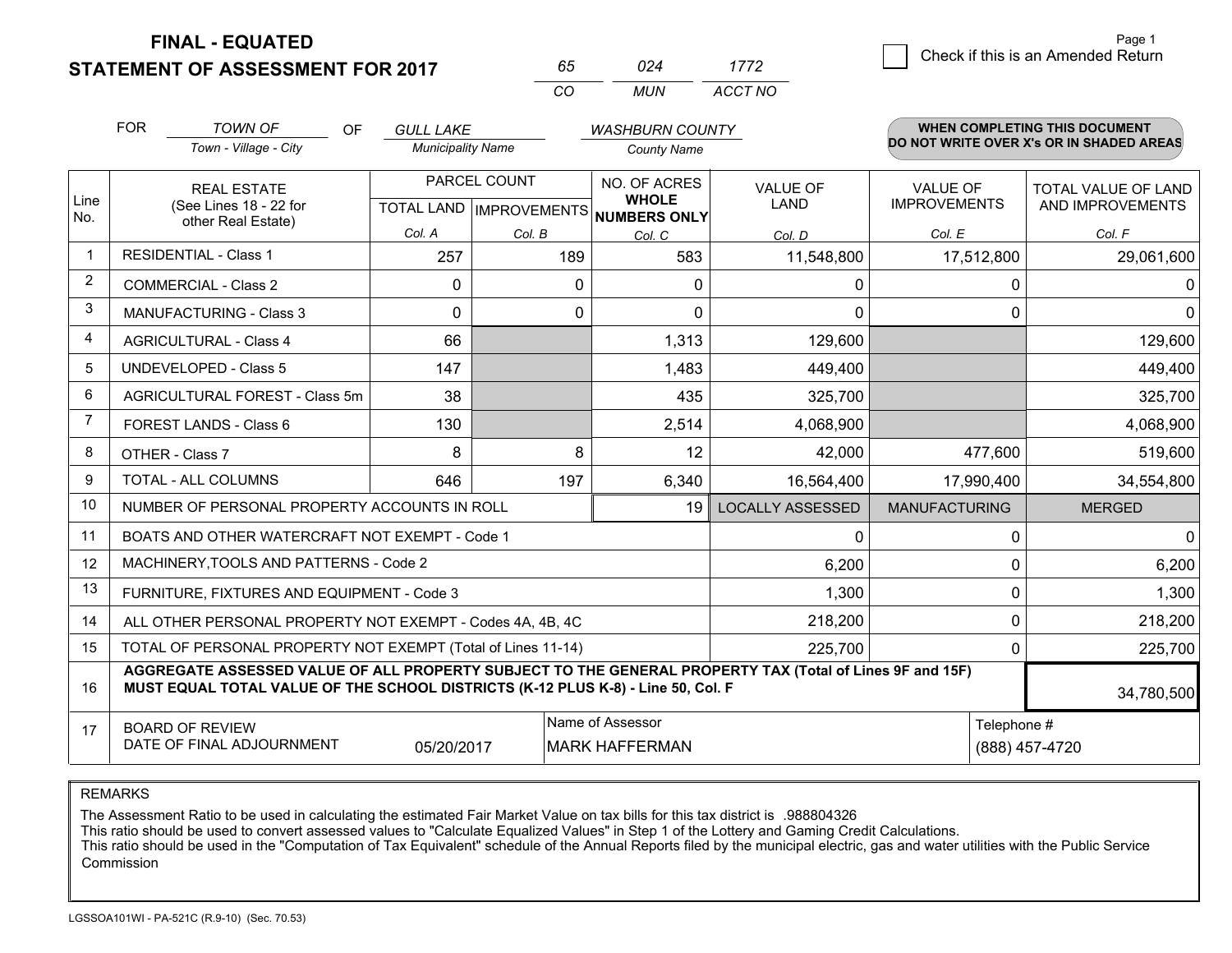*YEAR CO MUN ACCT NO* <sup>2017</sup> <sup>65</sup> <sup>024</sup> <sup>1772</sup> Page 2

Do not confuse FOREST LANDS (Line 7) with FOREST CROPS (in this section) - They are **NOT** the same

|    |                                                                                |                                             |  | Private Forest Crop - Reg Class @ 10¢ per acre                   |                                                               | Private Forest Crop - Reg Class @ \$2.52 per acre                            |                                                                 |                                                                    |                    |
|----|--------------------------------------------------------------------------------|---------------------------------------------|--|------------------------------------------------------------------|---------------------------------------------------------------|------------------------------------------------------------------------------|-----------------------------------------------------------------|--------------------------------------------------------------------|--------------------|
| 18 | (a) PARCELS                                                                    | (b) ACRES                                   |  | (c) ASSESSED VALUE                                               |                                                               | (d) PARCELS                                                                  | (e) ACRES                                                       |                                                                    | (f) ASSESSED VALUE |
|    |                                                                                |                                             |  |                                                                  |                                                               |                                                                              |                                                                 |                                                                    |                    |
|    |                                                                                |                                             |  | Private Forest Crop - Special Class @ 20¢ per acre               |                                                               | Entered Before 2005 Managed Forest - Ferrous Mining CLOSED @ \$8.27 per acre |                                                                 |                                                                    |                    |
| 19 | (a) PARCELS                                                                    | (b) ACRES                                   |  | (c) ASSESSED VALUE                                               |                                                               | (d) PARCELS                                                                  | (e) ACRES                                                       |                                                                    | (f) ASSESSED VALUE |
|    |                                                                                |                                             |  |                                                                  |                                                               |                                                                              |                                                                 |                                                                    |                    |
|    |                                                                                | Entered Before 2005 Managed Forest - OPEN @ |  | \$.79 per acre                                                   |                                                               |                                                                              | Entered Before 2005 Managed Forest - CLOSED @ \$1.87 per acre   |                                                                    |                    |
| 20 | (a) PARCELS                                                                    | (b) ACRES                                   |  | (c) ASSESSED VALUE                                               |                                                               | (d) PARCELS                                                                  | (e) ACRES                                                       |                                                                    | (f) ASSESSED VALUE |
|    | 6                                                                              | 225.42<br>329,700                           |  |                                                                  | 28                                                            | 1,092.46                                                                     |                                                                 | 1,398,500                                                          |                    |
|    | Entered After 2004 Managed Forest - OPEN @<br>\$2.14 per acre                  |                                             |  |                                                                  | Entered After 2004 Managed Forest - CLOSED @ \$10.68 per acre |                                                                              |                                                                 |                                                                    |                    |
| 21 | (a) PARCELS                                                                    | (b) ACRES                                   |  | (c) ASSESSED VALUE                                               |                                                               | (d) PARCELS<br>(e) ACRES                                                     |                                                                 | (f) ASSESSED VALUE                                                 |                    |
|    |                                                                                |                                             |  |                                                                  |                                                               |                                                                              |                                                                 |                                                                    | 977,000            |
|    | 6                                                                              | 237.99                                      |  |                                                                  | 22<br>368,100                                                 |                                                                              | 649                                                             |                                                                    |                    |
| 22 | (a) County Forest Cropland Acres                                               |                                             |  | (b) Federal Acres                                                |                                                               | (d) County (NOT FOREST CROP) Acres<br>(c) State Acres                        |                                                                 |                                                                    | (e) Other Acres    |
|    | 14,131.48                                                                      |                                             |  |                                                                  |                                                               |                                                                              | 28.36                                                           |                                                                    | 6.06               |
|    |                                                                                |                                             |  | Assessed Value of Omitted Property From Prior Years (Sec. 70.44) |                                                               |                                                                              | Assessed Value of Sec. 70.43 Corrections of Errors by Assessors |                                                                    |                    |
| 23 |                                                                                | (a) REAL ESTATE                             |  | (b) PERSONAL                                                     |                                                               |                                                                              | (c1) REAL ESTATE                                                |                                                                    | (c2) PERSONAL      |
|    |                                                                                |                                             |  |                                                                  |                                                               |                                                                              |                                                                 |                                                                    |                    |
|    | Manufacturing Equated Value of Omitted Property From Prior Years (Sec. 70.995) |                                             |  |                                                                  |                                                               |                                                                              |                                                                 | Mfg. Equated Value of Sec.70.43 Corrections of Errors by Assessors |                    |
|    | (d) REAL ESTATE                                                                |                                             |  | (e) PERSONAL                                                     |                                                               |                                                                              | (f1) REAL ESTATE                                                | (f2) PERSONAL                                                      |                    |
|    |                                                                                |                                             |  |                                                                  |                                                               |                                                                              |                                                                 |                                                                    |                    |

## **SPECIAL DISTRICTS**

| Line<br>No. | Enter 6-digit<br>Special District<br>Code (Col. A) | <b>Account</b><br><b>Number</b><br>(Col. B) | <b>Special District Name</b><br>(Col. C) | <b>Locally Assessed Value</b><br>of Real Estate and<br>Personal Property (Col. D) | Mfg Value of Real Estate<br>and Personal Property<br>(Col. E) | <b>Merged Value of</b><br><b>Real Estate and</b><br>Personal Property (Col. F) |
|-------------|----------------------------------------------------|---------------------------------------------|------------------------------------------|-----------------------------------------------------------------------------------|---------------------------------------------------------------|--------------------------------------------------------------------------------|
| 24          |                                                    |                                             |                                          |                                                                                   |                                                               |                                                                                |
| 25          |                                                    |                                             |                                          |                                                                                   |                                                               |                                                                                |
| 26          |                                                    |                                             |                                          |                                                                                   |                                                               |                                                                                |
| 27          |                                                    |                                             |                                          |                                                                                   |                                                               |                                                                                |
| 28          |                                                    |                                             |                                          |                                                                                   |                                                               |                                                                                |
| 29          |                                                    |                                             |                                          |                                                                                   |                                                               |                                                                                |
| 30          |                                                    |                                             |                                          |                                                                                   |                                                               |                                                                                |
| 31          |                                                    |                                             |                                          |                                                                                   |                                                               |                                                                                |
| 32          |                                                    |                                             |                                          |                                                                                   |                                                               |                                                                                |
| 33          |                                                    |                                             |                                          |                                                                                   |                                                               |                                                                                |
| 34          |                                                    |                                             |                                          |                                                                                   |                                                               |                                                                                |
| 35          |                                                    |                                             |                                          |                                                                                   |                                                               |                                                                                |

LGSSOA101WI-PA - 521C (R. 9-10) (Sec. 70.53)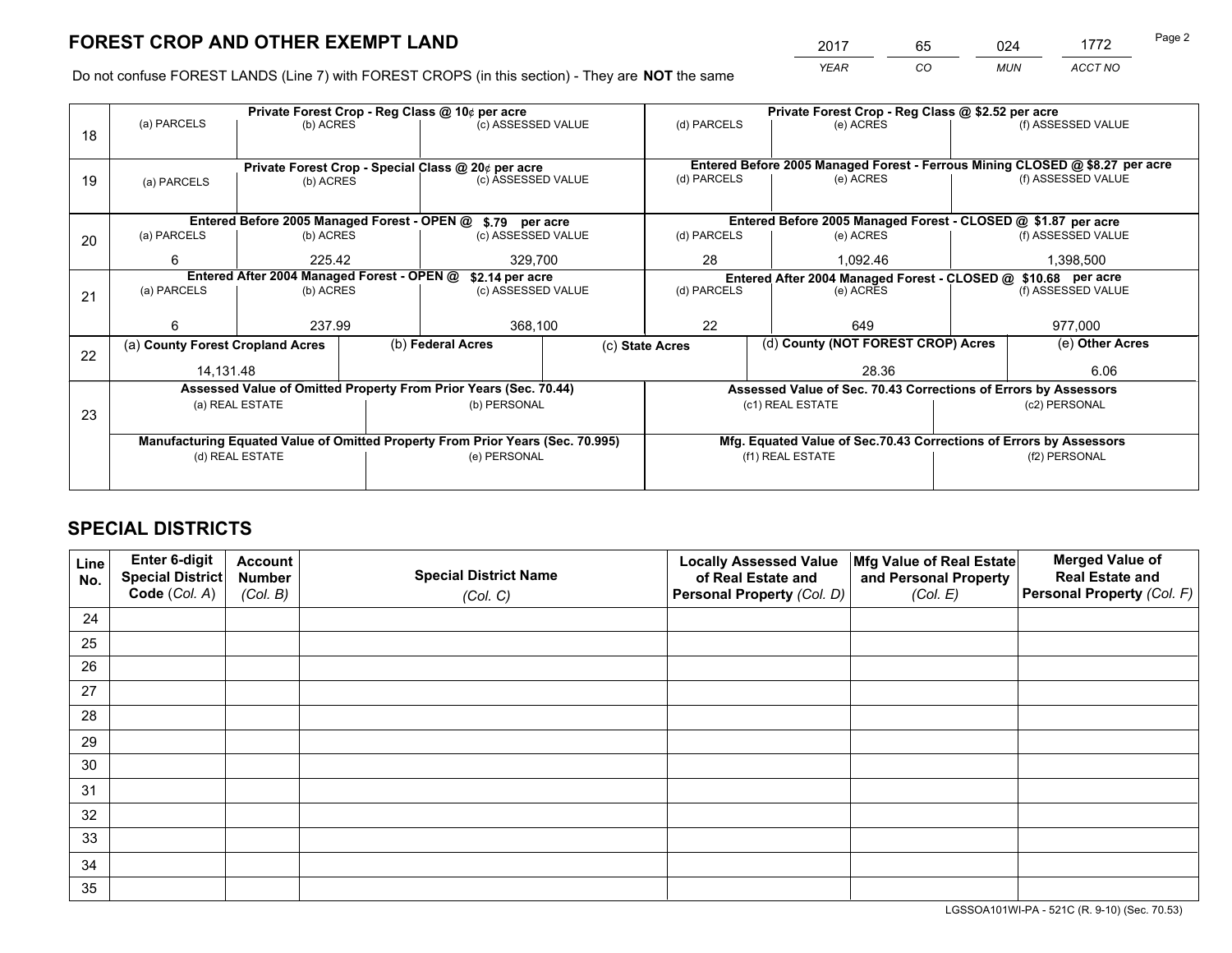|             |                                                          |                                             |                                                         | <b>YEAR</b>                                                                       | CO<br><b>MUN</b>                                              | ACCT NO                                                                        |
|-------------|----------------------------------------------------------|---------------------------------------------|---------------------------------------------------------|-----------------------------------------------------------------------------------|---------------------------------------------------------------|--------------------------------------------------------------------------------|
| Line<br>No. | Enter 6-digit<br><b>School District</b><br>Code (Col. A) | <b>Account</b><br><b>Number</b><br>(Col. B) | <b>School District Name</b><br>(Col. C)                 | <b>Locally Assessed Value</b><br>of Real Estate and<br>Personal Property (Col. D) | Mfg Value of Real Estate<br>and Personal Property<br>(Col. E) | <b>Merged Value of</b><br><b>Real Estate and</b><br>Personal Property (Col. F) |
|             | A. SCHOOL DISTRICTS (K-8 and K-12)                       |                                             |                                                         |                                                                                   |                                                               |                                                                                |
| 36          | 655474                                                   | 0393                                        | SCH D OF SPOONER                                        | 34,780,500                                                                        |                                                               | 34,780,500                                                                     |
| 37          |                                                          |                                             |                                                         |                                                                                   |                                                               |                                                                                |
| 38          |                                                          |                                             |                                                         |                                                                                   |                                                               |                                                                                |
| 39          |                                                          |                                             |                                                         |                                                                                   |                                                               |                                                                                |
| 40          |                                                          |                                             |                                                         |                                                                                   |                                                               |                                                                                |
| 41          |                                                          |                                             |                                                         |                                                                                   |                                                               |                                                                                |
| 42          |                                                          |                                             |                                                         |                                                                                   |                                                               |                                                                                |
| 43          |                                                          |                                             |                                                         |                                                                                   |                                                               |                                                                                |
| 44          |                                                          |                                             |                                                         |                                                                                   |                                                               |                                                                                |
| 45<br>46    |                                                          |                                             |                                                         |                                                                                   |                                                               |                                                                                |
|             |                                                          |                                             |                                                         |                                                                                   |                                                               |                                                                                |
| 47<br>48    |                                                          |                                             |                                                         |                                                                                   |                                                               |                                                                                |
| 49          |                                                          |                                             |                                                         |                                                                                   |                                                               |                                                                                |
| 50          |                                                          |                                             | TOTAL ASSESSED VALUE OF SCHOOL DISTRICTS (K-8 and K-12) | 34,780,500                                                                        |                                                               | 34,780,500                                                                     |
|             | <b>B.</b><br><b>UNION HIGH SCHOOL DISTRICTS</b>          |                                             |                                                         |                                                                                   |                                                               |                                                                                |
| 51          |                                                          |                                             |                                                         |                                                                                   |                                                               |                                                                                |
| 52          |                                                          |                                             |                                                         |                                                                                   |                                                               |                                                                                |
| 53          |                                                          |                                             |                                                         |                                                                                   |                                                               |                                                                                |
| 54          |                                                          |                                             |                                                         |                                                                                   |                                                               |                                                                                |
| 55          |                                                          |                                             | TOTAL ASSESSED VALUE OF UNION HIGH SCHOOLS              |                                                                                   |                                                               |                                                                                |
|             | C.<br><b>TECHNICAL COLLEGE DISTRICTS</b>                 |                                             |                                                         |                                                                                   |                                                               |                                                                                |
| 56          | 001700                                                   | 0016                                        | WISCONSIN INDIANHEAD TECH COLLEGE SHEL                  | 34,780,500                                                                        |                                                               | 34,780,500                                                                     |
| 57          |                                                          |                                             |                                                         |                                                                                   |                                                               |                                                                                |
| 58          |                                                          |                                             |                                                         |                                                                                   |                                                               |                                                                                |
| 59          |                                                          |                                             | TOTAL ASSESSED VALUE OF TECHNICAL COLLEGES              | 34,780,500                                                                        |                                                               | 34,780,500                                                                     |

65

024

 *I hereby certify, to the best of my knowledge and belief, this form is complete and correct.*

**SCHOOL DISTRICTS**

| Print name of preparer | Title                    |                | Date (MM / DD / CCYY) |
|------------------------|--------------------------|----------------|-----------------------|
|                        |                          |                |                       |
| Signature of preparer  | Contact Telephone Number | E-mail address |                       |
|                        | $\overline{\phantom{0}}$ |                |                       |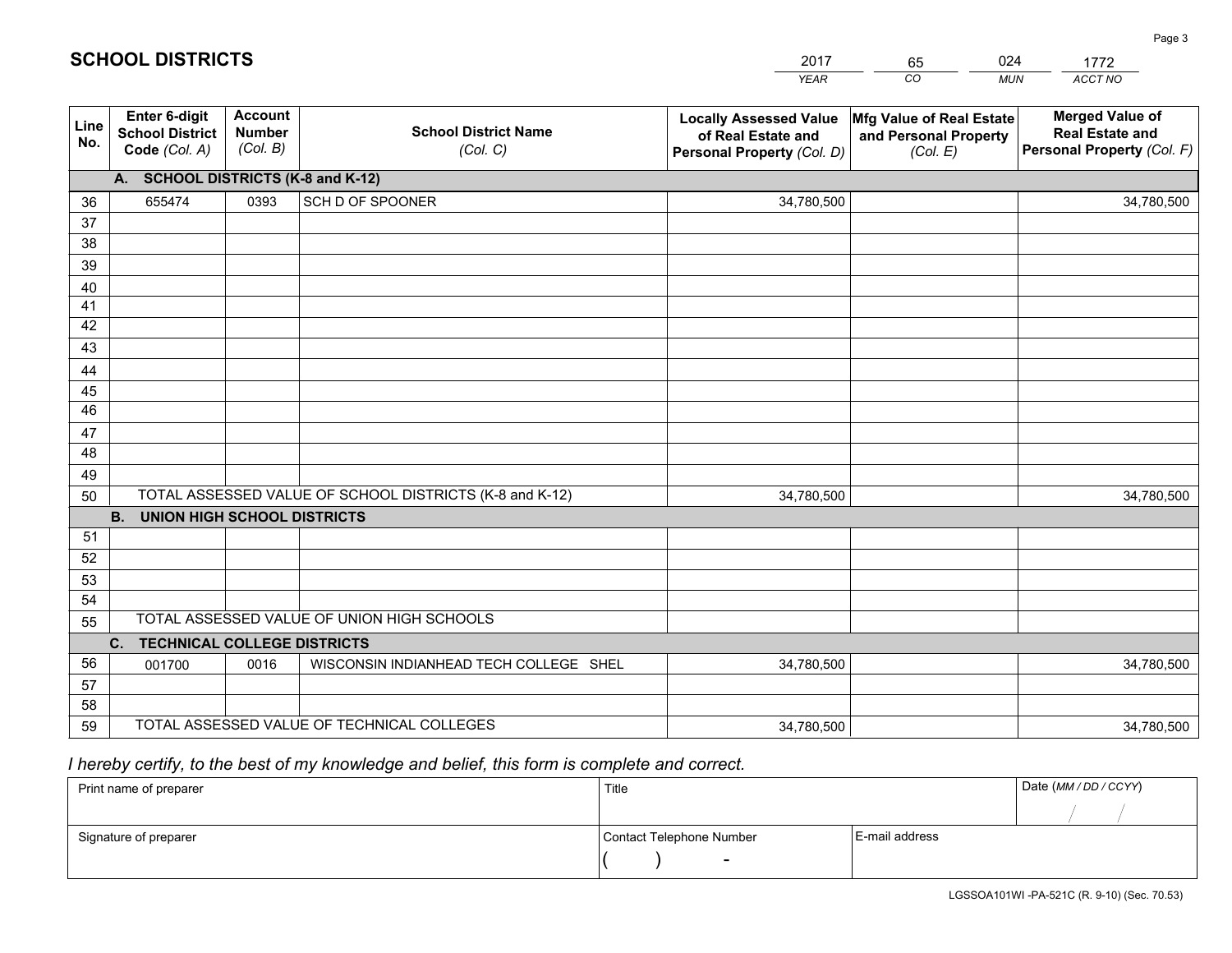#### **HIGHLIGHTS**

- 1. Complete the Statement of Assessment after the Board of Review. Reflect any changes made there.
- 2. Use black ink to complete.
- 3. Line 16 must equal Line 50, Col D.
- 4. Line 55 must equal the total of K-8 schools listed on lines 36-49. Do not include K-12 schools in this comparision.
- 5. Line 59, Col. D must equal Line 16.
- 6. Special District, School District and Technical College District values must include both real estate and personal property. Examples of Special districts are: town sanitary districts, public inland lake protection and rehabilitation districts, and metropolitan sewerage districts.
- 7. DO NOT INCLUDE Manufacturing property values.DOR will print these values on the final SOA.
- 8. Accuracy of this form is very important. The values reported directly affect the equalized value DOR calculates for school and special districts.

#### **Page 1:**

 If not prefilled, enter the tax year,county and municipal code,municipal type, municipal name and county name on the top of form.

Check the Amended box, if filing an amended / corrected SOA.

 Report the parcel count, acres and assessed value of taxable general property, total parcel count, (real and personal), total acres, and values from final figures set by the Board of Review.

- A. Real Estate land and improvements (buildings, etc.) is reported on lines 1 8, total line 9.
- B. Personal Property is reported on lines 11 14, Column D, total line 15.
- C. To complete this report, use the computer produced summary of the assessment roll that shows these amounts.
- D. Use whole numbers only.
- E. Add each line across and each column down to verify entries.

#### **Page 2:**

- A. Report Special Items (not subject to general property tax).
- 1. Private Forest Croplands and Managed Forest Lands are reported on lines 18,19, 20 and 21. Be sure to report assessed values **NOT** taxes.
- 2. You should have copies of the orders of entry, orders of withdrawal, etc., to update your assessment roll.
	- 3. Show hundredths of acres (e.g. 39.75).
- 4. Tax exempt lands are reported on line 22.
- 5. Omitted property and sec. 70.43, Wis. Stats., corrections of errors by assessor are reported on line 23. Report real estate and personal property separately. These should be for **prior years**, not something found on the current assessment roll after the board of review.
- B. Special District (Lines 24-35) Include the value of both real and personal property.
- The Department of Revenue (DOR) preprints much of the information regarding names and codes for schools, special districts,etc. If a district is not listed, enter the name and value only, DOR will enter the proper code.

## **Page 3 School Districts:**

Include the value of both real and personal property.

Report School District (regular, elementary, union high school, and technical college).

- 1. Regular (K-12) and Elementary (K-8) school values are reported on lines 36-49, total on line 50.
- 2. Union High School (UHS) (use only if elementary schools are listed on lines 36-49) are reported on lines 51-54. UHS total value (line 55) must equal to the total **elementary school** values reported on lines 36-49. Do notinclude K-12 schools in this comparison.
- 3. Technical College values are reported on lines 56-58, total on line 59.
- 4. Use the computer summary that shows these amounts to complete this report.

#### **This form is due the second Monday in June. File this report only after your Board of Review is complete.**

 *If you have questions: Return forms to:*

 Email: lgs@wisconsin.gov Wisconsin Department of RevenueCall:  $(608)$  266-2569 or  $(608)$  264-6892 Fax number: (608) 264-6887 PO Box 8971

Local Government Services Section 6-97 Madison WI 53708-8971

N10035 GARDNER LAKE RD<br>SPRINGBROOK, WI 54875 - 9571 SPRINGBROOK, WI 54875 - 9571 N10035 GARDNER LAKE RD TOWN OF GULL LAKE TOWN OF GULL LAKE OLITA OLSON LOLITA OLSON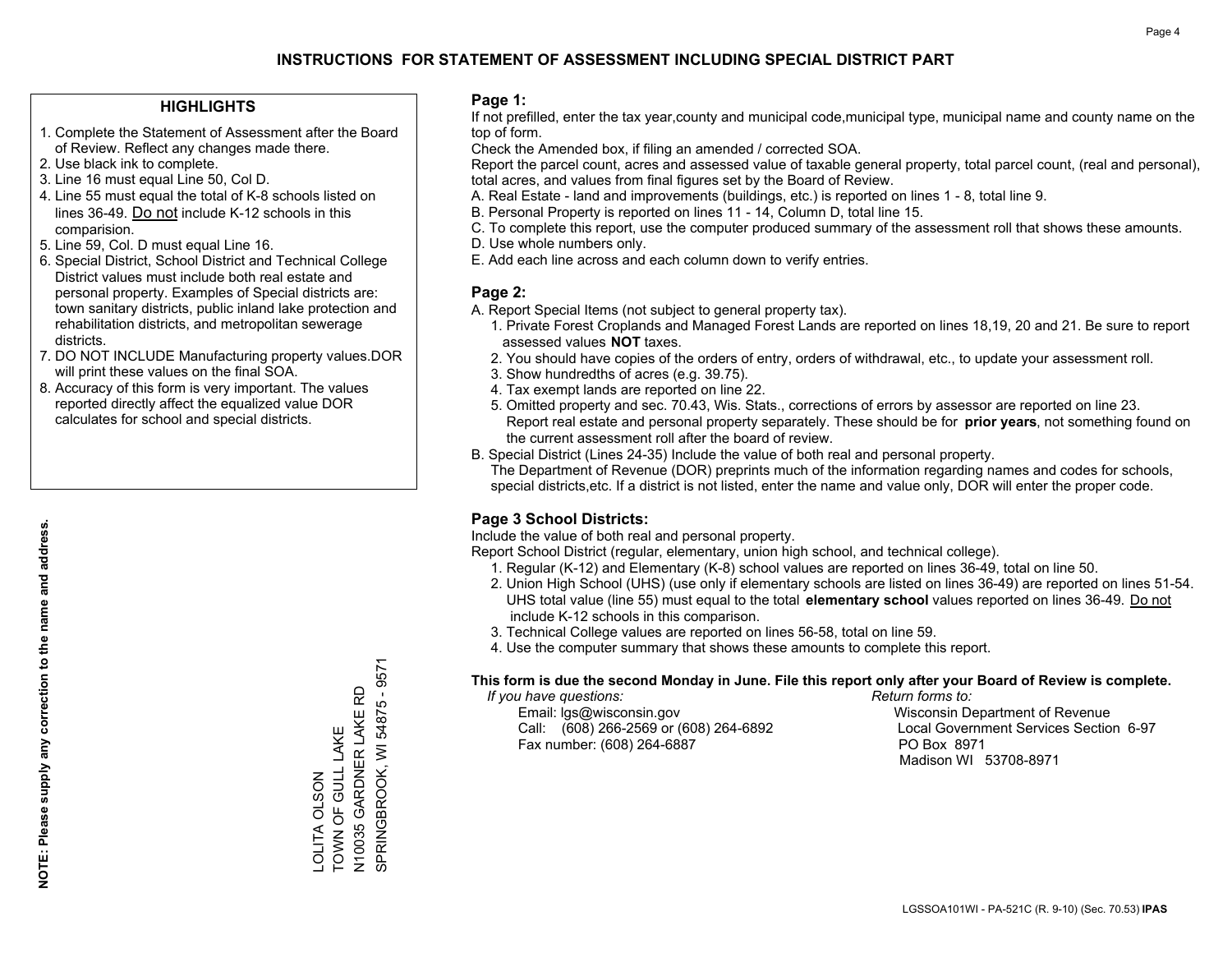**STATEMENT OF ASSESSMENT FOR 2017** 

| 65.     | 026 | 1773    |
|---------|-----|---------|
| ( ) ( ) | MUN | ACCT NO |

|             | <b>FOR</b>                                                                                                                                                                                   | <b>TOWN OF</b><br><b>OF</b>                               | <b>LONG LAKE</b>         |                                           | <b>WASHBURN COUNTY</b>       |                                |                                        | <b>WHEN COMPLETING THIS DOCUMENT</b>           |        |
|-------------|----------------------------------------------------------------------------------------------------------------------------------------------------------------------------------------------|-----------------------------------------------------------|--------------------------|-------------------------------------------|------------------------------|--------------------------------|----------------------------------------|------------------------------------------------|--------|
|             |                                                                                                                                                                                              | Town - Village - City                                     | <b>Municipality Name</b> |                                           | <b>County Name</b>           |                                |                                        | DO NOT WRITE OVER X's OR IN SHADED AREAS       |        |
| Line        |                                                                                                                                                                                              | <b>REAL ESTATE</b><br>(See Lines 18 - 22 for              |                          | PARCEL COUNT<br>TOTAL LAND   IMPROVEMENTS | NO. OF ACRES<br><b>WHOLE</b> | <b>VALUE OF</b><br><b>LAND</b> | <b>VALUE OF</b><br><b>IMPROVEMENTS</b> | <b>TOTAL VALUE OF LAND</b><br>AND IMPROVEMENTS |        |
| No.         |                                                                                                                                                                                              | other Real Estate)                                        |                          | Col. A                                    | Col. B                       | NUMBERS ONLY                   | Col. D                                 | Col. E                                         | Col. F |
| $\mathbf 1$ |                                                                                                                                                                                              | <b>RESIDENTIAL - Class 1</b>                              | 872                      | 650                                       | Col. C<br>1,024              | 95,953,400                     | 79,671,200                             | 175,624,600                                    |        |
| 2           |                                                                                                                                                                                              | <b>COMMERCIAL - Class 2</b>                               | 47                       | 44                                        | 134                          | 5,401,700                      | 3,298,400                              | 8,700,100                                      |        |
| 3           |                                                                                                                                                                                              | <b>MANUFACTURING - Class 3</b>                            | $\Omega$                 | 0                                         | $\Omega$                     | 0                              | $\Omega$                               | $\mathbf{0}$                                   |        |
| 4           |                                                                                                                                                                                              | <b>AGRICULTURAL - Class 4</b>                             | 221                      |                                           | 4,717                        | 618,600                        |                                        | 618,600                                        |        |
| 5           |                                                                                                                                                                                              | <b>UNDEVELOPED - Class 5</b>                              | 160                      |                                           | 1,342                        | 193,700                        |                                        | 193,700                                        |        |
| 6           |                                                                                                                                                                                              | AGRICULTURAL FOREST - Class 5m                            | 25                       |                                           | 476                          | 478,800                        |                                        | 478,800                                        |        |
| 7           |                                                                                                                                                                                              | FOREST LANDS - Class 6                                    | 294                      |                                           | 5,604                        | 11,790,200                     |                                        | 11,790,200                                     |        |
| 8           |                                                                                                                                                                                              | OTHER - Class 7                                           | 37                       | 37                                        | 62                           | 147,600                        | 3,203,500                              | 3,351,100                                      |        |
| 9           |                                                                                                                                                                                              | TOTAL - ALL COLUMNS                                       | 1,656                    | 731                                       | 13,359                       | 114,584,000                    | 86,173,100                             | 200,757,100                                    |        |
| 10          |                                                                                                                                                                                              | NUMBER OF PERSONAL PROPERTY ACCOUNTS IN ROLL              |                          |                                           | 37                           | <b>LOCALLY ASSESSED</b>        | <b>MANUFACTURING</b>                   | <b>MERGED</b>                                  |        |
| 11          |                                                                                                                                                                                              | BOATS AND OTHER WATERCRAFT NOT EXEMPT - Code 1            |                          |                                           |                              | 19,600                         | $\Omega$                               | 19,600                                         |        |
| 12          |                                                                                                                                                                                              | MACHINERY, TOOLS AND PATTERNS - Code 2                    |                          |                                           |                              | 31,000                         | $\Omega$                               | 31,000                                         |        |
| 13          |                                                                                                                                                                                              | FURNITURE, FIXTURES AND EQUIPMENT - Code 3                |                          |                                           |                              | 40,600                         | $\mathbf 0$                            | 40,600                                         |        |
| 14          |                                                                                                                                                                                              | ALL OTHER PERSONAL PROPERTY NOT EXEMPT - Codes 4A, 4B, 4C |                          |                                           |                              | 68,300                         | $\mathbf{0}$                           | 68,300                                         |        |
| 15          | TOTAL OF PERSONAL PROPERTY NOT EXEMPT (Total of Lines 11-14)<br>159,500                                                                                                                      |                                                           |                          |                                           |                              |                                |                                        | 159,500<br>$\Omega$                            |        |
| 16          | AGGREGATE ASSESSED VALUE OF ALL PROPERTY SUBJECT TO THE GENERAL PROPERTY TAX (Total of Lines 9F and 15F)<br>MUST EQUAL TOTAL VALUE OF THE SCHOOL DISTRICTS (K-12 PLUS K-8) - Line 50, Col. F |                                                           |                          |                                           |                              |                                | 200,916,600                            |                                                |        |
| 17          | Name of Assessor<br>Telephone #<br><b>BOARD OF REVIEW</b><br>DATE OF FINAL ADJOURNMENT<br>05/20/2017<br><b>MARK HAFFERMAN</b><br>(888) 457-4720                                              |                                                           |                          |                                           |                              |                                |                                        |                                                |        |

REMARKS

The Assessment Ratio to be used in calculating the estimated Fair Market Value on tax bills for this tax district is .937618739<br>This ratio should be used to convert assessed values to "Calculate Equalized Values" in Step 1 Commission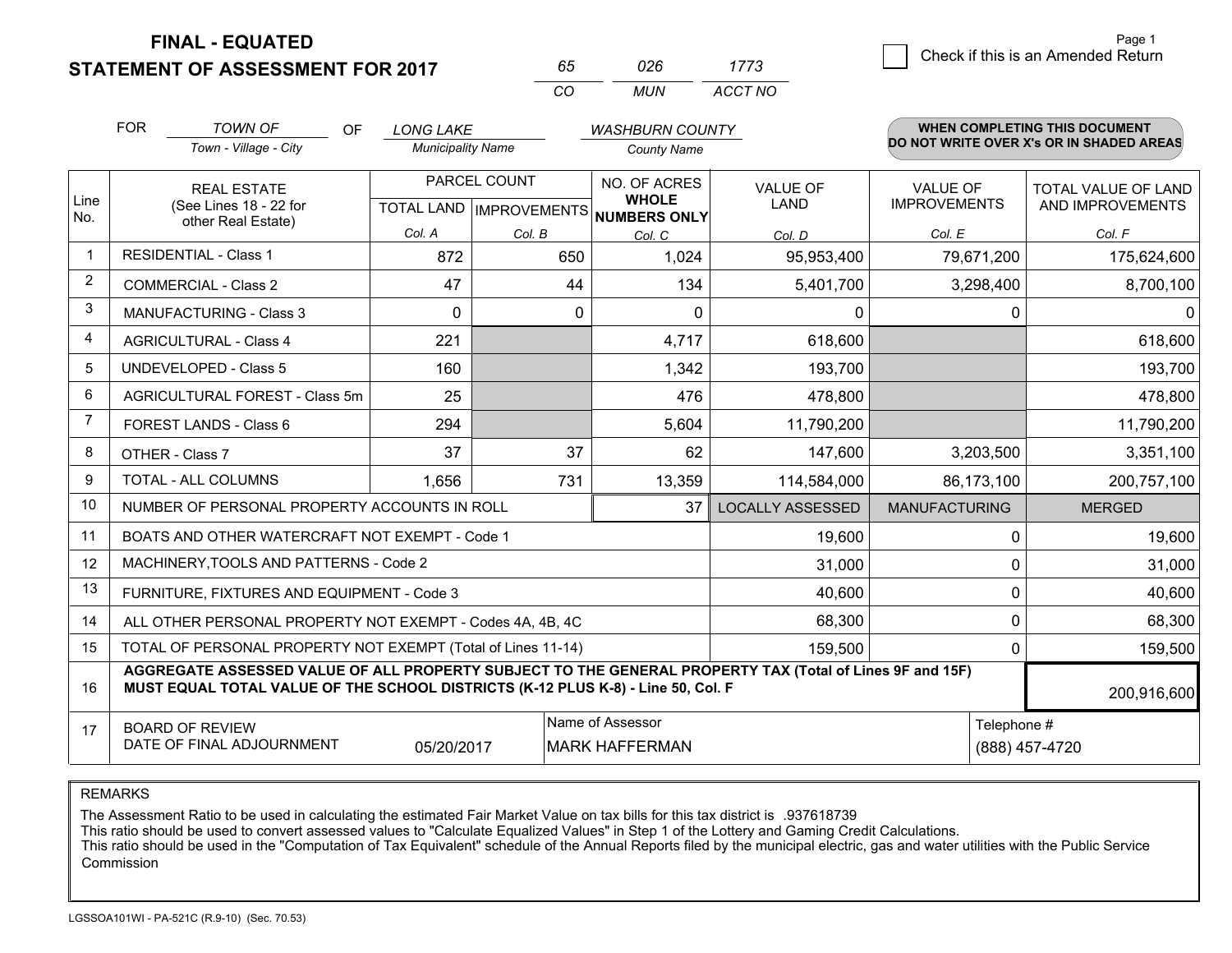*YEAR CO MUN ACCT NO* <sup>2017</sup> <sup>65</sup> <sup>026</sup> <sup>1773</sup> Page 2

Do not confuse FOREST LANDS (Line 7) with FOREST CROPS (in this section) - They are **NOT** the same

|    |                                                                                |                                                |  | Private Forest Crop - Reg Class @ 10¢ per acre                   |                                                                              | Private Forest Crop - Reg Class @ \$2.52 per acre |                                                                    |               |                    |  |
|----|--------------------------------------------------------------------------------|------------------------------------------------|--|------------------------------------------------------------------|------------------------------------------------------------------------------|---------------------------------------------------|--------------------------------------------------------------------|---------------|--------------------|--|
| 18 | (a) PARCELS                                                                    | (b) ACRES                                      |  | (c) ASSESSED VALUE                                               |                                                                              | (d) PARCELS                                       | (e) ACRES                                                          |               | (f) ASSESSED VALUE |  |
|    |                                                                                |                                                |  |                                                                  |                                                                              |                                                   |                                                                    |               |                    |  |
|    | Private Forest Crop - Special Class @ 20¢ per acre                             |                                                |  |                                                                  | Entered Before 2005 Managed Forest - Ferrous Mining CLOSED @ \$8.27 per acre |                                                   |                                                                    |               |                    |  |
| 19 |                                                                                | (c) ASSESSED VALUE<br>(b) ACRES<br>(a) PARCELS |  | (d) PARCELS                                                      | (e) ACRES                                                                    |                                                   | (f) ASSESSED VALUE                                                 |               |                    |  |
|    |                                                                                |                                                |  |                                                                  |                                                                              |                                                   |                                                                    |               |                    |  |
|    |                                                                                |                                                |  | Entered Before 2005 Managed Forest - OPEN @ \$.79 per acre       |                                                                              |                                                   | Entered Before 2005 Managed Forest - CLOSED @ \$1.87 per acre      |               |                    |  |
| 20 | (a) PARCELS                                                                    | (b) ACRES                                      |  | (c) ASSESSED VALUE                                               |                                                                              | (d) PARCELS                                       | (e) ACRES                                                          |               | (f) ASSESSED VALUE |  |
|    | 4                                                                              | 135.9<br>319.400                               |  |                                                                  | 70<br>2,239.23                                                               |                                                   |                                                                    | 5,226,500     |                    |  |
|    | Entered After 2004 Managed Forest - OPEN @<br>\$2.14 per acre                  |                                                |  |                                                                  | Entered After 2004 Managed Forest - CLOSED @ \$10.68 per acre                |                                                   |                                                                    |               |                    |  |
| 21 | (a) PARCELS                                                                    | (b) ACRES                                      |  | (c) ASSESSED VALUE                                               |                                                                              | (d) PARCELS<br>(e) ACRES                          |                                                                    |               | (f) ASSESSED VALUE |  |
|    |                                                                                |                                                |  |                                                                  |                                                                              |                                                   |                                                                    |               |                    |  |
|    | 9                                                                              | 206.71                                         |  | 559,900                                                          |                                                                              | 59                                                | 1,554.35                                                           |               | 3,214,500          |  |
|    | (a) County Forest Cropland Acres                                               |                                                |  | (b) Federal Acres                                                | (c) State Acres                                                              |                                                   | (d) County (NOT FOREST CROP) Acres                                 |               | (e) Other Acres    |  |
| 22 |                                                                                |                                                |  |                                                                  |                                                                              | 4.99                                              | 12.04                                                              |               | 3,712.23           |  |
|    |                                                                                |                                                |  | Assessed Value of Omitted Property From Prior Years (Sec. 70.44) |                                                                              |                                                   | Assessed Value of Sec. 70.43 Corrections of Errors by Assessors    |               |                    |  |
|    |                                                                                | (a) REAL ESTATE                                |  | (b) PERSONAL                                                     |                                                                              |                                                   | (c1) REAL ESTATE                                                   | (c2) PERSONAL |                    |  |
| 23 |                                                                                |                                                |  |                                                                  |                                                                              |                                                   |                                                                    |               |                    |  |
|    | Manufacturing Equated Value of Omitted Property From Prior Years (Sec. 70.995) |                                                |  |                                                                  |                                                                              |                                                   | Mfg. Equated Value of Sec.70.43 Corrections of Errors by Assessors |               |                    |  |
|    | (d) REAL ESTATE                                                                |                                                |  | (e) PERSONAL                                                     |                                                                              | (f1) REAL ESTATE                                  |                                                                    |               | (f2) PERSONAL      |  |
|    |                                                                                |                                                |  |                                                                  |                                                                              |                                                   |                                                                    |               |                    |  |

## **SPECIAL DISTRICTS**

| Line<br>No. | Enter 6-digit<br><b>Special District</b> | <b>Account</b><br><b>Number</b> | <b>Special District Name</b> | <b>Locally Assessed Value</b><br>of Real Estate and | Mfg Value of Real Estate<br>and Personal Property | <b>Merged Value of</b><br><b>Real Estate and</b> |
|-------------|------------------------------------------|---------------------------------|------------------------------|-----------------------------------------------------|---------------------------------------------------|--------------------------------------------------|
|             | Code (Col. A)                            | (Col. B)                        | (Col. C)                     | Personal Property (Col. D)                          | (Col. E)                                          | Personal Property (Col. F)                       |
| 24          |                                          |                                 |                              |                                                     |                                                   |                                                  |
| 25          |                                          |                                 |                              |                                                     |                                                   |                                                  |
| 26          |                                          |                                 |                              |                                                     |                                                   |                                                  |
| 27          |                                          |                                 |                              |                                                     |                                                   |                                                  |
| 28          |                                          |                                 |                              |                                                     |                                                   |                                                  |
| 29          |                                          |                                 |                              |                                                     |                                                   |                                                  |
| 30          |                                          |                                 |                              |                                                     |                                                   |                                                  |
| 31          |                                          |                                 |                              |                                                     |                                                   |                                                  |
| 32          |                                          |                                 |                              |                                                     |                                                   |                                                  |
| 33          |                                          |                                 |                              |                                                     |                                                   |                                                  |
| 34          |                                          |                                 |                              |                                                     |                                                   |                                                  |
| 35          |                                          |                                 |                              |                                                     |                                                   |                                                  |

LGSSOA101WI-PA - 521C (R. 9-10) (Sec. 70.53)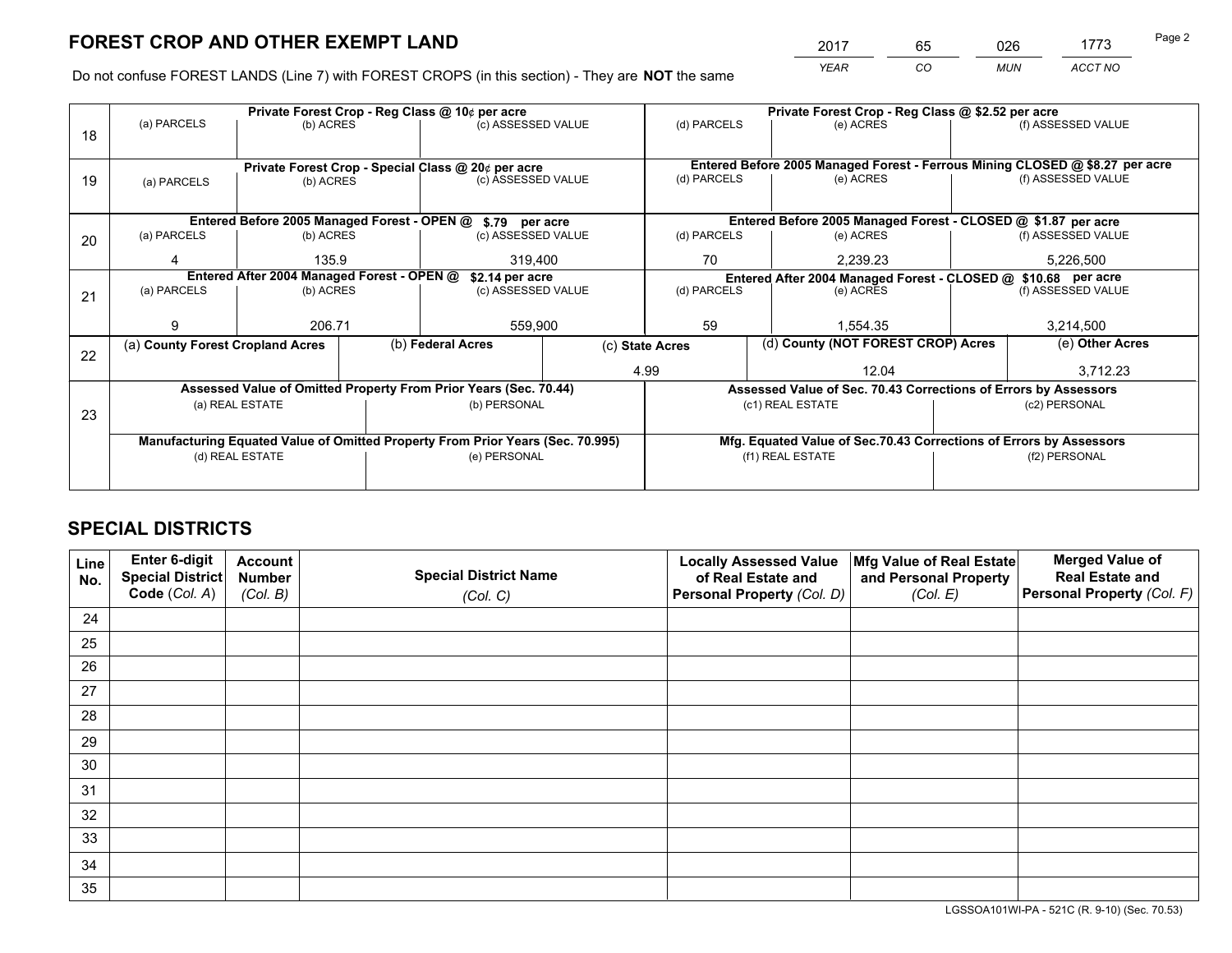|             |                                                          |                                             |                                                         | <b>YEAR</b>                                                                       | CO<br><b>MUN</b>                                              | ACCT NO                                                                        |
|-------------|----------------------------------------------------------|---------------------------------------------|---------------------------------------------------------|-----------------------------------------------------------------------------------|---------------------------------------------------------------|--------------------------------------------------------------------------------|
| Line<br>No. | Enter 6-digit<br><b>School District</b><br>Code (Col. A) | <b>Account</b><br><b>Number</b><br>(Col. B) | <b>School District Name</b><br>(Col. C)                 | <b>Locally Assessed Value</b><br>of Real Estate and<br>Personal Property (Col. D) | Mfg Value of Real Estate<br>and Personal Property<br>(Col. E) | <b>Merged Value of</b><br><b>Real Estate and</b><br>Personal Property (Col. F) |
|             | A. SCHOOL DISTRICTS (K-8 and K-12)                       |                                             |                                                         |                                                                                   |                                                               |                                                                                |
| 36          | 034802                                                   | 0027                                        | SCH D OF RICE LAKE AREA                                 | 162,783,900                                                                       |                                                               | 162,783,900                                                                    |
| 37          | 655474                                                   | 0393                                        | SCH D OF SPOONER                                        | 38,132,700                                                                        |                                                               | 38,132,700                                                                     |
| 38          |                                                          |                                             |                                                         |                                                                                   |                                                               |                                                                                |
| 39          |                                                          |                                             |                                                         |                                                                                   |                                                               |                                                                                |
| 40          |                                                          |                                             |                                                         |                                                                                   |                                                               |                                                                                |
| 41          |                                                          |                                             |                                                         |                                                                                   |                                                               |                                                                                |
| 42          |                                                          |                                             |                                                         |                                                                                   |                                                               |                                                                                |
| 43          |                                                          |                                             |                                                         |                                                                                   |                                                               |                                                                                |
| 44<br>45    |                                                          |                                             |                                                         |                                                                                   |                                                               |                                                                                |
| 46          |                                                          |                                             |                                                         |                                                                                   |                                                               |                                                                                |
| 47          |                                                          |                                             |                                                         |                                                                                   |                                                               |                                                                                |
| 48          |                                                          |                                             |                                                         |                                                                                   |                                                               |                                                                                |
| 49          |                                                          |                                             |                                                         |                                                                                   |                                                               |                                                                                |
| 50          |                                                          |                                             | TOTAL ASSESSED VALUE OF SCHOOL DISTRICTS (K-8 and K-12) | 200,916,600                                                                       |                                                               | 200,916,600                                                                    |
|             | <b>B.</b><br><b>UNION HIGH SCHOOL DISTRICTS</b>          |                                             |                                                         |                                                                                   |                                                               |                                                                                |
| 51          |                                                          |                                             |                                                         |                                                                                   |                                                               |                                                                                |
| 52          |                                                          |                                             |                                                         |                                                                                   |                                                               |                                                                                |
| 53          |                                                          |                                             |                                                         |                                                                                   |                                                               |                                                                                |
| 54          |                                                          |                                             |                                                         |                                                                                   |                                                               |                                                                                |
| 55          |                                                          |                                             | TOTAL ASSESSED VALUE OF UNION HIGH SCHOOLS              |                                                                                   |                                                               |                                                                                |
|             | C.<br><b>TECHNICAL COLLEGE DISTRICTS</b>                 |                                             |                                                         |                                                                                   |                                                               |                                                                                |
| 56          | 001700                                                   | 0016                                        | WISCONSIN INDIANHEAD TECH COLLEGE SHEL                  | 200,916,600                                                                       |                                                               | 200,916,600                                                                    |
| 57          |                                                          |                                             |                                                         |                                                                                   |                                                               |                                                                                |
| 58          |                                                          |                                             |                                                         |                                                                                   |                                                               |                                                                                |
| 59          |                                                          |                                             | TOTAL ASSESSED VALUE OF TECHNICAL COLLEGES              | 200,916,600                                                                       |                                                               | 200,916,600                                                                    |

65

026

 *I hereby certify, to the best of my knowledge and belief, this form is complete and correct.*

**SCHOOL DISTRICTS**

| Print name of preparer | Title                    |                | Date (MM / DD / CCYY) |
|------------------------|--------------------------|----------------|-----------------------|
|                        |                          |                |                       |
| Signature of preparer  | Contact Telephone Number | E-mail address |                       |
|                        | $\sim$                   |                |                       |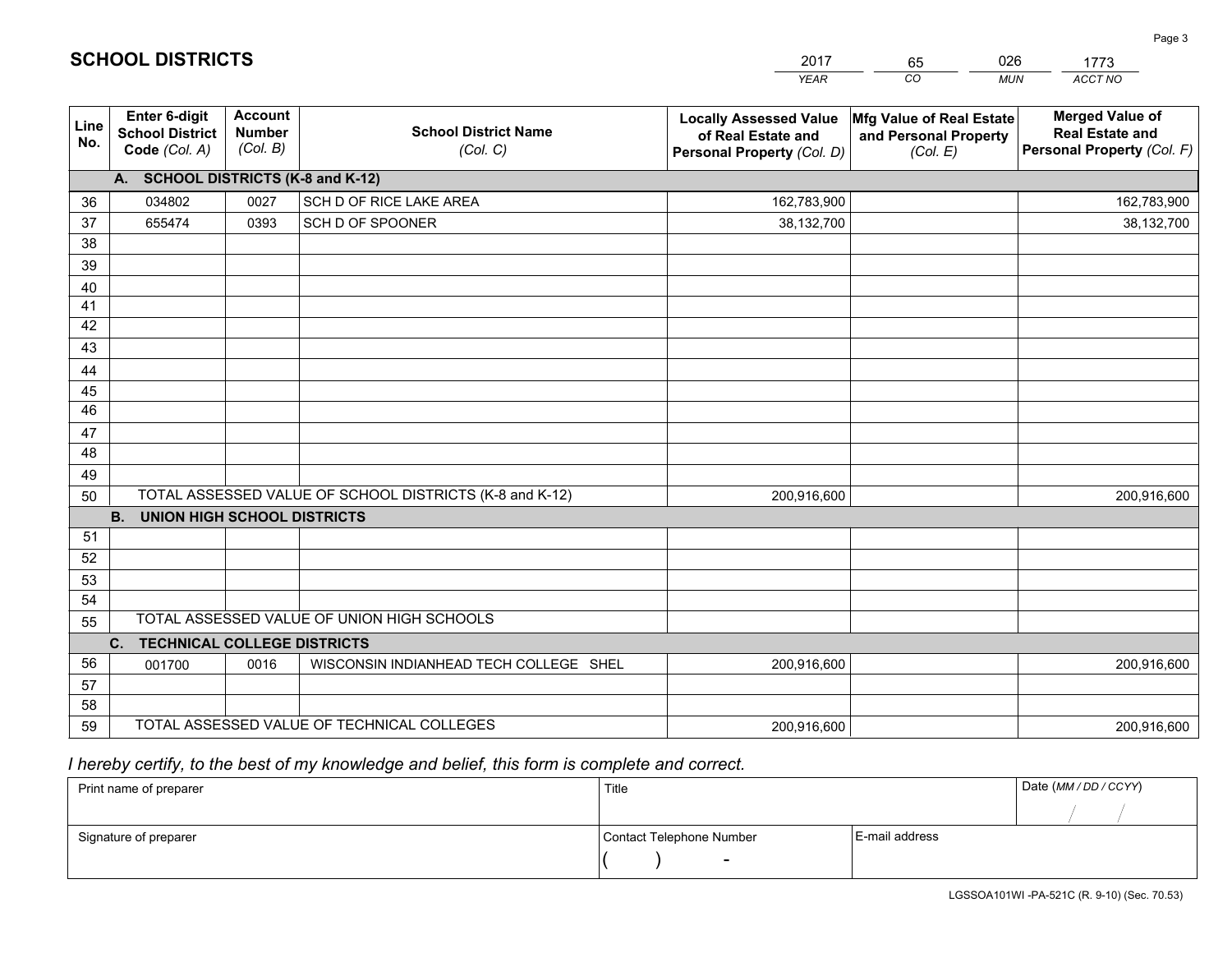#### **HIGHLIGHTS**

- 1. Complete the Statement of Assessment after the Board of Review. Reflect any changes made there.
- 2. Use black ink to complete.
- 3. Line 16 must equal Line 50, Col D.
- 4. Line 55 must equal the total of K-8 schools listed on lines 36-49. Do not include K-12 schools in this comparision.
- 5. Line 59, Col. D must equal Line 16.
- 6. Special District, School District and Technical College District values must include both real estate and personal property. Examples of Special districts are: town sanitary districts, public inland lake protection and rehabilitation districts, and metropolitan sewerage districts.
- 7. DO NOT INCLUDE Manufacturing property values.DOR will print these values on the final SOA.

BARB SABATKE TOWN OF LONG LAKE N1633 SCHNACKY RD BIRCHWOOD, WI 54817 - 8928

BARB SABATKE<br>TOWN OF LONG LAKE<br>N1633 SCHNACKY RD<br>BIRCHWOOD, WI 54817 -

 $-8928$ 

 8. Accuracy of this form is very important. The values reported directly affect the equalized value DOR calculates for school and special districts.

#### **Page 1:**

 If not prefilled, enter the tax year,county and municipal code,municipal type, municipal name and county name on the top of form.

Check the Amended box, if filing an amended / corrected SOA.

 Report the parcel count, acres and assessed value of taxable general property, total parcel count, (real and personal), total acres, and values from final figures set by the Board of Review.

- A. Real Estate land and improvements (buildings, etc.) is reported on lines 1 8, total line 9.
- B. Personal Property is reported on lines 11 14, Column D, total line 15.
- C. To complete this report, use the computer produced summary of the assessment roll that shows these amounts.
- D. Use whole numbers only.
- E. Add each line across and each column down to verify entries.

#### **Page 2:**

- A. Report Special Items (not subject to general property tax).
- 1. Private Forest Croplands and Managed Forest Lands are reported on lines 18,19, 20 and 21. Be sure to report assessed values **NOT** taxes.
- 2. You should have copies of the orders of entry, orders of withdrawal, etc., to update your assessment roll.
	- 3. Show hundredths of acres (e.g. 39.75).
- 4. Tax exempt lands are reported on line 22.
- 5. Omitted property and sec. 70.43, Wis. Stats., corrections of errors by assessor are reported on line 23. Report real estate and personal property separately. These should be for **prior years**, not something found on the current assessment roll after the board of review.
- B. Special District (Lines 24-35) Include the value of both real and personal property.
- The Department of Revenue (DOR) preprints much of the information regarding names and codes for schools, special districts,etc. If a district is not listed, enter the name and value only, DOR will enter the proper code.

## **Page 3 School Districts:**

Include the value of both real and personal property.

Report School District (regular, elementary, union high school, and technical college).

- 1. Regular (K-12) and Elementary (K-8) school values are reported on lines 36-49, total on line 50.
- 2. Union High School (UHS) (use only if elementary schools are listed on lines 36-49) are reported on lines 51-54. UHS total value (line 55) must equal to the total **elementary school** values reported on lines 36-49. Do notinclude K-12 schools in this comparison.
- 3. Technical College values are reported on lines 56-58, total on line 59.
- 4. Use the computer summary that shows these amounts to complete this report.

#### **This form is due the second Monday in June. File this report only after your Board of Review is complete.**

 *If you have questions: Return forms to:*

 Email: lgs@wisconsin.gov Wisconsin Department of RevenueCall:  $(608)$  266-2569 or  $(608)$  264-6892 Fax number: (608) 264-6887 PO Box 8971

Local Government Services Section 6-97 Madison WI 53708-8971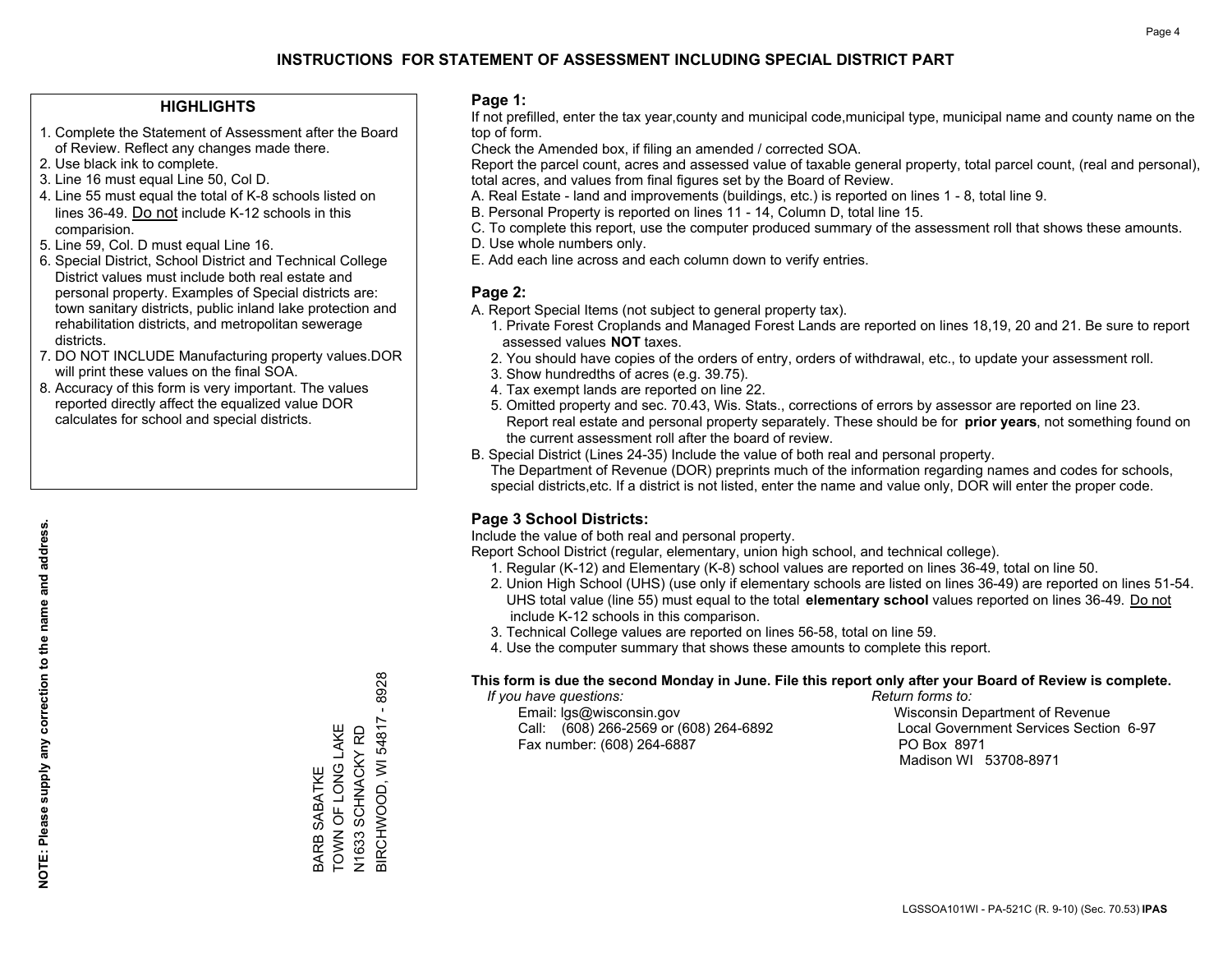**STATEMENT OF ASSESSMENT FOR 2017** 

| ĸh       | N28 | 1774    |
|----------|-----|---------|
| $\cdots$ | MUN | ACCT NO |

|                | <b>FOR</b>                                                                                                                                                                                   | <b>TOWN OF</b><br><b>OF</b>                                  | <b>MADGE</b>             |              | <b>WASHBURN COUNTY</b>                                                   |                                |                                        | WHEN COMPLETING THIS DOCUMENT                  |
|----------------|----------------------------------------------------------------------------------------------------------------------------------------------------------------------------------------------|--------------------------------------------------------------|--------------------------|--------------|--------------------------------------------------------------------------|--------------------------------|----------------------------------------|------------------------------------------------|
|                |                                                                                                                                                                                              | Town - Village - City                                        | <b>Municipality Name</b> |              | <b>County Name</b>                                                       |                                |                                        | DO NOT WRITE OVER X's OR IN SHADED AREAS       |
| Line<br>No.    | <b>REAL ESTATE</b><br>(See Lines 18 - 22 for                                                                                                                                                 |                                                              |                          | PARCEL COUNT | NO. OF ACRES<br><b>WHOLE</b><br>TOTAL LAND   IMPROVEMENTS   NUMBERS ONLY | <b>VALUE OF</b><br><b>LAND</b> | <b>VALUE OF</b><br><b>IMPROVEMENTS</b> | <b>TOTAL VALUE OF LAND</b><br>AND IMPROVEMENTS |
|                |                                                                                                                                                                                              | other Real Estate)                                           | Col. A                   | Col. B       | Col. C                                                                   | Col. D                         | Col. E                                 | Col. F                                         |
|                | <b>RESIDENTIAL - Class 1</b>                                                                                                                                                                 |                                                              | 712                      | 510          | 1,567                                                                    | 47,323,800                     | 67,149,800                             | 114,473,600                                    |
| 2              |                                                                                                                                                                                              | <b>COMMERCIAL - Class 2</b>                                  | 25                       | 15           | 171                                                                      | 1,342,900                      | 1,900,600                              | 3,243,500                                      |
| 3              |                                                                                                                                                                                              | <b>MANUFACTURING - Class 3</b>                               | $\Omega$                 | 0            | $\Omega$                                                                 | 0                              |                                        | $\mathbf{0}$<br>$\Omega$                       |
| 4              |                                                                                                                                                                                              | <b>AGRICULTURAL - Class 4</b>                                | 146                      |              | 3,360                                                                    | 382,400                        |                                        | 382,400                                        |
| 5              |                                                                                                                                                                                              | <b>UNDEVELOPED - Class 5</b>                                 | 191                      |              | 1,510                                                                    | 289,900                        |                                        | 289,900                                        |
| 6              |                                                                                                                                                                                              | AGRICULTURAL FOREST - Class 5m                               | 25                       |              | 413                                                                      | 378,700                        |                                        | 378,700                                        |
| $\overline{7}$ |                                                                                                                                                                                              | FOREST LANDS - Class 6                                       | 316                      |              | 6,769                                                                    | 12,418,400                     |                                        | 12,418,400                                     |
| 8              |                                                                                                                                                                                              | OTHER - Class 7                                              | 18                       | 18           | 39                                                                       | 134,300                        | 1,781,100                              | 1,915,400                                      |
| 9              |                                                                                                                                                                                              | TOTAL - ALL COLUMNS                                          | 1,433                    | 543          | 13,829                                                                   | 62,270,400                     | 70,831,500                             | 133,101,900                                    |
| 10             |                                                                                                                                                                                              | NUMBER OF PERSONAL PROPERTY ACCOUNTS IN ROLL                 |                          |              | 16                                                                       | <b>LOCALLY ASSESSED</b>        | <b>MANUFACTURING</b>                   | <b>MERGED</b>                                  |
| 11             |                                                                                                                                                                                              | BOATS AND OTHER WATERCRAFT NOT EXEMPT - Code 1               |                          |              |                                                                          | 0                              |                                        | $\mathbf{0}$<br>0                              |
| 12             |                                                                                                                                                                                              | MACHINERY, TOOLS AND PATTERNS - Code 2                       |                          |              |                                                                          | 97,246                         |                                        | 97,246<br>$\Omega$                             |
| 13             |                                                                                                                                                                                              | FURNITURE, FIXTURES AND EQUIPMENT - Code 3                   |                          |              |                                                                          | 5,595                          |                                        | 5,595<br>$\Omega$                              |
| 14             |                                                                                                                                                                                              | ALL OTHER PERSONAL PROPERTY NOT EXEMPT - Codes 4A, 4B, 4C    |                          |              |                                                                          | 43,762                         |                                        | 0<br>43,762                                    |
| 15             |                                                                                                                                                                                              | TOTAL OF PERSONAL PROPERTY NOT EXEMPT (Total of Lines 11-14) |                          | 146,603      |                                                                          | 146,603<br>0                   |                                        |                                                |
| 16             | AGGREGATE ASSESSED VALUE OF ALL PROPERTY SUBJECT TO THE GENERAL PROPERTY TAX (Total of Lines 9F and 15F)<br>MUST EQUAL TOTAL VALUE OF THE SCHOOL DISTRICTS (K-12 PLUS K-8) - Line 50, Col. F |                                                              |                          |              |                                                                          |                                |                                        | 133,248,503                                    |
| 17             | Name of Assessor<br>Telephone #<br><b>BOARD OF REVIEW</b><br>DATE OF FINAL ADJOURNMENT<br>06/08/2017<br>DAVID J. SOVACOOL                                                                    |                                                              |                          |              |                                                                          |                                | (715) 458-0085                         |                                                |

REMARKS

The Assessment Ratio to be used in calculating the estimated Fair Market Value on tax bills for this tax district is .944363789<br>This ratio should be used to convert assessed values to "Calculate Equalized Values" in Step 1 Commission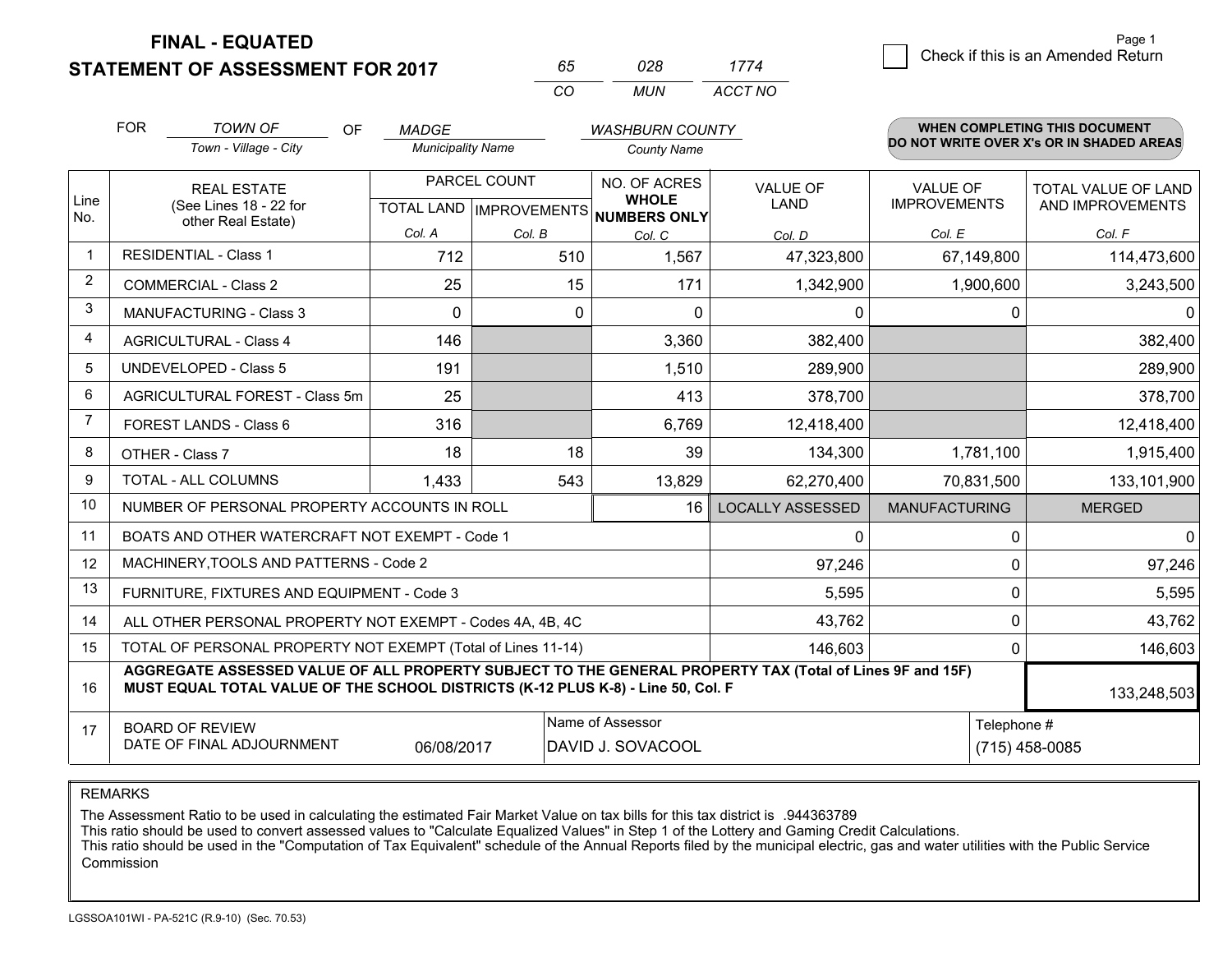*YEAR CO MUN ACCT NO* <sup>2017</sup> <sup>65</sup> <sup>028</sup> <sup>1774</sup> Page 2

Do not confuse FOREST LANDS (Line 7) with FOREST CROPS (in this section) - They are **NOT** the same

|    |                                  |                                            |  | Private Forest Crop - Reg Class @ 10¢ per acre                                 |                 | Private Forest Crop - Reg Class @ \$2.52 per acre             |                                                                              |       |                    |  |
|----|----------------------------------|--------------------------------------------|--|--------------------------------------------------------------------------------|-----------------|---------------------------------------------------------------|------------------------------------------------------------------------------|-------|--------------------|--|
| 18 | (a) PARCELS                      | (b) ACRES                                  |  | (c) ASSESSED VALUE                                                             |                 | (d) PARCELS                                                   | (e) ACRES                                                                    |       | (f) ASSESSED VALUE |  |
|    |                                  |                                            |  |                                                                                |                 |                                                               |                                                                              |       |                    |  |
|    |                                  |                                            |  | Private Forest Crop - Special Class @ 20¢ per acre                             |                 |                                                               | Entered Before 2005 Managed Forest - Ferrous Mining CLOSED @ \$8.27 per acre |       |                    |  |
| 19 | (a) PARCELS                      | (b) ACRES                                  |  | (c) ASSESSED VALUE                                                             |                 | (d) PARCELS                                                   | (e) ACRES                                                                    |       | (f) ASSESSED VALUE |  |
|    |                                  |                                            |  |                                                                                |                 |                                                               |                                                                              |       |                    |  |
|    |                                  |                                            |  | Entered Before 2005 Managed Forest - OPEN @ \$.79 per acre                     |                 |                                                               | Entered Before 2005 Managed Forest - CLOSED @ \$1.87 per acre                |       |                    |  |
| 20 | (a) PARCELS                      | (b) ACRES                                  |  | (c) ASSESSED VALUE                                                             |                 | (d) PARCELS                                                   | (e) ACRES                                                                    |       | (f) ASSESSED VALUE |  |
|    | 3                                | 103.8                                      |  | 158.900                                                                        |                 | 24                                                            | 742.82                                                                       |       | 1,294,800          |  |
|    |                                  | Entered After 2004 Managed Forest - OPEN @ |  | \$2.14 per acre                                                                |                 | Entered After 2004 Managed Forest - CLOSED @ \$10.68 per acre |                                                                              |       |                    |  |
| 21 | (a) PARCELS                      | (b) ACRES                                  |  | (c) ASSESSED VALUE                                                             |                 | (d) PARCELS                                                   | (e) ACRES                                                                    |       | (f) ASSESSED VALUE |  |
|    |                                  |                                            |  |                                                                                |                 |                                                               |                                                                              |       |                    |  |
|    | 23                               | 649.67                                     |  | 1,268,200                                                                      |                 | 44                                                            | 1,533.81                                                                     |       | 2,668,000          |  |
| 22 | (a) County Forest Cropland Acres |                                            |  | (b) Federal Acres                                                              | (c) State Acres |                                                               | (d) County (NOT FOREST CROP) Acres                                           |       | (e) Other Acres    |  |
|    | 3,549.05                         |                                            |  |                                                                                | 30.58           | 73.39                                                         |                                                                              | 154.6 |                    |  |
|    |                                  |                                            |  | Assessed Value of Omitted Property From Prior Years (Sec. 70.44)               |                 |                                                               | Assessed Value of Sec. 70.43 Corrections of Errors by Assessors              |       |                    |  |
| 23 |                                  | (a) REAL ESTATE                            |  | (b) PERSONAL                                                                   |                 |                                                               | (c1) REAL ESTATE                                                             |       | (c2) PERSONAL      |  |
|    |                                  |                                            |  |                                                                                |                 |                                                               |                                                                              |       |                    |  |
|    |                                  |                                            |  | Manufacturing Equated Value of Omitted Property From Prior Years (Sec. 70.995) |                 |                                                               | Mfg. Equated Value of Sec.70.43 Corrections of Errors by Assessors           |       |                    |  |
|    | (d) REAL ESTATE                  |                                            |  | (e) PERSONAL                                                                   |                 | (f1) REAL ESTATE                                              |                                                                              |       | (f2) PERSONAL      |  |
|    |                                  |                                            |  |                                                                                |                 |                                                               |                                                                              |       |                    |  |

## **SPECIAL DISTRICTS**

| Line<br>No. | Enter 6-digit<br><b>Special District</b> | <b>Account</b><br><b>Number</b> | <b>Special District Name</b> | <b>Locally Assessed Value</b><br>of Real Estate and | Mfg Value of Real Estate<br>and Personal Property | <b>Merged Value of</b><br><b>Real Estate and</b> |
|-------------|------------------------------------------|---------------------------------|------------------------------|-----------------------------------------------------|---------------------------------------------------|--------------------------------------------------|
|             | Code (Col. A)                            | (Col. B)                        | (Col. C)                     | Personal Property (Col. D)                          | (Col. E)                                          | Personal Property (Col. F)                       |
| 24          |                                          |                                 |                              |                                                     |                                                   |                                                  |
| 25          |                                          |                                 |                              |                                                     |                                                   |                                                  |
| 26          |                                          |                                 |                              |                                                     |                                                   |                                                  |
| 27          |                                          |                                 |                              |                                                     |                                                   |                                                  |
| 28          |                                          |                                 |                              |                                                     |                                                   |                                                  |
| 29          |                                          |                                 |                              |                                                     |                                                   |                                                  |
| 30          |                                          |                                 |                              |                                                     |                                                   |                                                  |
| 31          |                                          |                                 |                              |                                                     |                                                   |                                                  |
| 32          |                                          |                                 |                              |                                                     |                                                   |                                                  |
| 33          |                                          |                                 |                              |                                                     |                                                   |                                                  |
| 34          |                                          |                                 |                              |                                                     |                                                   |                                                  |
| 35          |                                          |                                 |                              |                                                     |                                                   |                                                  |

LGSSOA101WI-PA - 521C (R. 9-10) (Sec. 70.53)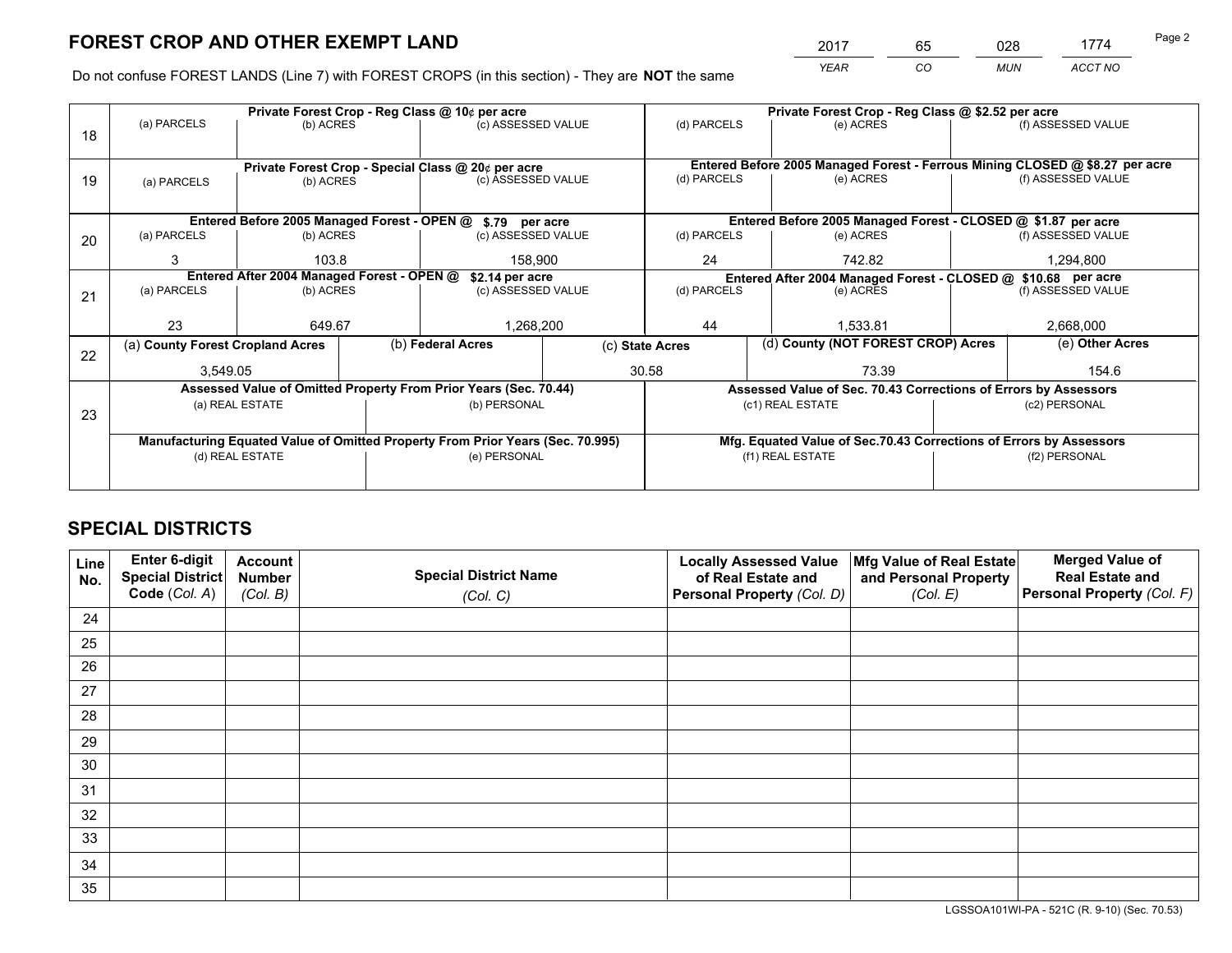|                       |                                                          |                                             |                                                         | <b>YEAR</b>                                                                       | CO<br><b>MUN</b>                                              | ACCT NO                                                                        |
|-----------------------|----------------------------------------------------------|---------------------------------------------|---------------------------------------------------------|-----------------------------------------------------------------------------------|---------------------------------------------------------------|--------------------------------------------------------------------------------|
| Line<br>No.           | Enter 6-digit<br><b>School District</b><br>Code (Col. A) | <b>Account</b><br><b>Number</b><br>(Col. B) | <b>School District Name</b><br>(Col. C)                 | <b>Locally Assessed Value</b><br>of Real Estate and<br>Personal Property (Col. D) | Mfg Value of Real Estate<br>and Personal Property<br>(Col. E) | <b>Merged Value of</b><br><b>Real Estate and</b><br>Personal Property (Col. F) |
|                       | A. SCHOOL DISTRICTS (K-8 and K-12)                       |                                             |                                                         |                                                                                   |                                                               |                                                                                |
| 36                    | 655306                                                   | 0392                                        | SCH D OF SHELL LAKE                                     | 1,567,800                                                                         |                                                               | 1,567,800                                                                      |
| 37                    | 655474                                                   | 0393                                        | SCH D OF SPOONER                                        | 131,680,703                                                                       |                                                               | 131,680,703                                                                    |
| 38                    |                                                          |                                             |                                                         |                                                                                   |                                                               |                                                                                |
| 39                    |                                                          |                                             |                                                         |                                                                                   |                                                               |                                                                                |
| 40                    |                                                          |                                             |                                                         |                                                                                   |                                                               |                                                                                |
| 41                    |                                                          |                                             |                                                         |                                                                                   |                                                               |                                                                                |
| 42                    |                                                          |                                             |                                                         |                                                                                   |                                                               |                                                                                |
| 43                    |                                                          |                                             |                                                         |                                                                                   |                                                               |                                                                                |
| 44                    |                                                          |                                             |                                                         |                                                                                   |                                                               |                                                                                |
| 45<br>$\overline{46}$ |                                                          |                                             |                                                         |                                                                                   |                                                               |                                                                                |
| 47                    |                                                          |                                             |                                                         |                                                                                   |                                                               |                                                                                |
| 48                    |                                                          |                                             |                                                         |                                                                                   |                                                               |                                                                                |
| 49                    |                                                          |                                             |                                                         |                                                                                   |                                                               |                                                                                |
| 50                    |                                                          |                                             | TOTAL ASSESSED VALUE OF SCHOOL DISTRICTS (K-8 and K-12) | 133,248,503                                                                       |                                                               | 133,248,503                                                                    |
|                       | <b>B.</b><br><b>UNION HIGH SCHOOL DISTRICTS</b>          |                                             |                                                         |                                                                                   |                                                               |                                                                                |
| 51                    |                                                          |                                             |                                                         |                                                                                   |                                                               |                                                                                |
| 52                    |                                                          |                                             |                                                         |                                                                                   |                                                               |                                                                                |
| 53                    |                                                          |                                             |                                                         |                                                                                   |                                                               |                                                                                |
| 54                    |                                                          |                                             |                                                         |                                                                                   |                                                               |                                                                                |
| 55                    |                                                          |                                             | TOTAL ASSESSED VALUE OF UNION HIGH SCHOOLS              |                                                                                   |                                                               |                                                                                |
|                       | C.<br><b>TECHNICAL COLLEGE DISTRICTS</b>                 |                                             |                                                         |                                                                                   |                                                               |                                                                                |
| 56                    | 001700                                                   | 0016                                        | WISCONSIN INDIANHEAD TECH COLLEGE SHEL                  | 133,248,503                                                                       |                                                               | 133,248,503                                                                    |
| 57                    |                                                          |                                             |                                                         |                                                                                   |                                                               |                                                                                |
| 58                    |                                                          |                                             |                                                         |                                                                                   |                                                               |                                                                                |
| 59                    |                                                          |                                             | TOTAL ASSESSED VALUE OF TECHNICAL COLLEGES              | 133,248,503                                                                       |                                                               | 133,248,503                                                                    |

65

028

 *I hereby certify, to the best of my knowledge and belief, this form is complete and correct.*

**SCHOOL DISTRICTS**

| Print name of preparer | Title                    |                | Date (MM / DD / CCYY) |
|------------------------|--------------------------|----------------|-----------------------|
|                        |                          |                |                       |
| Signature of preparer  | Contact Telephone Number | E-mail address |                       |
|                        | $\sim$                   |                |                       |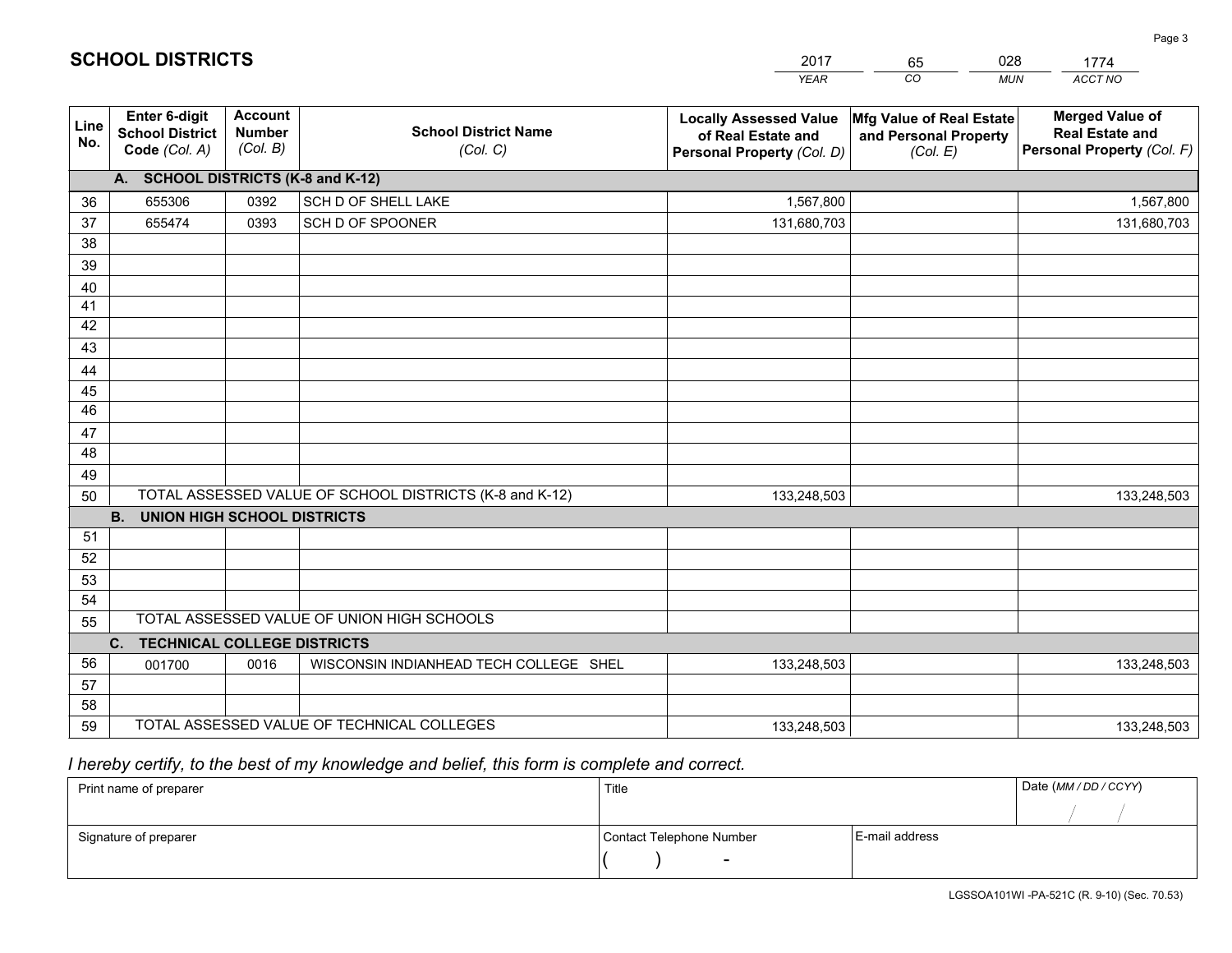#### **HIGHLIGHTS**

- 1. Complete the Statement of Assessment after the Board of Review. Reflect any changes made there.
- 2. Use black ink to complete.
- 3. Line 16 must equal Line 50, Col D.
- 4. Line 55 must equal the total of K-8 schools listed on lines 36-49. Do not include K-12 schools in this comparision.
- 5. Line 59, Col. D must equal Line 16.
- 6. Special District, School District and Technical College District values must include both real estate and personal property. Examples of Special districts are: town sanitary districts, public inland lake protection and rehabilitation districts, and metropolitan sewerage districts.
- 7. DO NOT INCLUDE Manufacturing property values.DOR will print these values on the final SOA.

MICHELLE JUNG TOWN OF MADGE N3296 LANGLAND RD SARONA, WI 54870

MICHELLE JUNG<br>TOWN OF MADGE

SARONA, WI 54870

 8. Accuracy of this form is very important. The values reported directly affect the equalized value DOR calculates for school and special districts.

#### **Page 1:**

 If not prefilled, enter the tax year,county and municipal code,municipal type, municipal name and county name on the top of form.

Check the Amended box, if filing an amended / corrected SOA.

 Report the parcel count, acres and assessed value of taxable general property, total parcel count, (real and personal), total acres, and values from final figures set by the Board of Review.

- A. Real Estate land and improvements (buildings, etc.) is reported on lines 1 8, total line 9.
- B. Personal Property is reported on lines 11 14, Column D, total line 15.
- C. To complete this report, use the computer produced summary of the assessment roll that shows these amounts.
- D. Use whole numbers only.
- E. Add each line across and each column down to verify entries.

#### **Page 2:**

- A. Report Special Items (not subject to general property tax).
- 1. Private Forest Croplands and Managed Forest Lands are reported on lines 18,19, 20 and 21. Be sure to report assessed values **NOT** taxes.
- 2. You should have copies of the orders of entry, orders of withdrawal, etc., to update your assessment roll.
	- 3. Show hundredths of acres (e.g. 39.75).
- 4. Tax exempt lands are reported on line 22.
- 5. Omitted property and sec. 70.43, Wis. Stats., corrections of errors by assessor are reported on line 23. Report real estate and personal property separately. These should be for **prior years**, not something found on the current assessment roll after the board of review.
- B. Special District (Lines 24-35) Include the value of both real and personal property.
- The Department of Revenue (DOR) preprints much of the information regarding names and codes for schools, special districts,etc. If a district is not listed, enter the name and value only, DOR will enter the proper code.

## **Page 3 School Districts:**

Include the value of both real and personal property.

Report School District (regular, elementary, union high school, and technical college).

- 1. Regular (K-12) and Elementary (K-8) school values are reported on lines 36-49, total on line 50.
- 2. Union High School (UHS) (use only if elementary schools are listed on lines 36-49) are reported on lines 51-54. UHS total value (line 55) must equal to the total **elementary school** values reported on lines 36-49. Do notinclude K-12 schools in this comparison.
- 3. Technical College values are reported on lines 56-58, total on line 59.
- 4. Use the computer summary that shows these amounts to complete this report.

#### **This form is due the second Monday in June. File this report only after your Board of Review is complete.**

 *If you have questions: Return forms to:*

 Email: lgs@wisconsin.gov Wisconsin Department of RevenueCall:  $(608)$  266-2569 or  $(608)$  264-6892 Fax number: (608) 264-6887 PO Box 8971

Local Government Services Section 6-97

Madison WI 53708-8971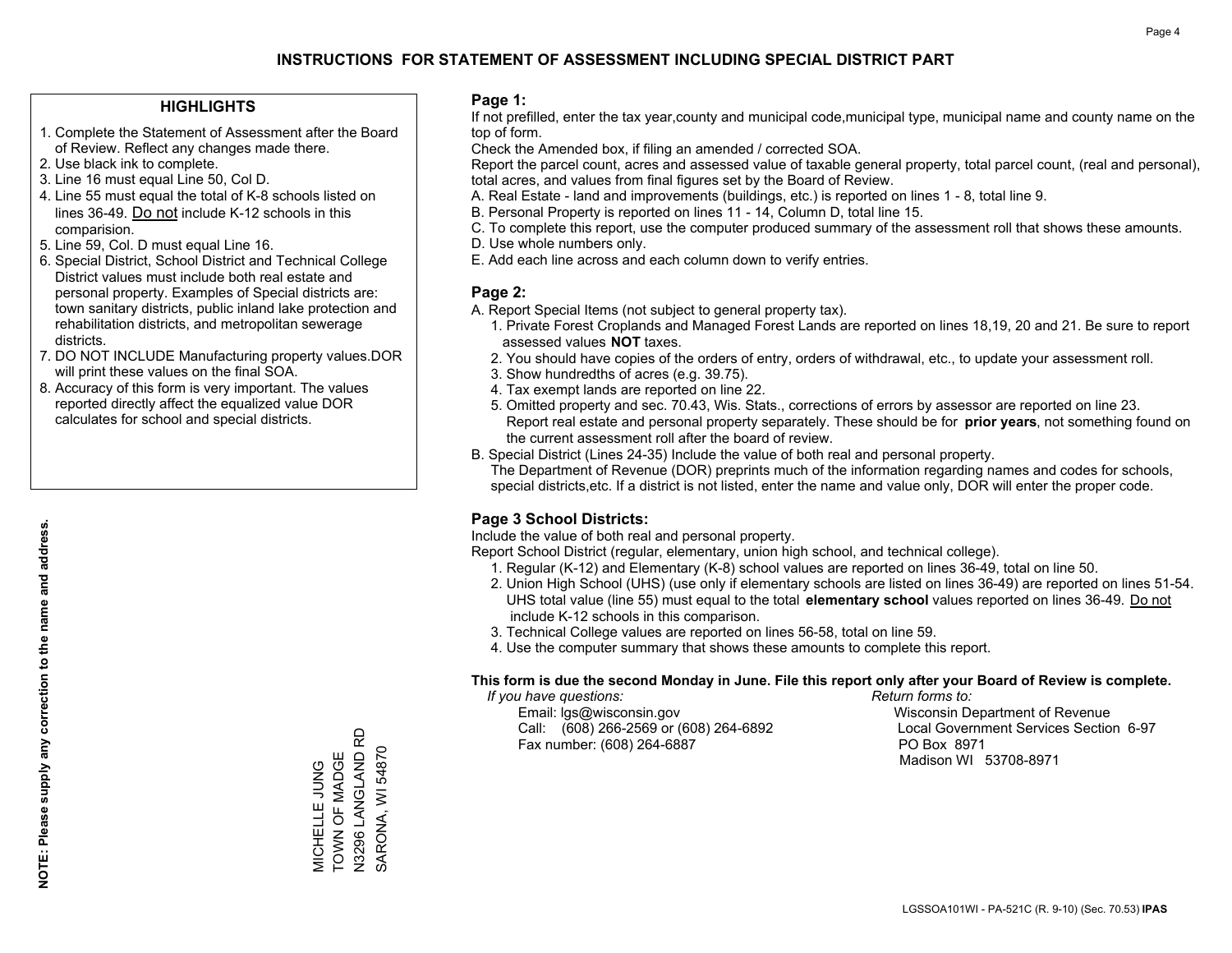**STATEMENT OF ASSESSMENT FOR 2017** 

| 65.      | กจก | 17/5    |
|----------|-----|---------|
| $\cdots$ | MUN | ACCT NO |

|      | <b>FOR</b>                                                                                                                                                                                   | <b>TOWN OF</b><br>OF                                      | <b>MINONG</b>            |                                           | <b>WASHBURN COUNTY</b>       |                                |                                        | WHEN COMPLETING THIS DOCUMENT                  |
|------|----------------------------------------------------------------------------------------------------------------------------------------------------------------------------------------------|-----------------------------------------------------------|--------------------------|-------------------------------------------|------------------------------|--------------------------------|----------------------------------------|------------------------------------------------|
|      |                                                                                                                                                                                              | Town - Village - City                                     | <b>Municipality Name</b> |                                           | <b>County Name</b>           |                                |                                        | DO NOT WRITE OVER X's OR IN SHADED AREAS       |
| Line |                                                                                                                                                                                              | <b>REAL ESTATE</b><br>(See Lines 18 - 22 for              |                          | PARCEL COUNT<br>TOTAL LAND   IMPROVEMENTS | NO. OF ACRES<br><b>WHOLE</b> | <b>VALUE OF</b><br><b>LAND</b> | <b>VALUE OF</b><br><b>IMPROVEMENTS</b> | <b>TOTAL VALUE OF LAND</b><br>AND IMPROVEMENTS |
| No.  |                                                                                                                                                                                              | other Real Estate)                                        | Col. A                   | Col. B                                    | NUMBERS ONLY<br>Col. C       | Col. D                         | Col. E                                 | Col. F                                         |
|      | <b>RESIDENTIAL - Class 1</b>                                                                                                                                                                 |                                                           | 2,072                    | 1,487                                     | 4,582                        | 139,486,300                    | 174,200,100                            | 313,686,400                                    |
| 2    |                                                                                                                                                                                              | <b>COMMERCIAL - Class 2</b>                               | 29                       | 26                                        | 146                          | 2,415,000                      | 3,651,300                              | 6,066,300                                      |
| 3    |                                                                                                                                                                                              | MANUFACTURING - Class 3                                   | 0                        | 0                                         | $\Omega$                     | 0                              | 0                                      | $\mathbf{0}$                                   |
| 4    |                                                                                                                                                                                              | <b>AGRICULTURAL - Class 4</b>                             | 68                       |                                           | 1,815                        | 123,800                        |                                        | 123,800                                        |
| 5    |                                                                                                                                                                                              | <b>UNDEVELOPED - Class 5</b>                              | 124                      |                                           | 1,475                        | 311,600                        |                                        | 311,600                                        |
| 6    |                                                                                                                                                                                              | AGRICULTURAL FOREST - Class 5m                            | $\overline{7}$           |                                           | 153                          | 137,600                        |                                        | 137,600                                        |
| 7    |                                                                                                                                                                                              | FOREST LANDS - Class 6                                    | 468                      |                                           | 8,867                        | 16,190,100                     |                                        | 16,190,100                                     |
| 8    |                                                                                                                                                                                              | OTHER - Class 7                                           | 9                        | 8                                         | 11                           | 38,500                         | 465,400                                | 503,900                                        |
| 9    |                                                                                                                                                                                              | TOTAL - ALL COLUMNS                                       | 2,777                    | 1,521                                     | 17,049                       | 158,702,900                    | 178,316,800                            | 337,019,700                                    |
| 10   |                                                                                                                                                                                              | NUMBER OF PERSONAL PROPERTY ACCOUNTS IN ROLL              |                          |                                           | 26                           | <b>LOCALLY ASSESSED</b>        | <b>MANUFACTURING</b>                   | <b>MERGED</b>                                  |
| 11   |                                                                                                                                                                                              | BOATS AND OTHER WATERCRAFT NOT EXEMPT - Code 1            |                          |                                           |                              | 21,200                         | 0                                      | 21,200                                         |
| 12   |                                                                                                                                                                                              | MACHINERY, TOOLS AND PATTERNS - Code 2                    |                          |                                           |                              | 250,100                        | 0                                      | 250,100                                        |
| 13   |                                                                                                                                                                                              | FURNITURE, FIXTURES AND EQUIPMENT - Code 3                |                          |                                           |                              | 32,400                         | $\Omega$                               | 32,400                                         |
| 14   |                                                                                                                                                                                              | ALL OTHER PERSONAL PROPERTY NOT EXEMPT - Codes 4A, 4B, 4C |                          |                                           |                              | 327,200                        | 600                                    | 327,800                                        |
| 15   | TOTAL OF PERSONAL PROPERTY NOT EXEMPT (Total of Lines 11-14)<br>630,900                                                                                                                      |                                                           |                          |                                           |                              |                                |                                        | 631,500<br>600                                 |
| 16   | AGGREGATE ASSESSED VALUE OF ALL PROPERTY SUBJECT TO THE GENERAL PROPERTY TAX (Total of Lines 9F and 15F)<br>MUST EQUAL TOTAL VALUE OF THE SCHOOL DISTRICTS (K-12 PLUS K-8) - Line 50, Col. F |                                                           |                          |                                           |                              |                                |                                        | 337,651,200                                    |
| 17   | Name of Assessor<br>Telephone #<br><b>BOARD OF REVIEW</b><br>DATE OF FINAL ADJOURNMENT<br><b>EDWARD O'MEARA</b><br>(715) 762-5530<br>08/26/2017                                              |                                                           |                          |                                           |                              |                                |                                        |                                                |

REMARKS

The Assessment Ratio to be used in calculating the estimated Fair Market Value on tax bills for this tax district is 1.006677481<br>This ratio should be used to convert assessed values to "Calculate Equalized Values" in Step Commission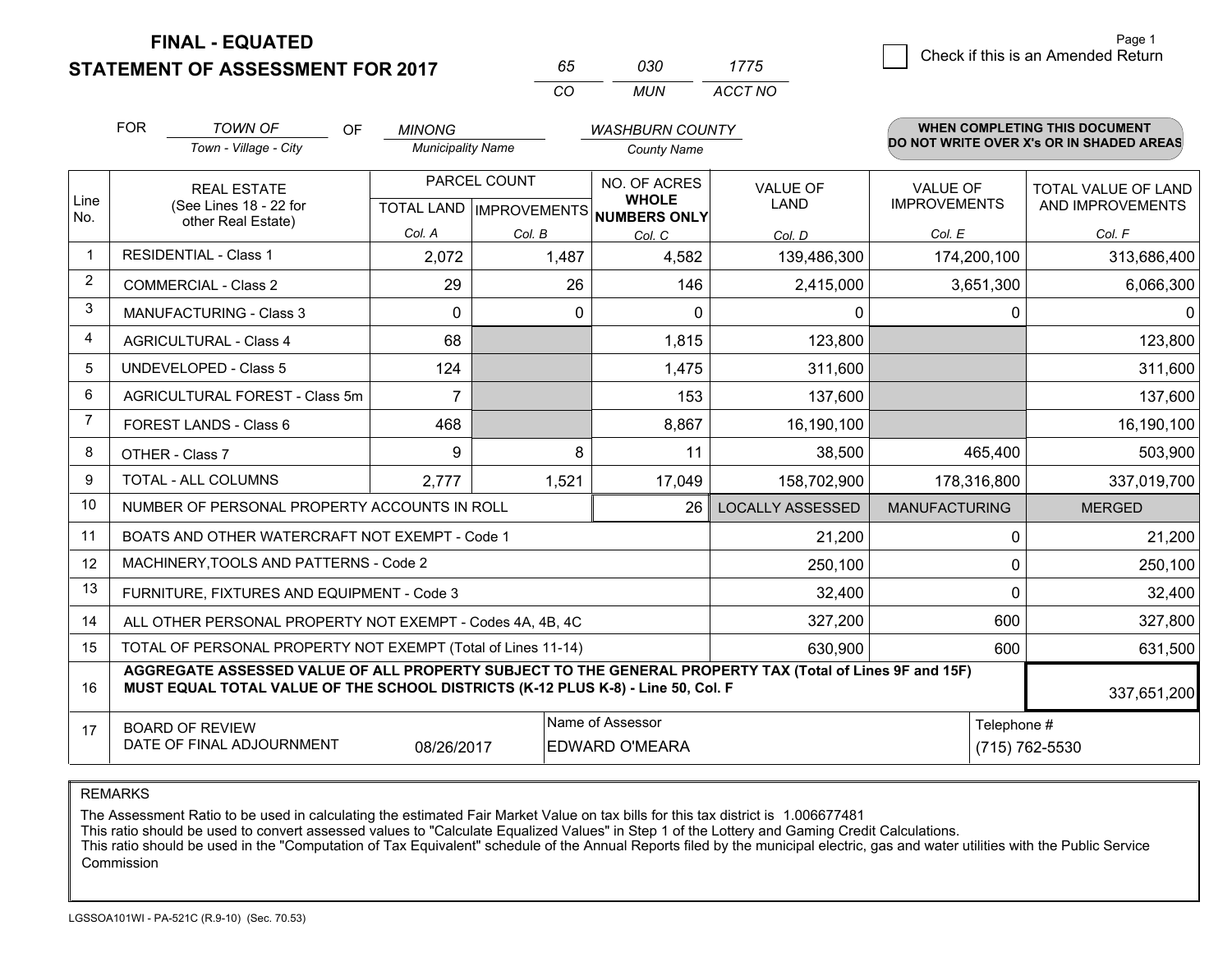*YEAR CO MUN ACCT NO* <sup>2017</sup> <sup>65</sup> <sup>030</sup> <sup>1775</sup>

Do not confuse FOREST LANDS (Line 7) with FOREST CROPS (in this section) - They are **NOT** the same

|    |                                                               |                                 |  | Private Forest Crop - Reg Class @ 10¢ per acre                                 |                 | Private Forest Crop - Reg Class @ \$2.52 per acre |                                                                              |                    |                    |  |
|----|---------------------------------------------------------------|---------------------------------|--|--------------------------------------------------------------------------------|-----------------|---------------------------------------------------|------------------------------------------------------------------------------|--------------------|--------------------|--|
| 18 | (a) PARCELS                                                   | (b) ACRES                       |  | (c) ASSESSED VALUE                                                             |                 | (d) PARCELS                                       | (e) ACRES                                                                    |                    | (f) ASSESSED VALUE |  |
|    |                                                               | 40                              |  | 72.000                                                                         |                 |                                                   | 40                                                                           |                    | 72,000             |  |
|    |                                                               |                                 |  | Private Forest Crop - Special Class @ 20¢ per acre                             |                 |                                                   | Entered Before 2005 Managed Forest - Ferrous Mining CLOSED @ \$8.27 per acre |                    |                    |  |
| 19 | (a) PARCELS                                                   | (c) ASSESSED VALUE<br>(b) ACRES |  | (d) PARCELS                                                                    | (e) ACRES       |                                                   | (f) ASSESSED VALUE                                                           |                    |                    |  |
|    |                                                               |                                 |  |                                                                                |                 |                                                   |                                                                              |                    |                    |  |
|    |                                                               |                                 |  | Entered Before 2005 Managed Forest - OPEN @ \$.79 per acre                     |                 |                                                   | Entered Before 2005 Managed Forest - CLOSED @ \$1.87 per acre                |                    |                    |  |
| 20 | (a) PARCELS                                                   | (b) ACRES                       |  | (c) ASSESSED VALUE                                                             |                 | (d) PARCELS                                       | (e) ACRES                                                                    |                    | (f) ASSESSED VALUE |  |
|    | 13                                                            | 478.86                          |  | 854.000                                                                        |                 | 56<br>1,600.28                                    |                                                                              |                    | 3,927,200          |  |
|    | Entered After 2004 Managed Forest - OPEN @<br>\$2.14 per acre |                                 |  |                                                                                |                 |                                                   | Entered After 2004 Managed Forest - CLOSED @ \$10.68 per acre                |                    |                    |  |
| 21 | (a) PARCELS                                                   | (b) ACRES                       |  | (c) ASSESSED VALUE                                                             |                 | (d) PARCELS<br>(e) ACRES                          |                                                                              | (f) ASSESSED VALUE |                    |  |
|    |                                                               |                                 |  |                                                                                |                 |                                                   |                                                                              |                    |                    |  |
|    | 230                                                           | 9.090.03                        |  | 16,389,600                                                                     |                 | 21<br>525.3                                       |                                                                              |                    | 1,512,800          |  |
| 22 | (a) County Forest Cropland Acres                              |                                 |  | (b) Federal Acres                                                              | (c) State Acres |                                                   | (d) County (NOT FOREST CROP) Acres                                           |                    | (e) Other Acres    |  |
|    | 7,977.34                                                      |                                 |  |                                                                                |                 | 3,130.29                                          | 374.22                                                                       |                    | 419.54             |  |
|    |                                                               |                                 |  | Assessed Value of Omitted Property From Prior Years (Sec. 70.44)               |                 |                                                   | Assessed Value of Sec. 70.43 Corrections of Errors by Assessors              |                    |                    |  |
| 23 |                                                               | (a) REAL ESTATE                 |  | (b) PERSONAL                                                                   |                 |                                                   | (c1) REAL ESTATE                                                             |                    | (c2) PERSONAL      |  |
|    |                                                               |                                 |  |                                                                                |                 |                                                   |                                                                              |                    |                    |  |
|    |                                                               |                                 |  | Manufacturing Equated Value of Omitted Property From Prior Years (Sec. 70.995) |                 |                                                   | Mfg. Equated Value of Sec.70.43 Corrections of Errors by Assessors           |                    |                    |  |
|    | (d) REAL ESTATE                                               |                                 |  | (e) PERSONAL                                                                   |                 | (f1) REAL ESTATE                                  |                                                                              |                    | (f2) PERSONAL      |  |
|    |                                                               |                                 |  |                                                                                |                 |                                                   |                                                                              |                    |                    |  |

## **SPECIAL DISTRICTS**

| Line<br>No. | Enter 6-digit<br>Special District<br>Code (Col. A) | <b>Account</b><br><b>Number</b><br>(Col. B) | <b>Special District Name</b><br>(Col. C) | <b>Locally Assessed Value</b><br>of Real Estate and<br>Personal Property (Col. D) | Mfg Value of Real Estate<br>and Personal Property<br>(Col. E) | <b>Merged Value of</b><br><b>Real Estate and</b><br>Personal Property (Col. F) |
|-------------|----------------------------------------------------|---------------------------------------------|------------------------------------------|-----------------------------------------------------------------------------------|---------------------------------------------------------------|--------------------------------------------------------------------------------|
|             |                                                    |                                             |                                          |                                                                                   |                                                               |                                                                                |
| 24          |                                                    |                                             |                                          |                                                                                   |                                                               |                                                                                |
| 25          |                                                    |                                             |                                          |                                                                                   |                                                               |                                                                                |
| 26          |                                                    |                                             |                                          |                                                                                   |                                                               |                                                                                |
| 27          |                                                    |                                             |                                          |                                                                                   |                                                               |                                                                                |
| 28          |                                                    |                                             |                                          |                                                                                   |                                                               |                                                                                |
| 29          |                                                    |                                             |                                          |                                                                                   |                                                               |                                                                                |
| 30          |                                                    |                                             |                                          |                                                                                   |                                                               |                                                                                |
| 31          |                                                    |                                             |                                          |                                                                                   |                                                               |                                                                                |
| 32          |                                                    |                                             |                                          |                                                                                   |                                                               |                                                                                |
| 33          |                                                    |                                             |                                          |                                                                                   |                                                               |                                                                                |
| 34          |                                                    |                                             |                                          |                                                                                   |                                                               |                                                                                |
| 35          |                                                    |                                             |                                          |                                                                                   |                                                               |                                                                                |

LGSSOA101WI-PA - 521C (R. 9-10) (Sec. 70.53)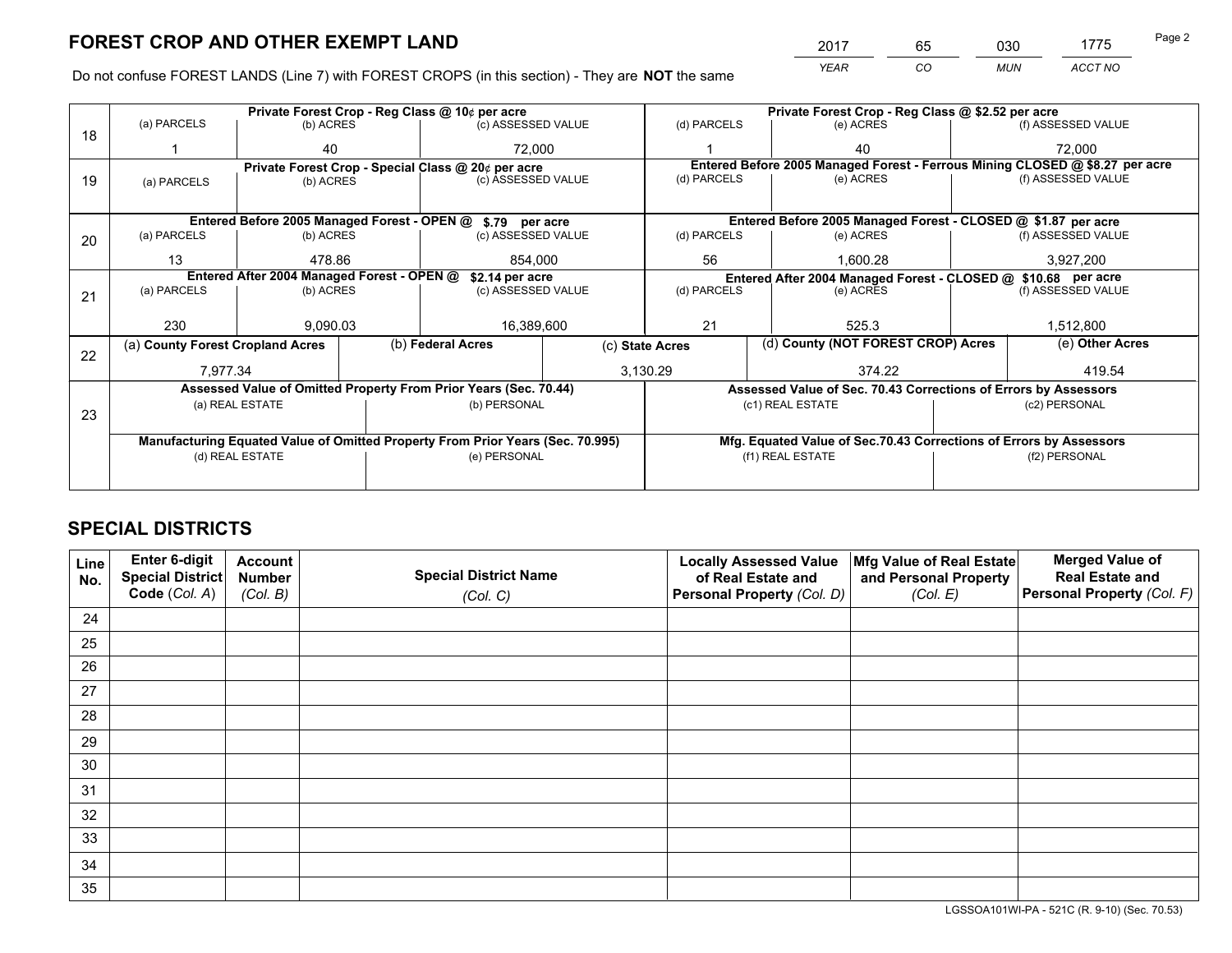|             |                                                          |                                             |                                                         | <b>YEAR</b>                                                                       | CO<br><b>MUN</b>                                              | ACCT NO                                                                        |
|-------------|----------------------------------------------------------|---------------------------------------------|---------------------------------------------------------|-----------------------------------------------------------------------------------|---------------------------------------------------------------|--------------------------------------------------------------------------------|
| Line<br>No. | Enter 6-digit<br><b>School District</b><br>Code (Col. A) | <b>Account</b><br><b>Number</b><br>(Col. B) | <b>School District Name</b><br>(Col. C)                 | <b>Locally Assessed Value</b><br>of Real Estate and<br>Personal Property (Col. D) | Mfg Value of Real Estate<br>and Personal Property<br>(Col. E) | <b>Merged Value of</b><br><b>Real Estate and</b><br>Personal Property (Col. F) |
|             | A. SCHOOL DISTRICTS (K-8 and K-12)                       |                                             |                                                         |                                                                                   |                                                               |                                                                                |
| 36          | 653654                                                   | 0391                                        | SCH D OF NORTHWOOD (MINONG)                             | 337,650,600                                                                       | 600                                                           | 337,651,200                                                                    |
| 37          |                                                          |                                             |                                                         |                                                                                   |                                                               |                                                                                |
| 38          |                                                          |                                             |                                                         |                                                                                   |                                                               |                                                                                |
| 39          |                                                          |                                             |                                                         |                                                                                   |                                                               |                                                                                |
| 40          |                                                          |                                             |                                                         |                                                                                   |                                                               |                                                                                |
| 41<br>42    |                                                          |                                             |                                                         |                                                                                   |                                                               |                                                                                |
| 43          |                                                          |                                             |                                                         |                                                                                   |                                                               |                                                                                |
| 44          |                                                          |                                             |                                                         |                                                                                   |                                                               |                                                                                |
| 45          |                                                          |                                             |                                                         |                                                                                   |                                                               |                                                                                |
| 46          |                                                          |                                             |                                                         |                                                                                   |                                                               |                                                                                |
| 47          |                                                          |                                             |                                                         |                                                                                   |                                                               |                                                                                |
| 48          |                                                          |                                             |                                                         |                                                                                   |                                                               |                                                                                |
| 49          |                                                          |                                             |                                                         |                                                                                   |                                                               |                                                                                |
| 50          |                                                          |                                             | TOTAL ASSESSED VALUE OF SCHOOL DISTRICTS (K-8 and K-12) | 337,650,600                                                                       | 600                                                           | 337,651,200                                                                    |
|             | <b>B.</b><br><b>UNION HIGH SCHOOL DISTRICTS</b>          |                                             |                                                         |                                                                                   |                                                               |                                                                                |
| 51          |                                                          |                                             |                                                         |                                                                                   |                                                               |                                                                                |
| 52          |                                                          |                                             |                                                         |                                                                                   |                                                               |                                                                                |
| 53<br>54    |                                                          |                                             |                                                         |                                                                                   |                                                               |                                                                                |
| 55          |                                                          |                                             | TOTAL ASSESSED VALUE OF UNION HIGH SCHOOLS              |                                                                                   |                                                               |                                                                                |
|             | C.<br><b>TECHNICAL COLLEGE DISTRICTS</b>                 |                                             |                                                         |                                                                                   |                                                               |                                                                                |
| 56          | 001700                                                   | 0016                                        | WISCONSIN INDIANHEAD TECH COLLEGE SHEL                  | 337,650,600                                                                       | 600                                                           | 337,651,200                                                                    |
| 57          |                                                          |                                             |                                                         |                                                                                   |                                                               |                                                                                |
| 58          |                                                          |                                             |                                                         |                                                                                   |                                                               |                                                                                |
| 59          |                                                          |                                             | TOTAL ASSESSED VALUE OF TECHNICAL COLLEGES              | 337,650,600                                                                       | 600                                                           | 337,651,200                                                                    |

65

030

 *I hereby certify, to the best of my knowledge and belief, this form is complete and correct.*

**SCHOOL DISTRICTS**

| Print name of preparer | Title                    |                | Date (MM / DD / CCYY) |
|------------------------|--------------------------|----------------|-----------------------|
|                        |                          |                |                       |
| Signature of preparer  | Contact Telephone Number | E-mail address |                       |
|                        | $\overline{\phantom{0}}$ |                |                       |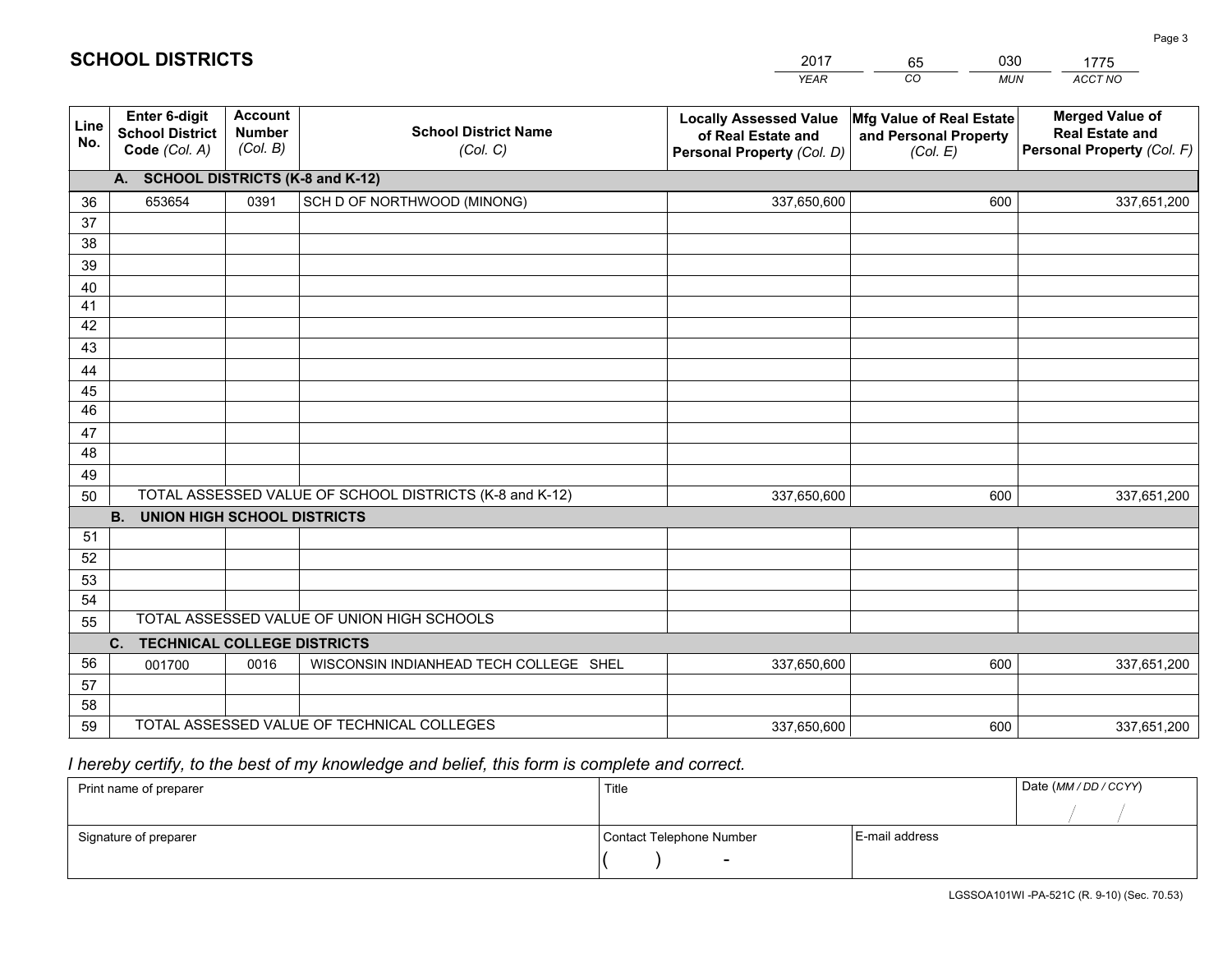#### **HIGHLIGHTS**

- 1. Complete the Statement of Assessment after the Board of Review. Reflect any changes made there.
- 2. Use black ink to complete.
- 3. Line 16 must equal Line 50, Col D.
- 4. Line 55 must equal the total of K-8 schools listed on lines 36-49. Do not include K-12 schools in this comparision.
- 5. Line 59, Col. D must equal Line 16.
- 6. Special District, School District and Technical College District values must include both real estate and personal property. Examples of Special districts are: town sanitary districts, public inland lake protection and rehabilitation districts, and metropolitan sewerage districts.
- 7. DO NOT INCLUDE Manufacturing property values.DOR will print these values on the final SOA.
- 8. Accuracy of this form is very important. The values reported directly affect the equalized value DOR calculates for school and special districts.

#### **Page 1:**

 If not prefilled, enter the tax year,county and municipal code,municipal type, municipal name and county name on the top of form.

Check the Amended box, if filing an amended / corrected SOA.

 Report the parcel count, acres and assessed value of taxable general property, total parcel count, (real and personal), total acres, and values from final figures set by the Board of Review.

- A. Real Estate land and improvements (buildings, etc.) is reported on lines 1 8, total line 9.
- B. Personal Property is reported on lines 11 14, Column D, total line 15.
- C. To complete this report, use the computer produced summary of the assessment roll that shows these amounts.
- D. Use whole numbers only.
- E. Add each line across and each column down to verify entries.

#### **Page 2:**

- A. Report Special Items (not subject to general property tax).
- 1. Private Forest Croplands and Managed Forest Lands are reported on lines 18,19, 20 and 21. Be sure to report assessed values **NOT** taxes.
- 2. You should have copies of the orders of entry, orders of withdrawal, etc., to update your assessment roll.
	- 3. Show hundredths of acres (e.g. 39.75).
- 4. Tax exempt lands are reported on line 22.
- 5. Omitted property and sec. 70.43, Wis. Stats., corrections of errors by assessor are reported on line 23. Report real estate and personal property separately. These should be for **prior years**, not something found on the current assessment roll after the board of review.
- B. Special District (Lines 24-35) Include the value of both real and personal property.
- The Department of Revenue (DOR) preprints much of the information regarding names and codes for schools, special districts,etc. If a district is not listed, enter the name and value only, DOR will enter the proper code.

## **Page 3 School Districts:**

Include the value of both real and personal property.

Report School District (regular, elementary, union high school, and technical college).

- 1. Regular (K-12) and Elementary (K-8) school values are reported on lines 36-49, total on line 50.
- 2. Union High School (UHS) (use only if elementary schools are listed on lines 36-49) are reported on lines 51-54. UHS total value (line 55) must equal to the total **elementary school** values reported on lines 36-49. Do notinclude K-12 schools in this comparison.
- 3. Technical College values are reported on lines 56-58, total on line 59.
- 4. Use the computer summary that shows these amounts to complete this report.

#### **This form is due the second Monday in June. File this report only after your Board of Review is complete.**

 *If you have questions: Return forms to:*

 Email: lgs@wisconsin.gov Wisconsin Department of RevenueCall:  $(608)$  266-2569 or  $(608)$  264-6892 Fax number: (608) 264-6887 PO Box 8971

Local Government Services Section 6-97 Madison WI 53708-8971

W7095 NANCY LAKE RD W7095 NANCY LAKE RD TOWN OF MINONG SUSAN CONAWAY<br>TOWN OF MINONG MINONG, WI 54859 SUSAN CONAWAY MINONG, WI 54859

**NOTE: Please supply any correction to the name and address.**

NOTE: Please supply any correction to the name and address.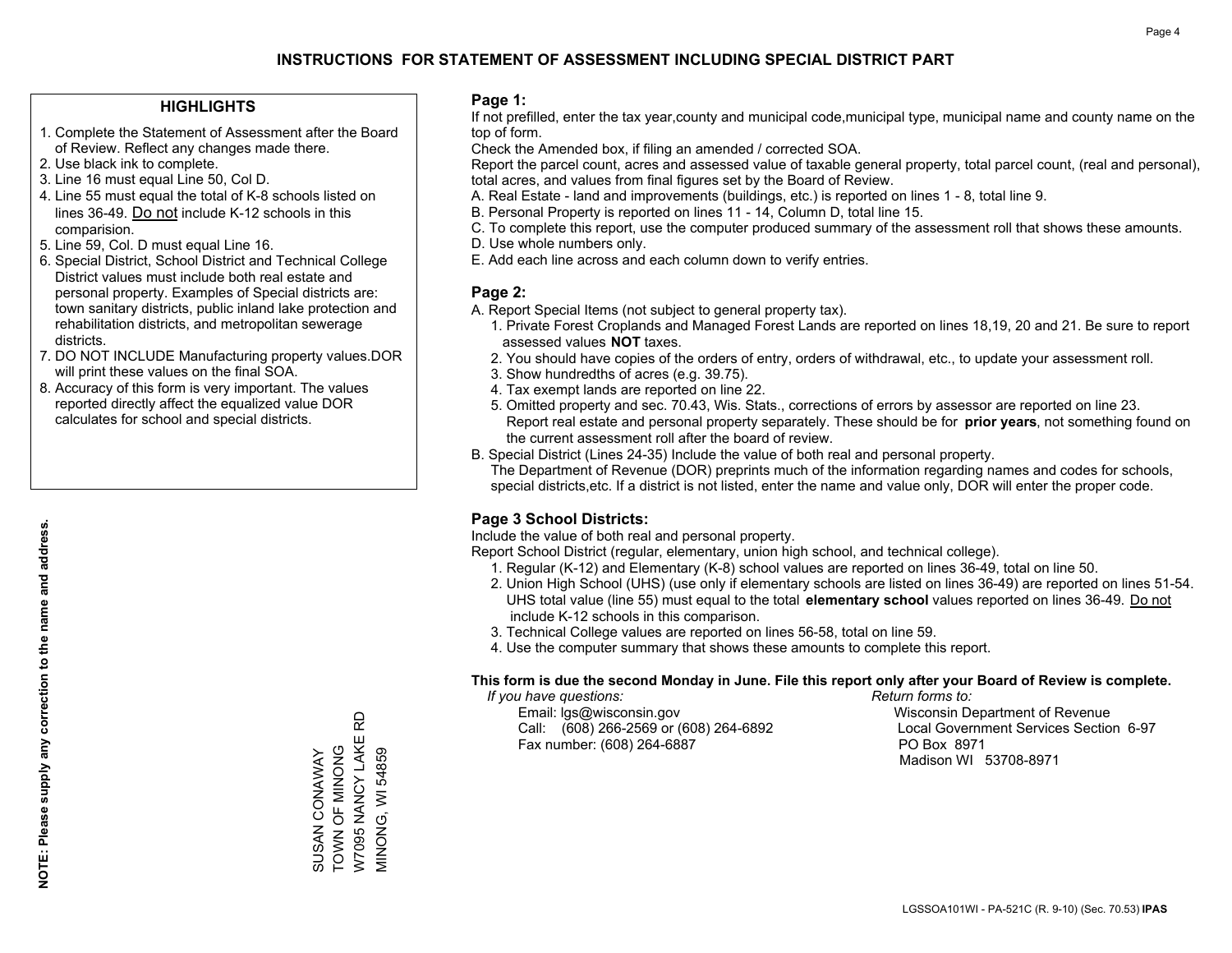**STATEMENT OF ASSESSMENT FOR 2017** 

| 65.      | 7132 | 1776    |
|----------|------|---------|
| $\cdots$ | MUN  | ACCT NO |

|                | <b>FOR</b>                                                                                                                                                                                   | <b>TOWN OF</b><br><b>OF</b>                               | <b>SARONA</b>            |                                                  | <b>WASHBURN COUNTY</b> |                                |                                        | <b>WHEN COMPLETING THIS DOCUMENT</b>           |
|----------------|----------------------------------------------------------------------------------------------------------------------------------------------------------------------------------------------|-----------------------------------------------------------|--------------------------|--------------------------------------------------|------------------------|--------------------------------|----------------------------------------|------------------------------------------------|
|                |                                                                                                                                                                                              | Town - Village - City                                     | <b>Municipality Name</b> |                                                  | County Name            |                                |                                        | DO NOT WRITE OVER X's OR IN SHADED AREAS       |
| Line           |                                                                                                                                                                                              | <b>REAL ESTATE</b><br>(See Lines 18 - 22 for              |                          | PARCEL COUNT<br><b>TOTAL LAND   IMPROVEMENTS</b> |                        | <b>VALUE OF</b><br><b>LAND</b> | <b>VALUE OF</b><br><b>IMPROVEMENTS</b> | <b>TOTAL VALUE OF LAND</b><br>AND IMPROVEMENTS |
| No.            |                                                                                                                                                                                              | other Real Estate)                                        | Col. A                   | Col. B                                           | NUMBERS ONLY<br>Col. C | Col. D                         | Col. E                                 | Col. F                                         |
| $\mathbf 1$    |                                                                                                                                                                                              | <b>RESIDENTIAL - Class 1</b>                              | 503                      | 320                                              | 1,194                  | 16,987,100                     | 30,426,000                             | 47,413,100                                     |
| 2              |                                                                                                                                                                                              | <b>COMMERCIAL - Class 2</b>                               | 47                       | 25                                               | 584                    | 1,391,600                      | 5,954,000                              | 7,345,600                                      |
| 3              |                                                                                                                                                                                              | <b>MANUFACTURING - Class 3</b>                            | 0                        | $\Omega$                                         | $\mathbf{0}$           | 0                              |                                        | 0<br>0                                         |
| 4              |                                                                                                                                                                                              | <b>AGRICULTURAL - Class 4</b>                             | 208                      |                                                  | 4,033                  | 587,400                        |                                        | 587,400                                        |
| 5              |                                                                                                                                                                                              | <b>UNDEVELOPED - Class 5</b>                              | 351                      |                                                  | 3,422                  | 1,674,500                      |                                        | 1,674,500                                      |
| 6              |                                                                                                                                                                                              | AGRICULTURAL FOREST - Class 5m                            | 90                       |                                                  | 1,291                  | 1,268,400                      |                                        | 1,268,400                                      |
| $\overline{7}$ |                                                                                                                                                                                              | FOREST LANDS - Class 6                                    | 227                      |                                                  | 4,267                  | 8,112,800                      |                                        | 8,112,800                                      |
| 8              |                                                                                                                                                                                              | OTHER - Class 7                                           | 18                       | 17                                               | 40                     | 104,400                        | 1,595,900                              | 1,700,300                                      |
| 9              |                                                                                                                                                                                              | TOTAL - ALL COLUMNS                                       | 1,444                    | 362                                              | 14,831                 | 30,126,200                     | 37,975,900                             | 68,102,100                                     |
| 10             |                                                                                                                                                                                              | NUMBER OF PERSONAL PROPERTY ACCOUNTS IN ROLL              |                          |                                                  | 14                     | <b>LOCALLY ASSESSED</b>        | <b>MANUFACTURING</b>                   | <b>MERGED</b>                                  |
| 11             |                                                                                                                                                                                              | BOATS AND OTHER WATERCRAFT NOT EXEMPT - Code 1            |                          |                                                  |                        | 0                              |                                        | $\Omega$<br>$\mathbf{0}$                       |
| 12             |                                                                                                                                                                                              | MACHINERY, TOOLS AND PATTERNS - Code 2                    |                          |                                                  |                        | 894,800                        |                                        | 894,800<br>$\Omega$                            |
| 13             |                                                                                                                                                                                              | FURNITURE, FIXTURES AND EQUIPMENT - Code 3                |                          |                                                  |                        | 40,700                         |                                        | 0<br>40,700                                    |
| 14             |                                                                                                                                                                                              | ALL OTHER PERSONAL PROPERTY NOT EXEMPT - Codes 4A, 4B, 4C |                          |                                                  |                        | 153,900                        |                                        | 0<br>153,900                                   |
| 15             | TOTAL OF PERSONAL PROPERTY NOT EXEMPT (Total of Lines 11-14)<br>1,089,400                                                                                                                    |                                                           |                          |                                                  |                        |                                |                                        | 0<br>1,089,400                                 |
| 16             | AGGREGATE ASSESSED VALUE OF ALL PROPERTY SUBJECT TO THE GENERAL PROPERTY TAX (Total of Lines 9F and 15F)<br>MUST EQUAL TOTAL VALUE OF THE SCHOOL DISTRICTS (K-12 PLUS K-8) - Line 50, Col. F |                                                           |                          |                                                  |                        |                                | 69,191,500                             |                                                |
| 17             | Name of Assessor<br><b>BOARD OF REVIEW</b><br>DATE OF FINAL ADJOURNMENT<br>07/17/2017<br><b>WILLIAM KOEPP</b>                                                                                |                                                           |                          |                                                  |                        |                                | Telephone #<br>(715) 458-4448          |                                                |

REMARKS

The Assessment Ratio to be used in calculating the estimated Fair Market Value on tax bills for this tax district is .963549137<br>This ratio should be used to convert assessed values to "Calculate Equalized Values" in Step 1 Commission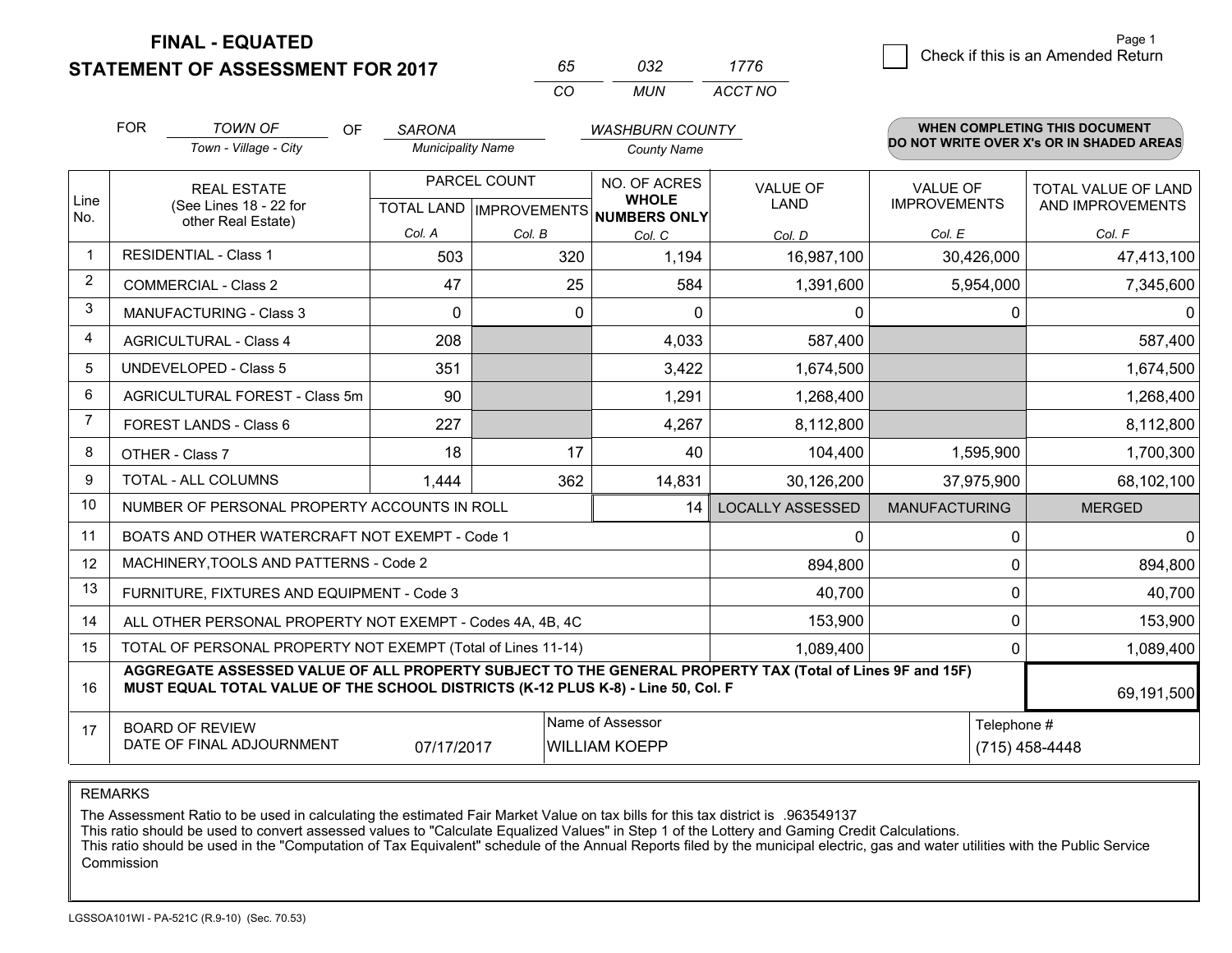*YEAR CO MUN ACCT NO* <sup>2017</sup> <sup>65</sup> <sup>032</sup> <sup>1776</sup> Page 2

Do not confuse FOREST LANDS (Line 7) with FOREST CROPS (in this section) - They are **NOT** the same

|    |                                                               |                 | Private Forest Crop - Reg Class @ 10¢ per acre                                 |                    | Private Forest Crop - Reg Class @ \$2.52 per acre               |                                                                              |  |                    |  |
|----|---------------------------------------------------------------|-----------------|--------------------------------------------------------------------------------|--------------------|-----------------------------------------------------------------|------------------------------------------------------------------------------|--|--------------------|--|
| 18 | (a) PARCELS                                                   | (b) ACRES       |                                                                                | (c) ASSESSED VALUE | (d) PARCELS                                                     | (e) ACRES                                                                    |  | (f) ASSESSED VALUE |  |
|    |                                                               |                 |                                                                                |                    |                                                                 |                                                                              |  |                    |  |
|    |                                                               |                 | Private Forest Crop - Special Class @ 20¢ per acre                             |                    |                                                                 | Entered Before 2005 Managed Forest - Ferrous Mining CLOSED @ \$8.27 per acre |  |                    |  |
| 19 | (a) PARCELS                                                   | (b) ACRES       |                                                                                | (c) ASSESSED VALUE | (d) PARCELS                                                     | (e) ACRES                                                                    |  | (f) ASSESSED VALUE |  |
|    |                                                               |                 |                                                                                |                    |                                                                 |                                                                              |  |                    |  |
|    |                                                               |                 | Entered Before 2005 Managed Forest - OPEN @ \$.79 per acre                     |                    |                                                                 | Entered Before 2005 Managed Forest - CLOSED @ \$1.87 per acre                |  |                    |  |
| 20 | (a) PARCELS                                                   | (b) ACRES       |                                                                                | (c) ASSESSED VALUE | (d) PARCELS                                                     | (e) ACRES                                                                    |  | (f) ASSESSED VALUE |  |
|    | $\mathcal{P}$                                                 | 80              |                                                                                | 152,000            |                                                                 | 1,449.21                                                                     |  | 2,738,400          |  |
|    | Entered After 2004 Managed Forest - OPEN @<br>\$2.14 per acre |                 |                                                                                |                    | Entered After 2004 Managed Forest - CLOSED @ \$10.68 per acre   |                                                                              |  |                    |  |
| 21 | (a) PARCELS                                                   | (b) ACRES       |                                                                                | (c) ASSESSED VALUE |                                                                 | (e) ACRES                                                                    |  | (f) ASSESSED VALUE |  |
|    |                                                               |                 |                                                                                |                    | 36                                                              |                                                                              |  |                    |  |
|    |                                                               | 266             |                                                                                | 438,400            |                                                                 | 1,054.01                                                                     |  | 1,881,500          |  |
| 22 | (a) County Forest Cropland Acres                              |                 | (b) Federal Acres                                                              |                    |                                                                 | (d) County (NOT FOREST CROP) Acres<br>(c) State Acres                        |  | (e) Other Acres    |  |
|    | 2,115.69                                                      |                 | 3.93                                                                           |                    |                                                                 | 415.59<br>50.04                                                              |  | 226.23             |  |
|    |                                                               |                 | Assessed Value of Omitted Property From Prior Years (Sec. 70.44)               |                    | Assessed Value of Sec. 70.43 Corrections of Errors by Assessors |                                                                              |  |                    |  |
| 23 |                                                               | (a) REAL ESTATE | (b) PERSONAL                                                                   |                    |                                                                 | (c1) REAL ESTATE                                                             |  | (c2) PERSONAL      |  |
|    |                                                               |                 |                                                                                |                    |                                                                 |                                                                              |  |                    |  |
|    |                                                               |                 | Manufacturing Equated Value of Omitted Property From Prior Years (Sec. 70.995) |                    |                                                                 | Mfg. Equated Value of Sec.70.43 Corrections of Errors by Assessors           |  |                    |  |
|    |                                                               | (d) REAL ESTATE | (e) PERSONAL                                                                   |                    |                                                                 | (f1) REAL ESTATE                                                             |  | (f2) PERSONAL      |  |
|    |                                                               |                 |                                                                                |                    |                                                                 |                                                                              |  |                    |  |

## **SPECIAL DISTRICTS**

| Line<br>No. | Enter 6-digit<br><b>Special District</b><br>Code (Col. A) | <b>Account</b><br><b>Number</b><br>(Col. B) | <b>Special District Name</b><br>(Col. C) | <b>Locally Assessed Value</b><br>of Real Estate and<br>Personal Property (Col. D) | Mfg Value of Real Estate<br>and Personal Property<br>(Col. E) | <b>Merged Value of</b><br><b>Real Estate and</b><br>Personal Property (Col. F) |
|-------------|-----------------------------------------------------------|---------------------------------------------|------------------------------------------|-----------------------------------------------------------------------------------|---------------------------------------------------------------|--------------------------------------------------------------------------------|
| 24          |                                                           |                                             |                                          |                                                                                   |                                                               |                                                                                |
| 25          |                                                           |                                             |                                          |                                                                                   |                                                               |                                                                                |
| 26          |                                                           |                                             |                                          |                                                                                   |                                                               |                                                                                |
| 27          |                                                           |                                             |                                          |                                                                                   |                                                               |                                                                                |
| 28          |                                                           |                                             |                                          |                                                                                   |                                                               |                                                                                |
| 29          |                                                           |                                             |                                          |                                                                                   |                                                               |                                                                                |
| 30          |                                                           |                                             |                                          |                                                                                   |                                                               |                                                                                |
| 31          |                                                           |                                             |                                          |                                                                                   |                                                               |                                                                                |
| 32          |                                                           |                                             |                                          |                                                                                   |                                                               |                                                                                |
| 33          |                                                           |                                             |                                          |                                                                                   |                                                               |                                                                                |
| 34          |                                                           |                                             |                                          |                                                                                   |                                                               |                                                                                |
| 35          |                                                           |                                             |                                          |                                                                                   |                                                               |                                                                                |

LGSSOA101WI-PA - 521C (R. 9-10) (Sec. 70.53)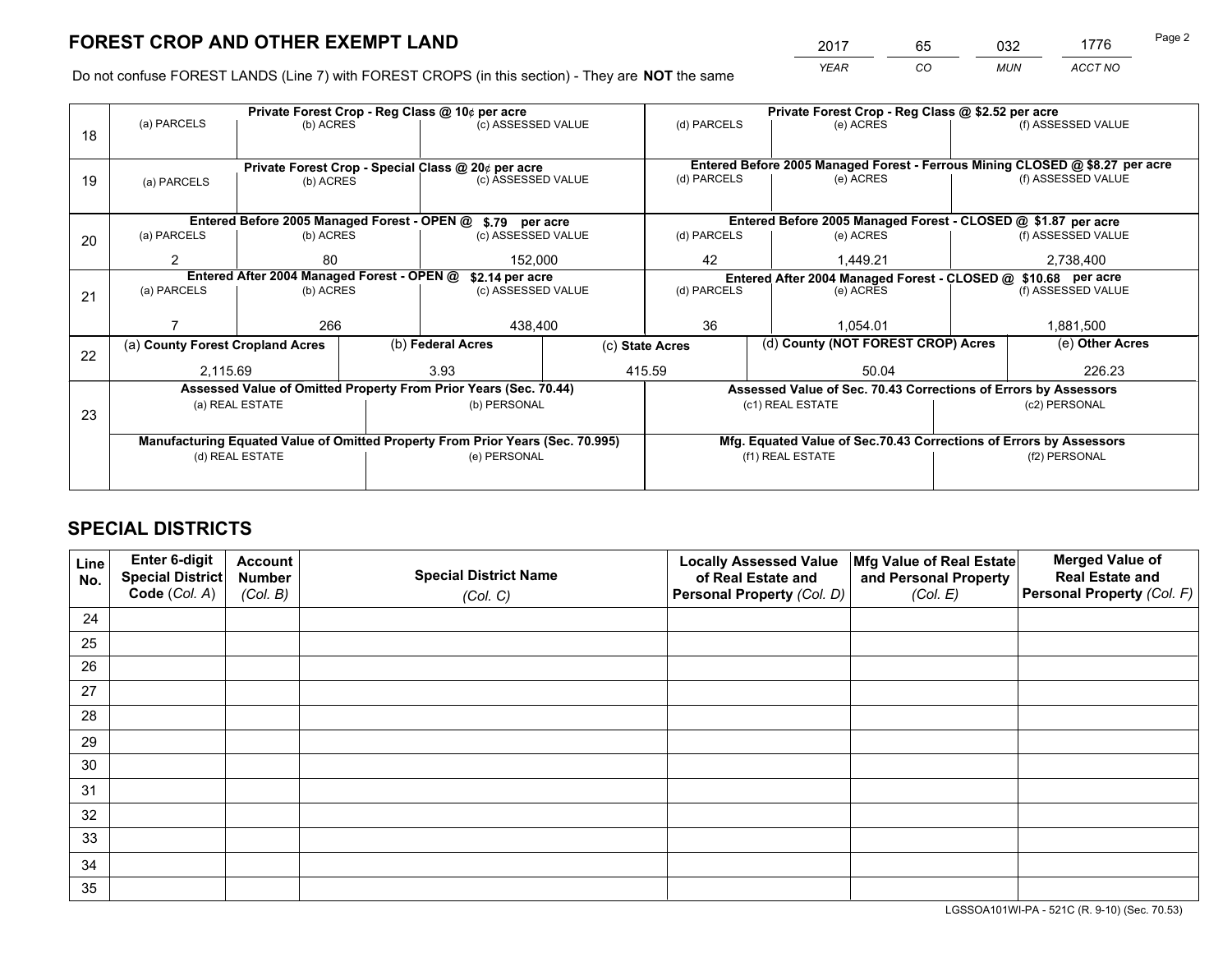|             |                                                          |                                             |                                                         | <b>YEAR</b>                                                                       | CO<br><b>MUN</b>                                              | <b>ACCT NO</b>                                                                 |
|-------------|----------------------------------------------------------|---------------------------------------------|---------------------------------------------------------|-----------------------------------------------------------------------------------|---------------------------------------------------------------|--------------------------------------------------------------------------------|
| Line<br>No. | Enter 6-digit<br><b>School District</b><br>Code (Col. A) | <b>Account</b><br><b>Number</b><br>(Col. B) | <b>School District Name</b><br>(Col. C)                 | <b>Locally Assessed Value</b><br>of Real Estate and<br>Personal Property (Col. D) | Mfg Value of Real Estate<br>and Personal Property<br>(Col. E) | <b>Merged Value of</b><br><b>Real Estate and</b><br>Personal Property (Col. F) |
|             | A. SCHOOL DISTRICTS (K-8 and K-12)                       |                                             |                                                         |                                                                                   |                                                               |                                                                                |
| 36          | 034802                                                   | 0027                                        | SCH D OF RICE LAKE AREA                                 | 5,717,000                                                                         |                                                               | 5,717,000                                                                      |
| 37          | 655306                                                   | 0392                                        | SCH D OF SHELL LAKE                                     | 43,591,900                                                                        |                                                               | 43,591,900                                                                     |
| 38          | 655474                                                   | 0393                                        | SCH D OF SPOONER                                        | 19,882,600                                                                        |                                                               | 19,882,600                                                                     |
| 39          |                                                          |                                             |                                                         |                                                                                   |                                                               |                                                                                |
| 40          |                                                          |                                             |                                                         |                                                                                   |                                                               |                                                                                |
| 41          |                                                          |                                             |                                                         |                                                                                   |                                                               |                                                                                |
| 42          |                                                          |                                             |                                                         |                                                                                   |                                                               |                                                                                |
| 43          |                                                          |                                             |                                                         |                                                                                   |                                                               |                                                                                |
| 44          |                                                          |                                             |                                                         |                                                                                   |                                                               |                                                                                |
| 45          |                                                          |                                             |                                                         |                                                                                   |                                                               |                                                                                |
| 46          |                                                          |                                             |                                                         |                                                                                   |                                                               |                                                                                |
| 47          |                                                          |                                             |                                                         |                                                                                   |                                                               |                                                                                |
| 48          |                                                          |                                             |                                                         |                                                                                   |                                                               |                                                                                |
| 49          |                                                          |                                             |                                                         |                                                                                   |                                                               |                                                                                |
| 50          |                                                          |                                             | TOTAL ASSESSED VALUE OF SCHOOL DISTRICTS (K-8 and K-12) | 69,191,500                                                                        |                                                               | 69,191,500                                                                     |
|             | <b>B.</b><br><b>UNION HIGH SCHOOL DISTRICTS</b>          |                                             |                                                         |                                                                                   |                                                               |                                                                                |
| 51          |                                                          |                                             |                                                         |                                                                                   |                                                               |                                                                                |
| 52          |                                                          |                                             |                                                         |                                                                                   |                                                               |                                                                                |
| 53          |                                                          |                                             |                                                         |                                                                                   |                                                               |                                                                                |
| 54          |                                                          |                                             | TOTAL ASSESSED VALUE OF UNION HIGH SCHOOLS              |                                                                                   |                                                               |                                                                                |
| 55          |                                                          |                                             |                                                         |                                                                                   |                                                               |                                                                                |
|             | C. TECHNICAL COLLEGE DISTRICTS                           |                                             |                                                         |                                                                                   |                                                               |                                                                                |
| 56          | 001700                                                   | 0016                                        | WISCONSIN INDIANHEAD TECH COLLEGE SHEL                  | 69,191,500                                                                        |                                                               | 69,191,500                                                                     |
| 57<br>58    |                                                          |                                             |                                                         |                                                                                   |                                                               |                                                                                |
| 59          |                                                          |                                             | TOTAL ASSESSED VALUE OF TECHNICAL COLLEGES              | 69,191,500                                                                        |                                                               | 69,191,500                                                                     |
|             |                                                          |                                             |                                                         |                                                                                   |                                                               |                                                                                |

65

032

 *I hereby certify, to the best of my knowledge and belief, this form is complete and correct.*

**SCHOOL DISTRICTS**

| Print name of preparer | Title                    |                | Date (MM / DD / CCYY) |
|------------------------|--------------------------|----------------|-----------------------|
|                        |                          |                |                       |
| Signature of preparer  | Contact Telephone Number | E-mail address |                       |
|                        |                          |                |                       |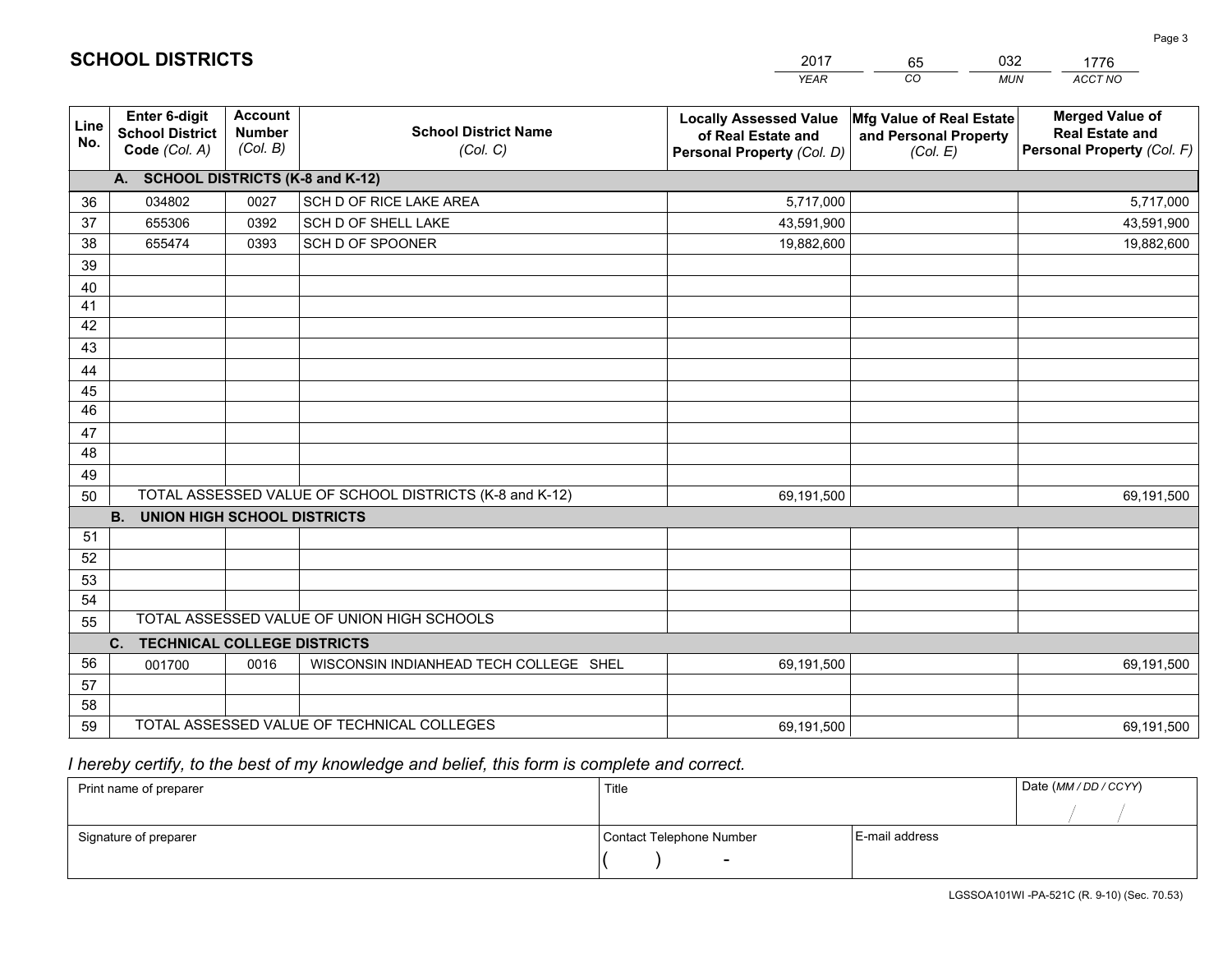#### **HIGHLIGHTS**

- 1. Complete the Statement of Assessment after the Board of Review. Reflect any changes made there.
- 2. Use black ink to complete.
- 3. Line 16 must equal Line 50, Col D.
- 4. Line 55 must equal the total of K-8 schools listed on lines 36-49. Do not include K-12 schools in this comparision.
- 5. Line 59, Col. D must equal Line 16.
- 6. Special District, School District and Technical College District values must include both real estate and personal property. Examples of Special districts are: town sanitary districts, public inland lake protection and rehabilitation districts, and metropolitan sewerage districts.
- 7. DO NOT INCLUDE Manufacturing property values.DOR will print these values on the final SOA.
- 8. Accuracy of this form is very important. The values reported directly affect the equalized value DOR calculates for school and special districts.

#### **Page 1:**

 If not prefilled, enter the tax year,county and municipal code,municipal type, municipal name and county name on the top of form.

Check the Amended box, if filing an amended / corrected SOA.

 Report the parcel count, acres and assessed value of taxable general property, total parcel count, (real and personal), total acres, and values from final figures set by the Board of Review.

- A. Real Estate land and improvements (buildings, etc.) is reported on lines 1 8, total line 9.
- B. Personal Property is reported on lines 11 14, Column D, total line 15.
- C. To complete this report, use the computer produced summary of the assessment roll that shows these amounts.
- D. Use whole numbers only.
- E. Add each line across and each column down to verify entries.

### **Page 2:**

- A. Report Special Items (not subject to general property tax).
- 1. Private Forest Croplands and Managed Forest Lands are reported on lines 18,19, 20 and 21. Be sure to report assessed values **NOT** taxes.
- 2. You should have copies of the orders of entry, orders of withdrawal, etc., to update your assessment roll.
	- 3. Show hundredths of acres (e.g. 39.75).
- 4. Tax exempt lands are reported on line 22.
- 5. Omitted property and sec. 70.43, Wis. Stats., corrections of errors by assessor are reported on line 23. Report real estate and personal property separately. These should be for **prior years**, not something found on the current assessment roll after the board of review.
- B. Special District (Lines 24-35) Include the value of both real and personal property.

 The Department of Revenue (DOR) preprints much of the information regarding names and codes for schools, special districts,etc. If a district is not listed, enter the name and value only, DOR will enter the proper code.

## **Page 3 School Districts:**

Include the value of both real and personal property.

Report School District (regular, elementary, union high school, and technical college).

- 1. Regular (K-12) and Elementary (K-8) school values are reported on lines 36-49, total on line 50.
- 2. Union High School (UHS) (use only if elementary schools are listed on lines 36-49) are reported on lines 51-54. UHS total value (line 55) must equal to the total **elementary school** values reported on lines 36-49. Do notinclude K-12 schools in this comparison.
- 3. Technical College values are reported on lines 56-58, total on line 59.
- 4. Use the computer summary that shows these amounts to complete this report.

#### **This form is due the second Monday in June. File this report only after your Board of Review is complete.**

 *If you have questions: Return forms to:*

 Email: lgs@wisconsin.gov Wisconsin Department of RevenueCall:  $(608)$  266-2569 or  $(608)$  264-6892 Fax number: (608) 264-6887 PO Box 8971

Local Government Services Section 6-97 Madison WI 53708-8971

W6172 LITTLE KEGEMA RD W6172 LITTLE KEGEMA RD SARONA, WI 54870 - 9011 SARONA, WI 54870 - 9011 VICTORIA LOMBARD<br>TOWN OF SARONA VICTORIA LOMBARD TOWN OF SARONA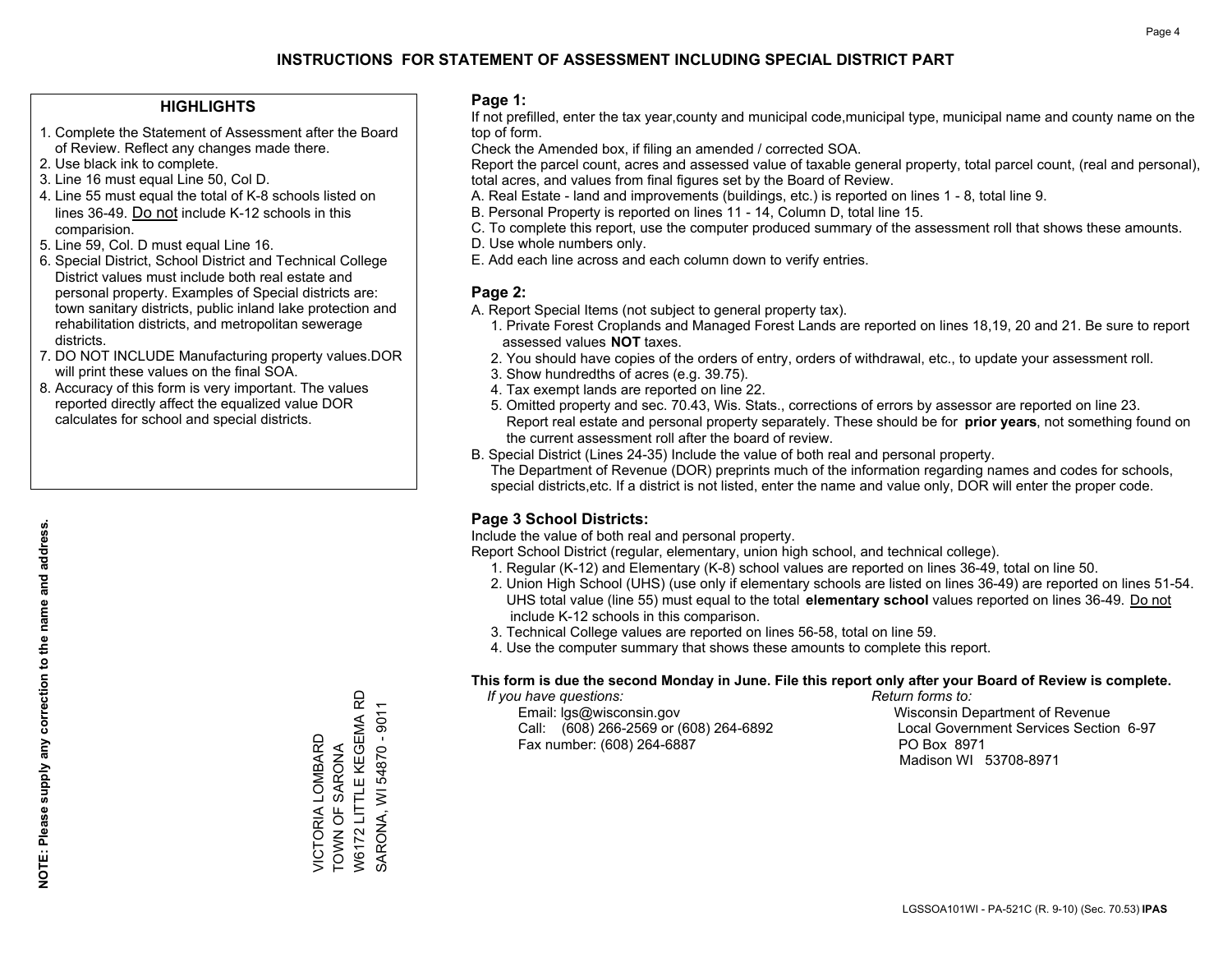**STATEMENT OF ASSESSMENT FOR 2017** 

| 65       | ∩จ⊿ | 1111    |
|----------|-----|---------|
| $\alpha$ | MUN | ACCT NO |

|                | <b>FOR</b>                                                              | <b>TOWN OF</b><br><b>OF</b>                                                                                                                                                                  | <b>SPOONER</b>           |              | <b>WASHBURN COUNTY</b>                                                   |                                |                                        | WHEN COMPLETING THIS DOCUMENT                  |
|----------------|-------------------------------------------------------------------------|----------------------------------------------------------------------------------------------------------------------------------------------------------------------------------------------|--------------------------|--------------|--------------------------------------------------------------------------|--------------------------------|----------------------------------------|------------------------------------------------|
|                |                                                                         | Town - Village - City                                                                                                                                                                        | <b>Municipality Name</b> |              | <b>County Name</b>                                                       |                                |                                        | DO NOT WRITE OVER X's OR IN SHADED AREAS       |
| Line           |                                                                         | <b>REAL ESTATE</b><br>(See Lines 18 - 22 for                                                                                                                                                 |                          | PARCEL COUNT | NO. OF ACRES<br><b>WHOLE</b><br>TOTAL LAND   IMPROVEMENTS   NUMBERS ONLY | <b>VALUE OF</b><br><b>LAND</b> | <b>VALUE OF</b><br><b>IMPROVEMENTS</b> | <b>TOTAL VALUE OF LAND</b><br>AND IMPROVEMENTS |
| No.            |                                                                         | other Real Estate)                                                                                                                                                                           | Col. A                   | Col. B       | Col. C                                                                   | Col. D                         | Col. E                                 | Col. F                                         |
|                |                                                                         | <b>RESIDENTIAL - Class 1</b>                                                                                                                                                                 | 703                      | 490          | 1,881                                                                    | 25,486,000                     | 54,014,100                             | 79,500,100                                     |
| 2              |                                                                         | <b>COMMERCIAL - Class 2</b>                                                                                                                                                                  | 38                       | 27           | 289                                                                      | 1,556,900                      | 2,153,100                              | 3,710,000                                      |
| 3              |                                                                         | <b>MANUFACTURING - Class 3</b>                                                                                                                                                               | 8                        | 0            | 212                                                                      | 786,100                        | $\Omega$                               | 786,100                                        |
| 4              |                                                                         | <b>AGRICULTURAL - Class 4</b>                                                                                                                                                                | 126                      |              | 1,879                                                                    | 266,400                        |                                        | 266,400                                        |
| 5              |                                                                         | <b>UNDEVELOPED - Class 5</b>                                                                                                                                                                 | 215                      |              | 2,223                                                                    | 862,900                        |                                        | 862,900                                        |
| 6              |                                                                         | AGRICULTURAL FOREST - Class 5m                                                                                                                                                               | 69                       |              | 1,092                                                                    | 1,030,500                      |                                        | 1,030,500                                      |
| $\overline{7}$ |                                                                         | FOREST LANDS - Class 6                                                                                                                                                                       | 146                      |              | 2,090                                                                    | 4,193,800                      |                                        | 4,193,800                                      |
| 8              |                                                                         | OTHER - Class 7                                                                                                                                                                              | 11                       | 11           | 23                                                                       | 55,100                         | 419,800                                | 474,900                                        |
| 9              |                                                                         | TOTAL - ALL COLUMNS                                                                                                                                                                          | 1,316                    | 528          | 9,689                                                                    | 34,237,700                     | 56,587,000                             | 90,824,700                                     |
| 10             |                                                                         | NUMBER OF PERSONAL PROPERTY ACCOUNTS IN ROLL                                                                                                                                                 |                          |              | 21                                                                       | <b>LOCALLY ASSESSED</b>        | <b>MANUFACTURING</b>                   | <b>MERGED</b>                                  |
| 11             |                                                                         | BOATS AND OTHER WATERCRAFT NOT EXEMPT - Code 1                                                                                                                                               |                          |              |                                                                          | 1,600                          | $\Omega$                               | 1,600                                          |
| 12             |                                                                         | MACHINERY, TOOLS AND PATTERNS - Code 2                                                                                                                                                       |                          |              |                                                                          | 431,500                        | 0                                      | 431,500                                        |
| 13             |                                                                         | FURNITURE, FIXTURES AND EQUIPMENT - Code 3                                                                                                                                                   |                          |              |                                                                          | 34,900                         | 0                                      | 34,900                                         |
| 14             |                                                                         | ALL OTHER PERSONAL PROPERTY NOT EXEMPT - Codes 4A, 4B, 4C                                                                                                                                    |                          |              |                                                                          | 158,300                        | $\Omega$                               | 158,300                                        |
| 15             | TOTAL OF PERSONAL PROPERTY NOT EXEMPT (Total of Lines 11-14)<br>626,300 |                                                                                                                                                                                              |                          |              |                                                                          |                                | 0                                      | 626,300                                        |
| 16             |                                                                         | AGGREGATE ASSESSED VALUE OF ALL PROPERTY SUBJECT TO THE GENERAL PROPERTY TAX (Total of Lines 9F and 15F)<br>MUST EQUAL TOTAL VALUE OF THE SCHOOL DISTRICTS (K-12 PLUS K-8) - Line 50, Col. F |                          |              |                                                                          |                                |                                        | 91,451,000                                     |
| 17             |                                                                         | <b>BOARD OF REVIEW</b><br>DATE OF FINAL ADJOURNMENT                                                                                                                                          | 05/10/2017               |              | Name of Assessor<br><b>IAN HOLLOWAY</b>                                  |                                | Telephone #                            | (608) 374-4207                                 |

REMARKS

The Assessment Ratio to be used in calculating the estimated Fair Market Value on tax bills for this tax district is 1.008439917<br>This ratio should be used to convert assessed values to "Calculate Equalized Values" in Step Commission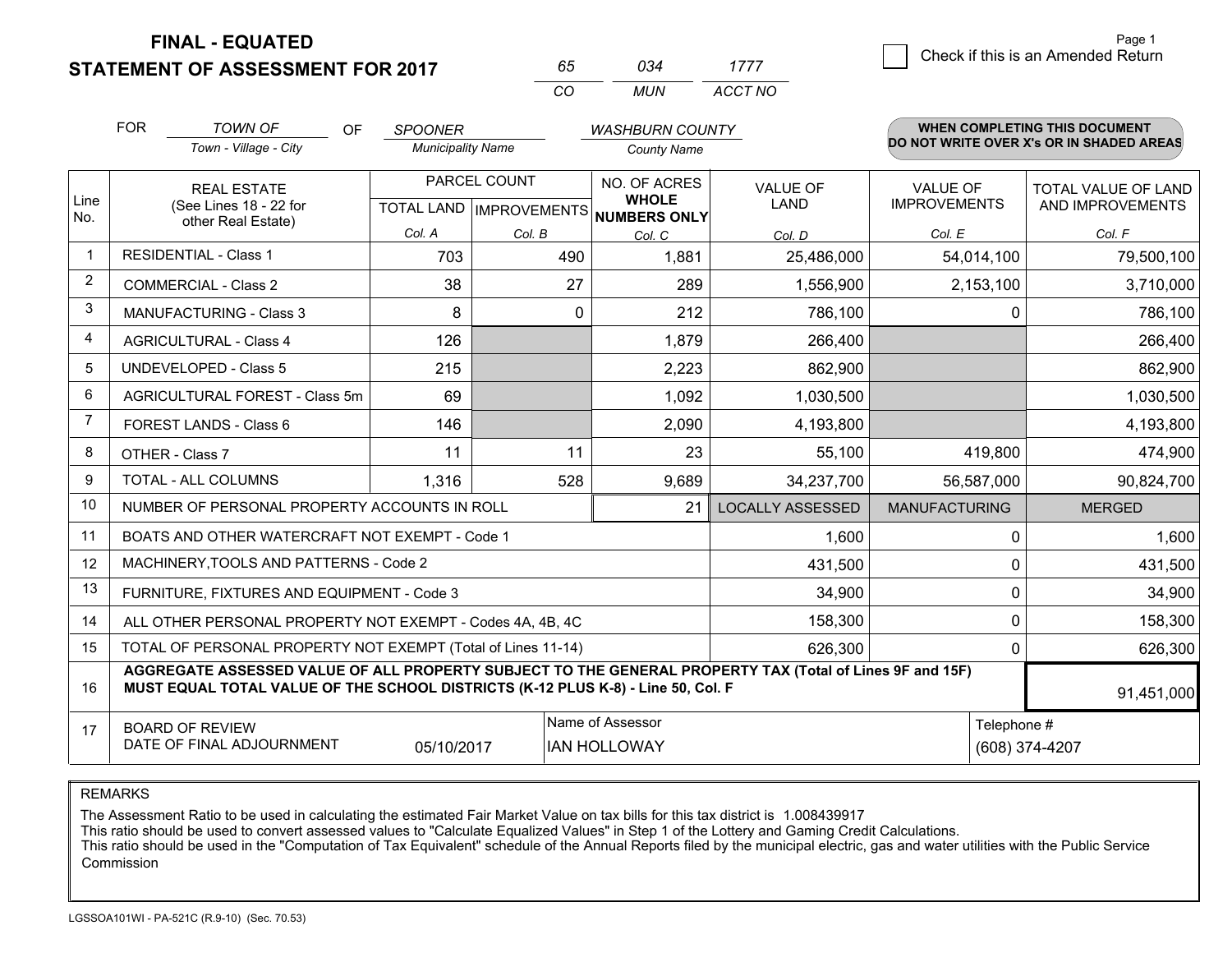*YEAR CO MUN ACCT NO* <sup>2017</sup> <sup>65</sup> <sup>034</sup> <sup>1777</sup> Page 2

Do not confuse FOREST LANDS (Line 7) with FOREST CROPS (in this section) - They are **NOT** the same

| (f) ASSESSED VALUE<br>Entered Before 2005 Managed Forest - Ferrous Mining CLOSED @ \$8.27 per acre<br>(f) ASSESSED VALUE<br>Entered Before 2005 Managed Forest - CLOSED @ \$1.87 per acre<br>(f) ASSESSED VALUE |  |
|-----------------------------------------------------------------------------------------------------------------------------------------------------------------------------------------------------------------|--|
|                                                                                                                                                                                                                 |  |
|                                                                                                                                                                                                                 |  |
|                                                                                                                                                                                                                 |  |
|                                                                                                                                                                                                                 |  |
|                                                                                                                                                                                                                 |  |
|                                                                                                                                                                                                                 |  |
|                                                                                                                                                                                                                 |  |
| 482,700                                                                                                                                                                                                         |  |
| Entered After 2004 Managed Forest - CLOSED @ \$10.68 per acre                                                                                                                                                   |  |
| (f) ASSESSED VALUE                                                                                                                                                                                              |  |
|                                                                                                                                                                                                                 |  |
| 271,900                                                                                                                                                                                                         |  |
| (e) Other Acres                                                                                                                                                                                                 |  |
| 191.58                                                                                                                                                                                                          |  |
| Assessed Value of Sec. 70.43 Corrections of Errors by Assessors                                                                                                                                                 |  |
| (c2) PERSONAL                                                                                                                                                                                                   |  |
|                                                                                                                                                                                                                 |  |
| Mfg. Equated Value of Sec.70.43 Corrections of Errors by Assessors                                                                                                                                              |  |
| (f2) PERSONAL                                                                                                                                                                                                   |  |
|                                                                                                                                                                                                                 |  |
|                                                                                                                                                                                                                 |  |

## **SPECIAL DISTRICTS**

| Line<br>No. | Enter 6-digit<br><b>Special District</b><br>Code (Col. A) | <b>Account</b><br><b>Number</b><br>(Col. B) | <b>Special District Name</b><br>(Col. C) | <b>Locally Assessed Value</b><br>of Real Estate and<br>Personal Property (Col. D) | Mfg Value of Real Estate<br>and Personal Property<br>(Col. E) | <b>Merged Value of</b><br><b>Real Estate and</b><br>Personal Property (Col. F) |
|-------------|-----------------------------------------------------------|---------------------------------------------|------------------------------------------|-----------------------------------------------------------------------------------|---------------------------------------------------------------|--------------------------------------------------------------------------------|
| 24          | 658030                                                    | 0425                                        | <b>SPOONER LAKE DISTRICT</b>             | 30,795,100                                                                        |                                                               | 30,795,100                                                                     |
| 25          |                                                           |                                             |                                          |                                                                                   |                                                               |                                                                                |
| 26          |                                                           |                                             |                                          |                                                                                   |                                                               |                                                                                |
| 27          |                                                           |                                             |                                          |                                                                                   |                                                               |                                                                                |
| 28          |                                                           |                                             |                                          |                                                                                   |                                                               |                                                                                |
| 29          |                                                           |                                             |                                          |                                                                                   |                                                               |                                                                                |
| 30          |                                                           |                                             |                                          |                                                                                   |                                                               |                                                                                |
| 31          |                                                           |                                             |                                          |                                                                                   |                                                               |                                                                                |
| 32          |                                                           |                                             |                                          |                                                                                   |                                                               |                                                                                |
| 33          |                                                           |                                             |                                          |                                                                                   |                                                               |                                                                                |
| 34          |                                                           |                                             |                                          |                                                                                   |                                                               |                                                                                |
| 35          |                                                           |                                             |                                          |                                                                                   |                                                               |                                                                                |

LGSSOA101WI-PA - 521C (R. 9-10) (Sec. 70.53)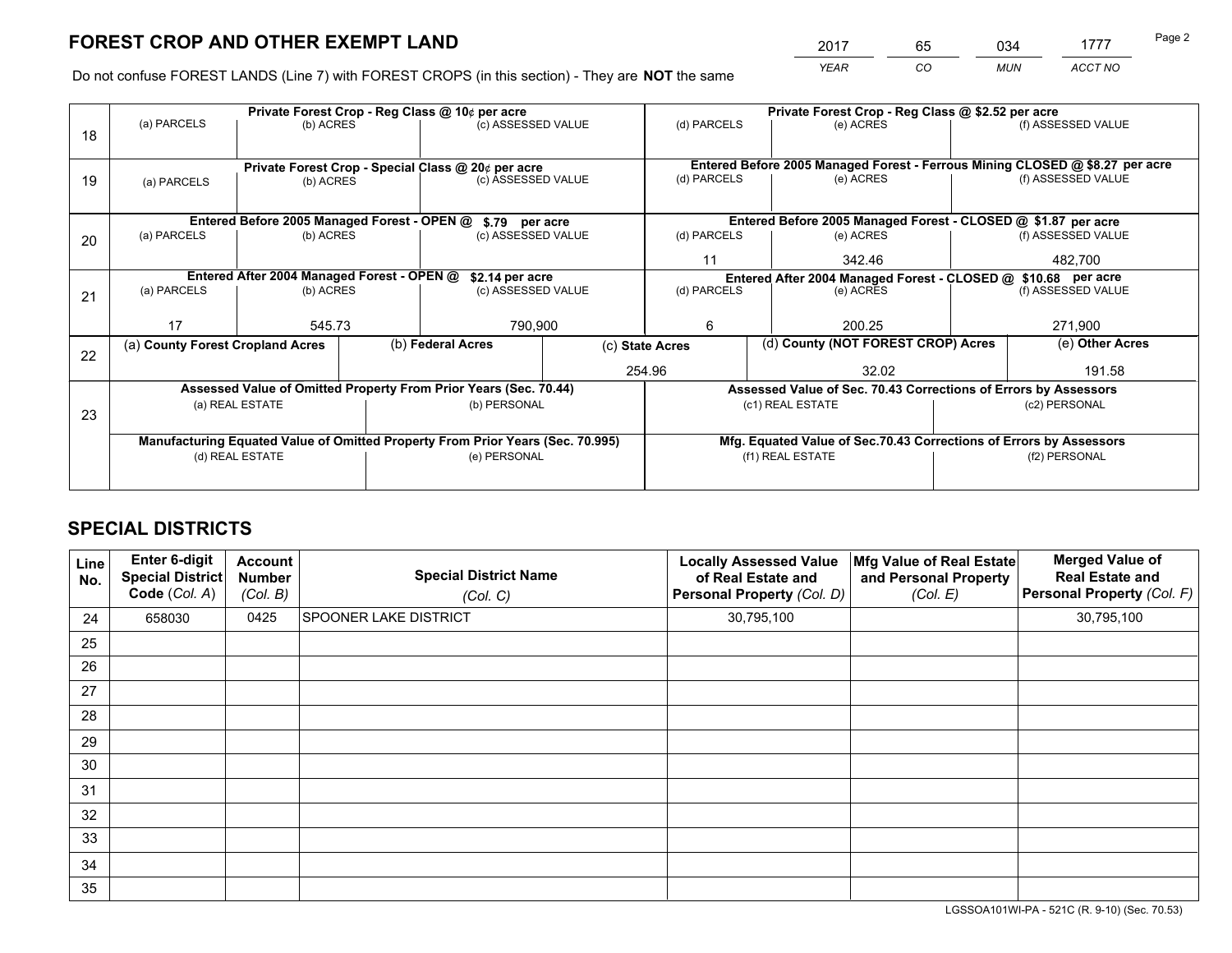|             |                                                                 |                                             |                                                         | <b>YEAR</b>                                                                       | CO<br><b>MUN</b>                                              | ACCT NO                                                                        |
|-------------|-----------------------------------------------------------------|---------------------------------------------|---------------------------------------------------------|-----------------------------------------------------------------------------------|---------------------------------------------------------------|--------------------------------------------------------------------------------|
| Line<br>No. | <b>Enter 6-digit</b><br><b>School District</b><br>Code (Col. A) | <b>Account</b><br><b>Number</b><br>(Col. B) | <b>School District Name</b><br>(Col. C)                 | <b>Locally Assessed Value</b><br>of Real Estate and<br>Personal Property (Col. D) | Mfg Value of Real Estate<br>and Personal Property<br>(Col. E) | <b>Merged Value of</b><br><b>Real Estate and</b><br>Personal Property (Col. F) |
|             | A. SCHOOL DISTRICTS (K-8 and K-12)                              |                                             |                                                         |                                                                                   |                                                               |                                                                                |
| 36          | 655474                                                          | 0393                                        | SCH D OF SPOONER                                        | 90,664,900                                                                        | 786,100                                                       | 91,451,000                                                                     |
| 37          |                                                                 |                                             |                                                         |                                                                                   |                                                               |                                                                                |
| 38          |                                                                 |                                             |                                                         |                                                                                   |                                                               |                                                                                |
| 39          |                                                                 |                                             |                                                         |                                                                                   |                                                               |                                                                                |
| 40          |                                                                 |                                             |                                                         |                                                                                   |                                                               |                                                                                |
| 41<br>42    |                                                                 |                                             |                                                         |                                                                                   |                                                               |                                                                                |
| 43          |                                                                 |                                             |                                                         |                                                                                   |                                                               |                                                                                |
|             |                                                                 |                                             |                                                         |                                                                                   |                                                               |                                                                                |
| 44<br>45    |                                                                 |                                             |                                                         |                                                                                   |                                                               |                                                                                |
| 46          |                                                                 |                                             |                                                         |                                                                                   |                                                               |                                                                                |
| 47          |                                                                 |                                             |                                                         |                                                                                   |                                                               |                                                                                |
| 48          |                                                                 |                                             |                                                         |                                                                                   |                                                               |                                                                                |
| 49          |                                                                 |                                             |                                                         |                                                                                   |                                                               |                                                                                |
| 50          |                                                                 |                                             | TOTAL ASSESSED VALUE OF SCHOOL DISTRICTS (K-8 and K-12) | 90,664,900                                                                        | 786,100                                                       | 91,451,000                                                                     |
|             | <b>B.</b><br><b>UNION HIGH SCHOOL DISTRICTS</b>                 |                                             |                                                         |                                                                                   |                                                               |                                                                                |
| 51          |                                                                 |                                             |                                                         |                                                                                   |                                                               |                                                                                |
| 52          |                                                                 |                                             |                                                         |                                                                                   |                                                               |                                                                                |
| 53          |                                                                 |                                             |                                                         |                                                                                   |                                                               |                                                                                |
| 54          |                                                                 |                                             |                                                         |                                                                                   |                                                               |                                                                                |
| 55          |                                                                 |                                             | TOTAL ASSESSED VALUE OF UNION HIGH SCHOOLS              |                                                                                   |                                                               |                                                                                |
|             | C.<br><b>TECHNICAL COLLEGE DISTRICTS</b>                        |                                             |                                                         |                                                                                   |                                                               |                                                                                |
| 56          | 001700                                                          | 0016                                        | WISCONSIN INDIANHEAD TECH COLLEGE SHEL                  | 90,664,900                                                                        | 786,100                                                       | 91,451,000                                                                     |
| 57<br>58    |                                                                 |                                             |                                                         |                                                                                   |                                                               |                                                                                |
| 59          |                                                                 |                                             | TOTAL ASSESSED VALUE OF TECHNICAL COLLEGES              | 90,664,900                                                                        | 786,100                                                       | 91,451,000                                                                     |
|             |                                                                 |                                             |                                                         |                                                                                   |                                                               |                                                                                |

65

034

 *I hereby certify, to the best of my knowledge and belief, this form is complete and correct.*

**SCHOOL DISTRICTS**

| Print name of preparer | Title                    |                | Date (MM / DD / CCYY) |
|------------------------|--------------------------|----------------|-----------------------|
|                        |                          |                |                       |
| Signature of preparer  | Contact Telephone Number | E-mail address |                       |
|                        | $\sim$                   |                |                       |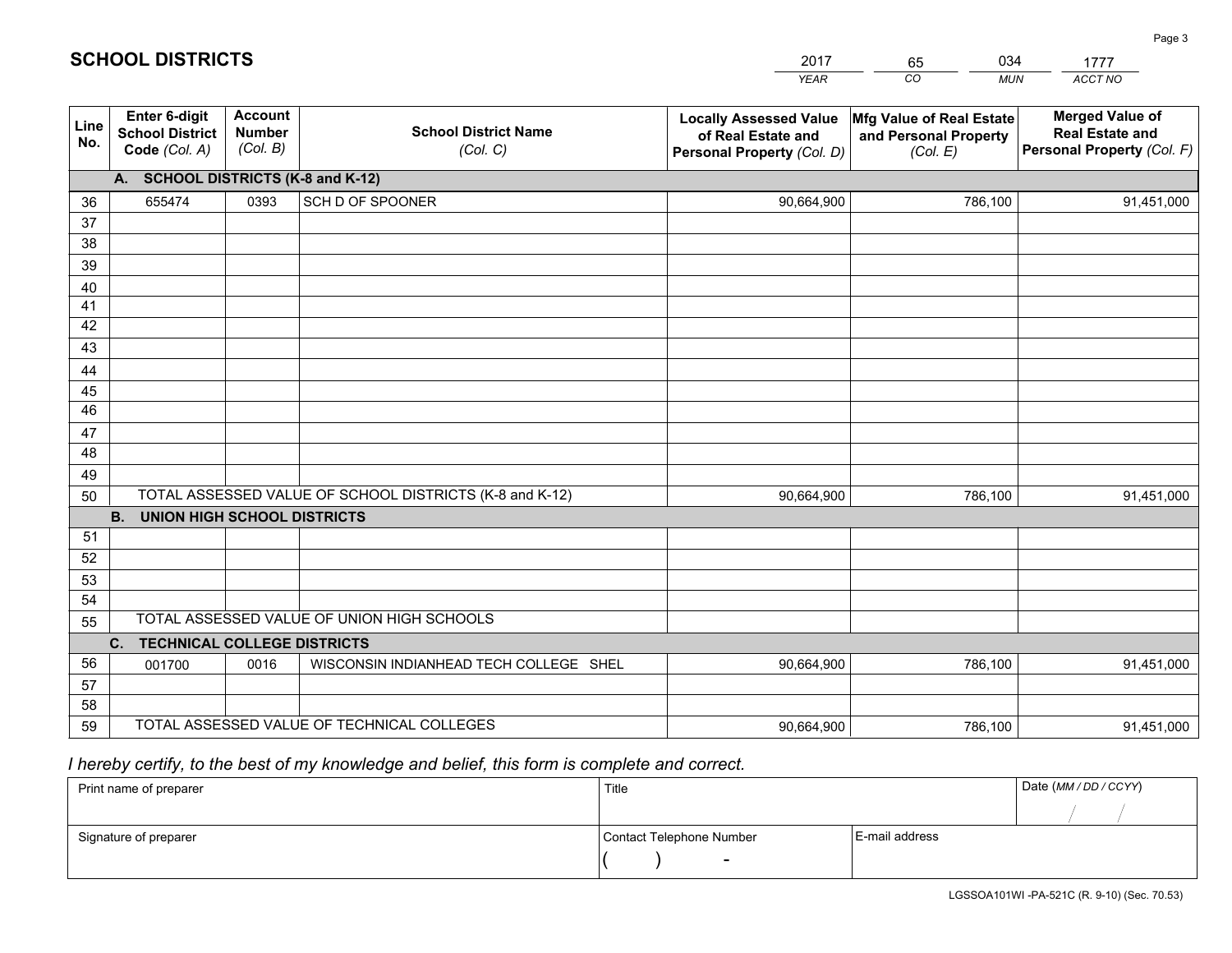#### **HIGHLIGHTS**

- 1. Complete the Statement of Assessment after the Board of Review. Reflect any changes made there.
- 2. Use black ink to complete.
- 3. Line 16 must equal Line 50, Col D.
- 4. Line 55 must equal the total of K-8 schools listed on lines 36-49. Do not include K-12 schools in this comparision.
- 5. Line 59, Col. D must equal Line 16.
- 6. Special District, School District and Technical College District values must include both real estate and personal property. Examples of Special districts are: town sanitary districts, public inland lake protection and rehabilitation districts, and metropolitan sewerage districts.
- 7. DO NOT INCLUDE Manufacturing property values.DOR will print these values on the final SOA.

PAMELA STRUNK TOWN OF SPOONER

PAMELA STRUNK<br>TOWN OF SPOONER

PO BOX 578

PO BOX 578

SPOONER, WI 54801 - 0578

SPOONER, WI 54801 - 0578

 8. Accuracy of this form is very important. The values reported directly affect the equalized value DOR calculates for school and special districts.

#### **Page 1:**

 If not prefilled, enter the tax year,county and municipal code,municipal type, municipal name and county name on the top of form.

Check the Amended box, if filing an amended / corrected SOA.

 Report the parcel count, acres and assessed value of taxable general property, total parcel count, (real and personal), total acres, and values from final figures set by the Board of Review.

- A. Real Estate land and improvements (buildings, etc.) is reported on lines 1 8, total line 9.
- B. Personal Property is reported on lines 11 14, Column D, total line 15.
- C. To complete this report, use the computer produced summary of the assessment roll that shows these amounts.
- D. Use whole numbers only.
- E. Add each line across and each column down to verify entries.

### **Page 2:**

- A. Report Special Items (not subject to general property tax).
- 1. Private Forest Croplands and Managed Forest Lands are reported on lines 18,19, 20 and 21. Be sure to report assessed values **NOT** taxes.
- 2. You should have copies of the orders of entry, orders of withdrawal, etc., to update your assessment roll.
	- 3. Show hundredths of acres (e.g. 39.75).
- 4. Tax exempt lands are reported on line 22.
- 5. Omitted property and sec. 70.43, Wis. Stats., corrections of errors by assessor are reported on line 23. Report real estate and personal property separately. These should be for **prior years**, not something found on the current assessment roll after the board of review.
- B. Special District (Lines 24-35) Include the value of both real and personal property.

 The Department of Revenue (DOR) preprints much of the information regarding names and codes for schools, special districts,etc. If a district is not listed, enter the name and value only, DOR will enter the proper code.

## **Page 3 School Districts:**

Include the value of both real and personal property.

Report School District (regular, elementary, union high school, and technical college).

- 1. Regular (K-12) and Elementary (K-8) school values are reported on lines 36-49, total on line 50.
- 2. Union High School (UHS) (use only if elementary schools are listed on lines 36-49) are reported on lines 51-54. UHS total value (line 55) must equal to the total **elementary school** values reported on lines 36-49. Do notinclude K-12 schools in this comparison.
- 3. Technical College values are reported on lines 56-58, total on line 59.
- 4. Use the computer summary that shows these amounts to complete this report.

#### **This form is due the second Monday in June. File this report only after your Board of Review is complete.**

 *If you have questions: Return forms to:*

 Email: lgs@wisconsin.gov Wisconsin Department of RevenueCall:  $(608)$  266-2569 or  $(608)$  264-6892 Fax number: (608) 264-6887 PO Box 8971

Local Government Services Section 6-97 Madison WI 53708-8971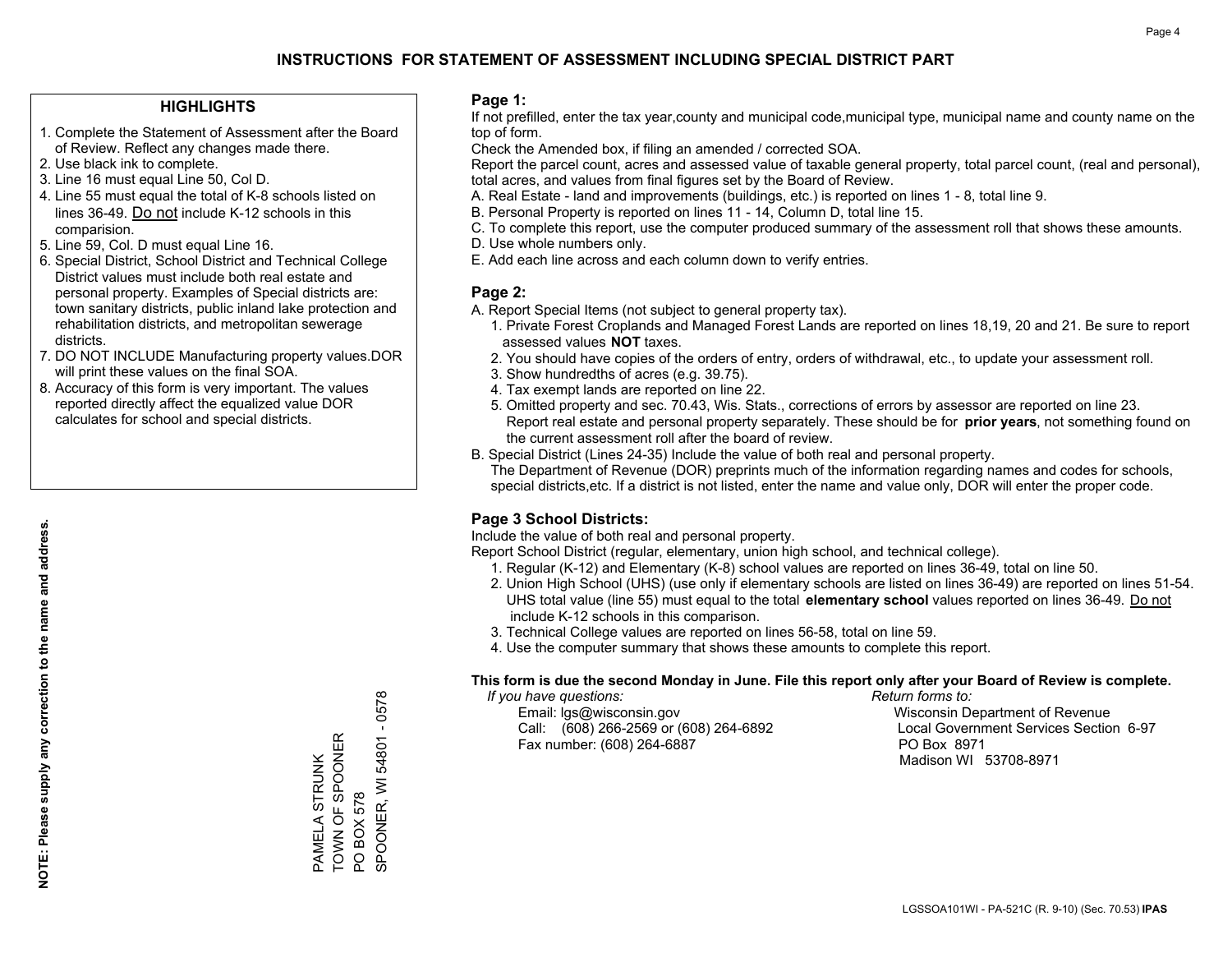**STATEMENT OF ASSESSMENT FOR 2017** 

**FINAL - EQUATED**

| 65.      | การค | 1778    |
|----------|------|---------|
| $\alpha$ | MUN  | ACCT NO |

|                | <b>FOR</b>                                                                                                                                                                                   | <b>TOWN OF</b><br><b>OF</b>                    | <b>SPRINGBROOK</b>                        |        | <b>WASHBURN COUNTY</b>                       |                                |                                        | <b>WHEN COMPLETING THIS DOCUMENT</b>           |
|----------------|----------------------------------------------------------------------------------------------------------------------------------------------------------------------------------------------|------------------------------------------------|-------------------------------------------|--------|----------------------------------------------|--------------------------------|----------------------------------------|------------------------------------------------|
|                |                                                                                                                                                                                              | Town - Village - City                          | <b>Municipality Name</b>                  |        | <b>County Name</b>                           |                                |                                        | DO NOT WRITE OVER X's OR IN SHADED AREAS       |
| Line<br>No.    | <b>REAL ESTATE</b><br>(See Lines 18 - 22 for                                                                                                                                                 |                                                | PARCEL COUNT<br>TOTAL LAND   IMPROVEMENTS |        | NO. OF ACRES<br><b>WHOLE</b><br>NUMBERS ONLY | <b>VALUE OF</b><br><b>LAND</b> | <b>VALUE OF</b><br><b>IMPROVEMENTS</b> | <b>TOTAL VALUE OF LAND</b><br>AND IMPROVEMENTS |
|                |                                                                                                                                                                                              | other Real Estate)                             | Col. A                                    | Col. B | Col. C                                       | Col. D                         | Col. E                                 | Col. F                                         |
| -1             |                                                                                                                                                                                              | <b>RESIDENTIAL - Class 1</b>                   | 412                                       | 313    | 800                                          | 4,234,700                      | 17,595,900                             | 21,830,600                                     |
| 2              |                                                                                                                                                                                              | <b>COMMERCIAL - Class 2</b>                    | 16                                        | 14     | 16                                           | 269,800                        | 656,400                                | 926,200                                        |
| 3              |                                                                                                                                                                                              | <b>MANUFACTURING - Class 3</b>                 | 1                                         | 1      | 20                                           | 25,200                         | 329,900                                | 355,100                                        |
| 4              |                                                                                                                                                                                              | <b>AGRICULTURAL - Class 4</b>                  | 123                                       |        | 2,243                                        | 282,600                        |                                        | 282,600                                        |
| 5              |                                                                                                                                                                                              | <b>UNDEVELOPED - Class 5</b>                   | 174                                       |        | 1,367                                        | 436,500                        |                                        | 436,500                                        |
| 6              |                                                                                                                                                                                              | AGRICULTURAL FOREST - Class 5m                 | 74                                        |        | 976                                          | 958,000                        |                                        | 958,000                                        |
| $\overline{7}$ |                                                                                                                                                                                              | FOREST LANDS - Class 6                         | 260                                       |        | 4,868                                        | 8,111,100                      |                                        | 8,111,100                                      |
| 8              |                                                                                                                                                                                              | OTHER - Class 7                                | 26                                        | 24     | 40                                           | 123,000                        | 762,400                                | 885,400                                        |
| 9              | TOTAL - ALL COLUMNS                                                                                                                                                                          |                                                | 1,086                                     | 352    | 10,330                                       | 14,440,900                     | 19,344,600                             | 33,785,500                                     |
| 10             | NUMBER OF PERSONAL PROPERTY ACCOUNTS IN ROLL                                                                                                                                                 |                                                |                                           |        | 25                                           | <b>LOCALLY ASSESSED</b>        | <b>MANUFACTURING</b>                   | <b>MERGED</b>                                  |
| 11             |                                                                                                                                                                                              | BOATS AND OTHER WATERCRAFT NOT EXEMPT - Code 1 |                                           |        |                                              | 0                              | $\Omega$                               | 0                                              |
| 12             |                                                                                                                                                                                              | MACHINERY, TOOLS AND PATTERNS - Code 2         |                                           |        |                                              | 36,800                         | 24,400                                 | 61,200                                         |
| 13             |                                                                                                                                                                                              | FURNITURE, FIXTURES AND EQUIPMENT - Code 3     |                                           |        |                                              | 37,400                         | 100                                    | 37,500                                         |
| 14             | 180,600<br>1,000<br>ALL OTHER PERSONAL PROPERTY NOT EXEMPT - Codes 4A, 4B, 4C                                                                                                                |                                                |                                           |        |                                              |                                |                                        | 181,600                                        |
| 15             | TOTAL OF PERSONAL PROPERTY NOT EXEMPT (Total of Lines 11-14)<br>254,800                                                                                                                      |                                                |                                           |        |                                              |                                | 25,500                                 | 280,300                                        |
| 16             | AGGREGATE ASSESSED VALUE OF ALL PROPERTY SUBJECT TO THE GENERAL PROPERTY TAX (Total of Lines 9F and 15F)<br>MUST EQUAL TOTAL VALUE OF THE SCHOOL DISTRICTS (K-12 PLUS K-8) - Line 50, Col. F |                                                |                                           |        |                                              |                                | 34,065,800                             |                                                |
| 17             | Name of Assessor<br>Telephone #<br><b>BOARD OF REVIEW</b><br>DATE OF FINAL ADJOURNMENT<br>06/12/2017<br><b>LARRY LEE</b><br>(715) 520-2126                                                   |                                                |                                           |        |                                              |                                |                                        |                                                |

REMARKS

The Assessment Ratio to be used in calculating the estimated Fair Market Value on tax bills for this tax district is .857867581<br>This ratio should be used to convert assessed values to "Calculate Equalized Values" in Step 1 Commission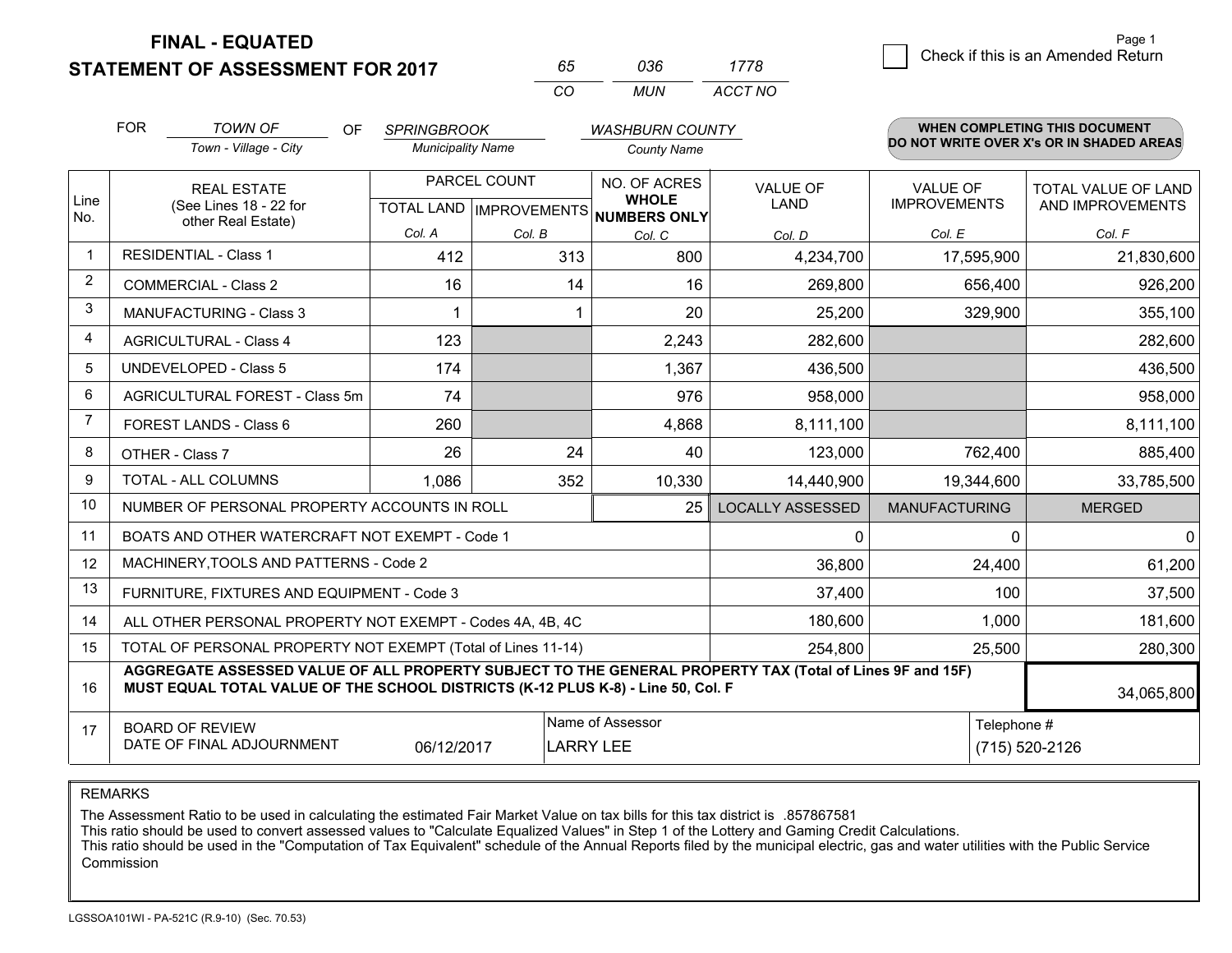*YEAR CO MUN ACCT NO* <sup>2017</sup> <sup>65</sup> <sup>036</sup> <sup>1778</sup> Page 2

Do not confuse FOREST LANDS (Line 7) with FOREST CROPS (in this section) - They are **NOT** the same

| Private Forest Crop - Reg Class @ 10¢ per acre |                                                                                |           |  |                                                            |                                                                              | Private Forest Crop - Reg Class @ \$2.52 per acre                  |                                                                 |               |                    |  |
|------------------------------------------------|--------------------------------------------------------------------------------|-----------|--|------------------------------------------------------------|------------------------------------------------------------------------------|--------------------------------------------------------------------|-----------------------------------------------------------------|---------------|--------------------|--|
| 18                                             | (a) PARCELS                                                                    | (b) ACRES |  | (c) ASSESSED VALUE                                         |                                                                              | (d) PARCELS                                                        | (e) ACRES                                                       |               | (f) ASSESSED VALUE |  |
|                                                |                                                                                |           |  |                                                            |                                                                              |                                                                    | 40                                                              |               | 46.200             |  |
|                                                | Private Forest Crop - Special Class @ 20¢ per acre                             |           |  |                                                            | Entered Before 2005 Managed Forest - Ferrous Mining CLOSED @ \$8.27 per acre |                                                                    |                                                                 |               |                    |  |
| 19                                             | (a) PARCELS                                                                    | (b) ACRES |  | (c) ASSESSED VALUE                                         |                                                                              | (d) PARCELS                                                        | (e) ACRES                                                       |               | (f) ASSESSED VALUE |  |
|                                                |                                                                                |           |  |                                                            |                                                                              |                                                                    |                                                                 |               |                    |  |
|                                                |                                                                                |           |  | Entered Before 2005 Managed Forest - OPEN @ \$.79 per acre |                                                                              |                                                                    | Entered Before 2005 Managed Forest - CLOSED @ \$1.87 per acre   |               |                    |  |
| 20                                             | (a) PARCELS                                                                    | (b) ACRES |  | (c) ASSESSED VALUE                                         |                                                                              | (d) PARCELS<br>(e) ACRES                                           |                                                                 |               | (f) ASSESSED VALUE |  |
|                                                | 26                                                                             | 962.57    |  | 2,003,600                                                  |                                                                              | 11                                                                 | 346.94                                                          |               | 691,900            |  |
|                                                | Entered After 2004 Managed Forest - OPEN @<br>\$2.14 per acre                  |           |  |                                                            |                                                                              | Entered After 2004 Managed Forest - CLOSED @ \$10.68 per acre      |                                                                 |               |                    |  |
| 21                                             | (a) PARCELS                                                                    | (b) ACRES |  | (c) ASSESSED VALUE                                         |                                                                              | (d) PARCELS<br>(e) ACRES                                           |                                                                 |               | (f) ASSESSED VALUE |  |
|                                                |                                                                                |           |  |                                                            |                                                                              |                                                                    |                                                                 |               |                    |  |
|                                                | 22                                                                             | 677.86    |  | 1,254,500                                                  |                                                                              | 17                                                                 | 586.85                                                          |               | 1,058,900          |  |
| 22                                             | (a) County Forest Cropland Acres                                               |           |  | (b) Federal Acres                                          |                                                                              | (c) State Acres                                                    | (d) County (NOT FOREST CROP) Acres                              |               | (e) Other Acres    |  |
|                                                | 7,822.84                                                                       |           |  | 923.21                                                     |                                                                              | 312.22<br>123.24                                                   |                                                                 | 139.86        |                    |  |
|                                                | Assessed Value of Omitted Property From Prior Years (Sec. 70.44)               |           |  |                                                            |                                                                              |                                                                    | Assessed Value of Sec. 70.43 Corrections of Errors by Assessors |               |                    |  |
|                                                | (a) REAL ESTATE                                                                |           |  | (b) PERSONAL                                               |                                                                              | (c1) REAL ESTATE                                                   |                                                                 | (c2) PERSONAL |                    |  |
| 23                                             |                                                                                |           |  |                                                            |                                                                              |                                                                    |                                                                 |               |                    |  |
|                                                | Manufacturing Equated Value of Omitted Property From Prior Years (Sec. 70.995) |           |  |                                                            |                                                                              | Mfg. Equated Value of Sec.70.43 Corrections of Errors by Assessors |                                                                 |               |                    |  |
|                                                | (e) PERSONAL<br>(d) REAL ESTATE                                                |           |  | (f1) REAL ESTATE                                           |                                                                              |                                                                    | (f2) PERSONAL                                                   |               |                    |  |
|                                                |                                                                                |           |  |                                                            |                                                                              |                                                                    |                                                                 |               |                    |  |

## **SPECIAL DISTRICTS**

| Line<br>No. | Enter 6-digit<br><b>Special District</b> | <b>Account</b><br><b>Number</b> | <b>Special District Name</b> | <b>Locally Assessed Value</b><br>of Real Estate and | Mfg Value of Real Estate<br>and Personal Property | <b>Merged Value of</b><br><b>Real Estate and</b> |
|-------------|------------------------------------------|---------------------------------|------------------------------|-----------------------------------------------------|---------------------------------------------------|--------------------------------------------------|
|             | Code (Col. A)                            | (Col. B)                        | (Col. C)                     | Personal Property (Col. D)                          | (Col. E)                                          | Personal Property (Col. F)                       |
| 24          |                                          |                                 |                              |                                                     |                                                   |                                                  |
| 25          |                                          |                                 |                              |                                                     |                                                   |                                                  |
| 26          |                                          |                                 |                              |                                                     |                                                   |                                                  |
| 27          |                                          |                                 |                              |                                                     |                                                   |                                                  |
| 28          |                                          |                                 |                              |                                                     |                                                   |                                                  |
| 29          |                                          |                                 |                              |                                                     |                                                   |                                                  |
| 30          |                                          |                                 |                              |                                                     |                                                   |                                                  |
| 31          |                                          |                                 |                              |                                                     |                                                   |                                                  |
| 32          |                                          |                                 |                              |                                                     |                                                   |                                                  |
| 33          |                                          |                                 |                              |                                                     |                                                   |                                                  |
| 34          |                                          |                                 |                              |                                                     |                                                   |                                                  |
| 35          |                                          |                                 |                              |                                                     |                                                   |                                                  |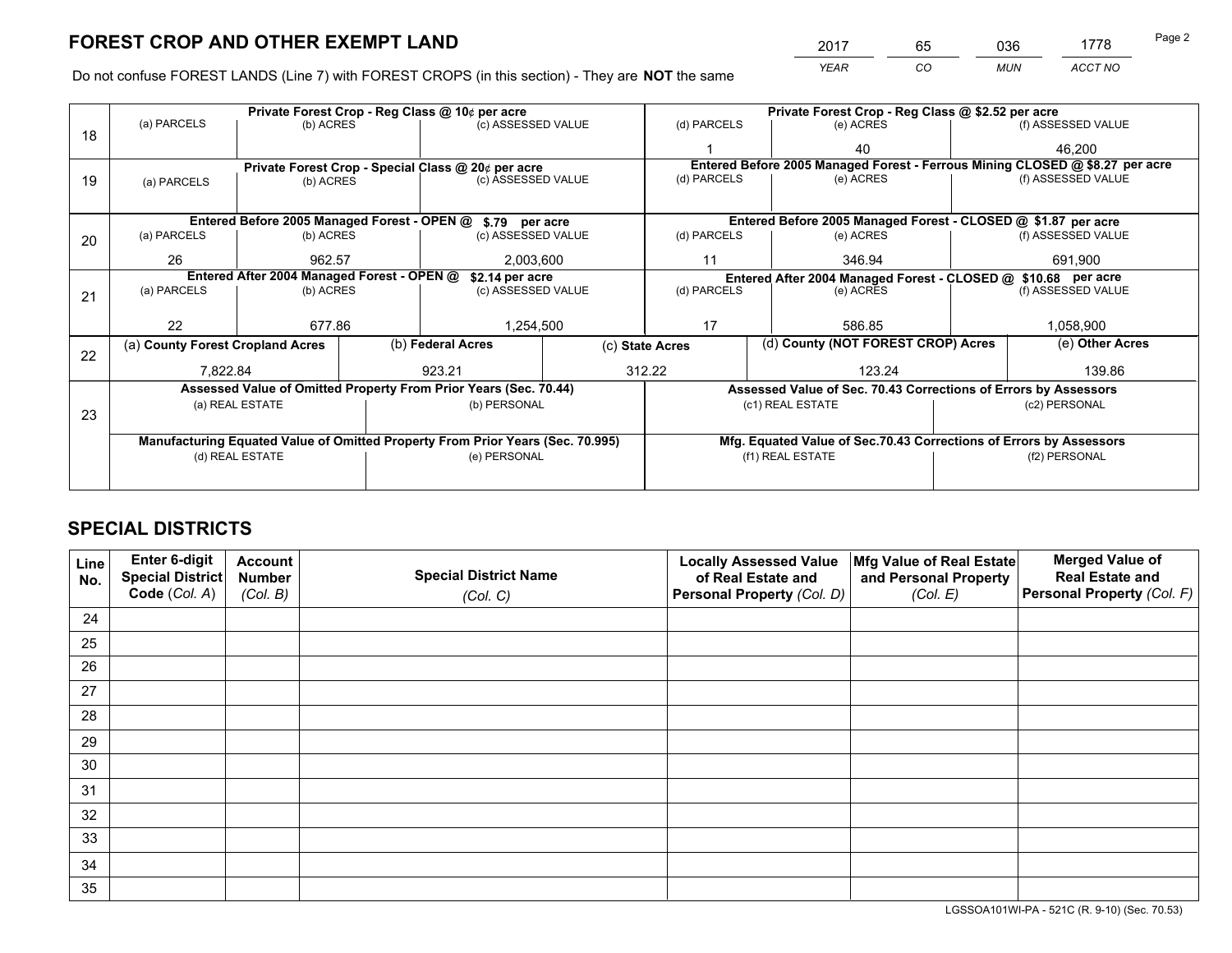|             |                                                                 |                                             |                                                         | <b>YEAR</b>                                                                       | CO<br><b>MUN</b>                                              | <b>ACCT NO</b>                                                                 |
|-------------|-----------------------------------------------------------------|---------------------------------------------|---------------------------------------------------------|-----------------------------------------------------------------------------------|---------------------------------------------------------------|--------------------------------------------------------------------------------|
| Line<br>No. | <b>Enter 6-digit</b><br><b>School District</b><br>Code (Col. A) | <b>Account</b><br><b>Number</b><br>(Col. B) | <b>School District Name</b><br>(Col. C)                 | <b>Locally Assessed Value</b><br>of Real Estate and<br>Personal Property (Col. D) | Mfg Value of Real Estate<br>and Personal Property<br>(Col. E) | <b>Merged Value of</b><br><b>Real Estate and</b><br>Personal Property (Col. F) |
|             | A. SCHOOL DISTRICTS (K-8 and K-12)                              |                                             |                                                         |                                                                                   |                                                               |                                                                                |
| 36          | 655474                                                          | 0393                                        | SCH D OF SPOONER                                        | 33,685,200                                                                        | 380,600                                                       | 34,065,800                                                                     |
| 37          |                                                                 |                                             |                                                         |                                                                                   |                                                               |                                                                                |
| 38          |                                                                 |                                             |                                                         |                                                                                   |                                                               |                                                                                |
| 39          |                                                                 |                                             |                                                         |                                                                                   |                                                               |                                                                                |
| 40          |                                                                 |                                             |                                                         |                                                                                   |                                                               |                                                                                |
| 41          |                                                                 |                                             |                                                         |                                                                                   |                                                               |                                                                                |
| 42          |                                                                 |                                             |                                                         |                                                                                   |                                                               |                                                                                |
| 43          |                                                                 |                                             |                                                         |                                                                                   |                                                               |                                                                                |
| 44<br>45    |                                                                 |                                             |                                                         |                                                                                   |                                                               |                                                                                |
| 46          |                                                                 |                                             |                                                         |                                                                                   |                                                               |                                                                                |
| 47          |                                                                 |                                             |                                                         |                                                                                   |                                                               |                                                                                |
| 48          |                                                                 |                                             |                                                         |                                                                                   |                                                               |                                                                                |
| 49          |                                                                 |                                             |                                                         |                                                                                   |                                                               |                                                                                |
| 50          |                                                                 |                                             | TOTAL ASSESSED VALUE OF SCHOOL DISTRICTS (K-8 and K-12) | 33,685,200                                                                        | 380,600                                                       | 34,065,800                                                                     |
|             | <b>B.</b><br><b>UNION HIGH SCHOOL DISTRICTS</b>                 |                                             |                                                         |                                                                                   |                                                               |                                                                                |
| 51          |                                                                 |                                             |                                                         |                                                                                   |                                                               |                                                                                |
| 52          |                                                                 |                                             |                                                         |                                                                                   |                                                               |                                                                                |
| 53          |                                                                 |                                             |                                                         |                                                                                   |                                                               |                                                                                |
| 54          |                                                                 |                                             |                                                         |                                                                                   |                                                               |                                                                                |
| 55          |                                                                 |                                             | TOTAL ASSESSED VALUE OF UNION HIGH SCHOOLS              |                                                                                   |                                                               |                                                                                |
|             | C.<br><b>TECHNICAL COLLEGE DISTRICTS</b>                        |                                             |                                                         |                                                                                   |                                                               |                                                                                |
| 56          | 001700                                                          | 0016                                        | WISCONSIN INDIANHEAD TECH COLLEGE SHEL                  | 33,685,200                                                                        | 380,600                                                       | 34,065,800                                                                     |
| 57          |                                                                 |                                             |                                                         |                                                                                   |                                                               |                                                                                |
| 58          |                                                                 |                                             | TOTAL ASSESSED VALUE OF TECHNICAL COLLEGES              |                                                                                   |                                                               |                                                                                |
| 59          |                                                                 |                                             |                                                         | 33,685,200                                                                        | 380,600                                                       | 34,065,800                                                                     |

65

036

## *I hereby certify, to the best of my knowledge and belief, this form is complete and correct.*

**SCHOOL DISTRICTS**

| Print name of preparer | Title                    |                | Date (MM / DD / CCYY) |
|------------------------|--------------------------|----------------|-----------------------|
|                        |                          |                |                       |
| Signature of preparer  | Contact Telephone Number | E-mail address |                       |
|                        | $\sim$                   |                |                       |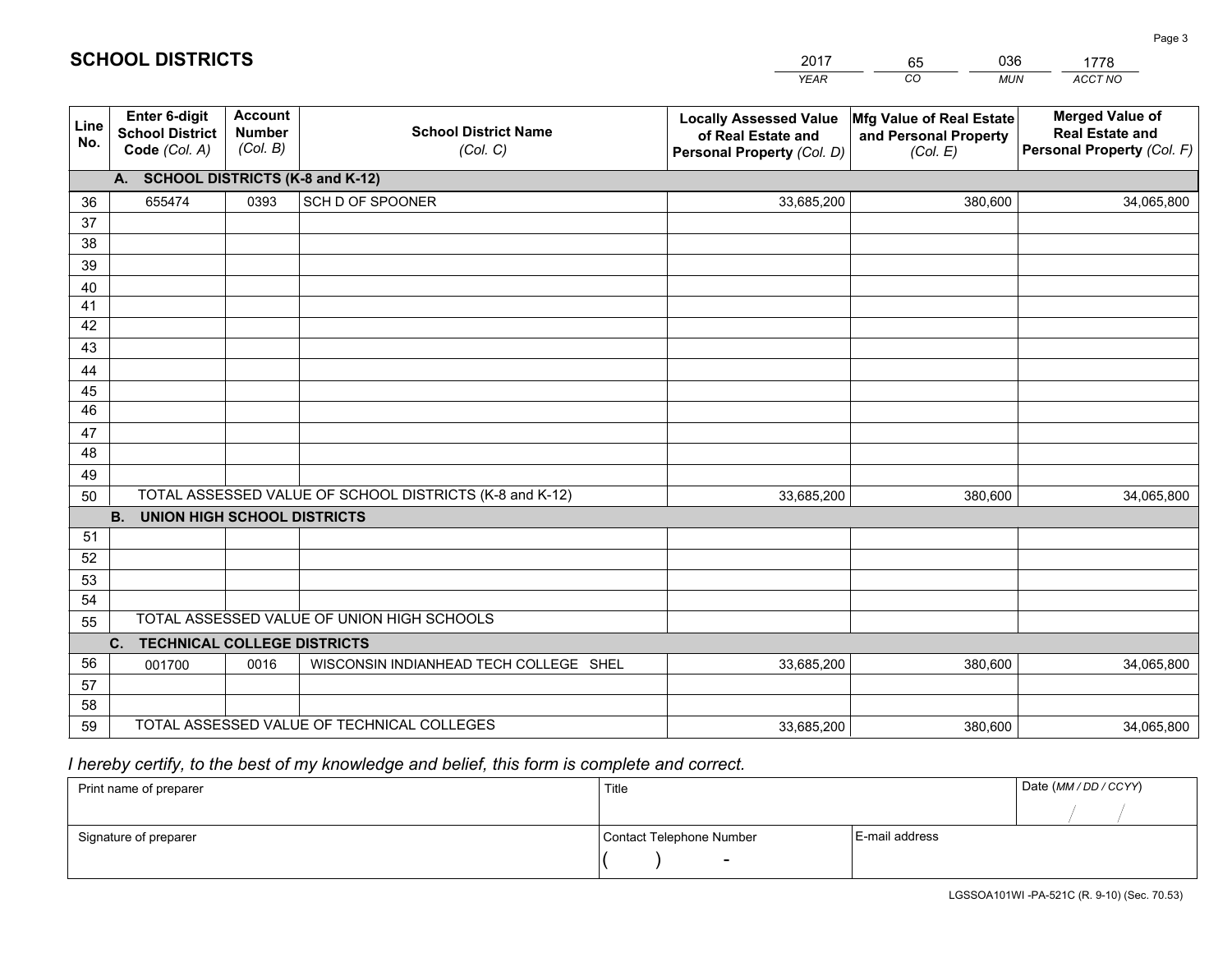#### **HIGHLIGHTS**

- 1. Complete the Statement of Assessment after the Board of Review. Reflect any changes made there.
- 2. Use black ink to complete.
- 3. Line 16 must equal Line 50, Col D.
- 4. Line 55 must equal the total of K-8 schools listed on lines 36-49. Do not include K-12 schools in this comparision.
- 5. Line 59, Col. D must equal Line 16.
- 6. Special District, School District and Technical College District values must include both real estate and personal property. Examples of Special districts are: town sanitary districts, public inland lake protection and rehabilitation districts, and metropolitan sewerage districts.
- 7. DO NOT INCLUDE Manufacturing property values.DOR will print these values on the final SOA.
- 8. Accuracy of this form is very important. The values reported directly affect the equalized value DOR calculates for school and special districts.

#### **Page 1:**

 If not prefilled, enter the tax year,county and municipal code,municipal type, municipal name and county name on the top of form.

Check the Amended box, if filing an amended / corrected SOA.

 Report the parcel count, acres and assessed value of taxable general property, total parcel count, (real and personal), total acres, and values from final figures set by the Board of Review.

- A. Real Estate land and improvements (buildings, etc.) is reported on lines 1 8, total line 9.
- B. Personal Property is reported on lines 11 14, Column D, total line 15.
- C. To complete this report, use the computer produced summary of the assessment roll that shows these amounts.
- D. Use whole numbers only.
- E. Add each line across and each column down to verify entries.

#### **Page 2:**

- A. Report Special Items (not subject to general property tax).
- 1. Private Forest Croplands and Managed Forest Lands are reported on lines 18,19, 20 and 21. Be sure to report assessed values **NOT** taxes.
- 2. You should have copies of the orders of entry, orders of withdrawal, etc., to update your assessment roll.
	- 3. Show hundredths of acres (e.g. 39.75).
- 4. Tax exempt lands are reported on line 22.
- 5. Omitted property and sec. 70.43, Wis. Stats., corrections of errors by assessor are reported on line 23. Report real estate and personal property separately. These should be for **prior years**, not something found on the current assessment roll after the board of review.
- B. Special District (Lines 24-35) Include the value of both real and personal property.

 The Department of Revenue (DOR) preprints much of the information regarding names and codes for schools, special districts,etc. If a district is not listed, enter the name and value only, DOR will enter the proper code.

## **Page 3 School Districts:**

Include the value of both real and personal property.

Report School District (regular, elementary, union high school, and technical college).

- 1. Regular (K-12) and Elementary (K-8) school values are reported on lines 36-49, total on line 50.
- 2. Union High School (UHS) (use only if elementary schools are listed on lines 36-49) are reported on lines 51-54. UHS total value (line 55) must equal to the total **elementary school** values reported on lines 36-49. Do notinclude K-12 schools in this comparison.
- 3. Technical College values are reported on lines 56-58, total on line 59.
- 4. Use the computer summary that shows these amounts to complete this report.

#### **This form is due the second Monday in June. File this report only after your Board of Review is complete.**

 *If you have questions: Return forms to:*

 Email: lgs@wisconsin.gov Wisconsin Department of RevenueCall:  $(608)$  266-2569 or  $(608)$  264-6892 Fax number: (608) 264-6887 PO Box 8971

Local Government Services Section 6-97 Madison WI 53708-8971

TOWN OF SPRINGBROOK KATHY HELM<br>TOWN OF SPRINGBROOK SPRINGBROOK, WI 54875 SPRINGBROOK, WI 54875 N7932 CHAPPELL ROAD<br>N7932 CHAPPELL ROAD N7932 CHAPPELL ROAD KATHY HELM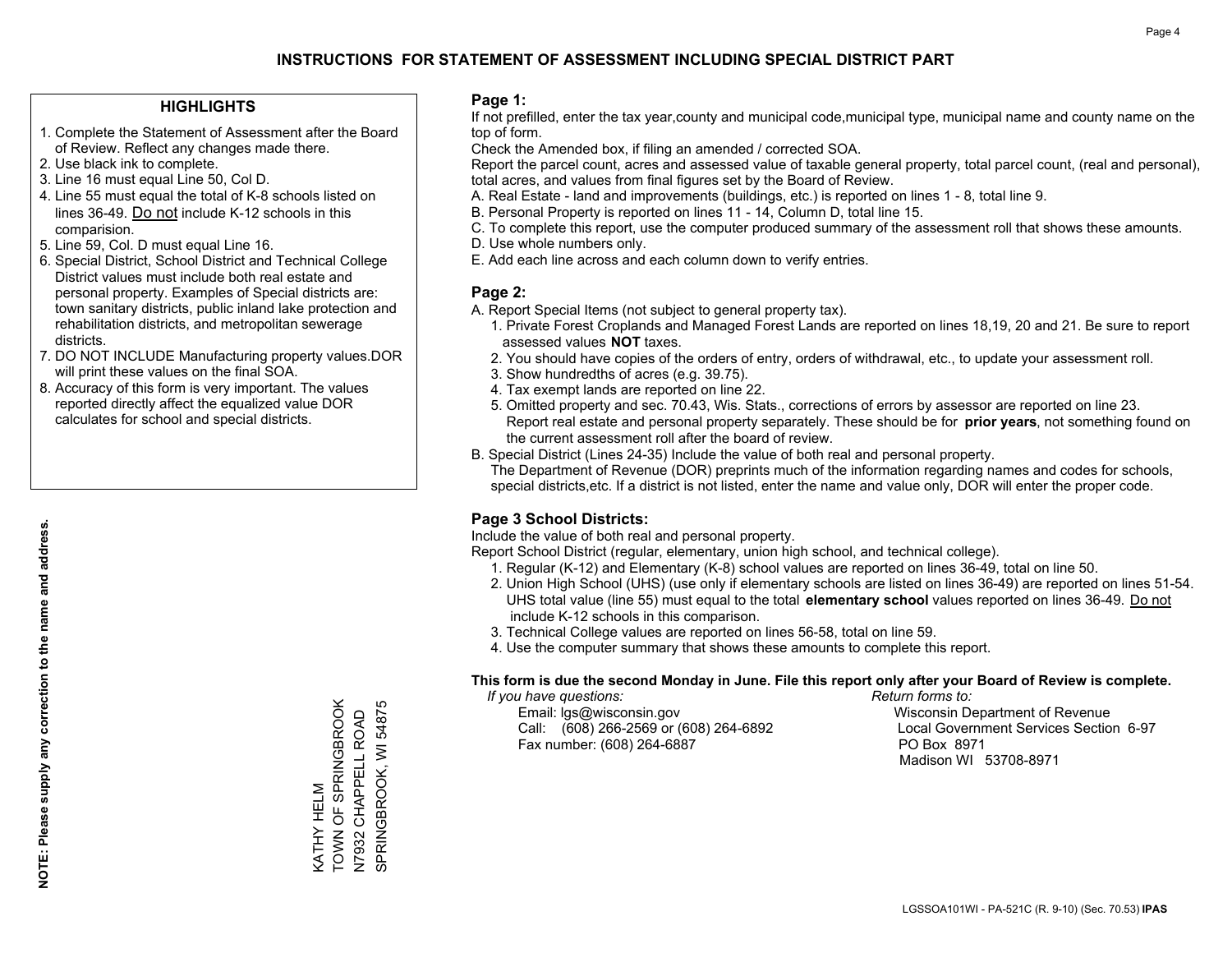**FINAL - EQUATED**

**STATEMENT OF ASSESSMENT FOR 2017** 

| ñh       | กวล | 1779    |
|----------|-----|---------|
| $\cdots$ | MUN | ACCT NO |

|                | <b>FOR</b>                                                             | <b>TOWN OF</b><br>OF                                                                                                                                                                         | <b>STINNETT</b>                           |        | <b>WASHBURN COUNTY</b>                       |                         |                                        | <b>WHEN COMPLETING THIS DOCUMENT</b>           |
|----------------|------------------------------------------------------------------------|----------------------------------------------------------------------------------------------------------------------------------------------------------------------------------------------|-------------------------------------------|--------|----------------------------------------------|-------------------------|----------------------------------------|------------------------------------------------|
|                |                                                                        | Town - Village - City                                                                                                                                                                        | <b>Municipality Name</b>                  |        | <b>County Name</b>                           |                         |                                        | DO NOT WRITE OVER X's OR IN SHADED AREAS       |
| Line<br>No.    |                                                                        | <b>REAL ESTATE</b><br>(See Lines 18 - 22 for                                                                                                                                                 | PARCEL COUNT<br>TOTAL LAND   IMPROVEMENTS |        | NO. OF ACRES<br><b>WHOLE</b><br>NUMBERS ONLY | VALUE OF<br><b>LAND</b> | <b>VALUE OF</b><br><b>IMPROVEMENTS</b> | <b>TOTAL VALUE OF LAND</b><br>AND IMPROVEMENTS |
|                |                                                                        | other Real Estate)                                                                                                                                                                           | Col. A                                    | Col. B | Col. C                                       | Col. D                  | Col. E                                 | Col. F                                         |
|                |                                                                        | <b>RESIDENTIAL - Class 1</b>                                                                                                                                                                 | 182                                       | 153    | 217                                          | 707,000                 | 8,910,300                              | 9,617,300                                      |
| 2              |                                                                        | <b>COMMERCIAL - Class 2</b>                                                                                                                                                                  | 4                                         | 3      | 33                                           | 36,700                  | 213,000                                | 249,700                                        |
| 3              |                                                                        | <b>MANUFACTURING - Class 3</b>                                                                                                                                                               | $\Omega$                                  | 0      | $\Omega$                                     | 0                       | 0                                      | $\Omega$                                       |
| 4              |                                                                        | <b>AGRICULTURAL - Class 4</b>                                                                                                                                                                | 61                                        |        | 791                                          | 89,500                  |                                        | 89,500                                         |
| 5              |                                                                        | <b>UNDEVELOPED - Class 5</b>                                                                                                                                                                 | 139                                       |        | 1,777                                        | 525,100                 |                                        | 525,100                                        |
| 6              |                                                                        | AGRICULTURAL FOREST - Class 5m                                                                                                                                                               | 8                                         |        | 168                                          | 128,000                 |                                        | 128,000                                        |
| $\overline{7}$ |                                                                        | FOREST LANDS - Class 6                                                                                                                                                                       | 230                                       |        | 3,369                                        | 5,334,800               |                                        | 5,334,800                                      |
| 8              |                                                                        | OTHER - Class 7                                                                                                                                                                              | 4                                         | 4      | 4                                            | 13,600                  | 353,300                                | 366,900                                        |
| 9              |                                                                        | <b>TOTAL - ALL COLUMNS</b>                                                                                                                                                                   | 628                                       | 160    | 6,359                                        | 6,834,700               | 9,476,600                              | 16,311,300                                     |
| 10             |                                                                        | NUMBER OF PERSONAL PROPERTY ACCOUNTS IN ROLL                                                                                                                                                 |                                           |        | 9                                            | <b>LOCALLY ASSESSED</b> | <b>MANUFACTURING</b>                   | <b>MERGED</b>                                  |
| 11             |                                                                        | BOATS AND OTHER WATERCRAFT NOT EXEMPT - Code 1                                                                                                                                               |                                           |        |                                              | 0                       | 0                                      | 0                                              |
| 12             |                                                                        | MACHINERY, TOOLS AND PATTERNS - Code 2                                                                                                                                                       |                                           |        |                                              | 0                       | 0                                      | $\Omega$                                       |
| 13             |                                                                        | FURNITURE, FIXTURES AND EQUIPMENT - Code 3                                                                                                                                                   |                                           |        |                                              | 4,295                   | 0                                      | 4,295                                          |
| 14             |                                                                        | ALL OTHER PERSONAL PROPERTY NOT EXEMPT - Codes 4A, 4B, 4C                                                                                                                                    |                                           |        |                                              | 80,800                  | 0                                      | 80,800                                         |
| 15             | TOTAL OF PERSONAL PROPERTY NOT EXEMPT (Total of Lines 11-14)<br>85,095 |                                                                                                                                                                                              |                                           |        |                                              |                         |                                        | 85,095                                         |
| 16             |                                                                        | AGGREGATE ASSESSED VALUE OF ALL PROPERTY SUBJECT TO THE GENERAL PROPERTY TAX (Total of Lines 9F and 15F)<br>MUST EQUAL TOTAL VALUE OF THE SCHOOL DISTRICTS (K-12 PLUS K-8) - Line 50, Col. F |                                           |        |                                              |                         |                                        | 16,396,395                                     |
| 17             |                                                                        | <b>BOARD OF REVIEW</b>                                                                                                                                                                       |                                           |        | Name of Assessor                             |                         | Telephone #                            |                                                |
|                |                                                                        | DATE OF FINAL ADJOURNMENT                                                                                                                                                                    | 05/31/2017                                |        | DAVID J. SOVACOOL                            |                         |                                        | $(715)$ 458-0085                               |

REMARKS

The Assessment Ratio to be used in calculating the estimated Fair Market Value on tax bills for this tax district is .898964593<br>This ratio should be used to convert assessed values to "Calculate Equalized Values" in Step 1 Commission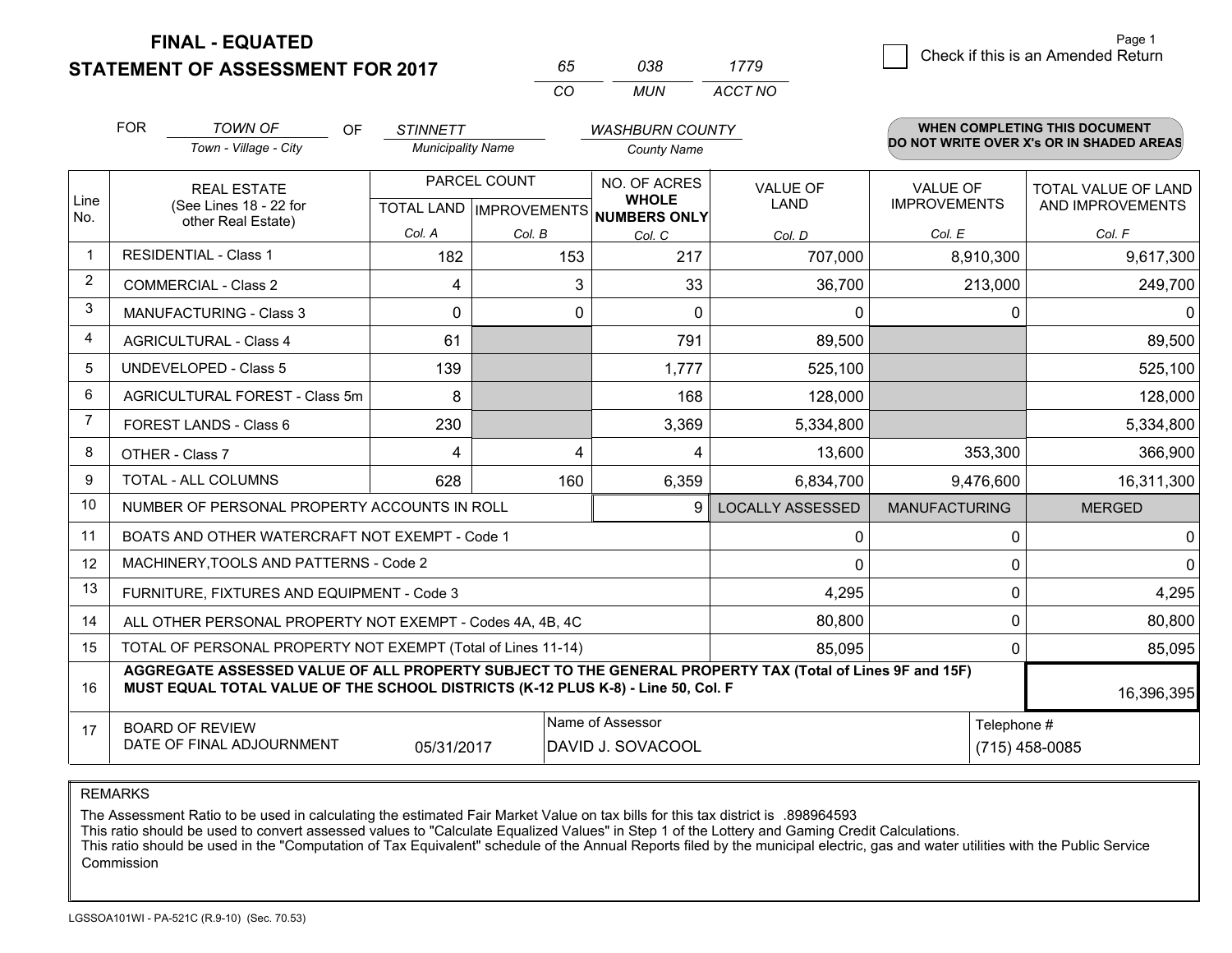*YEAR CO MUN ACCT NO* <sup>2017</sup> <sup>65</sup> <sup>038</sup> <sup>1779</sup> Page 2

Do not confuse FOREST LANDS (Line 7) with FOREST CROPS (in this section) - They are **NOT** the same

|    |                                                               |                 |  | Private Forest Crop - Reg Class @ 10¢ per acre                                 |                 | Private Forest Crop - Reg Class @ \$2.52 per acre |  |                                                                    |               |                                                                              |  |
|----|---------------------------------------------------------------|-----------------|--|--------------------------------------------------------------------------------|-----------------|---------------------------------------------------|--|--------------------------------------------------------------------|---------------|------------------------------------------------------------------------------|--|
| 18 | (a) PARCELS                                                   | (b) ACRES       |  | (c) ASSESSED VALUE                                                             |                 | (d) PARCELS                                       |  | (e) ACRES                                                          |               | (f) ASSESSED VALUE                                                           |  |
|    |                                                               |                 |  |                                                                                |                 |                                                   |  |                                                                    |               |                                                                              |  |
|    |                                                               |                 |  | Private Forest Crop - Special Class @ 20¢ per acre                             |                 |                                                   |  |                                                                    |               | Entered Before 2005 Managed Forest - Ferrous Mining CLOSED @ \$8.27 per acre |  |
| 19 | (a) PARCELS                                                   | (b) ACRES       |  | (c) ASSESSED VALUE                                                             |                 | (d) PARCELS                                       |  | (e) ACRES                                                          |               | (f) ASSESSED VALUE                                                           |  |
|    |                                                               |                 |  |                                                                                |                 |                                                   |  |                                                                    |               |                                                                              |  |
|    |                                                               |                 |  | Entered Before 2005 Managed Forest - OPEN @ \$.79 per acre                     |                 |                                                   |  | Entered Before 2005 Managed Forest - CLOSED @ \$1.87 per acre      |               |                                                                              |  |
| 20 | (a) PARCELS                                                   | (b) ACRES       |  | (c) ASSESSED VALUE                                                             |                 | (d) PARCELS                                       |  | (e) ACRES                                                          |               | (f) ASSESSED VALUE                                                           |  |
|    | 22                                                            | 742             |  | 1,144,800                                                                      |                 |                                                   |  | 24                                                                 |               | 46,100                                                                       |  |
|    | Entered After 2004 Managed Forest - OPEN @<br>\$2.14 per acre |                 |  |                                                                                |                 |                                                   |  | Entered After 2004 Managed Forest - CLOSED @ \$10.68 per acre      |               |                                                                              |  |
| 21 | (a) PARCELS                                                   | (b) ACRES       |  | (c) ASSESSED VALUE                                                             |                 | (d) PARCELS<br>(e) ACRES                          |  | (f) ASSESSED VALUE                                                 |               |                                                                              |  |
|    |                                                               |                 |  |                                                                                |                 |                                                   |  |                                                                    |               |                                                                              |  |
|    | 5                                                             | 197             |  | 320,900                                                                        |                 | 3                                                 |  | 75                                                                 |               | 96,500                                                                       |  |
| 22 | (a) County Forest Cropland Acres                              |                 |  | (b) Federal Acres                                                              | (c) State Acres |                                                   |  | (d) County (NOT FOREST CROP) Acres                                 |               | (e) Other Acres                                                              |  |
|    | 14,431.02                                                     |                 |  | 484.58                                                                         |                 | 107.22                                            |  | 1.63                                                               |               | 83.13                                                                        |  |
|    |                                                               |                 |  | Assessed Value of Omitted Property From Prior Years (Sec. 70.44)               |                 |                                                   |  | Assessed Value of Sec. 70.43 Corrections of Errors by Assessors    |               |                                                                              |  |
| 23 |                                                               | (a) REAL ESTATE |  | (b) PERSONAL                                                                   |                 |                                                   |  | (c1) REAL ESTATE                                                   |               | (c2) PERSONAL                                                                |  |
|    |                                                               |                 |  |                                                                                |                 |                                                   |  |                                                                    |               |                                                                              |  |
|    |                                                               |                 |  | Manufacturing Equated Value of Omitted Property From Prior Years (Sec. 70.995) |                 |                                                   |  | Mfg. Equated Value of Sec.70.43 Corrections of Errors by Assessors |               |                                                                              |  |
|    |                                                               | (d) REAL ESTATE |  | (e) PERSONAL                                                                   |                 | (f1) REAL ESTATE                                  |  |                                                                    | (f2) PERSONAL |                                                                              |  |
|    |                                                               |                 |  |                                                                                |                 |                                                   |  |                                                                    |               |                                                                              |  |

## **SPECIAL DISTRICTS**

| Line<br>No. | Enter 6-digit<br><b>Special District</b> | <b>Account</b><br><b>Number</b> | <b>Special District Name</b> | <b>Locally Assessed Value</b><br>of Real Estate and | Mfg Value of Real Estate<br>and Personal Property | <b>Merged Value of</b><br><b>Real Estate and</b> |
|-------------|------------------------------------------|---------------------------------|------------------------------|-----------------------------------------------------|---------------------------------------------------|--------------------------------------------------|
|             | Code (Col. A)                            | (Col. B)                        | (Col. C)                     | Personal Property (Col. D)                          | (Col. E)                                          | Personal Property (Col. F)                       |
| 24          |                                          |                                 |                              |                                                     |                                                   |                                                  |
| 25          |                                          |                                 |                              |                                                     |                                                   |                                                  |
| 26          |                                          |                                 |                              |                                                     |                                                   |                                                  |
| 27          |                                          |                                 |                              |                                                     |                                                   |                                                  |
| 28          |                                          |                                 |                              |                                                     |                                                   |                                                  |
| 29          |                                          |                                 |                              |                                                     |                                                   |                                                  |
| 30          |                                          |                                 |                              |                                                     |                                                   |                                                  |
| 31          |                                          |                                 |                              |                                                     |                                                   |                                                  |
| 32          |                                          |                                 |                              |                                                     |                                                   |                                                  |
| 33          |                                          |                                 |                              |                                                     |                                                   |                                                  |
| 34          |                                          |                                 |                              |                                                     |                                                   |                                                  |
| 35          |                                          |                                 |                              |                                                     |                                                   |                                                  |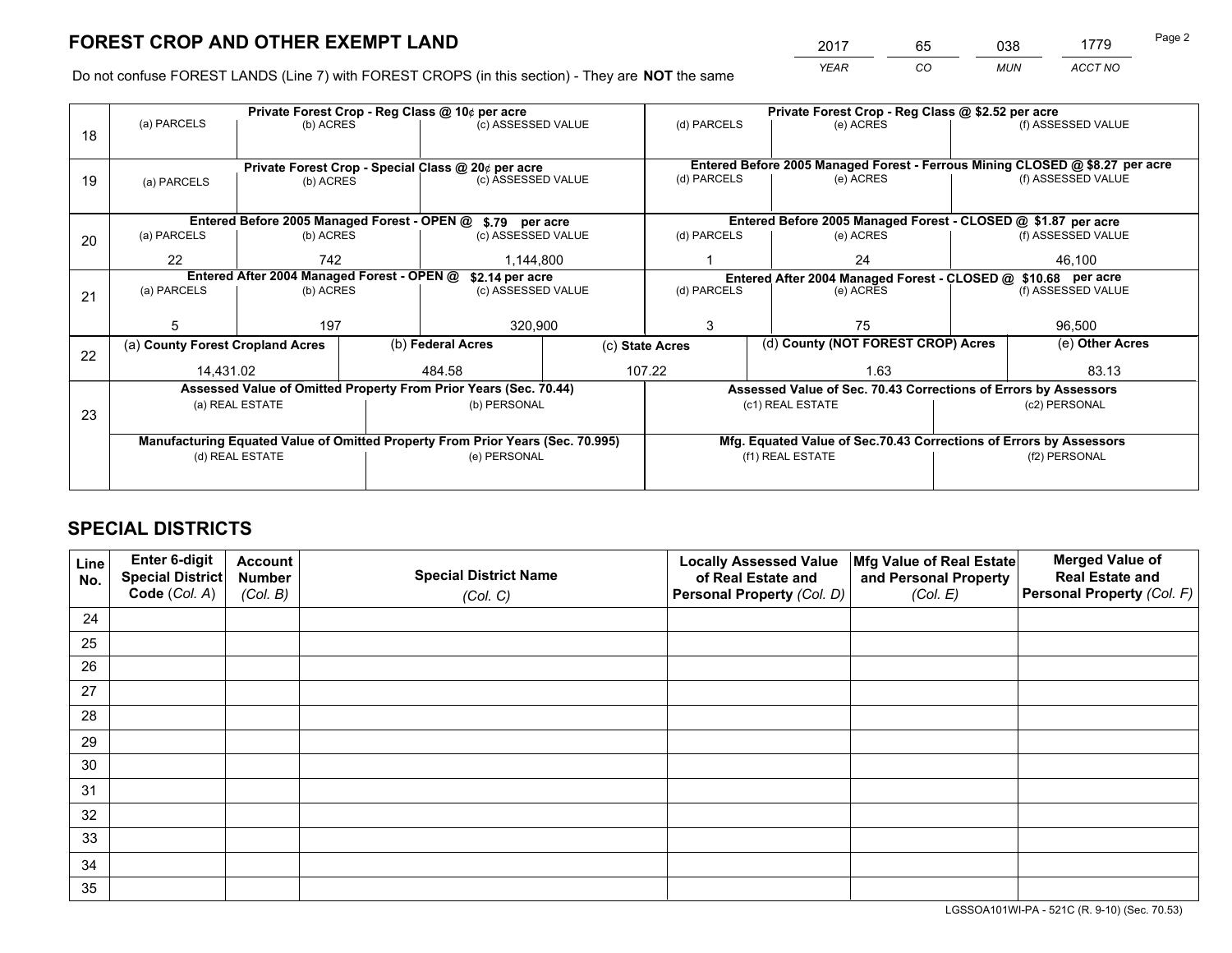|             |                                                          |                                             |                                                         | <b>YEAR</b>                                                                       | CO<br><b>MUN</b>                                              | ACCT NO                                                                        |
|-------------|----------------------------------------------------------|---------------------------------------------|---------------------------------------------------------|-----------------------------------------------------------------------------------|---------------------------------------------------------------|--------------------------------------------------------------------------------|
| Line<br>No. | Enter 6-digit<br><b>School District</b><br>Code (Col. A) | <b>Account</b><br><b>Number</b><br>(Col. B) | <b>School District Name</b><br>(Col. C)                 | <b>Locally Assessed Value</b><br>of Real Estate and<br>Personal Property (Col. D) | Mfg Value of Real Estate<br>and Personal Property<br>(Col. E) | <b>Merged Value of</b><br><b>Real Estate and</b><br>Personal Property (Col. F) |
|             | A. SCHOOL DISTRICTS (K-8 and K-12)                       |                                             |                                                         |                                                                                   |                                                               |                                                                                |
| 36          | 572478                                                   | 0339                                        | SCH D OF HAYWARD COMMUNITY                              | 16,396,395                                                                        |                                                               | 16,396,395                                                                     |
| 37          |                                                          |                                             |                                                         |                                                                                   |                                                               |                                                                                |
| 38          |                                                          |                                             |                                                         |                                                                                   |                                                               |                                                                                |
| 39          |                                                          |                                             |                                                         |                                                                                   |                                                               |                                                                                |
| 40          |                                                          |                                             |                                                         |                                                                                   |                                                               |                                                                                |
| 41          |                                                          |                                             |                                                         |                                                                                   |                                                               |                                                                                |
| 42          |                                                          |                                             |                                                         |                                                                                   |                                                               |                                                                                |
| 43          |                                                          |                                             |                                                         |                                                                                   |                                                               |                                                                                |
| 44          |                                                          |                                             |                                                         |                                                                                   |                                                               |                                                                                |
| 45<br>46    |                                                          |                                             |                                                         |                                                                                   |                                                               |                                                                                |
| 47          |                                                          |                                             |                                                         |                                                                                   |                                                               |                                                                                |
| 48          |                                                          |                                             |                                                         |                                                                                   |                                                               |                                                                                |
| 49          |                                                          |                                             |                                                         |                                                                                   |                                                               |                                                                                |
| 50          |                                                          |                                             | TOTAL ASSESSED VALUE OF SCHOOL DISTRICTS (K-8 and K-12) | 16,396,395                                                                        |                                                               | 16,396,395                                                                     |
|             | <b>B.</b><br><b>UNION HIGH SCHOOL DISTRICTS</b>          |                                             |                                                         |                                                                                   |                                                               |                                                                                |
| 51          |                                                          |                                             |                                                         |                                                                                   |                                                               |                                                                                |
| 52          |                                                          |                                             |                                                         |                                                                                   |                                                               |                                                                                |
| 53          |                                                          |                                             |                                                         |                                                                                   |                                                               |                                                                                |
| 54          |                                                          |                                             |                                                         |                                                                                   |                                                               |                                                                                |
| 55          |                                                          |                                             | TOTAL ASSESSED VALUE OF UNION HIGH SCHOOLS              |                                                                                   |                                                               |                                                                                |
|             | C. TECHNICAL COLLEGE DISTRICTS                           |                                             |                                                         |                                                                                   |                                                               |                                                                                |
| 56          | 001700                                                   | 0016                                        | WISCONSIN INDIANHEAD TECH COLLEGE SHEL                  | 16,396,395                                                                        |                                                               | 16,396,395                                                                     |
| 57          |                                                          |                                             |                                                         |                                                                                   |                                                               |                                                                                |
| 58          |                                                          |                                             |                                                         |                                                                                   |                                                               |                                                                                |
| 59          |                                                          |                                             | TOTAL ASSESSED VALUE OF TECHNICAL COLLEGES              | 16,396,395                                                                        |                                                               | 16,396,395                                                                     |

65

038

## *I hereby certify, to the best of my knowledge and belief, this form is complete and correct.*

**SCHOOL DISTRICTS**

| Print name of preparer | Title                    |                  | Date (MM / DD / CCYY) |
|------------------------|--------------------------|------------------|-----------------------|
|                        |                          |                  |                       |
| Signature of preparer  | Contact Telephone Number | l E-mail address |                       |
|                        | $\overline{\phantom{0}}$ |                  |                       |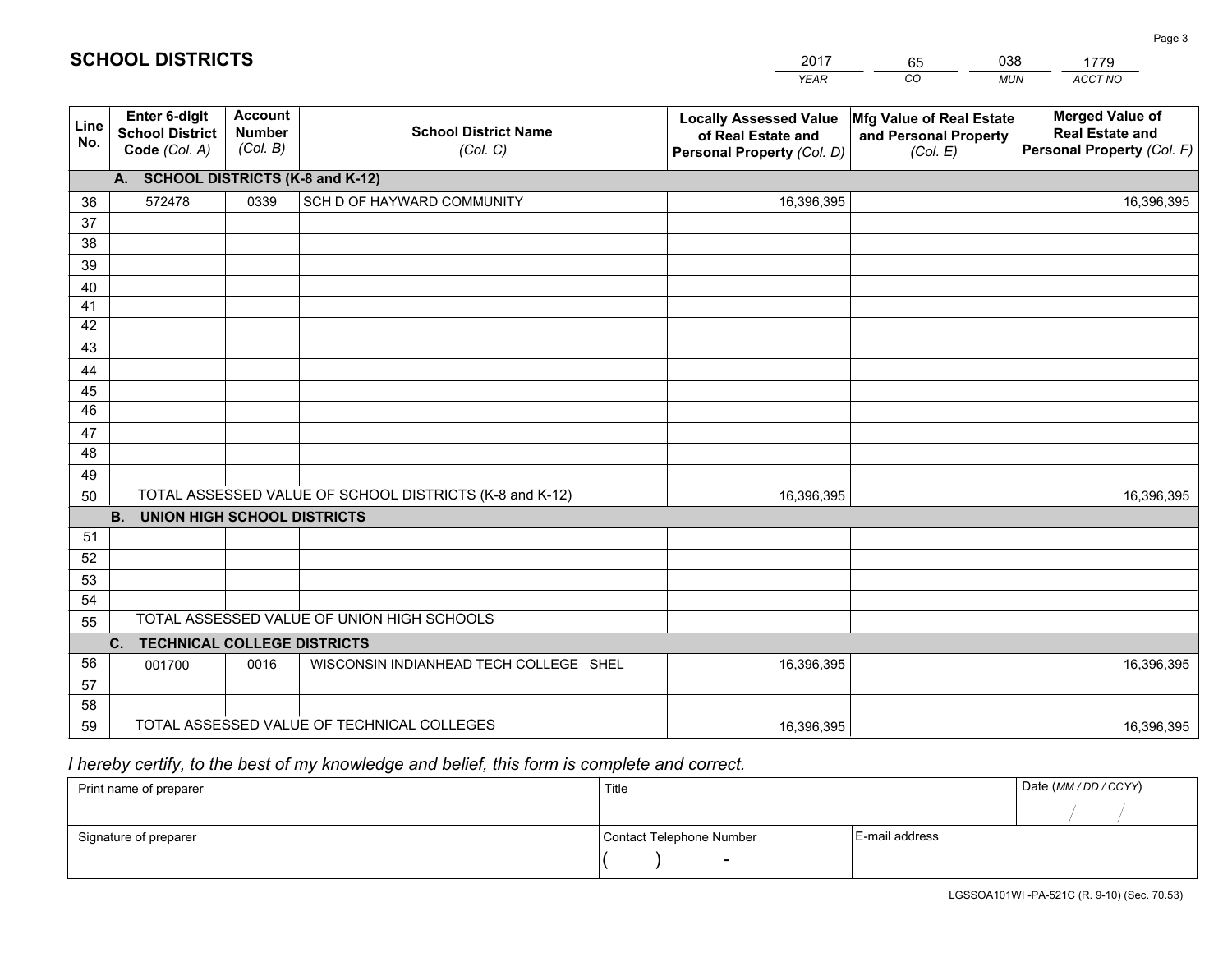## **HIGHLIGHTS**

- 1. Complete the Statement of Assessment after the Board of Review. Reflect any changes made there.
- 2. Use black ink to complete.
- 3. Line 16 must equal Line 50, Col D.
- 4. Line 55 must equal the total of K-8 schools listed on lines 36-49. Do not include K-12 schools in this comparision.
- 5. Line 59, Col. D must equal Line 16.
- 6. Special District, School District and Technical College District values must include both real estate and personal property. Examples of Special districts are: town sanitary districts, public inland lake protection and rehabilitation districts, and metropolitan sewerage districts.
- 7. DO NOT INCLUDE Manufacturing property values.DOR will print these values on the final SOA.
- 8. Accuracy of this form is very important. The values reported directly affect the equalized value DOR calculates for school and special districts.

#### **Page 1:**

 If not prefilled, enter the tax year,county and municipal code,municipal type, municipal name and county name on the top of form.

Check the Amended box, if filing an amended / corrected SOA.

 Report the parcel count, acres and assessed value of taxable general property, total parcel count, (real and personal), total acres, and values from final figures set by the Board of Review.

- A. Real Estate land and improvements (buildings, etc.) is reported on lines 1 8, total line 9.
- B. Personal Property is reported on lines 11 14, Column D, total line 15.
- C. To complete this report, use the computer produced summary of the assessment roll that shows these amounts.
- D. Use whole numbers only.
- E. Add each line across and each column down to verify entries.

## **Page 2:**

- A. Report Special Items (not subject to general property tax).
- 1. Private Forest Croplands and Managed Forest Lands are reported on lines 18,19, 20 and 21. Be sure to report assessed values **NOT** taxes.
- 2. You should have copies of the orders of entry, orders of withdrawal, etc., to update your assessment roll.
	- 3. Show hundredths of acres (e.g. 39.75).
- 4. Tax exempt lands are reported on line 22.
- 5. Omitted property and sec. 70.43, Wis. Stats., corrections of errors by assessor are reported on line 23. Report real estate and personal property separately. These should be for **prior years**, not something found on the current assessment roll after the board of review.
- B. Special District (Lines 24-35) Include the value of both real and personal property.
- The Department of Revenue (DOR) preprints much of the information regarding names and codes for schools, special districts,etc. If a district is not listed, enter the name and value only, DOR will enter the proper code.

## **Page 3 School Districts:**

Include the value of both real and personal property.

Report School District (regular, elementary, union high school, and technical college).

- 1. Regular (K-12) and Elementary (K-8) school values are reported on lines 36-49, total on line 50.
- 2. Union High School (UHS) (use only if elementary schools are listed on lines 36-49) are reported on lines 51-54. UHS total value (line 55) must equal to the total **elementary school** values reported on lines 36-49. Do notinclude K-12 schools in this comparison.
- 3. Technical College values are reported on lines 56-58, total on line 59.
- 4. Use the computer summary that shows these amounts to complete this report.

#### **This form is due the second Monday in June. File this report only after your Board of Review is complete.**

 *If you have questions: Return forms to:*

 Email: lgs@wisconsin.gov Wisconsin Department of RevenueCall:  $(608)$  266-2569 or  $(608)$  264-6892 Fax number: (608) 264-6887 PO Box 8971

Local Government Services Section 6-97 Madison WI 53708-8971

N10313 COUNTY HWY M<br>SPRINGBROOK, WI 54875 SPRINGBROOK, WI 54875 N10313 COUNTY HWY M TOWN OF STINNETT KATIE PARKS<br>TOWN OF STINNETT KATIE PARKS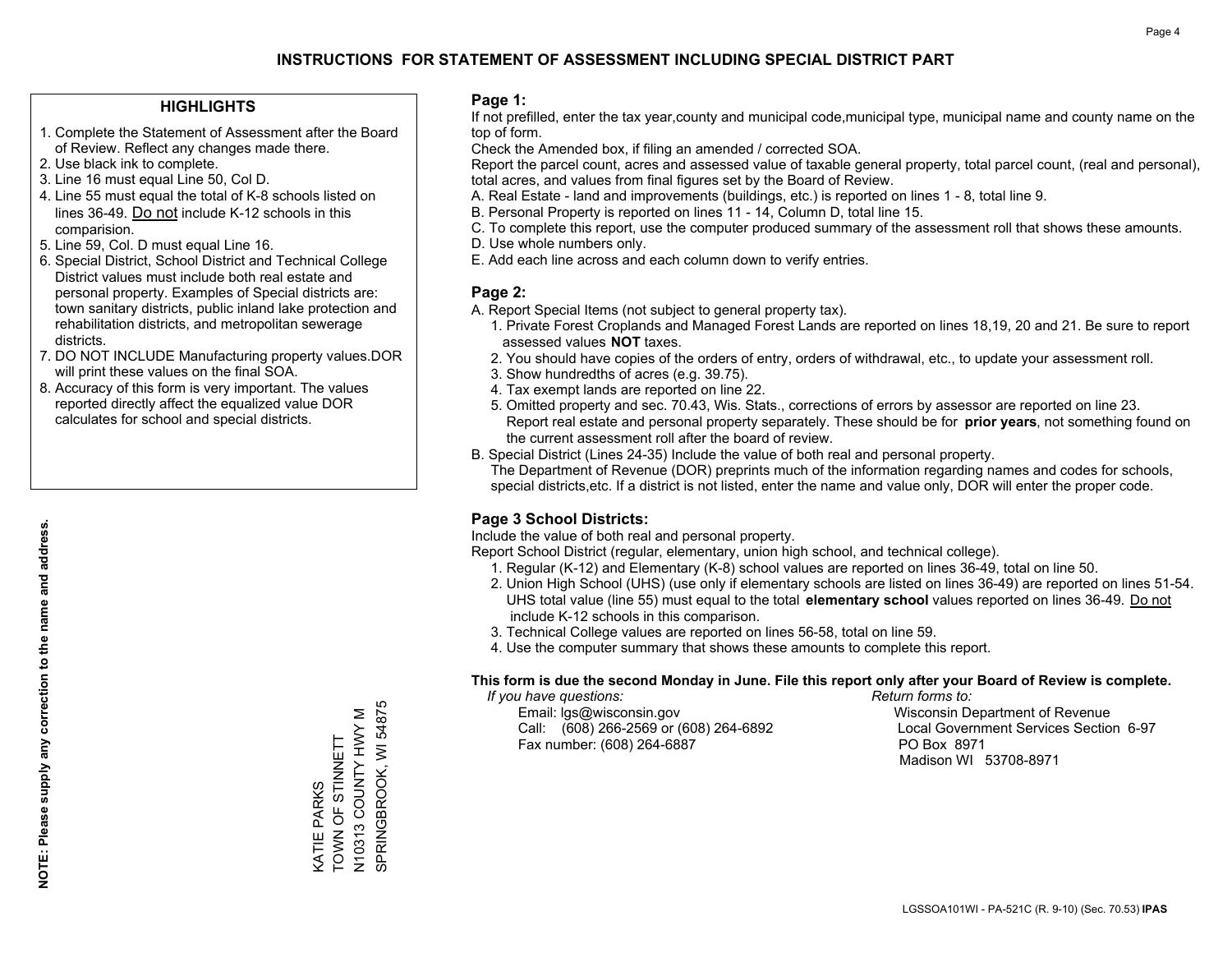**STATEMENT OF ASSESSMENT FOR 2017 FINAL - EQUATED**

| 65. | N4N | 1780    |
|-----|-----|---------|
| rη  | MUN | ACCT NO |

|             | <b>FOR</b>                                   | <b>TOWN OF</b><br>OF                                                                                                                                                                         | <b>STONE LAKE</b>        |                                                          | <b>WASHBURN COUNTY</b>                    |                                |                                        | WHEN COMPLETING THIS DOCUMENT                  |
|-------------|----------------------------------------------|----------------------------------------------------------------------------------------------------------------------------------------------------------------------------------------------|--------------------------|----------------------------------------------------------|-------------------------------------------|--------------------------------|----------------------------------------|------------------------------------------------|
|             |                                              | Town - Village - City                                                                                                                                                                        | <b>Municipality Name</b> |                                                          | <b>County Name</b>                        |                                |                                        | DO NOT WRITE OVER X's OR IN SHADED AREAS       |
| Line<br>No. | <b>REAL ESTATE</b><br>(See Lines 18 - 22 for |                                                                                                                                                                                              |                          | PARCEL COUNT<br>TOTAL LAND   IMPROVEMENTS   NUMBERS ONLY |                                           | <b>VALUE OF</b><br><b>LAND</b> | <b>VALUE OF</b><br><b>IMPROVEMENTS</b> | <b>TOTAL VALUE OF LAND</b><br>AND IMPROVEMENTS |
|             |                                              | other Real Estate)                                                                                                                                                                           | Col. A                   | Col. B                                                   | Col. C                                    | Col. D                         | Col. E                                 | Col. F                                         |
| -1          | <b>RESIDENTIAL - Class 1</b>                 |                                                                                                                                                                                              | 477                      | 387                                                      | 604                                       | 20,113,200                     | 32,114,600                             | 52,227,800                                     |
| 2           |                                              | <b>COMMERCIAL - Class 2</b>                                                                                                                                                                  | 7                        | 6                                                        | 5                                         | 64,100                         | 588,300                                | 652,400                                        |
| 3           |                                              | MANUFACTURING - Class 3                                                                                                                                                                      | $\Omega$                 | $\mathbf 0$                                              | $\Omega$                                  | 0                              | 0                                      | $\mathbf{0}$                                   |
| 4           |                                              | <b>AGRICULTURAL - Class 4</b>                                                                                                                                                                | 159                      |                                                          | 2,852                                     | 321,400                        |                                        | 321,400                                        |
| 5           |                                              | UNDEVELOPED - Class 5                                                                                                                                                                        | 187                      |                                                          | 1,849                                     | 553,200                        |                                        | 553,200                                        |
| 6           | AGRICULTURAL FOREST - Class 5m               |                                                                                                                                                                                              | 100                      |                                                          | 1,720                                     | 1,255,900                      |                                        | 1,255,900                                      |
| 7           | FOREST LANDS - Class 6                       |                                                                                                                                                                                              | 370                      |                                                          | 5,988                                     | 9,572,500                      |                                        | 9,572,500                                      |
| 8           |                                              | OTHER - Class 7                                                                                                                                                                              | 16                       | 16                                                       | 18                                        | 46,300                         | 683,300                                | 729,600                                        |
| 9           |                                              | TOTAL - ALL COLUMNS                                                                                                                                                                          | 1,316                    | 409                                                      | 13,036                                    | 31,926,600                     | 33,386,200                             | 65,312,800                                     |
| 10          |                                              | NUMBER OF PERSONAL PROPERTY ACCOUNTS IN ROLL                                                                                                                                                 |                          |                                                          | 17                                        | <b>LOCALLY ASSESSED</b>        | <b>MANUFACTURING</b>                   | <b>MERGED</b>                                  |
| 11          |                                              | BOATS AND OTHER WATERCRAFT NOT EXEMPT - Code 1                                                                                                                                               |                          |                                                          |                                           | 0                              | 0                                      | $\mathbf 0$                                    |
| 12          |                                              | MACHINERY, TOOLS AND PATTERNS - Code 2                                                                                                                                                       |                          |                                                          |                                           | 56,300                         | 0                                      | 56,300                                         |
| 13          |                                              | FURNITURE, FIXTURES AND EQUIPMENT - Code 3                                                                                                                                                   |                          |                                                          |                                           | 32,400                         | $\Omega$                               | 32,400                                         |
| 14          |                                              | ALL OTHER PERSONAL PROPERTY NOT EXEMPT - Codes 4A, 4B, 4C                                                                                                                                    |                          |                                                          |                                           | 84,400                         | 0                                      | 84,400                                         |
| 15          |                                              | TOTAL OF PERSONAL PROPERTY NOT EXEMPT (Total of Lines 11-14)                                                                                                                                 |                          |                                                          |                                           | 173,100                        | $\Omega$                               | 173,100                                        |
| 16          |                                              | AGGREGATE ASSESSED VALUE OF ALL PROPERTY SUBJECT TO THE GENERAL PROPERTY TAX (Total of Lines 9F and 15F)<br>MUST EQUAL TOTAL VALUE OF THE SCHOOL DISTRICTS (K-12 PLUS K-8) - Line 50, Col. F |                          |                                                          |                                           |                                |                                        | 65,485,900                                     |
| 17          |                                              | <b>BOARD OF REVIEW</b><br>DATE OF FINAL ADJOURNMENT                                                                                                                                          | 05/27/2017               |                                                          | Name of Assessor<br><b>MARV NORDQUIST</b> |                                | Telephone #<br>(715) 634-2283          |                                                |

REMARKS

The Assessment Ratio to be used in calculating the estimated Fair Market Value on tax bills for this tax district is .942233675

This ratio should be used to convert assessed values to "Calculate Equalized Values" in Step 1 of the Lottery and Gaming Credit Calculations.<br>This ratio should be used in the "Computation of Tax Equivalent" schedule of the Commission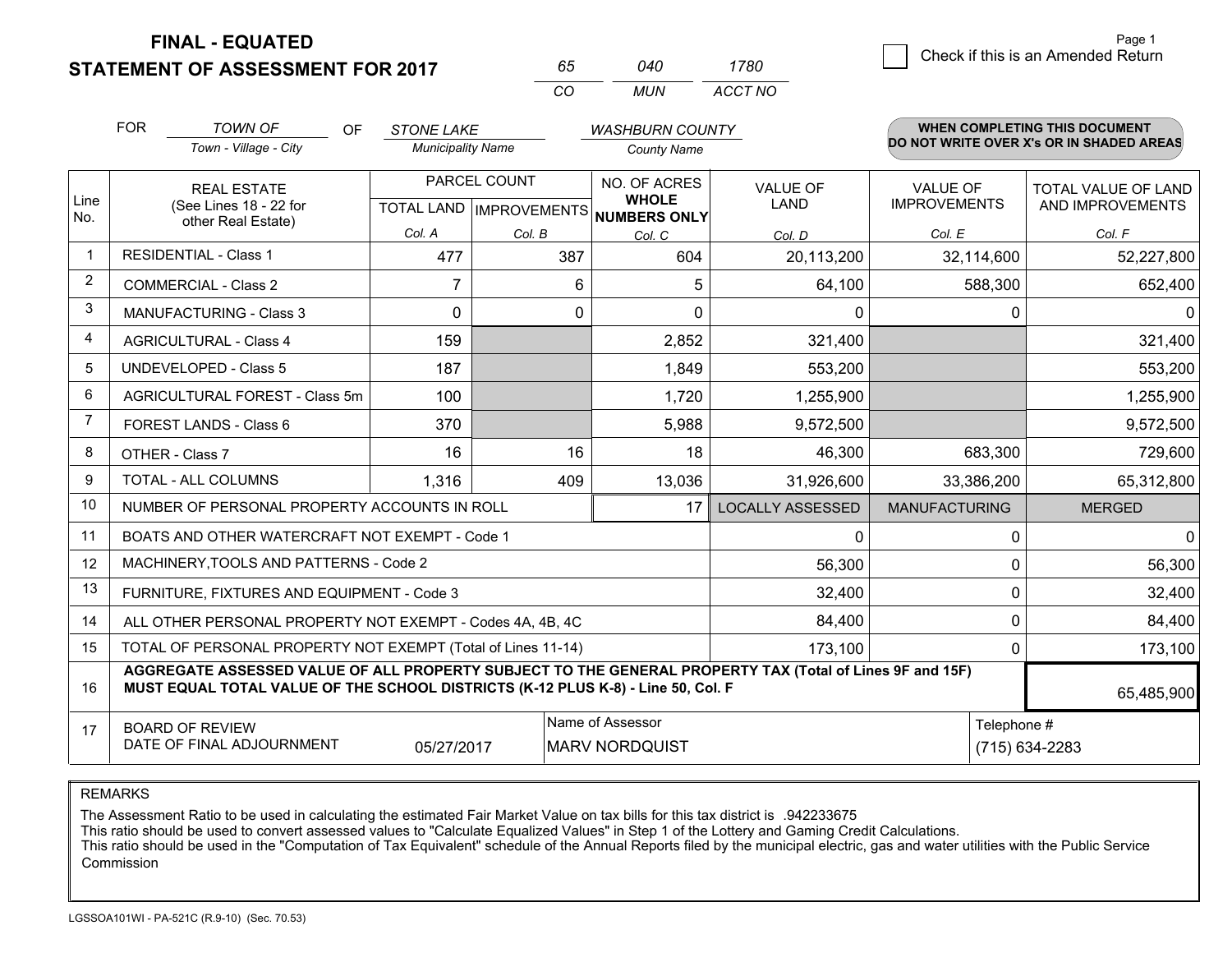*YEAR CO MUN ACCT NO* <sup>2017</sup> <sup>65</sup> <sup>040</sup> <sup>1780</sup>

Do not confuse FOREST LANDS (Line 7) with FOREST CROPS (in this section) - They are **NOT** the same

|    |                                                               |                 |  | Private Forest Crop - Reg Class @ 10¢ per acre                                 |       | Private Forest Crop - Reg Class @ \$2.52 per acre |                  |                                                                    |               |                                                                              |  |
|----|---------------------------------------------------------------|-----------------|--|--------------------------------------------------------------------------------|-------|---------------------------------------------------|------------------|--------------------------------------------------------------------|---------------|------------------------------------------------------------------------------|--|
| 18 | (a) PARCELS                                                   | (b) ACRES       |  | (c) ASSESSED VALUE                                                             |       | (d) PARCELS                                       |                  | (e) ACRES                                                          |               | (f) ASSESSED VALUE                                                           |  |
|    |                                                               |                 |  |                                                                                |       |                                                   |                  |                                                                    |               |                                                                              |  |
|    |                                                               |                 |  | Private Forest Crop - Special Class @ 20¢ per acre                             |       |                                                   |                  |                                                                    |               | Entered Before 2005 Managed Forest - Ferrous Mining CLOSED @ \$8.27 per acre |  |
| 19 | (a) PARCELS                                                   | (b) ACRES       |  | (c) ASSESSED VALUE                                                             |       | (d) PARCELS                                       |                  | (e) ACRES                                                          |               | (f) ASSESSED VALUE                                                           |  |
|    |                                                               |                 |  |                                                                                |       |                                                   |                  |                                                                    |               |                                                                              |  |
|    |                                                               |                 |  | Entered Before 2005 Managed Forest - OPEN @ \$.79 per acre                     |       |                                                   |                  | Entered Before 2005 Managed Forest - CLOSED @ \$1.87 per acre      |               |                                                                              |  |
| 20 | (a) PARCELS                                                   | (b) ACRES       |  | (c) ASSESSED VALUE                                                             |       | (d) PARCELS                                       |                  | (e) ACRES                                                          |               | (f) ASSESSED VALUE                                                           |  |
|    | 24                                                            | 855             |  | 971,000                                                                        |       | 26                                                | 867.3            |                                                                    |               | 890,200                                                                      |  |
|    | Entered After 2004 Managed Forest - OPEN @<br>\$2.14 per acre |                 |  |                                                                                |       |                                                   |                  | Entered After 2004 Managed Forest - CLOSED @ \$10.68 per acre      |               |                                                                              |  |
| 21 | (a) PARCELS                                                   | (b) ACRES       |  | (c) ASSESSED VALUE                                                             |       | (d) PARCELS                                       |                  | (e) ACRES                                                          |               | (f) ASSESSED VALUE                                                           |  |
|    |                                                               |                 |  |                                                                                |       |                                                   |                  |                                                                    |               |                                                                              |  |
|    | 20                                                            | 709.63          |  | 812,400                                                                        |       | 15                                                |                  | 548                                                                |               | 659,600                                                                      |  |
| 22 | (a) County Forest Cropland Acres                              |                 |  | (b) Federal Acres                                                              |       | (c) State Acres                                   |                  | (d) County (NOT FOREST CROP) Acres                                 |               | (e) Other Acres                                                              |  |
|    | 6,150.15                                                      |                 |  |                                                                                | 82.77 |                                                   |                  | 68.58                                                              |               | 88.87                                                                        |  |
|    |                                                               |                 |  | Assessed Value of Omitted Property From Prior Years (Sec. 70.44)               |       |                                                   |                  | Assessed Value of Sec. 70.43 Corrections of Errors by Assessors    |               |                                                                              |  |
|    | (a) REAL ESTATE                                               |                 |  | (b) PERSONAL                                                                   |       |                                                   | (c1) REAL ESTATE |                                                                    |               | (c2) PERSONAL                                                                |  |
| 23 |                                                               |                 |  |                                                                                |       |                                                   |                  |                                                                    |               |                                                                              |  |
|    |                                                               |                 |  | Manufacturing Equated Value of Omitted Property From Prior Years (Sec. 70.995) |       |                                                   |                  | Mfg. Equated Value of Sec.70.43 Corrections of Errors by Assessors |               |                                                                              |  |
|    |                                                               | (d) REAL ESTATE |  | (e) PERSONAL                                                                   |       | (f1) REAL ESTATE                                  |                  |                                                                    | (f2) PERSONAL |                                                                              |  |
|    |                                                               |                 |  |                                                                                |       |                                                   |                  |                                                                    |               |                                                                              |  |

## **SPECIAL DISTRICTS**

| <b>Line</b><br>No. | Enter 6-digit<br><b>Special District</b><br>Code (Col. A) | <b>Account</b><br><b>Number</b><br>(Col. B) | <b>Special District Name</b><br>(Col. C) | <b>Locally Assessed Value</b><br>of Real Estate and<br>Personal Property (Col. D) | Mfg Value of Real Estate<br>and Personal Property<br>(Col. E) | <b>Merged Value of</b><br><b>Real Estate and</b><br>Personal Property (Col. F) |
|--------------------|-----------------------------------------------------------|---------------------------------------------|------------------------------------------|-----------------------------------------------------------------------------------|---------------------------------------------------------------|--------------------------------------------------------------------------------|
| 24                 | 657020                                                    | 0422                                        | <b>STONE LAKE SANITARY DISTRICT</b>      | 6,916,400                                                                         |                                                               | 6,916,400                                                                      |
| 25                 |                                                           |                                             |                                          |                                                                                   |                                                               |                                                                                |
| 26                 |                                                           |                                             |                                          |                                                                                   |                                                               |                                                                                |
| 27                 |                                                           |                                             |                                          |                                                                                   |                                                               |                                                                                |
| 28                 |                                                           |                                             |                                          |                                                                                   |                                                               |                                                                                |
| 29                 |                                                           |                                             |                                          |                                                                                   |                                                               |                                                                                |
| 30                 |                                                           |                                             |                                          |                                                                                   |                                                               |                                                                                |
| 31                 |                                                           |                                             |                                          |                                                                                   |                                                               |                                                                                |
| 32                 |                                                           |                                             |                                          |                                                                                   |                                                               |                                                                                |
| 33                 |                                                           |                                             |                                          |                                                                                   |                                                               |                                                                                |
| 34                 |                                                           |                                             |                                          |                                                                                   |                                                               |                                                                                |
| 35                 |                                                           |                                             |                                          |                                                                                   |                                                               |                                                                                |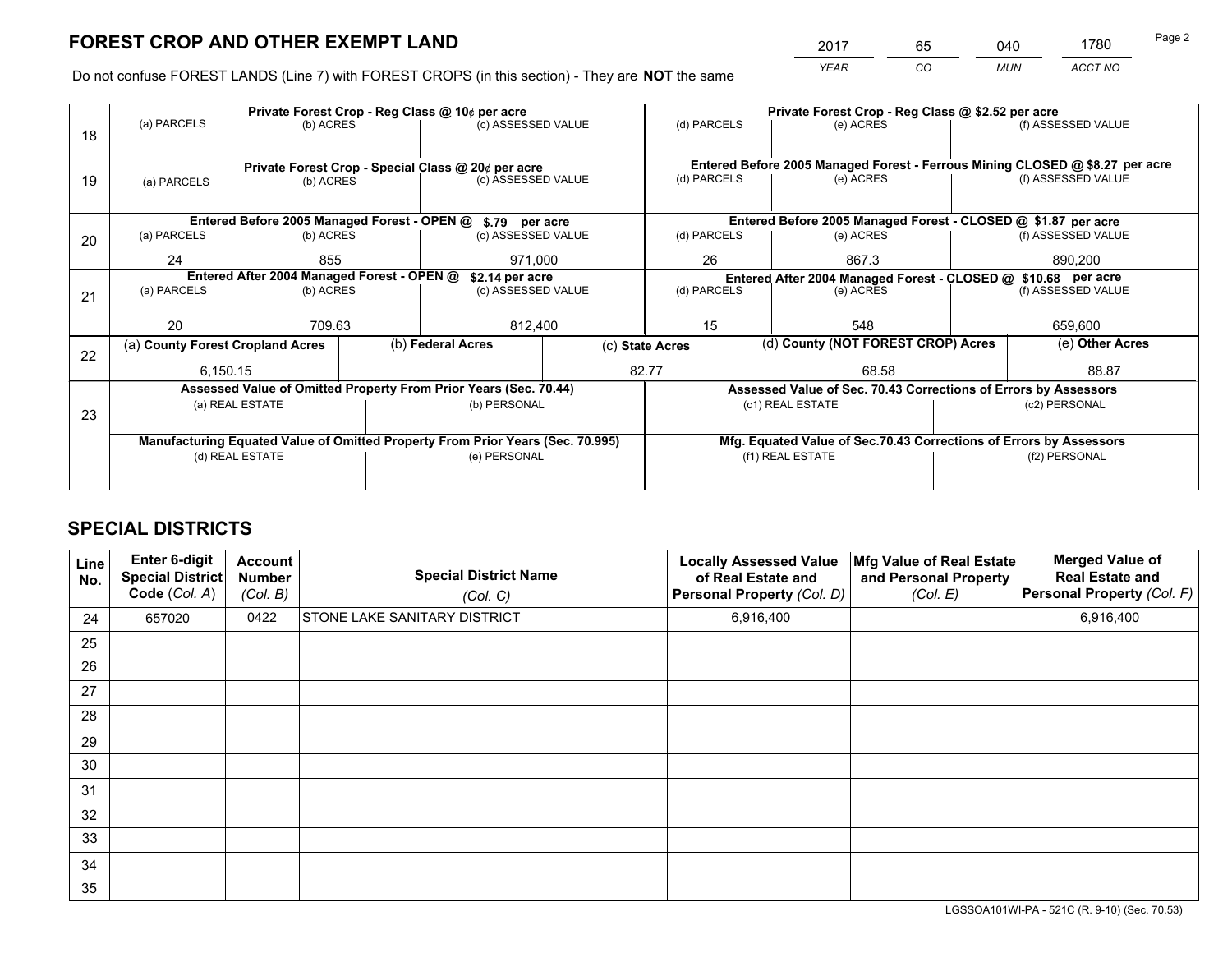|                       |                                                                 |                                             |                                                         | <b>YEAR</b>                                                                       | CO<br><b>MUN</b>                                              | ACCT NO                                                                        |
|-----------------------|-----------------------------------------------------------------|---------------------------------------------|---------------------------------------------------------|-----------------------------------------------------------------------------------|---------------------------------------------------------------|--------------------------------------------------------------------------------|
| Line<br>No.           | <b>Enter 6-digit</b><br><b>School District</b><br>Code (Col. A) | <b>Account</b><br><b>Number</b><br>(Col. B) | <b>School District Name</b><br>(Col. C)                 | <b>Locally Assessed Value</b><br>of Real Estate and<br>Personal Property (Col. D) | Mfg Value of Real Estate<br>and Personal Property<br>(Col. E) | <b>Merged Value of</b><br><b>Real Estate and</b><br>Personal Property (Col. F) |
|                       | A. SCHOOL DISTRICTS (K-8 and K-12)                              |                                             |                                                         |                                                                                   |                                                               |                                                                                |
| 36                    | 572478                                                          | 0339                                        | SCH D OF HAYWARD COMMUNITY                              | 53,062,300                                                                        |                                                               | 53,062,300                                                                     |
| 37                    | 655474                                                          | 0393                                        | SCH D OF SPOONER                                        | 12,423,600                                                                        |                                                               | 12,423,600                                                                     |
| 38                    |                                                                 |                                             |                                                         |                                                                                   |                                                               |                                                                                |
| 39                    |                                                                 |                                             |                                                         |                                                                                   |                                                               |                                                                                |
| 40                    |                                                                 |                                             |                                                         |                                                                                   |                                                               |                                                                                |
| 41                    |                                                                 |                                             |                                                         |                                                                                   |                                                               |                                                                                |
| 42                    |                                                                 |                                             |                                                         |                                                                                   |                                                               |                                                                                |
| 43                    |                                                                 |                                             |                                                         |                                                                                   |                                                               |                                                                                |
| 44                    |                                                                 |                                             |                                                         |                                                                                   |                                                               |                                                                                |
| 45<br>$\overline{46}$ |                                                                 |                                             |                                                         |                                                                                   |                                                               |                                                                                |
| 47                    |                                                                 |                                             |                                                         |                                                                                   |                                                               |                                                                                |
| 48                    |                                                                 |                                             |                                                         |                                                                                   |                                                               |                                                                                |
| 49                    |                                                                 |                                             |                                                         |                                                                                   |                                                               |                                                                                |
| 50                    |                                                                 |                                             | TOTAL ASSESSED VALUE OF SCHOOL DISTRICTS (K-8 and K-12) | 65,485,900                                                                        |                                                               | 65,485,900                                                                     |
|                       | <b>B.</b><br><b>UNION HIGH SCHOOL DISTRICTS</b>                 |                                             |                                                         |                                                                                   |                                                               |                                                                                |
| 51                    |                                                                 |                                             |                                                         |                                                                                   |                                                               |                                                                                |
| 52                    |                                                                 |                                             |                                                         |                                                                                   |                                                               |                                                                                |
| 53                    |                                                                 |                                             |                                                         |                                                                                   |                                                               |                                                                                |
| 54                    |                                                                 |                                             |                                                         |                                                                                   |                                                               |                                                                                |
| 55                    |                                                                 |                                             | TOTAL ASSESSED VALUE OF UNION HIGH SCHOOLS              |                                                                                   |                                                               |                                                                                |
|                       | C.<br><b>TECHNICAL COLLEGE DISTRICTS</b>                        |                                             |                                                         |                                                                                   |                                                               |                                                                                |
| 56                    | 001700                                                          | 0016                                        | WISCONSIN INDIANHEAD TECH COLLEGE SHEL                  | 65,485,900                                                                        |                                                               | 65,485,900                                                                     |
| 57                    |                                                                 |                                             |                                                         |                                                                                   |                                                               |                                                                                |
| 58                    |                                                                 |                                             |                                                         |                                                                                   |                                                               |                                                                                |
| 59                    |                                                                 |                                             | TOTAL ASSESSED VALUE OF TECHNICAL COLLEGES              | 65,485,900                                                                        |                                                               | 65,485,900                                                                     |

65

040

 *I hereby certify, to the best of my knowledge and belief, this form is complete and correct.*

**SCHOOL DISTRICTS**

| Print name of preparer | Title                    |                | Date (MM / DD / CCYY) |
|------------------------|--------------------------|----------------|-----------------------|
|                        |                          |                |                       |
| Signature of preparer  | Contact Telephone Number | E-mail address |                       |
|                        | $\sim$                   |                |                       |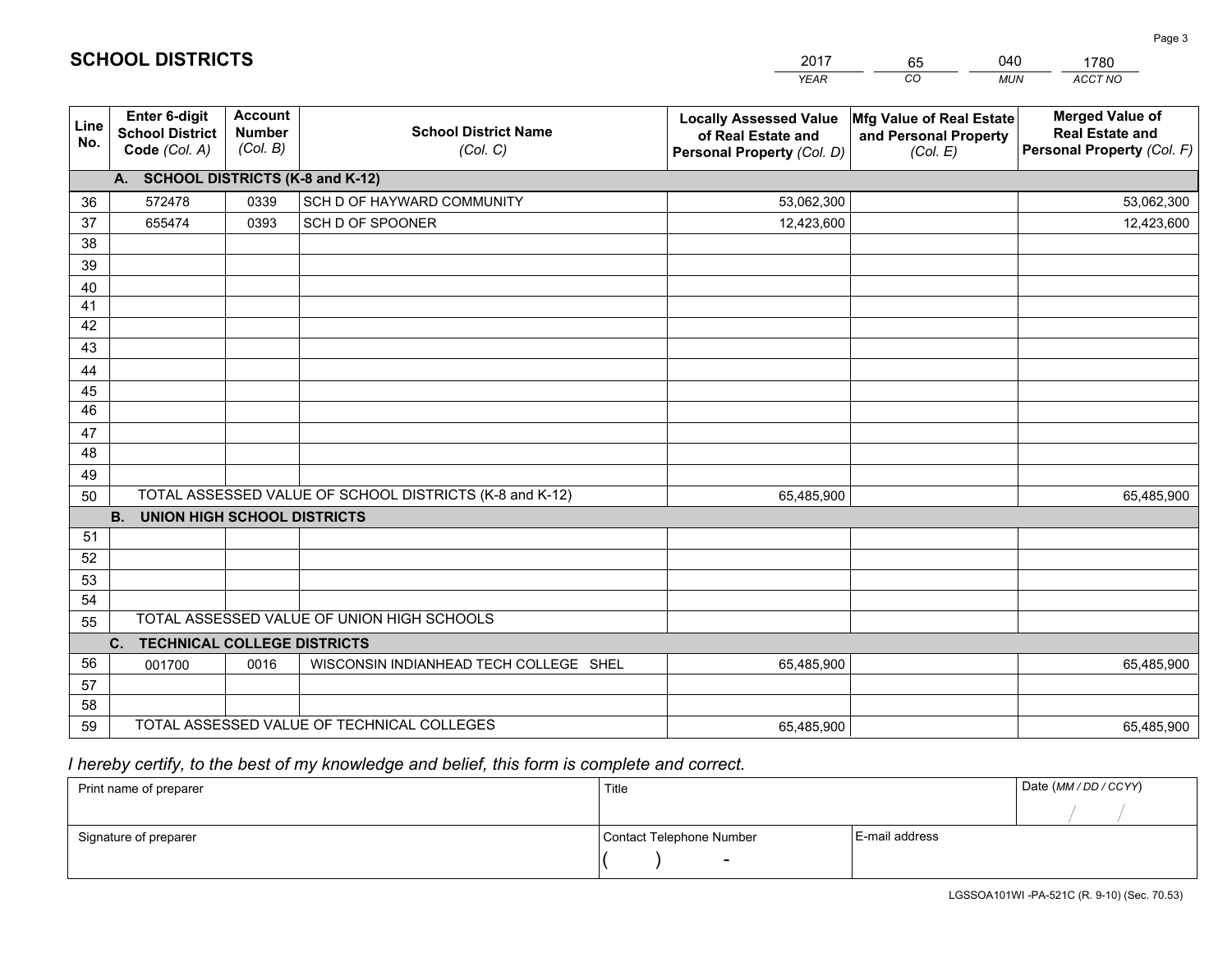## **HIGHLIGHTS**

- 1. Complete the Statement of Assessment after the Board of Review. Reflect any changes made there.
- 2. Use black ink to complete.
- 3. Line 16 must equal Line 50, Col D.
- 4. Line 55 must equal the total of K-8 schools listed on lines 36-49. Do not include K-12 schools in this comparision.
- 5. Line 59, Col. D must equal Line 16.
- 6. Special District, School District and Technical College District values must include both real estate and personal property. Examples of Special districts are: town sanitary districts, public inland lake protection and rehabilitation districts, and metropolitan sewerage districts.
- 7. DO NOT INCLUDE Manufacturing property values.DOR will print these values on the final SOA.
- 8. Accuracy of this form is very important. The values reported directly affect the equalized value DOR calculates for school and special districts.

#### **Page 1:**

 If not prefilled, enter the tax year,county and municipal code,municipal type, municipal name and county name on the top of form.

Check the Amended box, if filing an amended / corrected SOA.

 Report the parcel count, acres and assessed value of taxable general property, total parcel count, (real and personal), total acres, and values from final figures set by the Board of Review.

- A. Real Estate land and improvements (buildings, etc.) is reported on lines 1 8, total line 9.
- B. Personal Property is reported on lines 11 14, Column D, total line 15.
- C. To complete this report, use the computer produced summary of the assessment roll that shows these amounts.
- D. Use whole numbers only.
- E. Add each line across and each column down to verify entries.

## **Page 2:**

- A. Report Special Items (not subject to general property tax).
- 1. Private Forest Croplands and Managed Forest Lands are reported on lines 18,19, 20 and 21. Be sure to report assessed values **NOT** taxes.
- 2. You should have copies of the orders of entry, orders of withdrawal, etc., to update your assessment roll.
	- 3. Show hundredths of acres (e.g. 39.75).
- 4. Tax exempt lands are reported on line 22.
- 5. Omitted property and sec. 70.43, Wis. Stats., corrections of errors by assessor are reported on line 23. Report real estate and personal property separately. These should be for **prior years**, not something found on the current assessment roll after the board of review.
- B. Special District (Lines 24-35) Include the value of both real and personal property.

 The Department of Revenue (DOR) preprints much of the information regarding names and codes for schools, special districts,etc. If a district is not listed, enter the name and value only, DOR will enter the proper code.

## **Page 3 School Districts:**

Include the value of both real and personal property.

Report School District (regular, elementary, union high school, and technical college).

- 1. Regular (K-12) and Elementary (K-8) school values are reported on lines 36-49, total on line 50.
- 2. Union High School (UHS) (use only if elementary schools are listed on lines 36-49) are reported on lines 51-54. UHS total value (line 55) must equal to the total **elementary school** values reported on lines 36-49. Do notinclude K-12 schools in this comparison.
- 3. Technical College values are reported on lines 56-58, total on line 59.
- 4. Use the computer summary that shows these amounts to complete this report.

#### **This form is due the second Monday in June. File this report only after your Board of Review is complete.**

 *If you have questions: Return forms to:*

 Email: lgs@wisconsin.gov Wisconsin Department of RevenueCall:  $(608)$  266-2569 or  $(608)$  264-6892 Fax number: (608) 264-6887 PO Box 8971

Local Government Services Section 6-97 Madison WI 53708-8971

STONE LAKE, WI 54876 - 0218 STONE LAKE, WI 54876 - 0218 TOWN OF STONE LAKE Щ TOWN OF STONE LAK **MICHELLE DRABECK** MICHELLE DRABECK PO BOX 218 PO BOX 218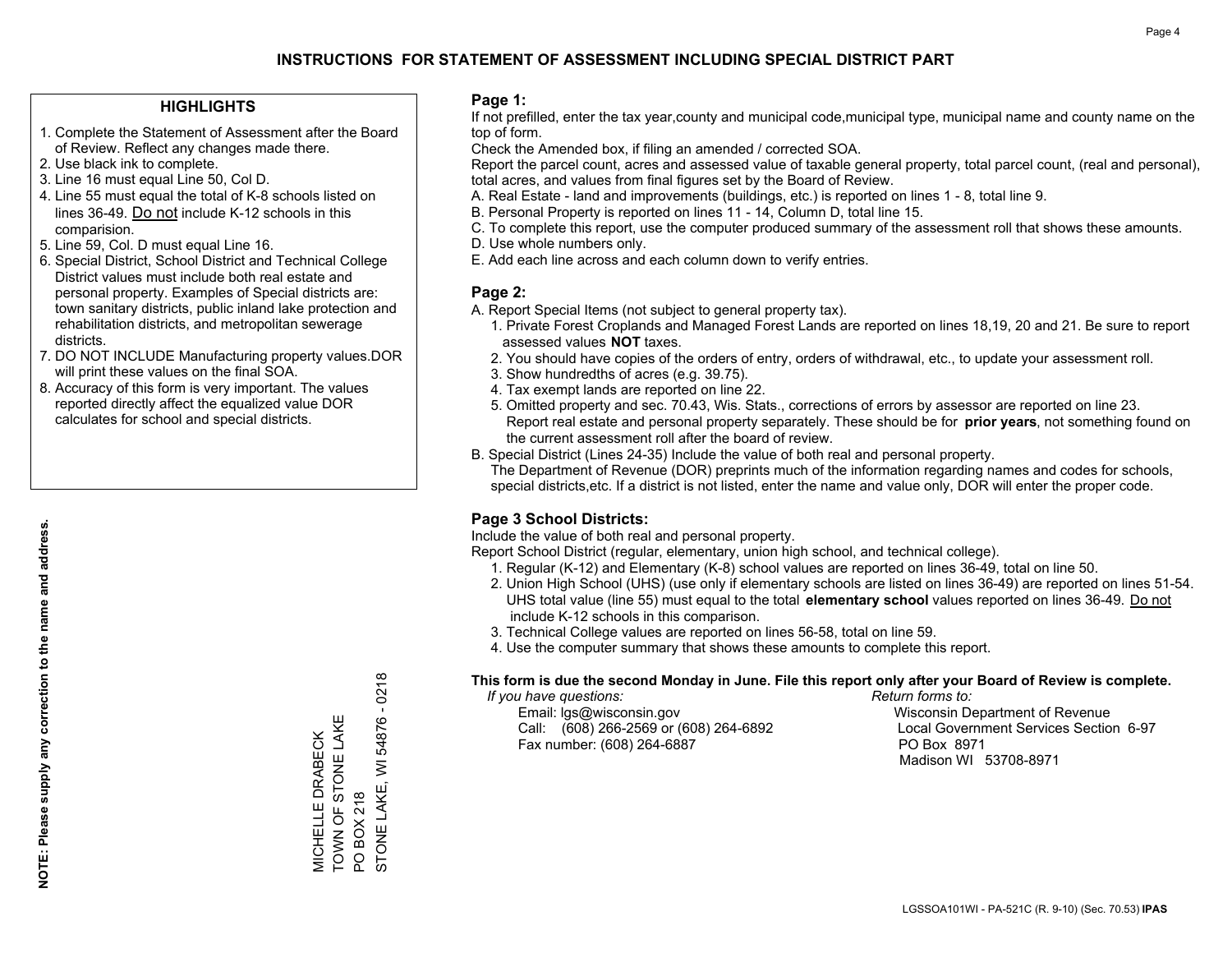**FINAL - EQUATED**

**STATEMENT OF ASSESSMENT FOR 2017** 

| ñh       | 242   | 1781    |
|----------|-------|---------|
| $\cdots$ | MI IN | ACCT NO |

|                | <b>FOR</b>                                                                         | <b>TOWN OF</b><br><b>OF</b>                                                                                                                                                                  | <b>TREGO</b>                              |        | <b>WASHBURN COUNTY</b>                       |                         |                                        | <b>WHEN COMPLETING THIS DOCUMENT</b>     |
|----------------|------------------------------------------------------------------------------------|----------------------------------------------------------------------------------------------------------------------------------------------------------------------------------------------|-------------------------------------------|--------|----------------------------------------------|-------------------------|----------------------------------------|------------------------------------------|
|                |                                                                                    | Town - Village - City                                                                                                                                                                        | <b>Municipality Name</b>                  |        | <b>County Name</b>                           |                         |                                        | DO NOT WRITE OVER X's OR IN SHADED AREAS |
| Line<br>No.    |                                                                                    | <b>REAL ESTATE</b><br>(See Lines 18 - 22 for                                                                                                                                                 | PARCEL COUNT<br>TOTAL LAND   IMPROVEMENTS |        | NO. OF ACRES<br><b>WHOLE</b><br>NUMBERS ONLY | VALUE OF<br><b>LAND</b> | <b>VALUE OF</b><br><b>IMPROVEMENTS</b> | TOTAL VALUE OF LAND<br>AND IMPROVEMENTS  |
|                | other Real Estate)                                                                 |                                                                                                                                                                                              | Col. A                                    | Col. B | Col. C                                       | Col. D                  | Col. E                                 | Col. F                                   |
| $\mathbf{1}$   |                                                                                    | <b>RESIDENTIAL - Class 1</b>                                                                                                                                                                 | 892                                       | 729    | 1,889                                        | 43,289,100              | 63,360,900                             | 106,650,000                              |
| 2              |                                                                                    | <b>COMMERCIAL - Class 2</b>                                                                                                                                                                  | 67                                        | 47     | 146                                          | 2,309,500               | 5,472,500                              | 7,782,000                                |
| 3              |                                                                                    | <b>MANUFACTURING - Class 3</b>                                                                                                                                                               |                                           |        | 38                                           | 61,300                  | 781,000                                | 842,300                                  |
| 4              |                                                                                    | <b>AGRICULTURAL - Class 4</b>                                                                                                                                                                | 173                                       |        | 3,350                                        | 403,300                 |                                        | 403,300                                  |
| 5              |                                                                                    | <b>UNDEVELOPED - Class 5</b>                                                                                                                                                                 | 195                                       |        | 2,554                                        | 766,800                 |                                        | 766,800                                  |
| 6              |                                                                                    | AGRICULTURAL FOREST - Class 5m                                                                                                                                                               | 95                                        |        | 1,714                                        | 905,300                 |                                        | 905,300                                  |
| $\overline{7}$ |                                                                                    | FOREST LANDS - Class 6                                                                                                                                                                       | 477                                       |        | 8,395                                        | 12,772,800              |                                        | 12,772,800                               |
| 8              |                                                                                    | OTHER - Class 7                                                                                                                                                                              | 17                                        | 16     | 45                                           | 48,500                  | 702,700                                | 751,200                                  |
| 9              |                                                                                    | TOTAL - ALL COLUMNS                                                                                                                                                                          | 1,917                                     | 793    | 18,131                                       | 60,556,600              | 70,317,100                             | 130,873,700                              |
| 10             |                                                                                    | NUMBER OF PERSONAL PROPERTY ACCOUNTS IN ROLL                                                                                                                                                 |                                           |        | 49                                           | <b>LOCALLY ASSESSED</b> | <b>MANUFACTURING</b>                   | <b>MERGED</b>                            |
| 11             |                                                                                    | BOATS AND OTHER WATERCRAFT NOT EXEMPT - Code 1                                                                                                                                               |                                           |        |                                              | 17,200                  | $\Omega$                               | 17,200                                   |
| 12             |                                                                                    | MACHINERY, TOOLS AND PATTERNS - Code 2                                                                                                                                                       |                                           |        |                                              | 271,500                 | 207,700                                | 479,200                                  |
| 13             |                                                                                    | FURNITURE, FIXTURES AND EQUIPMENT - Code 3                                                                                                                                                   |                                           |        |                                              | 157,200                 | $\Omega$                               | 157,200                                  |
| 14             |                                                                                    | ALL OTHER PERSONAL PROPERTY NOT EXEMPT - Codes 4A, 4B, 4C                                                                                                                                    |                                           |        |                                              | 80,300                  | 1,500                                  | 81,800                                   |
| 15             | TOTAL OF PERSONAL PROPERTY NOT EXEMPT (Total of Lines 11-14)<br>526,200<br>209,200 |                                                                                                                                                                                              |                                           |        |                                              |                         |                                        | 735,400                                  |
| 16             |                                                                                    | AGGREGATE ASSESSED VALUE OF ALL PROPERTY SUBJECT TO THE GENERAL PROPERTY TAX (Total of Lines 9F and 15F)<br>MUST EQUAL TOTAL VALUE OF THE SCHOOL DISTRICTS (K-12 PLUS K-8) - Line 50, Col. F |                                           |        |                                              |                         |                                        | 131,609,100                              |
| 17             |                                                                                    | <b>BOARD OF REVIEW</b><br>DATE OF FINAL ADJOURNMENT                                                                                                                                          | 08/18/2017                                |        | Name of Assessor<br><b>EDWARD F O'MEARA</b>  |                         | Telephone #                            | (715) 762-5530                           |

REMARKS

The Assessment Ratio to be used in calculating the estimated Fair Market Value on tax bills for this tax district is 1.012104233<br>This ratio should be used to convert assessed values to "Calculate Equalized Values" in Step Commission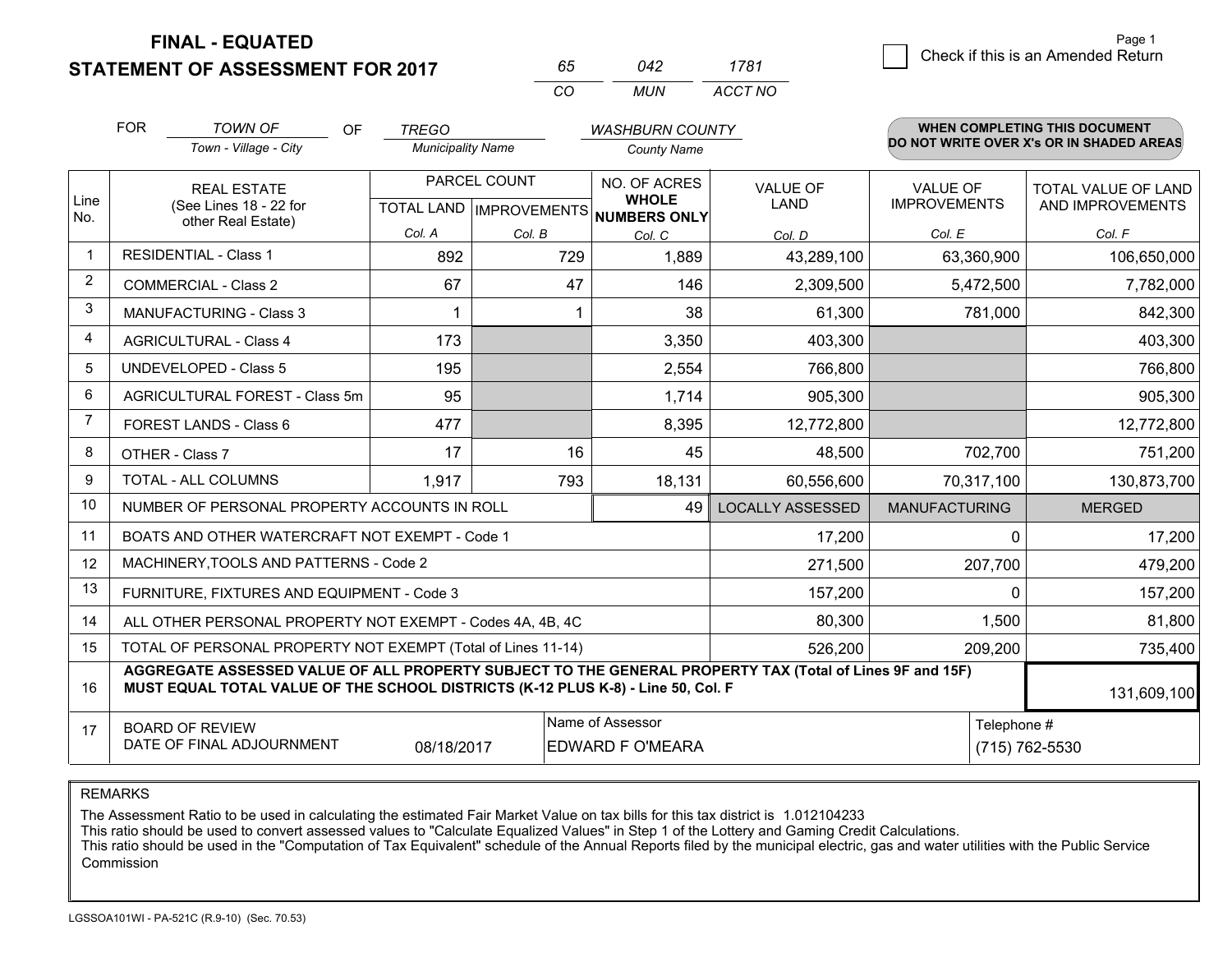*YEAR CO MUN ACCT NO* <sup>2017</sup> <sup>65</sup> <sup>042</sup> <sup>1781</sup>

Do not confuse FOREST LANDS (Line 7) with FOREST CROPS (in this section) - They are **NOT** the same

|    | Private Forest Crop - Reg Class @ 10¢ per acre                                 |                 |  |                                                                              |  |                                                               | Private Forest Crop - Reg Class @ \$2.52 per acre                  |                    |                    |  |
|----|--------------------------------------------------------------------------------|-----------------|--|------------------------------------------------------------------------------|--|---------------------------------------------------------------|--------------------------------------------------------------------|--------------------|--------------------|--|
| 18 | (a) PARCELS                                                                    | (b) ACRES       |  | (c) ASSESSED VALUE                                                           |  | (d) PARCELS                                                   | (e) ACRES                                                          |                    | (f) ASSESSED VALUE |  |
|    |                                                                                |                 |  |                                                                              |  |                                                               |                                                                    |                    |                    |  |
|    | Private Forest Crop - Special Class @ 20¢ per acre                             |                 |  | Entered Before 2005 Managed Forest - Ferrous Mining CLOSED @ \$8.27 per acre |  |                                                               |                                                                    |                    |                    |  |
| 19 | (a) PARCELS                                                                    | (b) ACRES       |  | (c) ASSESSED VALUE                                                           |  | (d) PARCELS                                                   | (e) ACRES                                                          |                    | (f) ASSESSED VALUE |  |
|    |                                                                                |                 |  |                                                                              |  |                                                               |                                                                    |                    |                    |  |
|    |                                                                                |                 |  | Entered Before 2005 Managed Forest - OPEN @ \$.79 per acre                   |  |                                                               | Entered Before 2005 Managed Forest - CLOSED @ \$1.87 per acre      |                    |                    |  |
| 20 | (a) PARCELS                                                                    | (b) ACRES       |  | (c) ASSESSED VALUE                                                           |  | (d) PARCELS                                                   | (e) ACRES                                                          |                    | (f) ASSESSED VALUE |  |
|    | 30                                                                             | 1.105.07        |  | 1.768.200                                                                    |  | 36                                                            | 1.147.37                                                           |                    | 1,798,400          |  |
|    | Entered After 2004 Managed Forest - OPEN @<br>\$2.14 per acre                  |                 |  |                                                                              |  | Entered After 2004 Managed Forest - CLOSED @ \$10.68 per acre |                                                                    |                    |                    |  |
| 21 | (a) PARCELS                                                                    | (b) ACRES       |  | (c) ASSESSED VALUE                                                           |  | (d) PARCELS<br>(e) ACRES                                      |                                                                    | (f) ASSESSED VALUE |                    |  |
|    |                                                                                |                 |  |                                                                              |  |                                                               |                                                                    |                    |                    |  |
|    | 6                                                                              | 147.21          |  | 228,100                                                                      |  | 20<br>565.53                                                  |                                                                    |                    | 1,021,100          |  |
| 22 | (a) County Forest Cropland Acres                                               |                 |  | (b) Federal Acres                                                            |  | (d) County (NOT FOREST CROP) Acres<br>(c) State Acres         |                                                                    |                    | (e) Other Acres    |  |
|    |                                                                                |                 |  | 931                                                                          |  | 483.7<br>600.66                                               |                                                                    |                    | 219.68             |  |
|    |                                                                                |                 |  | Assessed Value of Omitted Property From Prior Years (Sec. 70.44)             |  |                                                               | Assessed Value of Sec. 70.43 Corrections of Errors by Assessors    |                    |                    |  |
| 23 |                                                                                | (a) REAL ESTATE |  | (b) PERSONAL                                                                 |  |                                                               | (c1) REAL ESTATE                                                   |                    | (c2) PERSONAL      |  |
|    |                                                                                |                 |  |                                                                              |  |                                                               |                                                                    |                    |                    |  |
|    | Manufacturing Equated Value of Omitted Property From Prior Years (Sec. 70.995) |                 |  |                                                                              |  |                                                               | Mfg. Equated Value of Sec.70.43 Corrections of Errors by Assessors |                    |                    |  |
|    |                                                                                | (d) REAL ESTATE |  | (e) PERSONAL                                                                 |  | (f1) REAL ESTATE                                              |                                                                    |                    | (f2) PERSONAL      |  |
|    |                                                                                |                 |  |                                                                              |  |                                                               |                                                                    |                    |                    |  |

## **SPECIAL DISTRICTS**

| Line<br>No. | Enter 6-digit<br><b>Special District</b><br>Code (Col. A) | <b>Account</b><br><b>Number</b><br>(Col. B) | <b>Special District Name</b><br>(Col. C) | <b>Locally Assessed Value</b><br>of Real Estate and<br>Personal Property (Col. D) | Mfg Value of Real Estate<br>and Personal Property<br>(Col. E) | <b>Merged Value of</b><br><b>Real Estate and</b><br>Personal Property (Col. F) |
|-------------|-----------------------------------------------------------|---------------------------------------------|------------------------------------------|-----------------------------------------------------------------------------------|---------------------------------------------------------------|--------------------------------------------------------------------------------|
| 24          | 658040                                                    | 0426                                        | <b>TREGO LAKE DISTRICT</b>               | 52,323,300                                                                        |                                                               | 52,323,300                                                                     |
| 25          |                                                           |                                             |                                          |                                                                                   |                                                               |                                                                                |
| 26          |                                                           |                                             |                                          |                                                                                   |                                                               |                                                                                |
| 27          |                                                           |                                             |                                          |                                                                                   |                                                               |                                                                                |
| 28          |                                                           |                                             |                                          |                                                                                   |                                                               |                                                                                |
| 29          |                                                           |                                             |                                          |                                                                                   |                                                               |                                                                                |
| 30          |                                                           |                                             |                                          |                                                                                   |                                                               |                                                                                |
| 31          |                                                           |                                             |                                          |                                                                                   |                                                               |                                                                                |
| 32          |                                                           |                                             |                                          |                                                                                   |                                                               |                                                                                |
| 33          |                                                           |                                             |                                          |                                                                                   |                                                               |                                                                                |
| 34          |                                                           |                                             |                                          |                                                                                   |                                                               |                                                                                |
| 35          |                                                           |                                             |                                          |                                                                                   |                                                               |                                                                                |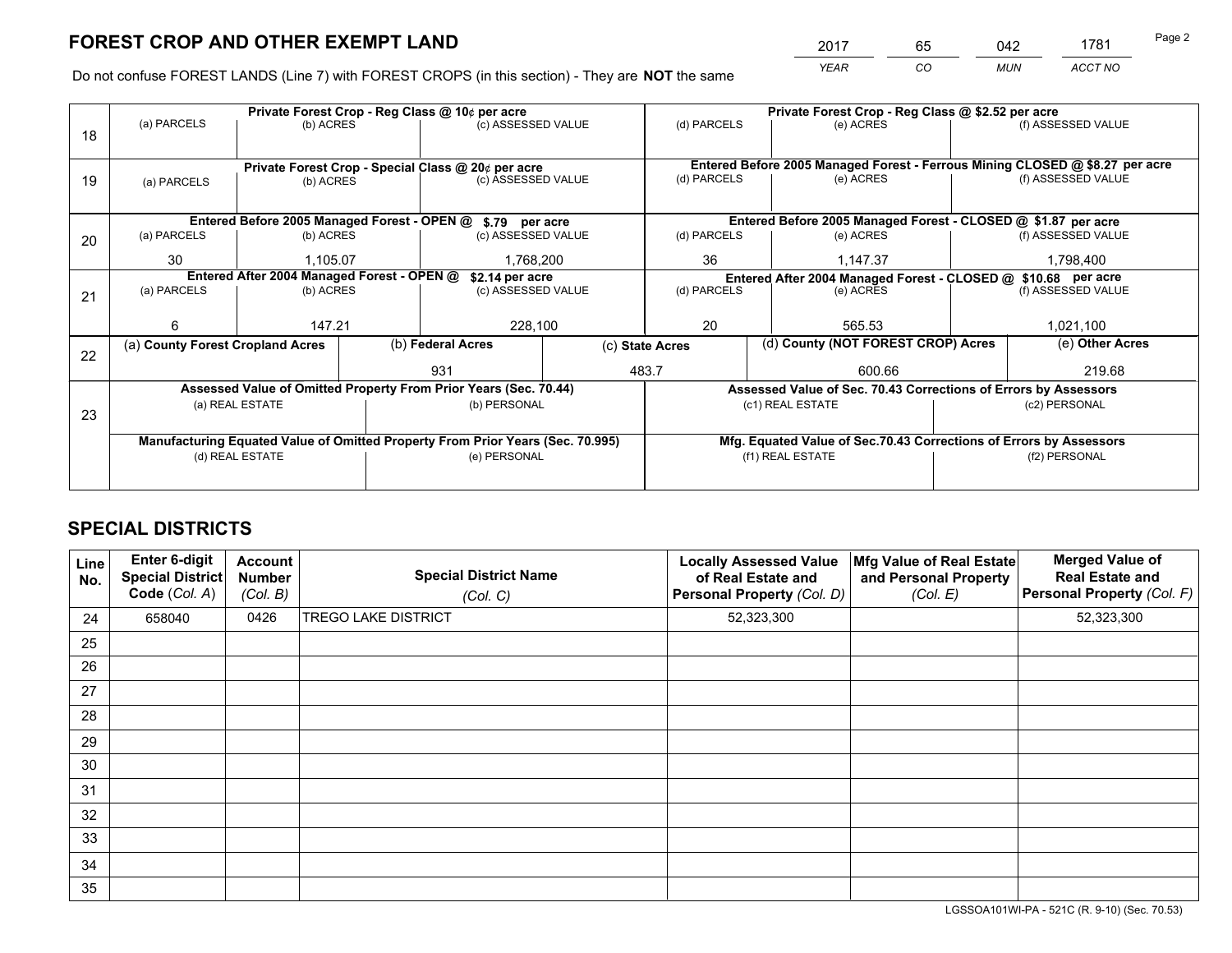|             |                                                                 |                                             |                                                         | <b>YEAR</b>                                                                       | CO<br><b>MUN</b>                                              | <b>ACCT NO</b>                                                                 |
|-------------|-----------------------------------------------------------------|---------------------------------------------|---------------------------------------------------------|-----------------------------------------------------------------------------------|---------------------------------------------------------------|--------------------------------------------------------------------------------|
| Line<br>No. | <b>Enter 6-digit</b><br><b>School District</b><br>Code (Col. A) | <b>Account</b><br><b>Number</b><br>(Col. B) | <b>School District Name</b><br>(Col. C)                 | <b>Locally Assessed Value</b><br>of Real Estate and<br>Personal Property (Col. D) | Mfg Value of Real Estate<br>and Personal Property<br>(Col. E) | <b>Merged Value of</b><br><b>Real Estate and</b><br>Personal Property (Col. F) |
|             | A. SCHOOL DISTRICTS (K-8 and K-12)                              |                                             |                                                         |                                                                                   |                                                               |                                                                                |
| 36          | 655474                                                          | 0393                                        | SCH D OF SPOONER                                        | 130,557,600                                                                       | 1,051,500                                                     | 131,609,100                                                                    |
| 37          |                                                                 |                                             |                                                         |                                                                                   |                                                               |                                                                                |
| 38          |                                                                 |                                             |                                                         |                                                                                   |                                                               |                                                                                |
| 39          |                                                                 |                                             |                                                         |                                                                                   |                                                               |                                                                                |
| 40          |                                                                 |                                             |                                                         |                                                                                   |                                                               |                                                                                |
| 41          |                                                                 |                                             |                                                         |                                                                                   |                                                               |                                                                                |
| 42          |                                                                 |                                             |                                                         |                                                                                   |                                                               |                                                                                |
| 43          |                                                                 |                                             |                                                         |                                                                                   |                                                               |                                                                                |
| 44<br>45    |                                                                 |                                             |                                                         |                                                                                   |                                                               |                                                                                |
| 46          |                                                                 |                                             |                                                         |                                                                                   |                                                               |                                                                                |
| 47          |                                                                 |                                             |                                                         |                                                                                   |                                                               |                                                                                |
| 48          |                                                                 |                                             |                                                         |                                                                                   |                                                               |                                                                                |
| 49          |                                                                 |                                             |                                                         |                                                                                   |                                                               |                                                                                |
| 50          |                                                                 |                                             | TOTAL ASSESSED VALUE OF SCHOOL DISTRICTS (K-8 and K-12) | 130,557,600                                                                       | 1,051,500                                                     | 131,609,100                                                                    |
|             | <b>B.</b><br><b>UNION HIGH SCHOOL DISTRICTS</b>                 |                                             |                                                         |                                                                                   |                                                               |                                                                                |
| 51          |                                                                 |                                             |                                                         |                                                                                   |                                                               |                                                                                |
| 52          |                                                                 |                                             |                                                         |                                                                                   |                                                               |                                                                                |
| 53          |                                                                 |                                             |                                                         |                                                                                   |                                                               |                                                                                |
| 54          |                                                                 |                                             |                                                         |                                                                                   |                                                               |                                                                                |
| 55          |                                                                 |                                             | TOTAL ASSESSED VALUE OF UNION HIGH SCHOOLS              |                                                                                   |                                                               |                                                                                |
|             | C.<br><b>TECHNICAL COLLEGE DISTRICTS</b>                        |                                             |                                                         |                                                                                   |                                                               |                                                                                |
| 56          | 001700                                                          | 0016                                        | WISCONSIN INDIANHEAD TECH COLLEGE SHEL                  | 130,557,600                                                                       | 1,051,500                                                     | 131,609,100                                                                    |
| 57          |                                                                 |                                             |                                                         |                                                                                   |                                                               |                                                                                |
| 58          |                                                                 |                                             | TOTAL ASSESSED VALUE OF TECHNICAL COLLEGES              |                                                                                   |                                                               |                                                                                |
| 59          |                                                                 |                                             |                                                         | 130,557,600                                                                       | 1,051,500                                                     | 131,609,100                                                                    |

65

042

 *I hereby certify, to the best of my knowledge and belief, this form is complete and correct.*

**SCHOOL DISTRICTS**

| Print name of preparer | Title                    |                | Date (MM / DD / CCYY) |
|------------------------|--------------------------|----------------|-----------------------|
|                        |                          |                |                       |
| Signature of preparer  | Contact Telephone Number | E-mail address |                       |
|                        | $\overline{\phantom{0}}$ |                |                       |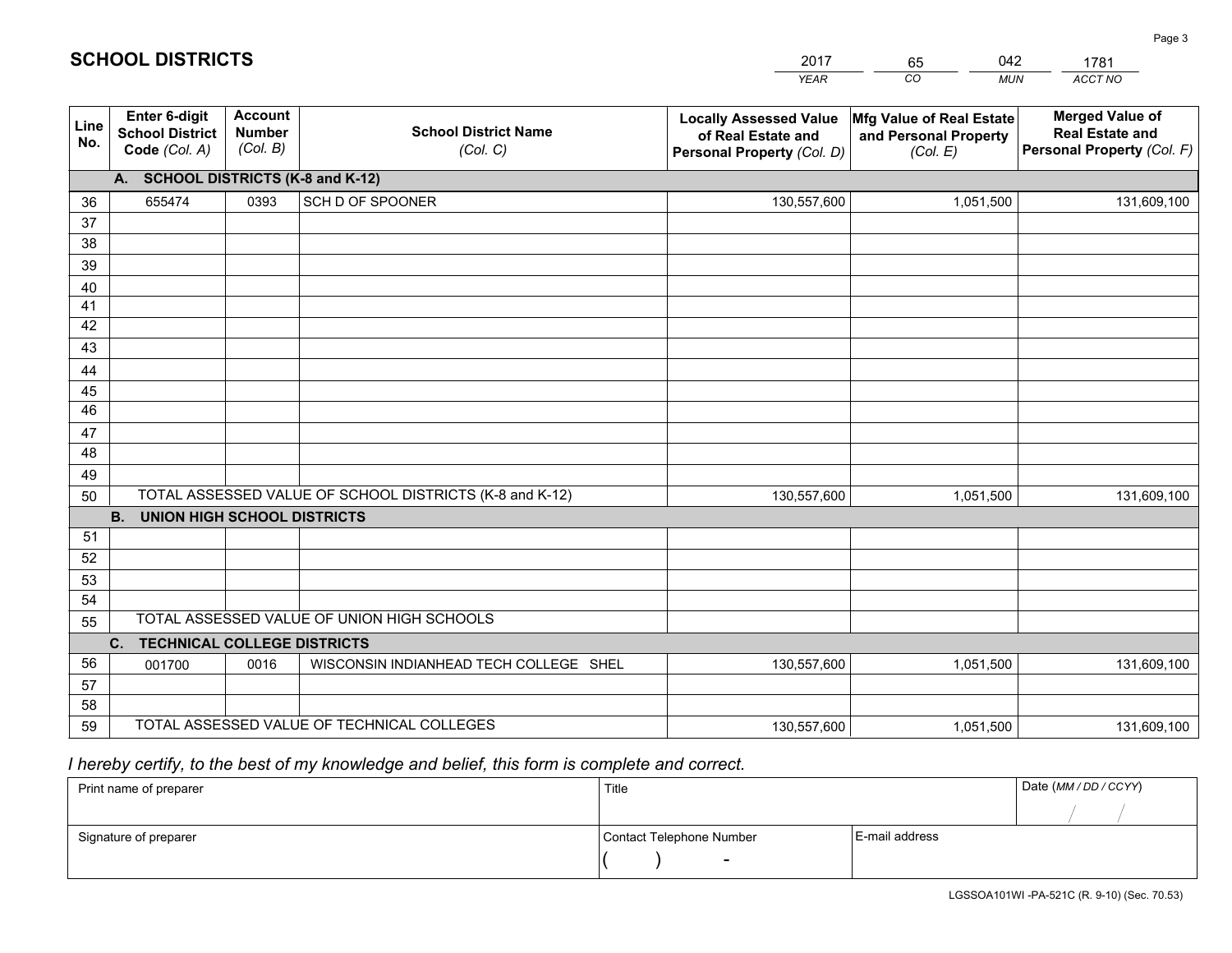## **HIGHLIGHTS**

- 1. Complete the Statement of Assessment after the Board of Review. Reflect any changes made there.
- 2. Use black ink to complete.

**NOTE: Please supply any correction to the name and address.**

NOTE: Please supply any correction to the name and address.

- 3. Line 16 must equal Line 50, Col D.
- 4. Line 55 must equal the total of K-8 schools listed on lines 36-49. Do not include K-12 schools in this comparision.
- 5. Line 59, Col. D must equal Line 16.
- 6. Special District, School District and Technical College District values must include both real estate and personal property. Examples of Special districts are: town sanitary districts, public inland lake protection and rehabilitation districts, and metropolitan sewerage districts.
- 7. DO NOT INCLUDE Manufacturing property values.DOR will print these values on the final SOA.
- 8. Accuracy of this form is very important. The values reported directly affect the equalized value DOR calculates for school and special districts.

#### **Page 1:**

 If not prefilled, enter the tax year,county and municipal code,municipal type, municipal name and county name on the top of form.

Check the Amended box, if filing an amended / corrected SOA.

 Report the parcel count, acres and assessed value of taxable general property, total parcel count, (real and personal), total acres, and values from final figures set by the Board of Review.

- A. Real Estate land and improvements (buildings, etc.) is reported on lines 1 8, total line 9.
- B. Personal Property is reported on lines 11 14, Column D, total line 15.
- C. To complete this report, use the computer produced summary of the assessment roll that shows these amounts.
- D. Use whole numbers only.
- E. Add each line across and each column down to verify entries.

## **Page 2:**

- A. Report Special Items (not subject to general property tax).
- 1. Private Forest Croplands and Managed Forest Lands are reported on lines 18,19, 20 and 21. Be sure to report assessed values **NOT** taxes.
- 2. You should have copies of the orders of entry, orders of withdrawal, etc., to update your assessment roll.
	- 3. Show hundredths of acres (e.g. 39.75).
- 4. Tax exempt lands are reported on line 22.
- 5. Omitted property and sec. 70.43, Wis. Stats., corrections of errors by assessor are reported on line 23. Report real estate and personal property separately. These should be for **prior years**, not something found on the current assessment roll after the board of review.
- B. Special District (Lines 24-35) Include the value of both real and personal property.
- The Department of Revenue (DOR) preprints much of the information regarding names and codes for schools, special districts,etc. If a district is not listed, enter the name and value only, DOR will enter the proper code.

## **Page 3 School Districts:**

Include the value of both real and personal property.

Report School District (regular, elementary, union high school, and technical college).

- 1. Regular (K-12) and Elementary (K-8) school values are reported on lines 36-49, total on line 50.
- 2. Union High School (UHS) (use only if elementary schools are listed on lines 36-49) are reported on lines 51-54. UHS total value (line 55) must equal to the total **elementary school** values reported on lines 36-49. Do notinclude K-12 schools in this comparison.
- 3. Technical College values are reported on lines 56-58, total on line 59.
- 4. Use the computer summary that shows these amounts to complete this report.

#### **This form is due the second Monday in June. File this report only after your Board of Review is complete.**

 *If you have questions: Return forms to:*

 Email: lgs@wisconsin.gov Wisconsin Department of RevenueCall:  $(608)$  266-2569 or  $(608)$  264-6892 Fax number: (608) 264-6887 PO Box 8971

Local Government Services Section 6-97 Madison WI 53708-8971

TOWN OF TREGO TOWN OF TREGO W6097 RIVER RD **TREGO, WI 54888** TREGO, WI 54888 W6097 RIVER RD **BARB NORTON** BARB NORTON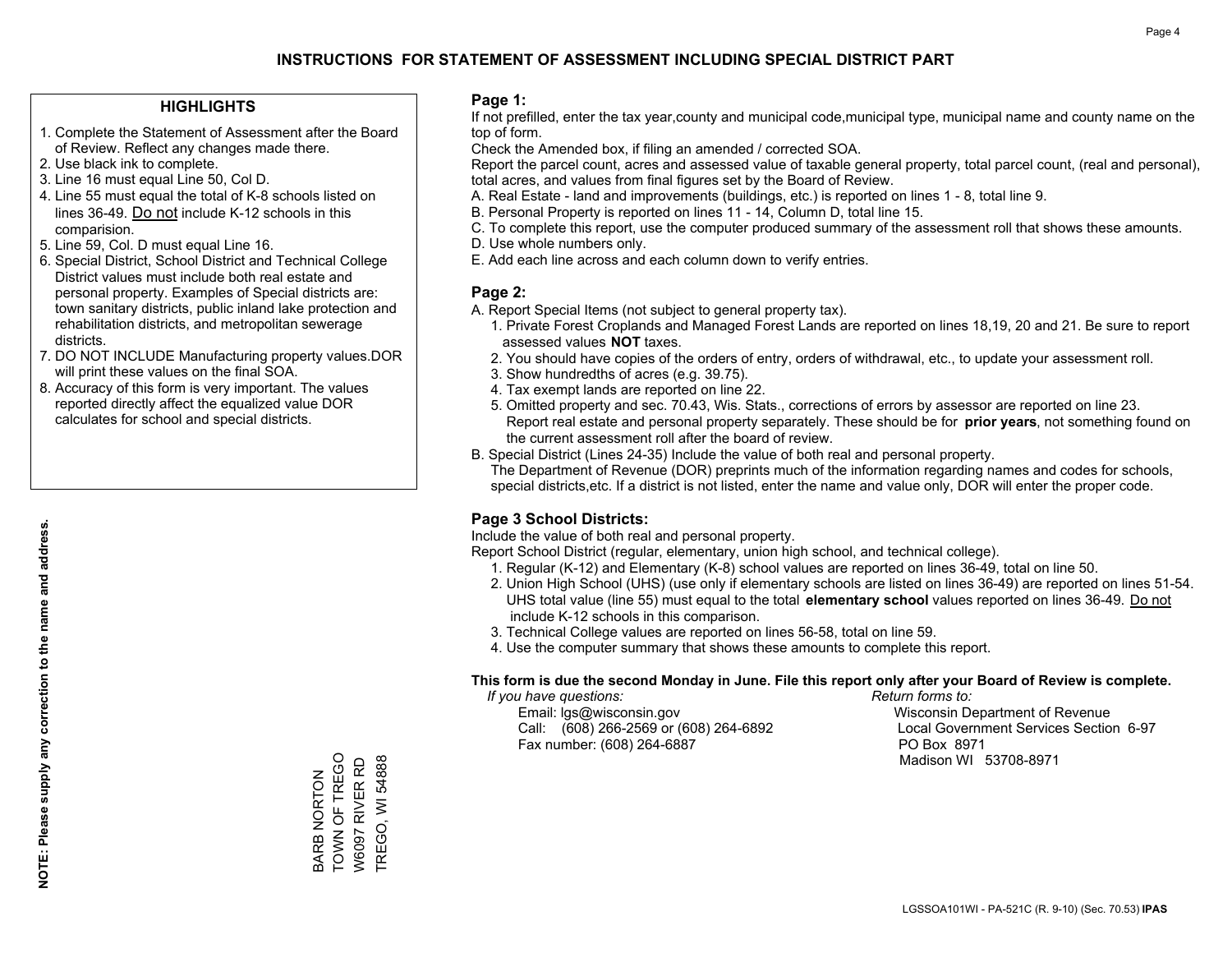**STATEMENT OF ASSESSMENT FOR 2017** 

**FINAL - EQUATED**

| 65.      | 106 | 1782    |
|----------|-----|---------|
| $\alpha$ | MUN | ACCT NO |

|                | <b>FOR</b><br><b>VILLAGE OF</b><br>OF<br><b>BIRCHWOOD</b><br><b>WASHBURN COUNTY</b>                                                                                                          |                                                              |                                                      | <b>WHEN COMPLETING THIS DOCUMENT</b><br>DO NOT WRITE OVER X's OR IN SHADED AREAS |                              |                         |                                        |                                                |
|----------------|----------------------------------------------------------------------------------------------------------------------------------------------------------------------------------------------|--------------------------------------------------------------|------------------------------------------------------|----------------------------------------------------------------------------------|------------------------------|-------------------------|----------------------------------------|------------------------------------------------|
|                |                                                                                                                                                                                              | Town - Village - City                                        | <b>Municipality Name</b>                             |                                                                                  | <b>County Name</b>           |                         |                                        |                                                |
| Line           |                                                                                                                                                                                              | <b>REAL ESTATE</b><br>(See Lines 18 - 22 for                 | PARCEL COUNT<br>TOTAL LAND IMPROVEMENTS NUMBERS ONLY |                                                                                  | NO. OF ACRES<br><b>WHOLE</b> | <b>VALUE OF</b><br>LAND | <b>VALUE OF</b><br><b>IMPROVEMENTS</b> | <b>TOTAL VALUE OF LAND</b><br>AND IMPROVEMENTS |
| No.            |                                                                                                                                                                                              | other Real Estate)                                           | Col. A                                               | Col. B                                                                           | Col. C                       | Col. D                  | Col. E                                 | Col. F                                         |
| $\mathbf{1}$   |                                                                                                                                                                                              | <b>RESIDENTIAL - Class 1</b>                                 | 455                                                  | 214                                                                              | 60                           | 6,734,500               | 13,751,600                             | 20,486,100                                     |
| $\overline{2}$ |                                                                                                                                                                                              | <b>COMMERCIAL - Class 2</b>                                  | 101                                                  | 48                                                                               | 22                           | 1,041,400               | 4,865,300                              | 5,906,700                                      |
| 3              |                                                                                                                                                                                              | <b>MANUFACTURING - Class 3</b>                               |                                                      |                                                                                  | 15                           | 94,500                  | 1,385,400                              | 1,479,900                                      |
| $\overline{4}$ |                                                                                                                                                                                              | <b>AGRICULTURAL - Class 4</b>                                | 17                                                   |                                                                                  | 218                          | 24,100                  |                                        | 24,100                                         |
| 5              |                                                                                                                                                                                              | <b>UNDEVELOPED - Class 5</b>                                 | 10                                                   |                                                                                  | 34                           | 17,300                  |                                        | 17,300                                         |
| 6              |                                                                                                                                                                                              | AGRICULTURAL FOREST - Class 5m                               | $\Omega$                                             |                                                                                  | $\mathbf{0}$                 | 0                       |                                        | $\mathbf{0}$                                   |
| 7              |                                                                                                                                                                                              | FOREST LANDS - Class 6                                       | 11                                                   |                                                                                  | 68                           | 123,100                 |                                        | 123,100                                        |
| 8              |                                                                                                                                                                                              | OTHER - Class 7                                              | 4                                                    | 4                                                                                | 8                            | 25,600                  | 353,300                                | 378,900                                        |
| 9              |                                                                                                                                                                                              | TOTAL - ALL COLUMNS                                          | 599                                                  | 267                                                                              | 425                          | 8,060,500               | 20,355,600                             | 28,416,100                                     |
| 10             |                                                                                                                                                                                              | NUMBER OF PERSONAL PROPERTY ACCOUNTS IN ROLL                 |                                                      |                                                                                  | 46                           | <b>LOCALLY ASSESSED</b> | <b>MANUFACTURING</b>                   | <b>MERGED</b>                                  |
| 11             |                                                                                                                                                                                              | BOATS AND OTHER WATERCRAFT NOT EXEMPT - Code 1               |                                                      |                                                                                  |                              | 6,843                   | 0                                      | 6,843                                          |
| 12             |                                                                                                                                                                                              | MACHINERY, TOOLS AND PATTERNS - Code 2                       |                                                      |                                                                                  |                              | 147,675                 | 161,500                                | 309,175                                        |
| 13             |                                                                                                                                                                                              | FURNITURE, FIXTURES AND EQUIPMENT - Code 3                   |                                                      |                                                                                  |                              | 238,894                 | 13,700                                 | 252,594                                        |
| 14             |                                                                                                                                                                                              | ALL OTHER PERSONAL PROPERTY NOT EXEMPT - Codes 4A, 4B, 4C    |                                                      |                                                                                  |                              | 26,913                  | 500                                    | 27,413                                         |
| 15             |                                                                                                                                                                                              | TOTAL OF PERSONAL PROPERTY NOT EXEMPT (Total of Lines 11-14) |                                                      |                                                                                  | 420,325                      | 175,700                 | 596,025                                |                                                |
| 16             | AGGREGATE ASSESSED VALUE OF ALL PROPERTY SUBJECT TO THE GENERAL PROPERTY TAX (Total of Lines 9F and 15F)<br>MUST EQUAL TOTAL VALUE OF THE SCHOOL DISTRICTS (K-12 PLUS K-8) - Line 50, Col. F |                                                              |                                                      |                                                                                  |                              |                         | 29,012,125                             |                                                |
| 17             | Name of Assessor<br><b>BOARD OF REVIEW</b><br>DATE OF FINAL ADJOURNMENT<br>05/30/2017<br>DAVID J SOVACOOL                                                                                    |                                                              |                                                      |                                                                                  |                              |                         | Telephone #                            | $(715)$ 458-0085                               |

REMARKS

The Assessment Ratio to be used in calculating the estimated Fair Market Value on tax bills for this tax district is .913144306

This ratio should be used to convert assessed values to "Calculate Equalized Values" in Step 1 of the Lottery and Gaming Credit Calculations.<br>This ratio should be used in the "Computation of Tax Equivalent" schedule of the Commission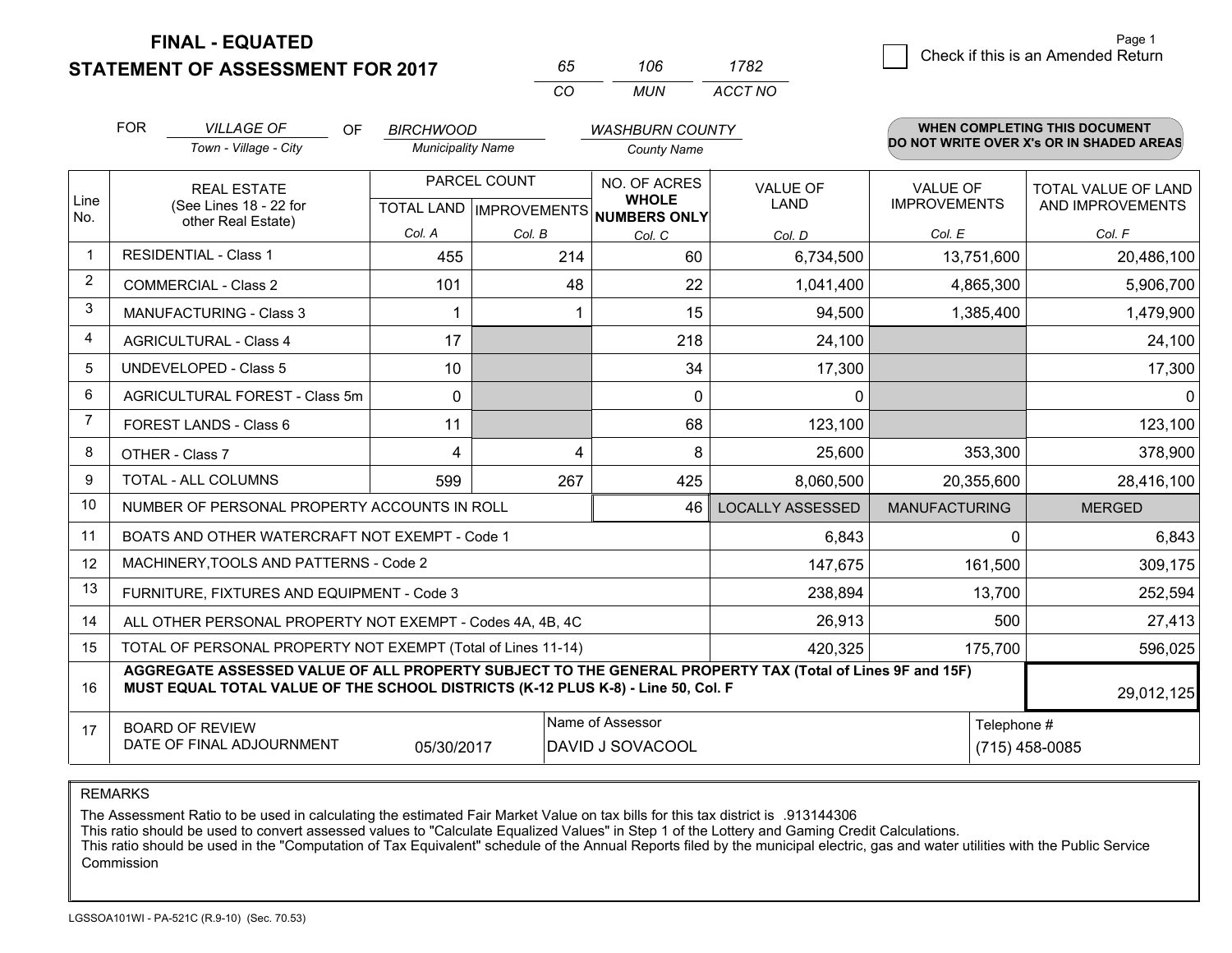*YEAR CO MUN ACCT NO* <sup>2017</sup> <sup>65</sup> <sup>106</sup> <sup>1782</sup>

Do not confuse FOREST LANDS (Line 7) with FOREST CROPS (in this section) - They are **NOT** the same

|    | Private Forest Crop - Reg Class @ 10¢ per acre                                 |                                            |  |                                                                  |  |                                                                              | Private Forest Crop - Reg Class @ \$2.52 per acre               |  |                    |  |
|----|--------------------------------------------------------------------------------|--------------------------------------------|--|------------------------------------------------------------------|--|------------------------------------------------------------------------------|-----------------------------------------------------------------|--|--------------------|--|
| 18 | (a) PARCELS                                                                    | (b) ACRES                                  |  | (c) ASSESSED VALUE                                               |  | (d) PARCELS                                                                  | (e) ACRES                                                       |  | (f) ASSESSED VALUE |  |
|    | Private Forest Crop - Special Class @ 20¢ per acre                             |                                            |  |                                                                  |  | Entered Before 2005 Managed Forest - Ferrous Mining CLOSED @ \$8.27 per acre |                                                                 |  |                    |  |
| 19 | (a) PARCELS<br>(b) ACRES                                                       |                                            |  | (c) ASSESSED VALUE                                               |  | (d) PARCELS                                                                  | (e) ACRES                                                       |  | (f) ASSESSED VALUE |  |
|    |                                                                                |                                            |  |                                                                  |  |                                                                              | Entered Before 2005 Managed Forest - CLOSED @ \$1.87 per acre   |  |                    |  |
| 20 | Entered Before 2005 Managed Forest - OPEN @<br>(a) PARCELS<br>(b) ACRES        |                                            |  | \$.79 per acre<br>(c) ASSESSED VALUE                             |  | (d) PARCELS                                                                  | (e) ACRES                                                       |  | (f) ASSESSED VALUE |  |
|    |                                                                                | Entered After 2004 Managed Forest - OPEN @ |  | \$2.14 per acre                                                  |  | Entered After 2004 Managed Forest - CLOSED @ \$10.68 per acre                |                                                                 |  |                    |  |
| 21 | (a) PARCELS                                                                    | (b) ACRES                                  |  | (c) ASSESSED VALUE                                               |  | (d) PARCELS                                                                  | (e) ACRES                                                       |  | (f) ASSESSED VALUE |  |
|    |                                                                                |                                            |  |                                                                  |  |                                                                              |                                                                 |  |                    |  |
|    | (a) County Forest Cropland Acres                                               |                                            |  | (b) Federal Acres                                                |  | (c) State Acres                                                              | (d) County (NOT FOREST CROP) Acres                              |  | (e) Other Acres    |  |
| 22 |                                                                                |                                            |  |                                                                  |  | 3.11                                                                         |                                                                 |  | 32.22              |  |
|    |                                                                                |                                            |  | Assessed Value of Omitted Property From Prior Years (Sec. 70.44) |  |                                                                              | Assessed Value of Sec. 70.43 Corrections of Errors by Assessors |  |                    |  |
| 23 | (a) REAL ESTATE                                                                |                                            |  | (b) PERSONAL                                                     |  | (c1) REAL ESTATE                                                             |                                                                 |  | (c2) PERSONAL      |  |
|    | Manufacturing Equated Value of Omitted Property From Prior Years (Sec. 70.995) |                                            |  |                                                                  |  | Mfg. Equated Value of Sec.70.43 Corrections of Errors by Assessors           |                                                                 |  |                    |  |
|    |                                                                                | (d) REAL ESTATE                            |  | (e) PERSONAL                                                     |  | (f1) REAL ESTATE                                                             |                                                                 |  | (f2) PERSONAL      |  |
|    |                                                                                |                                            |  |                                                                  |  |                                                                              |                                                                 |  |                    |  |

## **SPECIAL DISTRICTS**

| Line<br>No. | Enter 6-digit<br>Special District<br>Code (Col. A) | <b>Account</b><br><b>Number</b> | <b>Special District Name</b> | <b>Locally Assessed Value</b><br>of Real Estate and | Mfg Value of Real Estate<br>and Personal Property | <b>Merged Value of</b><br><b>Real Estate and</b><br>Personal Property (Col. F) |
|-------------|----------------------------------------------------|---------------------------------|------------------------------|-----------------------------------------------------|---------------------------------------------------|--------------------------------------------------------------------------------|
|             |                                                    | (Col. B)                        | (Col. C)                     | Personal Property (Col. D)                          | (Col. E)                                          |                                                                                |
| 24          |                                                    |                                 |                              |                                                     |                                                   |                                                                                |
| 25          |                                                    |                                 |                              |                                                     |                                                   |                                                                                |
| 26          |                                                    |                                 |                              |                                                     |                                                   |                                                                                |
| 27          |                                                    |                                 |                              |                                                     |                                                   |                                                                                |
| 28          |                                                    |                                 |                              |                                                     |                                                   |                                                                                |
| 29          |                                                    |                                 |                              |                                                     |                                                   |                                                                                |
| 30          |                                                    |                                 |                              |                                                     |                                                   |                                                                                |
| 31          |                                                    |                                 |                              |                                                     |                                                   |                                                                                |
| 32          |                                                    |                                 |                              |                                                     |                                                   |                                                                                |
| 33          |                                                    |                                 |                              |                                                     |                                                   |                                                                                |
| 34          |                                                    |                                 |                              |                                                     |                                                   |                                                                                |
| 35          |                                                    |                                 |                              |                                                     |                                                   |                                                                                |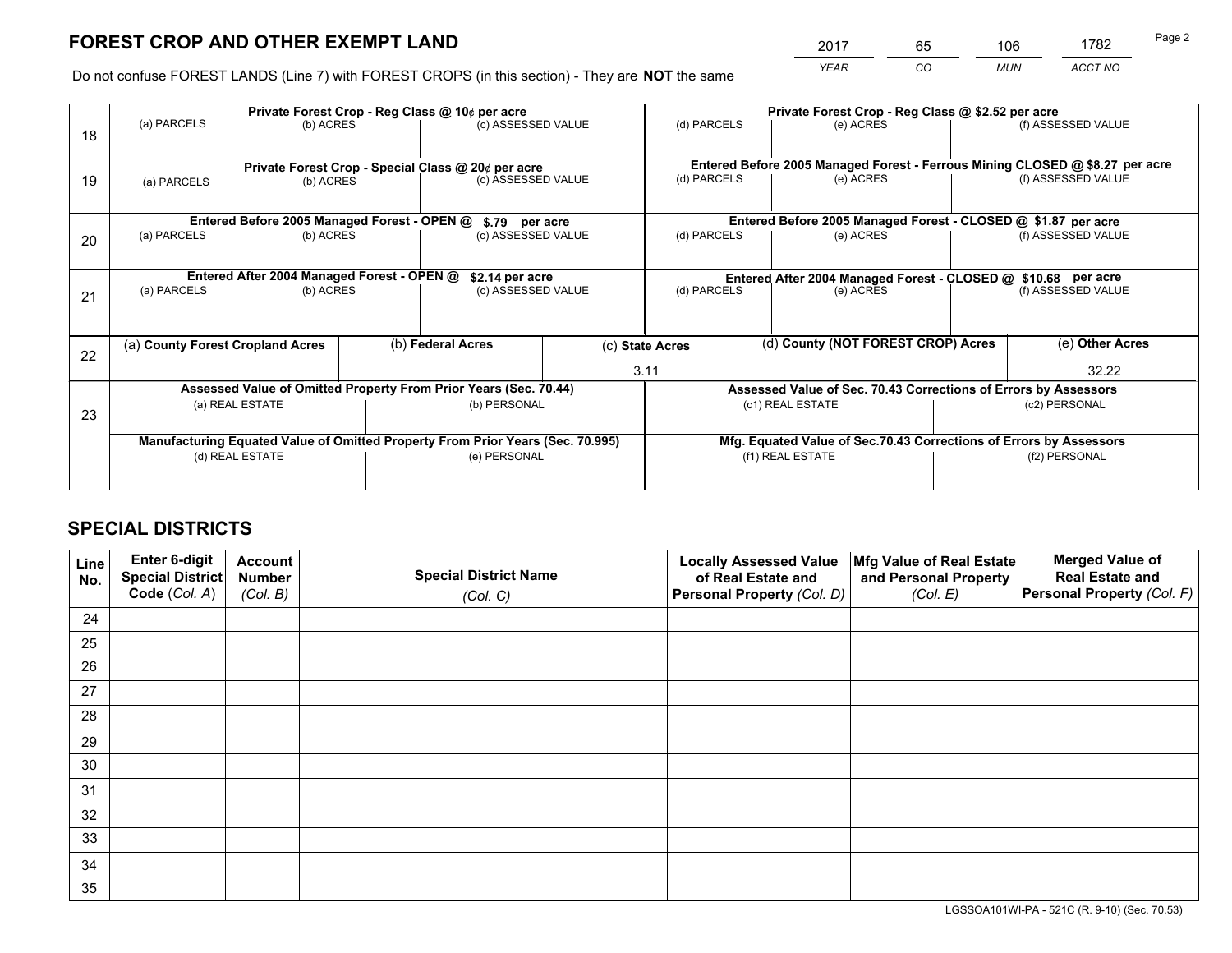|             |                                                                 |                                             |                                                         | <b>YEAR</b>                                                                       | CO<br><b>MUN</b>                                              | ACCT NO                                                                        |
|-------------|-----------------------------------------------------------------|---------------------------------------------|---------------------------------------------------------|-----------------------------------------------------------------------------------|---------------------------------------------------------------|--------------------------------------------------------------------------------|
| Line<br>No. | <b>Enter 6-digit</b><br><b>School District</b><br>Code (Col. A) | <b>Account</b><br><b>Number</b><br>(Col. B) | <b>School District Name</b><br>(Col. C)                 | <b>Locally Assessed Value</b><br>of Real Estate and<br>Personal Property (Col. D) | Mfg Value of Real Estate<br>and Personal Property<br>(Col. E) | <b>Merged Value of</b><br><b>Real Estate and</b><br>Personal Property (Col. F) |
|             | A. SCHOOL DISTRICTS (K-8 and K-12)                              |                                             |                                                         |                                                                                   |                                                               |                                                                                |
| 36          | 650441                                                          | 0390                                        | SCH D OF BIRCHWOOD                                      | 27,356,525                                                                        | 1,655,600                                                     | 29,012,125                                                                     |
| 37          |                                                                 |                                             |                                                         |                                                                                   |                                                               |                                                                                |
| 38          |                                                                 |                                             |                                                         |                                                                                   |                                                               |                                                                                |
| 39          |                                                                 |                                             |                                                         |                                                                                   |                                                               |                                                                                |
| 40          |                                                                 |                                             |                                                         |                                                                                   |                                                               |                                                                                |
| 41<br>42    |                                                                 |                                             |                                                         |                                                                                   |                                                               |                                                                                |
| 43          |                                                                 |                                             |                                                         |                                                                                   |                                                               |                                                                                |
| 44          |                                                                 |                                             |                                                         |                                                                                   |                                                               |                                                                                |
| 45          |                                                                 |                                             |                                                         |                                                                                   |                                                               |                                                                                |
| 46          |                                                                 |                                             |                                                         |                                                                                   |                                                               |                                                                                |
| 47          |                                                                 |                                             |                                                         |                                                                                   |                                                               |                                                                                |
| 48          |                                                                 |                                             |                                                         |                                                                                   |                                                               |                                                                                |
| 49          |                                                                 |                                             |                                                         |                                                                                   |                                                               |                                                                                |
| 50          |                                                                 |                                             | TOTAL ASSESSED VALUE OF SCHOOL DISTRICTS (K-8 and K-12) | 27,356,525                                                                        | 1,655,600                                                     | 29,012,125                                                                     |
|             | <b>B.</b><br><b>UNION HIGH SCHOOL DISTRICTS</b>                 |                                             |                                                         |                                                                                   |                                                               |                                                                                |
| 51          |                                                                 |                                             |                                                         |                                                                                   |                                                               |                                                                                |
| 52          |                                                                 |                                             |                                                         |                                                                                   |                                                               |                                                                                |
| 53<br>54    |                                                                 |                                             |                                                         |                                                                                   |                                                               |                                                                                |
| 55          |                                                                 |                                             | TOTAL ASSESSED VALUE OF UNION HIGH SCHOOLS              |                                                                                   |                                                               |                                                                                |
|             | C.<br><b>TECHNICAL COLLEGE DISTRICTS</b>                        |                                             |                                                         |                                                                                   |                                                               |                                                                                |
| 56          | 001700                                                          | 0016                                        | WISCONSIN INDIANHEAD TECH COLLEGE SHEL                  | 27,356,525                                                                        | 1,655,600                                                     | 29,012,125                                                                     |
| 57          |                                                                 |                                             |                                                         |                                                                                   |                                                               |                                                                                |
| 58          |                                                                 |                                             |                                                         |                                                                                   |                                                               |                                                                                |
| 59          |                                                                 |                                             | TOTAL ASSESSED VALUE OF TECHNICAL COLLEGES              | 27,356,525                                                                        | 1,655,600                                                     | 29,012,125                                                                     |

65

106

 *I hereby certify, to the best of my knowledge and belief, this form is complete and correct.*

**SCHOOL DISTRICTS**

| Print name of preparer | Title                    |                | Date (MM / DD / CCYY) |
|------------------------|--------------------------|----------------|-----------------------|
|                        |                          |                |                       |
| Signature of preparer  | Contact Telephone Number | E-mail address |                       |
|                        | $\sim$                   |                |                       |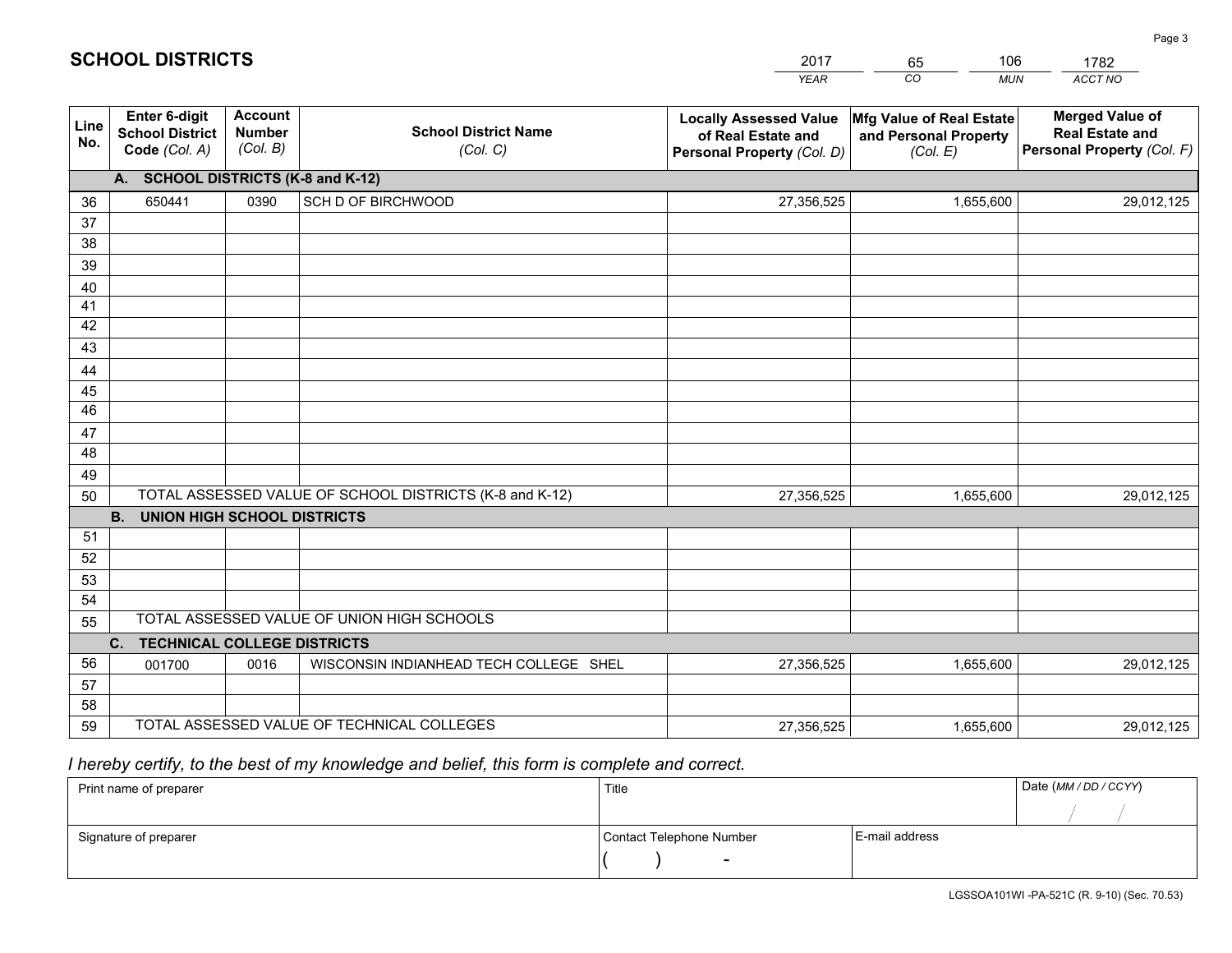## **HIGHLIGHTS**

- 1. Complete the Statement of Assessment after the Board of Review. Reflect any changes made there.
- 2. Use black ink to complete.
- 3. Line 16 must equal Line 50, Col D.
- 4. Line 55 must equal the total of K-8 schools listed on lines 36-49. Do not include K-12 schools in this comparision.
- 5. Line 59, Col. D must equal Line 16.
- 6. Special District, School District and Technical College District values must include both real estate and personal property. Examples of Special districts are: town sanitary districts, public inland lake protection and rehabilitation districts, and metropolitan sewerage districts.
- 7. DO NOT INCLUDE Manufacturing property values.DOR will print these values on the final SOA.
- 8. Accuracy of this form is very important. The values reported directly affect the equalized value DOR calculates for school and special districts.

#### **Page 1:**

 If not prefilled, enter the tax year,county and municipal code,municipal type, municipal name and county name on the top of form.

Check the Amended box, if filing an amended / corrected SOA.

 Report the parcel count, acres and assessed value of taxable general property, total parcel count, (real and personal), total acres, and values from final figures set by the Board of Review.

- A. Real Estate land and improvements (buildings, etc.) is reported on lines 1 8, total line 9.
- B. Personal Property is reported on lines 11 14, Column D, total line 15.
- C. To complete this report, use the computer produced summary of the assessment roll that shows these amounts.
- D. Use whole numbers only.
- E. Add each line across and each column down to verify entries.

## **Page 2:**

- A. Report Special Items (not subject to general property tax).
- 1. Private Forest Croplands and Managed Forest Lands are reported on lines 18,19, 20 and 21. Be sure to report assessed values **NOT** taxes.
- 2. You should have copies of the orders of entry, orders of withdrawal, etc., to update your assessment roll.
	- 3. Show hundredths of acres (e.g. 39.75).
- 4. Tax exempt lands are reported on line 22.
- 5. Omitted property and sec. 70.43, Wis. Stats., corrections of errors by assessor are reported on line 23. Report real estate and personal property separately. These should be for **prior years**, not something found on the current assessment roll after the board of review.
- B. Special District (Lines 24-35) Include the value of both real and personal property.

 The Department of Revenue (DOR) preprints much of the information regarding names and codes for schools, special districts,etc. If a district is not listed, enter the name and value only, DOR will enter the proper code.

## **Page 3 School Districts:**

Include the value of both real and personal property.

Report School District (regular, elementary, union high school, and technical college).

- 1. Regular (K-12) and Elementary (K-8) school values are reported on lines 36-49, total on line 50.
- 2. Union High School (UHS) (use only if elementary schools are listed on lines 36-49) are reported on lines 51-54. UHS total value (line 55) must equal to the total **elementary school** values reported on lines 36-49. Do notinclude K-12 schools in this comparison.
- 3. Technical College values are reported on lines 56-58, total on line 59.
- 4. Use the computer summary that shows these amounts to complete this report.

#### **This form is due the second Monday in June. File this report only after your Board of Review is complete.**

 *If you have questions: Return forms to:*

 Email: lgs@wisconsin.gov Wisconsin Department of RevenueCall:  $(608)$  266-2569 or  $(608)$  264-6892 Fax number: (608) 264-6887 PO Box 8971

Local Government Services Section 6-97 Madison WI 53708-8971

VILLAGE OF BIRCHWOOD KATHY PAQUETTE<br>VILLAGE OF BIRCHWOOD BIRCHWOOD, WI 54817 BIRCHWOOD, WI 54817 KATHY PAQUETTE BOX6 PO BOX 6  $\overline{S}$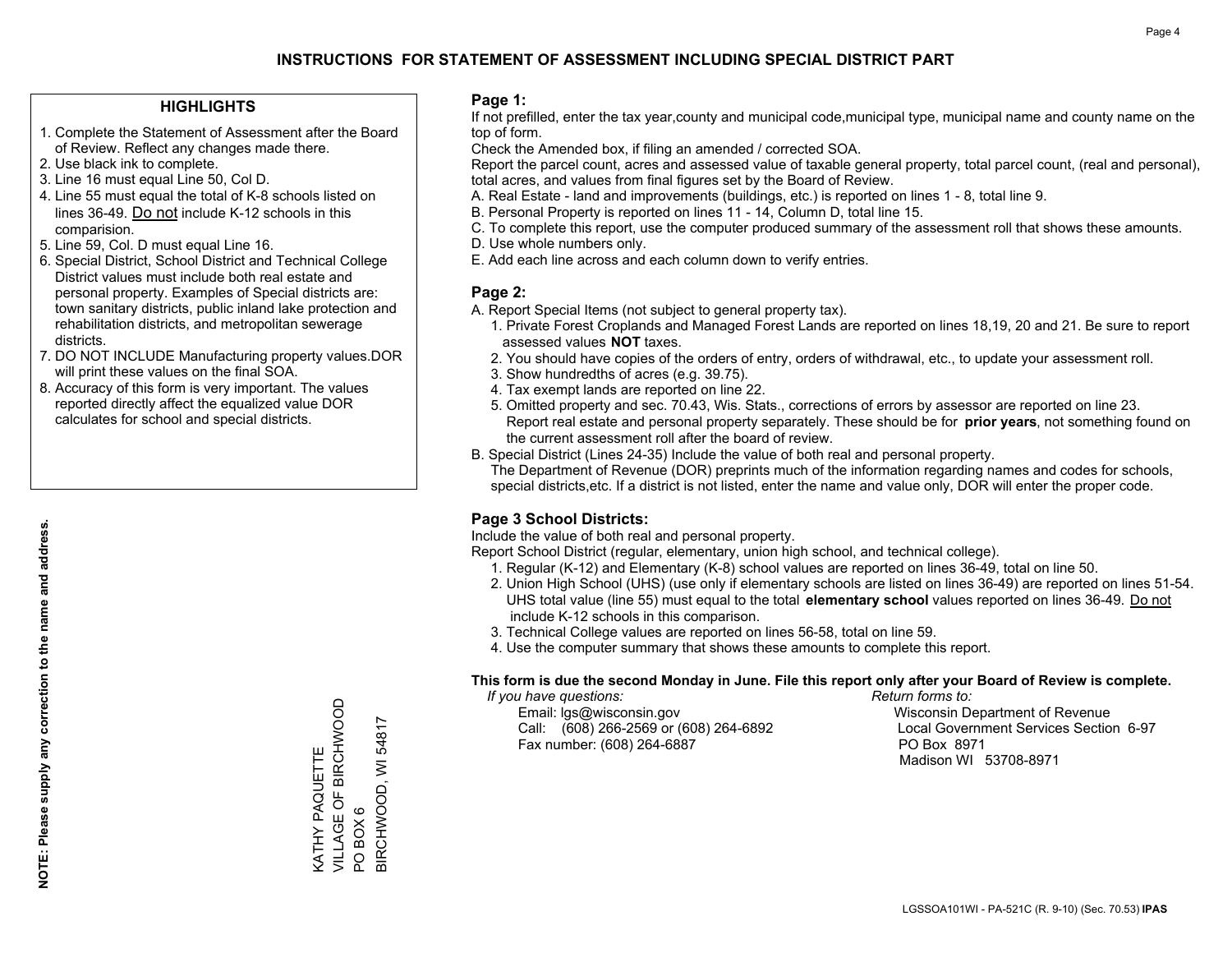**FINAL - EQUATED**

**STATEMENT OF ASSESSMENT FOR 2017** 

| n'n          | 151   | 1783    |
|--------------|-------|---------|
| $\mathbf{r}$ | MI IN | ACCT NO |

|                | <b>FOR</b>                                                                                                                                 | <b>VILLAGE OF</b><br>OF                                                                                                                                                                      | <b>MINONG</b>            |              | <b>WASHBURN COUNTY</b>                                               |                                |                                 | WHEN COMPLETING THIS DOCUMENT                  |
|----------------|--------------------------------------------------------------------------------------------------------------------------------------------|----------------------------------------------------------------------------------------------------------------------------------------------------------------------------------------------|--------------------------|--------------|----------------------------------------------------------------------|--------------------------------|---------------------------------|------------------------------------------------|
|                |                                                                                                                                            | Town - Village - City                                                                                                                                                                        | <b>Municipality Name</b> |              | <b>County Name</b>                                                   |                                |                                 | DO NOT WRITE OVER X's OR IN SHADED AREAS       |
| Line<br>No.    | <b>REAL ESTATE</b><br>(See Lines 18 - 22 for                                                                                               |                                                                                                                                                                                              |                          | PARCEL COUNT | NO. OF ACRES<br><b>WHOLE</b><br>TOTAL LAND IMPROVEMENTS NUMBERS ONLY | <b>VALUE OF</b><br><b>LAND</b> | VALUE OF<br><b>IMPROVEMENTS</b> | <b>TOTAL VALUE OF LAND</b><br>AND IMPROVEMENTS |
|                |                                                                                                                                            | other Real Estate)                                                                                                                                                                           | Col. A                   | Col. B       | Col. C                                                               | Col. D                         | Col. E                          | Col. F                                         |
| -1             |                                                                                                                                            | <b>RESIDENTIAL - Class 1</b>                                                                                                                                                                 | 325                      | 226          | 253                                                                  | 2,389,200                      | 12,454,200                      | 14,843,400                                     |
| $\overline{2}$ |                                                                                                                                            | <b>COMMERCIAL - Class 2</b>                                                                                                                                                                  | 114                      | 75           | 173                                                                  | 2,280,300                      | 12,457,000                      | 14,737,300                                     |
| 3              |                                                                                                                                            | <b>MANUFACTURING - Class 3</b>                                                                                                                                                               | 3                        | 3            | 16                                                                   | 107,600                        | 4,160,200                       | 4,267,800                                      |
| 4              |                                                                                                                                            | <b>AGRICULTURAL - Class 4</b>                                                                                                                                                                | $\overline{7}$           |              | 139                                                                  | 7,200                          |                                 | 7,200                                          |
| 5              |                                                                                                                                            | <b>UNDEVELOPED - Class 5</b>                                                                                                                                                                 | 3                        |              | 27                                                                   | 3,150                          |                                 | 3,150                                          |
| 6              |                                                                                                                                            | AGRICULTURAL FOREST - Class 5m                                                                                                                                                               | $\Omega$                 |              | $\Omega$                                                             | 0                              |                                 | $\Omega$                                       |
| 7              |                                                                                                                                            | FOREST LANDS - Class 6                                                                                                                                                                       | 6                        |              | 99                                                                   | 191,800                        |                                 | 191,800                                        |
| 8              |                                                                                                                                            | OTHER - Class 7                                                                                                                                                                              | 5                        | 5            | 14                                                                   | 38,600                         | 138,700                         | 177,300                                        |
| 9              |                                                                                                                                            | TOTAL - ALL COLUMNS                                                                                                                                                                          | 463                      | 309          | 721                                                                  | 5,017,850                      | 29,210,100                      | 34,227,950                                     |
| 10             |                                                                                                                                            | NUMBER OF PERSONAL PROPERTY ACCOUNTS IN ROLL                                                                                                                                                 |                          |              | 65                                                                   | <b>LOCALLY ASSESSED</b>        | <b>MANUFACTURING</b>            | <b>MERGED</b>                                  |
| 11             |                                                                                                                                            | BOATS AND OTHER WATERCRAFT NOT EXEMPT - Code 1                                                                                                                                               |                          |              |                                                                      | 0                              | 0                               | $\mathbf{0}$                                   |
| 12             |                                                                                                                                            | MACHINERY, TOOLS AND PATTERNS - Code 2                                                                                                                                                       |                          |              |                                                                      | 552,200                        | 504,700                         | 1,056,900                                      |
| 13             |                                                                                                                                            | FURNITURE, FIXTURES AND EQUIPMENT - Code 3                                                                                                                                                   |                          |              |                                                                      | 378,500                        | 199,300                         | 577,800                                        |
| 14             |                                                                                                                                            | ALL OTHER PERSONAL PROPERTY NOT EXEMPT - Codes 4A, 4B, 4C                                                                                                                                    |                          |              |                                                                      | 196,200                        | 567,300                         | 763,500                                        |
| 15             |                                                                                                                                            | TOTAL OF PERSONAL PROPERTY NOT EXEMPT (Total of Lines 11-14)                                                                                                                                 |                          |              |                                                                      | 1,126,900                      | 1,271,300                       | 2,398,200                                      |
| 16             |                                                                                                                                            | AGGREGATE ASSESSED VALUE OF ALL PROPERTY SUBJECT TO THE GENERAL PROPERTY TAX (Total of Lines 9F and 15F)<br>MUST EQUAL TOTAL VALUE OF THE SCHOOL DISTRICTS (K-12 PLUS K-8) - Line 50, Col. F |                          |              |                                                                      |                                |                                 | 36,626,150                                     |
| 17             | Name of Assessor<br>Telephone #<br><b>BOARD OF REVIEW</b><br>DATE OF FINAL ADJOURNMENT<br>(715) 520-2126<br>08/10/2017<br><b>LARRY LEE</b> |                                                                                                                                                                                              |                          |              |                                                                      |                                |                                 |                                                |

REMARKS

The Assessment Ratio to be used in calculating the estimated Fair Market Value on tax bills for this tax district is .946840621

This ratio should be used to convert assessed values to "Calculate Equalized Values" in Step 1 of the Lottery and Gaming Credit Calculations.<br>This ratio should be used in the "Computation of Tax Equivalent" schedule of the Commission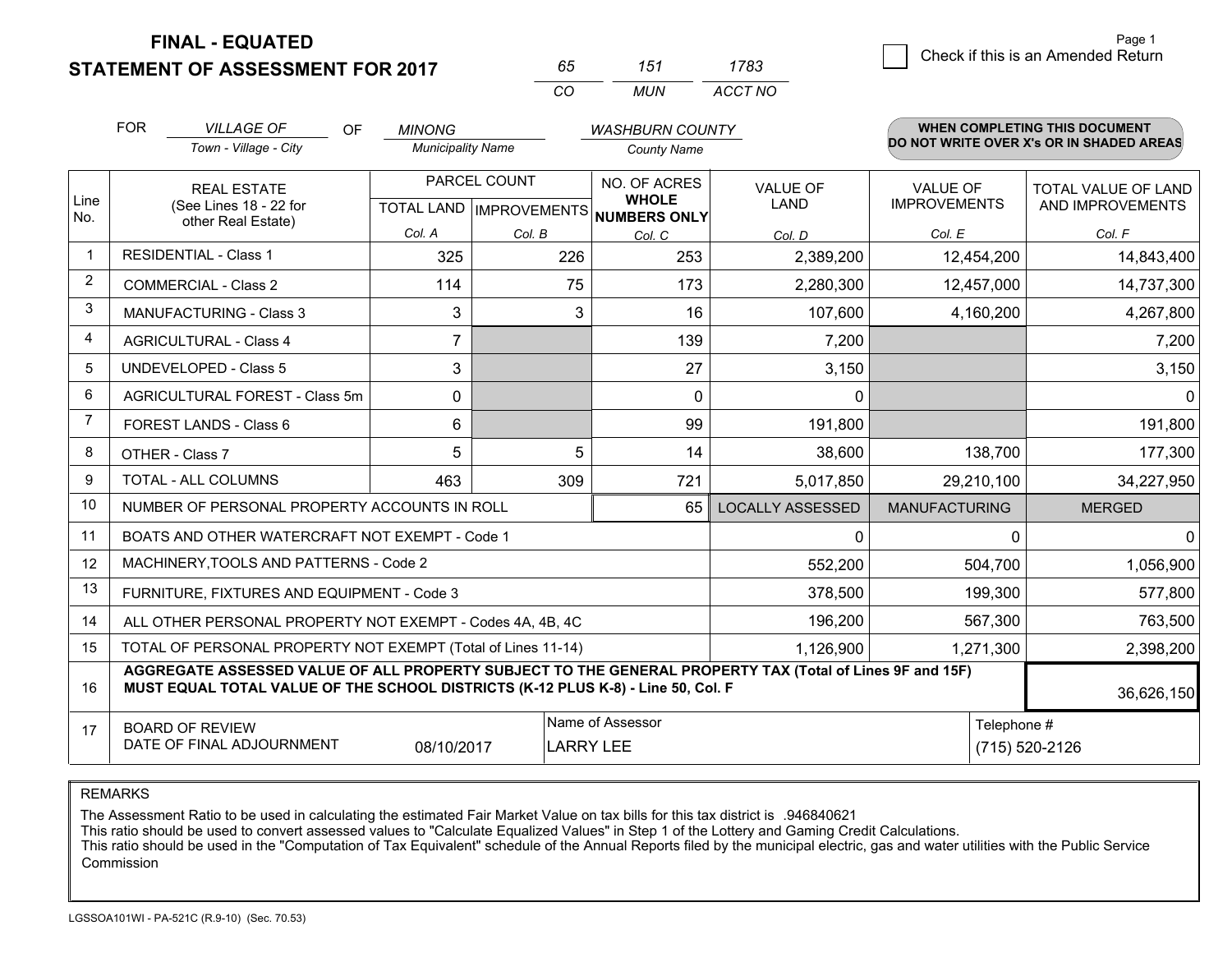*YEAR CO MUN ACCT NO* <sup>2017</sup> <sup>65</sup> <sup>151</sup> <sup>1783</sup>

Do not confuse FOREST LANDS (Line 7) with FOREST CROPS (in this section) - They are **NOT** the same

|    |                                                                                |                                             |  | Private Forest Crop - Reg Class @ 10¢ per acre                           |  | Private Forest Crop - Reg Class @ \$2.52 per acre             |                                                                    |               |                                                                                  |  |
|----|--------------------------------------------------------------------------------|---------------------------------------------|--|--------------------------------------------------------------------------|--|---------------------------------------------------------------|--------------------------------------------------------------------|---------------|----------------------------------------------------------------------------------|--|
| 18 | (a) PARCELS                                                                    | (b) ACRES                                   |  | (c) ASSESSED VALUE                                                       |  | (d) PARCELS                                                   | (e) ACRES                                                          |               | (f) ASSESSED VALUE                                                               |  |
|    |                                                                                |                                             |  |                                                                          |  |                                                               |                                                                    |               | Entered Before 2005 Managed Forest - Ferrous Mining CLOSED @ \$8.27 per acre     |  |
| 19 | (a) PARCELS                                                                    | (b) ACRES                                   |  | Private Forest Crop - Special Class @ 20¢ per acre<br>(c) ASSESSED VALUE |  | (d) PARCELS                                                   | (e) ACRES                                                          |               | (f) ASSESSED VALUE                                                               |  |
|    |                                                                                | Entered Before 2005 Managed Forest - OPEN @ |  |                                                                          |  |                                                               | Entered Before 2005 Managed Forest - CLOSED @ \$1.87 per acre      |               |                                                                                  |  |
|    | (a) PARCELS                                                                    | (b) ACRES                                   |  | \$.79 per acre<br>(c) ASSESSED VALUE                                     |  | (d) PARCELS                                                   | (e) ACRES                                                          |               | (f) ASSESSED VALUE                                                               |  |
| 20 |                                                                                |                                             |  |                                                                          |  |                                                               |                                                                    |               |                                                                                  |  |
|    |                                                                                | Entered After 2004 Managed Forest - OPEN @  |  | \$2.14 per acre                                                          |  | Entered After 2004 Managed Forest - CLOSED @ \$10.68 per acre |                                                                    |               |                                                                                  |  |
| 21 | (a) PARCELS                                                                    | (b) ACRES                                   |  | (c) ASSESSED VALUE                                                       |  | (d) PARCELS<br>(e) ACRES                                      |                                                                    |               | (f) ASSESSED VALUE                                                               |  |
|    |                                                                                |                                             |  |                                                                          |  |                                                               |                                                                    |               |                                                                                  |  |
| 22 | (a) County Forest Cropland Acres                                               |                                             |  | (b) Federal Acres                                                        |  | (d) County (NOT FOREST CROP) Acres<br>(c) State Acres         |                                                                    |               | (e) Other Acres                                                                  |  |
|    |                                                                                |                                             |  | 1.51                                                                     |  |                                                               | 67.24<br>.68                                                       |               | 86.2                                                                             |  |
|    |                                                                                |                                             |  | Assessed Value of Omitted Property From Prior Years (Sec. 70.44)         |  |                                                               |                                                                    |               | Assessed Value of Sec. 70.43 Corrections of Errors by Assessors<br>(c2) PERSONAL |  |
| 23 |                                                                                | (a) REAL ESTATE                             |  | (b) PERSONAL                                                             |  |                                                               | (c1) REAL ESTATE                                                   |               |                                                                                  |  |
|    |                                                                                |                                             |  |                                                                          |  |                                                               |                                                                    |               |                                                                                  |  |
|    | Manufacturing Equated Value of Omitted Property From Prior Years (Sec. 70.995) |                                             |  |                                                                          |  |                                                               | Mfg. Equated Value of Sec.70.43 Corrections of Errors by Assessors |               |                                                                                  |  |
|    | (e) PERSONAL<br>(d) REAL ESTATE                                                |                                             |  |                                                                          |  | (f1) REAL ESTATE                                              |                                                                    | (f2) PERSONAL |                                                                                  |  |
|    |                                                                                |                                             |  |                                                                          |  |                                                               |                                                                    |               |                                                                                  |  |

## **SPECIAL DISTRICTS**

| Line<br>No. | Enter 6-digit<br><b>Special District</b> | <b>Account</b><br><b>Number</b> | <b>Special District Name</b> | <b>Locally Assessed Value</b><br>of Real Estate and | Mfg Value of Real Estate<br>and Personal Property | <b>Merged Value of</b><br><b>Real Estate and</b> |
|-------------|------------------------------------------|---------------------------------|------------------------------|-----------------------------------------------------|---------------------------------------------------|--------------------------------------------------|
|             | Code (Col. A)                            | (Col. B)                        | (Col. C)                     | Personal Property (Col. D)                          | (Col. E)                                          | Personal Property (Col. F)                       |
| 24          |                                          |                                 |                              |                                                     |                                                   |                                                  |
| 25          |                                          |                                 |                              |                                                     |                                                   |                                                  |
| 26          |                                          |                                 |                              |                                                     |                                                   |                                                  |
| 27          |                                          |                                 |                              |                                                     |                                                   |                                                  |
| 28          |                                          |                                 |                              |                                                     |                                                   |                                                  |
| 29          |                                          |                                 |                              |                                                     |                                                   |                                                  |
| 30          |                                          |                                 |                              |                                                     |                                                   |                                                  |
| 31          |                                          |                                 |                              |                                                     |                                                   |                                                  |
| 32          |                                          |                                 |                              |                                                     |                                                   |                                                  |
| 33          |                                          |                                 |                              |                                                     |                                                   |                                                  |
| 34          |                                          |                                 |                              |                                                     |                                                   |                                                  |
| 35          |                                          |                                 |                              |                                                     |                                                   |                                                  |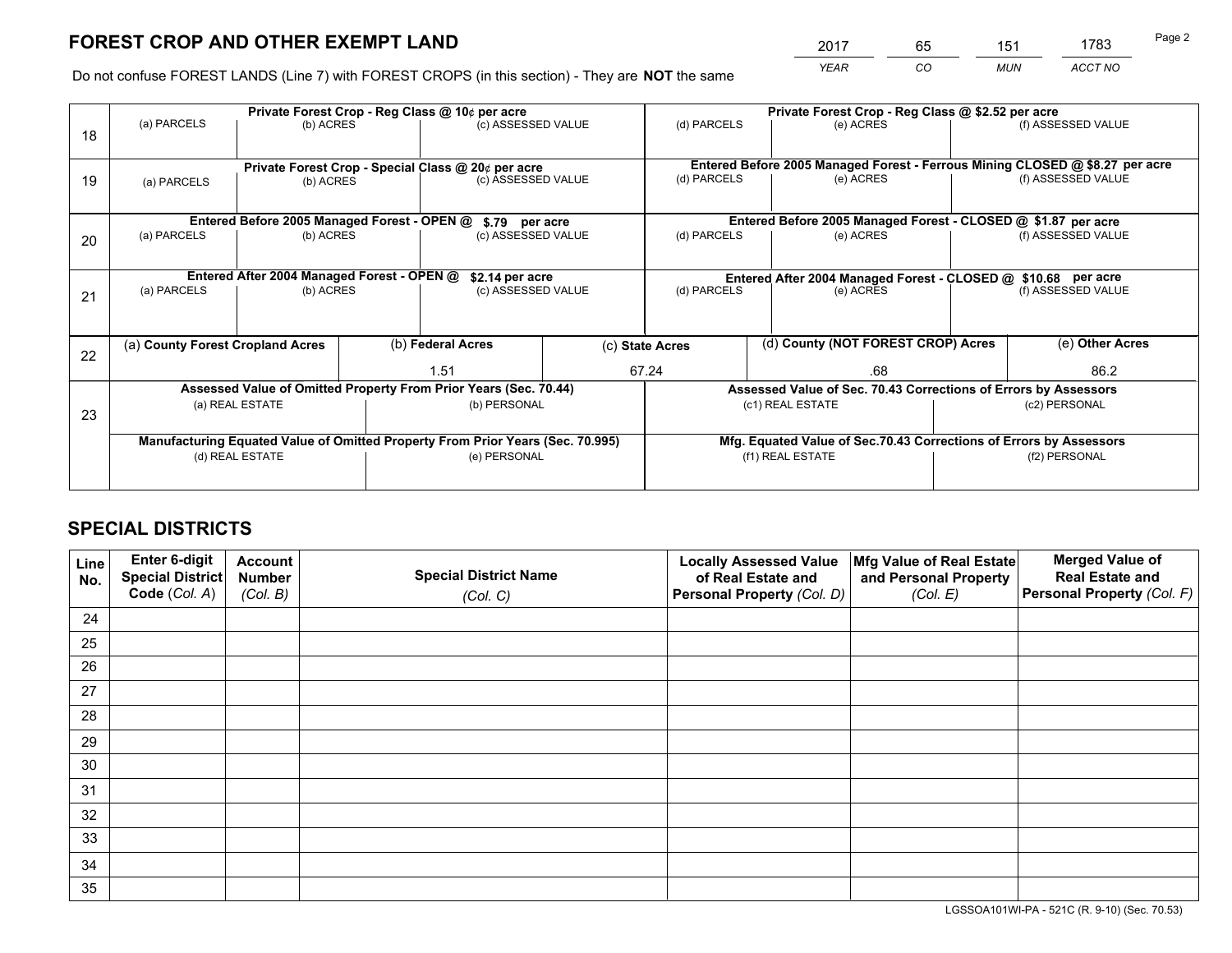|             |                                                                 |                                             |                                                         | <b>YEAR</b>                                                                       | CO<br><b>MUN</b>                                              | <b>ACCT NO</b>                                                                 |
|-------------|-----------------------------------------------------------------|---------------------------------------------|---------------------------------------------------------|-----------------------------------------------------------------------------------|---------------------------------------------------------------|--------------------------------------------------------------------------------|
| Line<br>No. | <b>Enter 6-digit</b><br><b>School District</b><br>Code (Col. A) | <b>Account</b><br><b>Number</b><br>(Col. B) | <b>School District Name</b><br>(Col. C)                 | <b>Locally Assessed Value</b><br>of Real Estate and<br>Personal Property (Col. D) | Mfg Value of Real Estate<br>and Personal Property<br>(Col. E) | <b>Merged Value of</b><br><b>Real Estate and</b><br>Personal Property (Col. F) |
|             | A. SCHOOL DISTRICTS (K-8 and K-12)                              |                                             |                                                         |                                                                                   |                                                               |                                                                                |
| 36          | 653654                                                          | 0391                                        | SCH D OF NORTHWOOD (MINONG)                             | 31,087,050                                                                        | 5,539,100                                                     | 36,626,150                                                                     |
| 37          |                                                                 |                                             |                                                         |                                                                                   |                                                               |                                                                                |
| 38          |                                                                 |                                             |                                                         |                                                                                   |                                                               |                                                                                |
| 39          |                                                                 |                                             |                                                         |                                                                                   |                                                               |                                                                                |
| 40          |                                                                 |                                             |                                                         |                                                                                   |                                                               |                                                                                |
| 41<br>42    |                                                                 |                                             |                                                         |                                                                                   |                                                               |                                                                                |
| 43          |                                                                 |                                             |                                                         |                                                                                   |                                                               |                                                                                |
| 44          |                                                                 |                                             |                                                         |                                                                                   |                                                               |                                                                                |
| 45          |                                                                 |                                             |                                                         |                                                                                   |                                                               |                                                                                |
| 46          |                                                                 |                                             |                                                         |                                                                                   |                                                               |                                                                                |
| 47          |                                                                 |                                             |                                                         |                                                                                   |                                                               |                                                                                |
| 48          |                                                                 |                                             |                                                         |                                                                                   |                                                               |                                                                                |
| 49          |                                                                 |                                             |                                                         |                                                                                   |                                                               |                                                                                |
| 50          |                                                                 |                                             | TOTAL ASSESSED VALUE OF SCHOOL DISTRICTS (K-8 and K-12) | 31,087,050                                                                        | 5,539,100                                                     | 36,626,150                                                                     |
|             | <b>B.</b><br><b>UNION HIGH SCHOOL DISTRICTS</b>                 |                                             |                                                         |                                                                                   |                                                               |                                                                                |
| 51          |                                                                 |                                             |                                                         |                                                                                   |                                                               |                                                                                |
| 52          |                                                                 |                                             |                                                         |                                                                                   |                                                               |                                                                                |
| 53<br>54    |                                                                 |                                             |                                                         |                                                                                   |                                                               |                                                                                |
| 55          |                                                                 |                                             | TOTAL ASSESSED VALUE OF UNION HIGH SCHOOLS              |                                                                                   |                                                               |                                                                                |
|             | C <sub>1</sub><br><b>TECHNICAL COLLEGE DISTRICTS</b>            |                                             |                                                         |                                                                                   |                                                               |                                                                                |
| 56          | 001700                                                          | 0016                                        | WISCONSIN INDIANHEAD TECH COLLEGE SHEL                  | 31,087,050                                                                        | 5,539,100                                                     | 36,626,150                                                                     |
| 57          |                                                                 |                                             |                                                         |                                                                                   |                                                               |                                                                                |
| 58          |                                                                 |                                             |                                                         |                                                                                   |                                                               |                                                                                |
| 59          |                                                                 |                                             | TOTAL ASSESSED VALUE OF TECHNICAL COLLEGES              | 31,087,050                                                                        | 5,539,100                                                     | 36,626,150                                                                     |

65

151

## *I hereby certify, to the best of my knowledge and belief, this form is complete and correct.*

**SCHOOL DISTRICTS**

| Print name of preparer | Title                    |                | Date (MM / DD / CCYY) |
|------------------------|--------------------------|----------------|-----------------------|
|                        |                          |                |                       |
| Signature of preparer  | Contact Telephone Number | E-mail address |                       |
|                        | $\sim$                   |                |                       |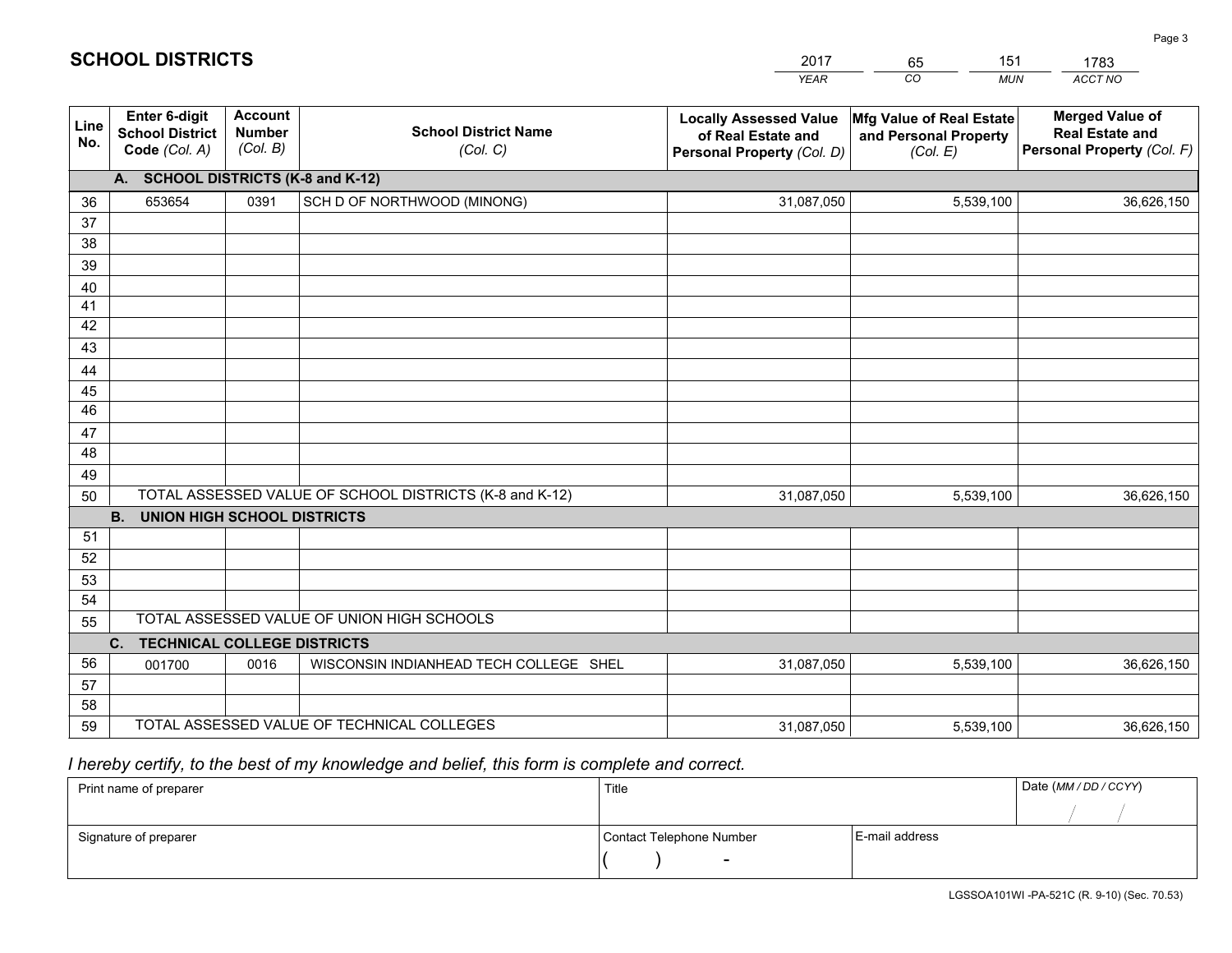## **HIGHLIGHTS**

- 1. Complete the Statement of Assessment after the Board of Review. Reflect any changes made there.
- 2. Use black ink to complete.
- 3. Line 16 must equal Line 50, Col D.
- 4. Line 55 must equal the total of K-8 schools listed on lines 36-49. Do not include K-12 schools in this comparision.
- 5. Line 59, Col. D must equal Line 16.
- 6. Special District, School District and Technical College District values must include both real estate and personal property. Examples of Special districts are: town sanitary districts, public inland lake protection and rehabilitation districts, and metropolitan sewerage districts.
- 7. DO NOT INCLUDE Manufacturing property values.DOR will print these values on the final SOA.
- 8. Accuracy of this form is very important. The values reported directly affect the equalized value DOR calculates for school and special districts.

#### **Page 1:**

 If not prefilled, enter the tax year,county and municipal code,municipal type, municipal name and county name on the top of form.

Check the Amended box, if filing an amended / corrected SOA.

 Report the parcel count, acres and assessed value of taxable general property, total parcel count, (real and personal), total acres, and values from final figures set by the Board of Review.

- A. Real Estate land and improvements (buildings, etc.) is reported on lines 1 8, total line 9.
- B. Personal Property is reported on lines 11 14, Column D, total line 15.
- C. To complete this report, use the computer produced summary of the assessment roll that shows these amounts.
- D. Use whole numbers only.
- E. Add each line across and each column down to verify entries.

#### **Page 2:**

- A. Report Special Items (not subject to general property tax).
- 1. Private Forest Croplands and Managed Forest Lands are reported on lines 18,19, 20 and 21. Be sure to report assessed values **NOT** taxes.
- 2. You should have copies of the orders of entry, orders of withdrawal, etc., to update your assessment roll.
	- 3. Show hundredths of acres (e.g. 39.75).
- 4. Tax exempt lands are reported on line 22.
- 5. Omitted property and sec. 70.43, Wis. Stats., corrections of errors by assessor are reported on line 23. Report real estate and personal property separately. These should be for **prior years**, not something found on the current assessment roll after the board of review.
- B. Special District (Lines 24-35) Include the value of both real and personal property.
- The Department of Revenue (DOR) preprints much of the information regarding names and codes for schools, special districts,etc. If a district is not listed, enter the name and value only, DOR will enter the proper code.

## **Page 3 School Districts:**

Include the value of both real and personal property.

Report School District (regular, elementary, union high school, and technical college).

- 1. Regular (K-12) and Elementary (K-8) school values are reported on lines 36-49, total on line 50.
- 2. Union High School (UHS) (use only if elementary schools are listed on lines 36-49) are reported on lines 51-54. UHS total value (line 55) must equal to the total **elementary school** values reported on lines 36-49. Do notinclude K-12 schools in this comparison.
- 3. Technical College values are reported on lines 56-58, total on line 59.
- 4. Use the computer summary that shows these amounts to complete this report.

#### **This form is due the second Monday in June. File this report only after your Board of Review is complete.**

 *If you have questions: Return forms to:*

 Email: lgs@wisconsin.gov Wisconsin Department of RevenueCall:  $(608)$  266-2569 or  $(608)$  264-6892 Fax number: (608) 264-6887 PO Box 8971

Local Government Services Section 6-97 Madison WI 53708-8971

VIINONG, WI 54859 - 4400 VILLAGE OF MINONG DENISE WAGGONER<br>VILLAGE OF MINONG DENISE WAGGONER 123 5TH AVE W 123 5TH AVE W

MINONG, WI 54859 - 4400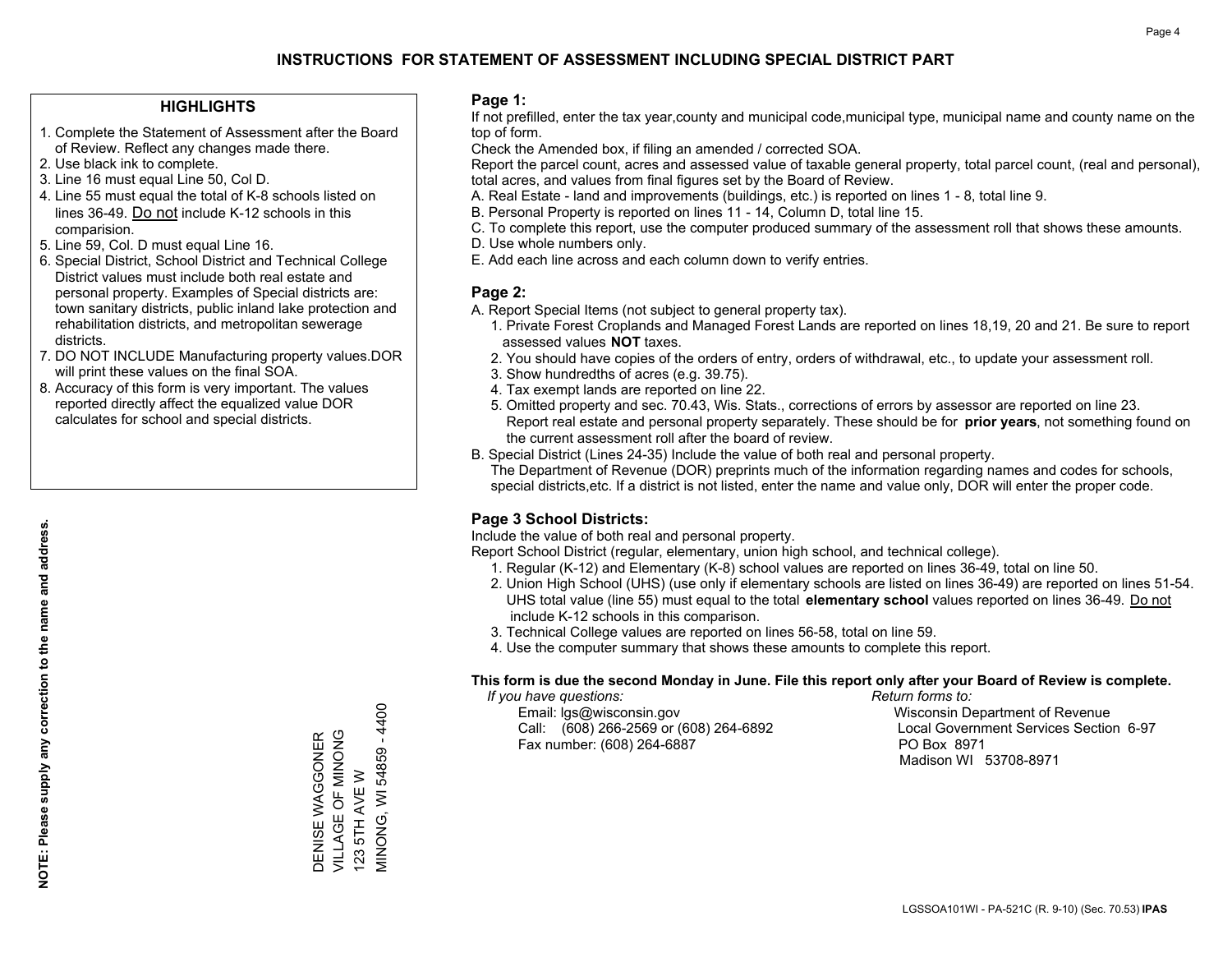**FINAL - EQUATED**

**STATEMENT OF ASSESSMENT FOR 2017** 

| nh.      | ンメイ  | 1784    |
|----------|------|---------|
| $\Gamma$ | MUN. | ACCT NO |

|                | <b>FOR</b>                                                                                                                                                                                   | CITY OF<br>OF.                                               | <b>SPOONER</b>           |                                           | <b>WASHBURN COUNTY</b>                       |                         |                                        | <b>WHEN COMPLETING THIS DOCUMENT</b>     |
|----------------|----------------------------------------------------------------------------------------------------------------------------------------------------------------------------------------------|--------------------------------------------------------------|--------------------------|-------------------------------------------|----------------------------------------------|-------------------------|----------------------------------------|------------------------------------------|
|                |                                                                                                                                                                                              | Town - Village - City                                        | <b>Municipality Name</b> |                                           | <b>County Name</b>                           |                         |                                        | DO NOT WRITE OVER X's OR IN SHADED AREAS |
| Line<br>No.    |                                                                                                                                                                                              | <b>REAL ESTATE</b><br>(See Lines 18 - 22 for                 |                          | PARCEL COUNT<br>TOTAL LAND   IMPROVEMENTS | NO. OF ACRES<br><b>WHOLE</b><br>NUMBERS ONLY | VALUE OF<br><b>LAND</b> | <b>VALUE OF</b><br><b>IMPROVEMENTS</b> | TOTAL VALUE OF LAND<br>AND IMPROVEMENTS  |
|                |                                                                                                                                                                                              | other Real Estate)                                           | Col. A                   | Col. B                                    | Col. C                                       | Col. D                  | Col. E                                 | Col. F                                   |
| $\mathbf 1$    |                                                                                                                                                                                              | <b>RESIDENTIAL - Class 1</b>                                 | 1,047                    | 858                                       | 597                                          | 17,778,500              | 66,329,500                             | 84,108,000                               |
| 2              |                                                                                                                                                                                              | <b>COMMERCIAL - Class 2</b>                                  | 280                      | 217                                       | 251                                          | 12,860,900              | 49,941,500                             | 62,802,400                               |
| 3              |                                                                                                                                                                                              | MANUFACTURING - Class 3                                      | 6                        | 6                                         | 11                                           | 226,800                 | 3,646,500                              | 3,873,300                                |
| 4              |                                                                                                                                                                                              | <b>AGRICULTURAL - Class 4</b>                                | $\overline{2}$           |                                           | 64                                           | 9,400                   |                                        | 9,400                                    |
| 5              |                                                                                                                                                                                              | <b>UNDEVELOPED - Class 5</b>                                 | 14                       |                                           | 74                                           | 21,600                  |                                        | 21,600                                   |
| 6              |                                                                                                                                                                                              | AGRICULTURAL FOREST - Class 5m                               | $\mathbf{0}$             |                                           | $\Omega$                                     | 0                       |                                        | $\mathbf 0$                              |
| $\overline{7}$ |                                                                                                                                                                                              | FOREST LANDS - Class 6                                       | 2                        |                                           | 46                                           | 57,600                  |                                        | 57,600                                   |
| 8              |                                                                                                                                                                                              | OTHER - Class 7                                              | 1                        |                                           |                                              | 23,300                  | 10,300                                 | 33,600                                   |
| 9              |                                                                                                                                                                                              | TOTAL - ALL COLUMNS                                          | 1,352                    | 1,082                                     | 1,044                                        | 30,978,100              | 119,927,800                            | 150,905,900                              |
| 10             |                                                                                                                                                                                              | NUMBER OF PERSONAL PROPERTY ACCOUNTS IN ROLL                 |                          |                                           | 207                                          | <b>LOCALLY ASSESSED</b> | <b>MANUFACTURING</b>                   | <b>MERGED</b>                            |
| 11             |                                                                                                                                                                                              | BOATS AND OTHER WATERCRAFT NOT EXEMPT - Code 1               |                          |                                           |                                              | 100                     | $\Omega$                               | 100                                      |
| 12             |                                                                                                                                                                                              | MACHINERY, TOOLS AND PATTERNS - Code 2                       |                          |                                           |                                              | 1,795,200               | 265,300                                | 2,060,500                                |
| 13             |                                                                                                                                                                                              | FURNITURE, FIXTURES AND EQUIPMENT - Code 3                   |                          |                                           |                                              | 3,062,300               | 52,000                                 | 3,114,300                                |
| 14             |                                                                                                                                                                                              | ALL OTHER PERSONAL PROPERTY NOT EXEMPT - Codes 4A, 4B, 4C    |                          |                                           |                                              | 409,000                 | 132,600                                | 541,600                                  |
| 15             |                                                                                                                                                                                              | TOTAL OF PERSONAL PROPERTY NOT EXEMPT (Total of Lines 11-14) |                          |                                           |                                              | 5,266,600               | 449,900                                | 5,716,500                                |
| 16             | AGGREGATE ASSESSED VALUE OF ALL PROPERTY SUBJECT TO THE GENERAL PROPERTY TAX (Total of Lines 9F and 15F)<br>MUST EQUAL TOTAL VALUE OF THE SCHOOL DISTRICTS (K-12 PLUS K-8) - Line 50, Col. F |                                                              |                          |                                           |                                              |                         | 156,622,400                            |                                          |
| 17             | Name of Assessor<br>Telephone #<br><b>BOARD OF REVIEW</b><br>DATE OF FINAL ADJOURNMENT<br>(715) 835-1141<br>06/19/2017<br><b>ROGER KOSKI</b>                                                 |                                                              |                          |                                           |                                              |                         |                                        |                                          |

REMARKS

The Assessment Ratio to be used in calculating the estimated Fair Market Value on tax bills for this tax district is 1.031654273<br>This ratio should be used to convert assessed values to "Calculate Equalized Values" in Step Commission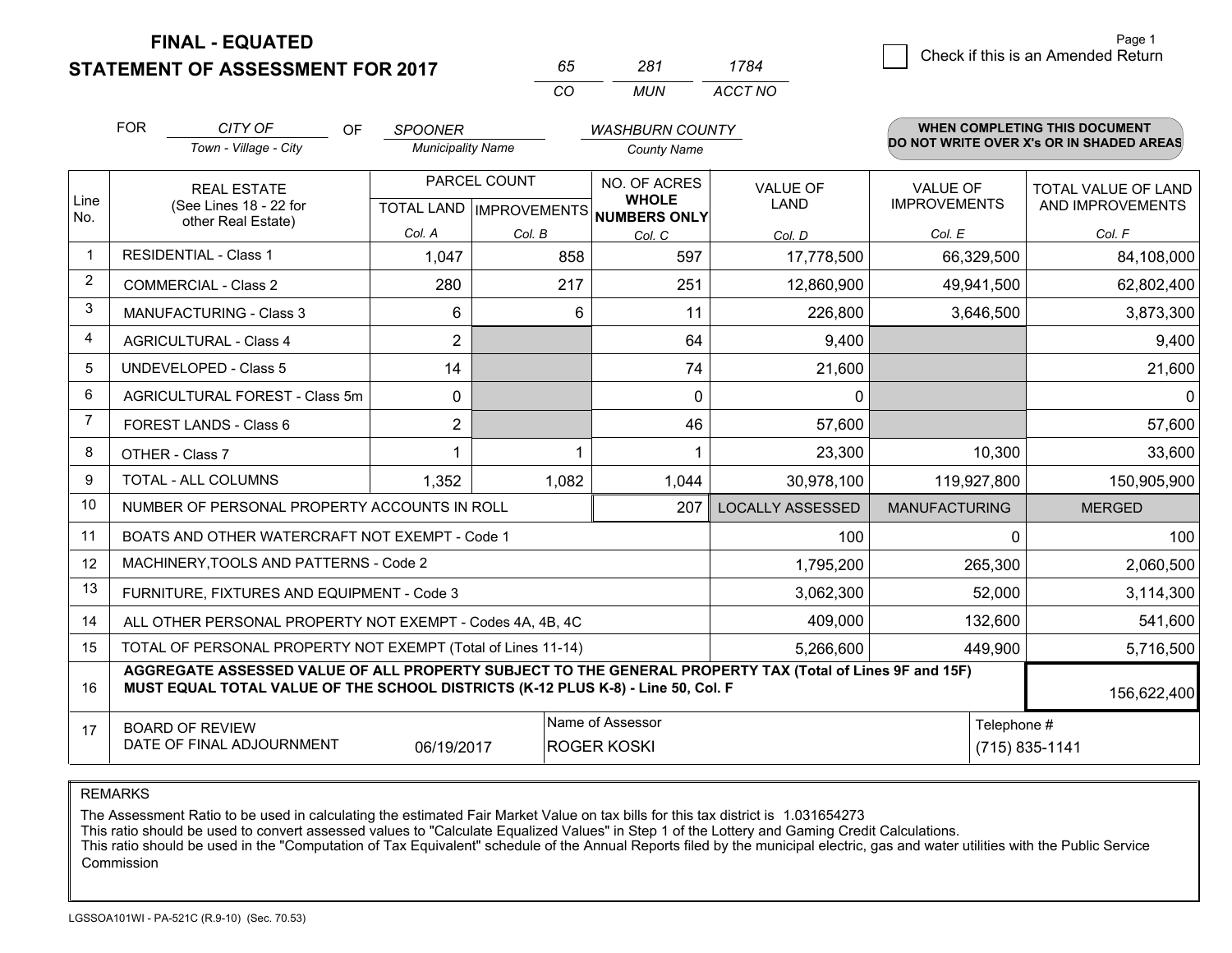*YEAR CO MUN ACCT NO* <sup>2017</sup> <sup>65</sup> <sup>281</sup> <sup>1784</sup>

Do not confuse FOREST LANDS (Line 7) with FOREST CROPS (in this section) - They are **NOT** the same

|    |                                                                                |                                             |  | Private Forest Crop - Reg Class @ 10¢ per acre                   |                                                                                  | Private Forest Crop - Reg Class @ \$2.52 per acre                            |  |                                                                 |                    |                    |
|----|--------------------------------------------------------------------------------|---------------------------------------------|--|------------------------------------------------------------------|----------------------------------------------------------------------------------|------------------------------------------------------------------------------|--|-----------------------------------------------------------------|--------------------|--------------------|
| 18 | (a) PARCELS                                                                    | (b) ACRES                                   |  | (c) ASSESSED VALUE                                               |                                                                                  | (d) PARCELS                                                                  |  | (e) ACRES                                                       |                    | (f) ASSESSED VALUE |
|    |                                                                                |                                             |  |                                                                  |                                                                                  |                                                                              |  |                                                                 |                    |                    |
|    | Private Forest Crop - Special Class @ 20¢ per acre                             |                                             |  |                                                                  |                                                                                  | Entered Before 2005 Managed Forest - Ferrous Mining CLOSED @ \$8.27 per acre |  |                                                                 |                    |                    |
| 19 | (b) ACRES<br>(a) PARCELS                                                       |                                             |  | (c) ASSESSED VALUE                                               |                                                                                  | (d) PARCELS                                                                  |  | (e) ACRES                                                       |                    | (f) ASSESSED VALUE |
|    |                                                                                |                                             |  |                                                                  |                                                                                  |                                                                              |  |                                                                 |                    |                    |
|    |                                                                                | Entered Before 2005 Managed Forest - OPEN @ |  | \$.79 per acre                                                   |                                                                                  |                                                                              |  | Entered Before 2005 Managed Forest - CLOSED @ \$1.87 per acre   |                    |                    |
| 20 | (a) PARCELS                                                                    | (b) ACRES                                   |  | (c) ASSESSED VALUE                                               |                                                                                  | (d) PARCELS                                                                  |  | (e) ACRES                                                       |                    | (f) ASSESSED VALUE |
|    |                                                                                |                                             |  |                                                                  |                                                                                  |                                                                              |  |                                                                 |                    |                    |
|    | Entered After 2004 Managed Forest - OPEN @                                     |                                             |  |                                                                  | \$2.14 per acre<br>Entered After 2004 Managed Forest - CLOSED @ \$10.68 per acre |                                                                              |  |                                                                 |                    |                    |
| 21 | (a) PARCELS                                                                    | (b) ACRES                                   |  | (c) ASSESSED VALUE                                               |                                                                                  | (d) PARCELS<br>(e) ACRES                                                     |  |                                                                 | (f) ASSESSED VALUE |                    |
|    |                                                                                |                                             |  |                                                                  |                                                                                  |                                                                              |  |                                                                 |                    |                    |
|    |                                                                                |                                             |  |                                                                  |                                                                                  |                                                                              |  |                                                                 |                    |                    |
| 22 | (a) County Forest Cropland Acres                                               |                                             |  | (b) Federal Acres                                                |                                                                                  | (c) State Acres                                                              |  | (d) County (NOT FOREST CROP) Acres                              |                    | (e) Other Acres    |
|    |                                                                                |                                             |  | 5.65                                                             |                                                                                  | 644.55<br>79.49                                                              |  |                                                                 |                    | 420.76             |
|    |                                                                                |                                             |  | Assessed Value of Omitted Property From Prior Years (Sec. 70.44) |                                                                                  |                                                                              |  | Assessed Value of Sec. 70.43 Corrections of Errors by Assessors |                    |                    |
| 23 |                                                                                | (a) REAL ESTATE                             |  | (b) PERSONAL                                                     |                                                                                  |                                                                              |  | (c1) REAL ESTATE                                                |                    | (c2) PERSONAL      |
|    |                                                                                |                                             |  |                                                                  |                                                                                  |                                                                              |  |                                                                 |                    |                    |
|    | Manufacturing Equated Value of Omitted Property From Prior Years (Sec. 70.995) |                                             |  |                                                                  |                                                                                  | Mfg. Equated Value of Sec.70.43 Corrections of Errors by Assessors           |  |                                                                 |                    |                    |
|    |                                                                                | (d) REAL ESTATE                             |  | (e) PERSONAL                                                     |                                                                                  |                                                                              |  | (f1) REAL ESTATE                                                | (f2) PERSONAL      |                    |
|    |                                                                                |                                             |  |                                                                  |                                                                                  |                                                                              |  |                                                                 |                    | $-230,000$         |

## **SPECIAL DISTRICTS**

| Line<br>No. | Enter 6-digit<br><b>Special District</b> | <b>Account</b><br><b>Number</b> | <b>Special District Name</b> | <b>Locally Assessed Value</b><br>of Real Estate and | Mfg Value of Real Estate<br>and Personal Property | <b>Merged Value of</b><br><b>Real Estate and</b> |
|-------------|------------------------------------------|---------------------------------|------------------------------|-----------------------------------------------------|---------------------------------------------------|--------------------------------------------------|
|             | Code (Col. A)                            | (Col. B)                        | (Col. C)                     | Personal Property (Col. D)                          | (Col. E)                                          | Personal Property (Col. F)                       |
| 24          |                                          |                                 |                              |                                                     |                                                   |                                                  |
| 25          |                                          |                                 |                              |                                                     |                                                   |                                                  |
| 26          |                                          |                                 |                              |                                                     |                                                   |                                                  |
| 27          |                                          |                                 |                              |                                                     |                                                   |                                                  |
| 28          |                                          |                                 |                              |                                                     |                                                   |                                                  |
| 29          |                                          |                                 |                              |                                                     |                                                   |                                                  |
| 30          |                                          |                                 |                              |                                                     |                                                   |                                                  |
| 31          |                                          |                                 |                              |                                                     |                                                   |                                                  |
| 32          |                                          |                                 |                              |                                                     |                                                   |                                                  |
| 33          |                                          |                                 |                              |                                                     |                                                   |                                                  |
| 34          |                                          |                                 |                              |                                                     |                                                   |                                                  |
| 35          |                                          |                                 |                              |                                                     |                                                   |                                                  |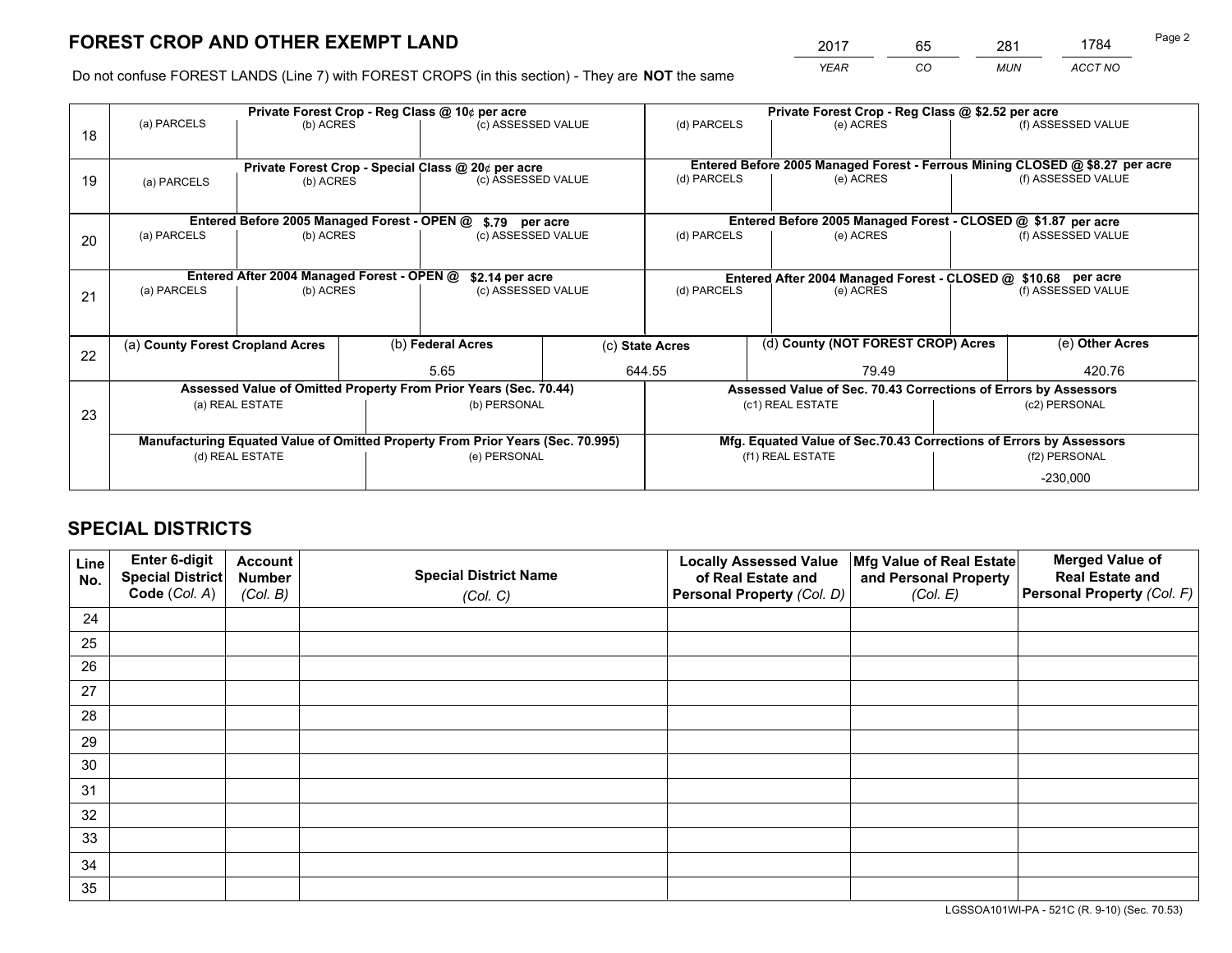|             |                                                                 |                                             |                                                         | <b>YEAR</b>                                                                       | CO<br><b>MUN</b>                                              | ACCT NO                                                                        |  |  |  |  |
|-------------|-----------------------------------------------------------------|---------------------------------------------|---------------------------------------------------------|-----------------------------------------------------------------------------------|---------------------------------------------------------------|--------------------------------------------------------------------------------|--|--|--|--|
| Line<br>No. | <b>Enter 6-digit</b><br><b>School District</b><br>Code (Col. A) | <b>Account</b><br><b>Number</b><br>(Col. B) | <b>School District Name</b><br>(Col. C)                 | <b>Locally Assessed Value</b><br>of Real Estate and<br>Personal Property (Col. D) | Mfg Value of Real Estate<br>and Personal Property<br>(Col. E) | <b>Merged Value of</b><br><b>Real Estate and</b><br>Personal Property (Col. F) |  |  |  |  |
|             | A. SCHOOL DISTRICTS (K-8 and K-12)                              |                                             |                                                         |                                                                                   |                                                               |                                                                                |  |  |  |  |
| 36          | 655474                                                          | 0393                                        | SCH D OF SPOONER                                        | 152,299,200                                                                       | 4,323,200                                                     | 156,622,400                                                                    |  |  |  |  |
| 37          |                                                                 |                                             |                                                         |                                                                                   |                                                               |                                                                                |  |  |  |  |
| 38          |                                                                 |                                             |                                                         |                                                                                   |                                                               |                                                                                |  |  |  |  |
| 39          |                                                                 |                                             |                                                         |                                                                                   |                                                               |                                                                                |  |  |  |  |
| 40          |                                                                 |                                             |                                                         |                                                                                   |                                                               |                                                                                |  |  |  |  |
| 41<br>42    |                                                                 |                                             |                                                         |                                                                                   |                                                               |                                                                                |  |  |  |  |
| 43          |                                                                 |                                             |                                                         |                                                                                   |                                                               |                                                                                |  |  |  |  |
| 44          |                                                                 |                                             |                                                         |                                                                                   |                                                               |                                                                                |  |  |  |  |
| 45          |                                                                 |                                             |                                                         |                                                                                   |                                                               |                                                                                |  |  |  |  |
| 46          |                                                                 |                                             |                                                         |                                                                                   |                                                               |                                                                                |  |  |  |  |
| 47          |                                                                 |                                             |                                                         |                                                                                   |                                                               |                                                                                |  |  |  |  |
| 48          |                                                                 |                                             |                                                         |                                                                                   |                                                               |                                                                                |  |  |  |  |
| 49          |                                                                 |                                             |                                                         |                                                                                   |                                                               |                                                                                |  |  |  |  |
| 50          |                                                                 |                                             | TOTAL ASSESSED VALUE OF SCHOOL DISTRICTS (K-8 and K-12) | 152,299,200                                                                       | 4,323,200                                                     | 156,622,400                                                                    |  |  |  |  |
|             | <b>B. UNION HIGH SCHOOL DISTRICTS</b>                           |                                             |                                                         |                                                                                   |                                                               |                                                                                |  |  |  |  |
| 51          |                                                                 |                                             |                                                         |                                                                                   |                                                               |                                                                                |  |  |  |  |
| 52          |                                                                 |                                             |                                                         |                                                                                   |                                                               |                                                                                |  |  |  |  |
| 53<br>54    |                                                                 |                                             |                                                         |                                                                                   |                                                               |                                                                                |  |  |  |  |
| 55          |                                                                 |                                             | TOTAL ASSESSED VALUE OF UNION HIGH SCHOOLS              |                                                                                   |                                                               |                                                                                |  |  |  |  |
|             | C.<br><b>TECHNICAL COLLEGE DISTRICTS</b>                        |                                             |                                                         |                                                                                   |                                                               |                                                                                |  |  |  |  |
| 56          | 001700                                                          | 0016                                        | WISCONSIN INDIANHEAD TECH COLLEGE SHEL                  | 152,299,200                                                                       | 4,323,200                                                     | 156,622,400                                                                    |  |  |  |  |
| 57          |                                                                 |                                             |                                                         |                                                                                   |                                                               |                                                                                |  |  |  |  |
| 58          |                                                                 |                                             |                                                         |                                                                                   |                                                               |                                                                                |  |  |  |  |
| 59          |                                                                 |                                             | TOTAL ASSESSED VALUE OF TECHNICAL COLLEGES              | 152,299,200                                                                       | 4,323,200                                                     | 156,622,400                                                                    |  |  |  |  |

65

281

 *I hereby certify, to the best of my knowledge and belief, this form is complete and correct.*

**SCHOOL DISTRICTS**

| Print name of preparer | Title                    |                | Date (MM / DD / CCYY) |
|------------------------|--------------------------|----------------|-----------------------|
|                        |                          |                |                       |
| Signature of preparer  | Contact Telephone Number | E-mail address |                       |
|                        | $\sim$                   |                |                       |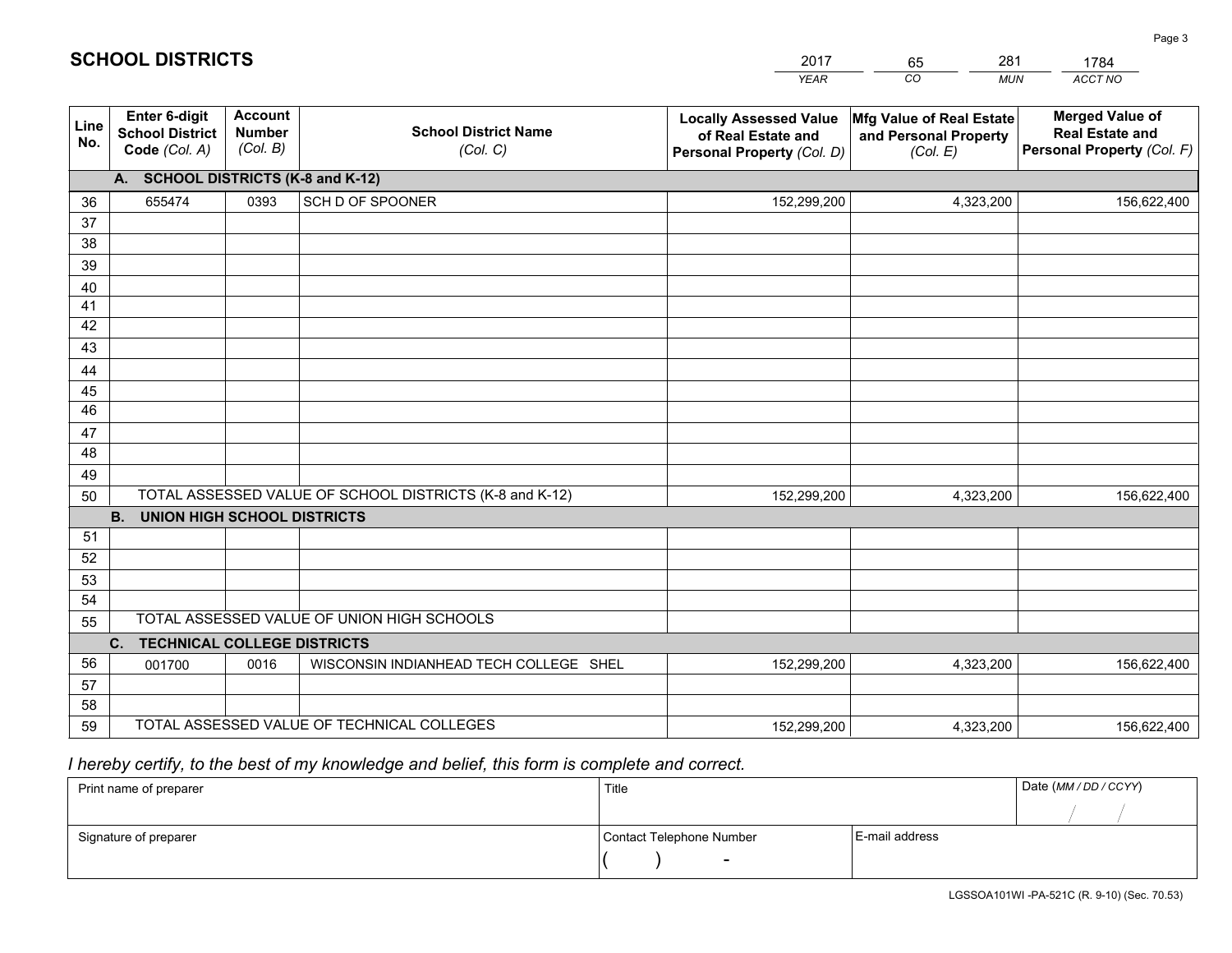## **HIGHLIGHTS**

- 1. Complete the Statement of Assessment after the Board of Review. Reflect any changes made there.
- 2. Use black ink to complete.
- 3. Line 16 must equal Line 50, Col D.
- 4. Line 55 must equal the total of K-8 schools listed on lines 36-49. Do not include K-12 schools in this comparision.
- 5. Line 59, Col. D must equal Line 16.
- 6. Special District, School District and Technical College District values must include both real estate and personal property. Examples of Special districts are: town sanitary districts, public inland lake protection and rehabilitation districts, and metropolitan sewerage districts.
- 7. DO NOT INCLUDE Manufacturing property values.DOR will print these values on the final SOA.

PATI PARKER CITY OF SPOONER 515 N SUMMIT STREET SPOONER, WI 54801

PATI PARKER<br>CITY OF SPOONER

515 N SUMMIT STREET SPOONER, WI 54801

 8. Accuracy of this form is very important. The values reported directly affect the equalized value DOR calculates for school and special districts.

#### **Page 1:**

 If not prefilled, enter the tax year,county and municipal code,municipal type, municipal name and county name on the top of form.

Check the Amended box, if filing an amended / corrected SOA.

 Report the parcel count, acres and assessed value of taxable general property, total parcel count, (real and personal), total acres, and values from final figures set by the Board of Review.

- A. Real Estate land and improvements (buildings, etc.) is reported on lines 1 8, total line 9.
- B. Personal Property is reported on lines 11 14, Column D, total line 15.
- C. To complete this report, use the computer produced summary of the assessment roll that shows these amounts.
- D. Use whole numbers only.
- E. Add each line across and each column down to verify entries.

## **Page 2:**

- A. Report Special Items (not subject to general property tax).
- 1. Private Forest Croplands and Managed Forest Lands are reported on lines 18,19, 20 and 21. Be sure to report assessed values **NOT** taxes.
- 2. You should have copies of the orders of entry, orders of withdrawal, etc., to update your assessment roll.
	- 3. Show hundredths of acres (e.g. 39.75).
- 4. Tax exempt lands are reported on line 22.
- 5. Omitted property and sec. 70.43, Wis. Stats., corrections of errors by assessor are reported on line 23. Report real estate and personal property separately. These should be for **prior years**, not something found on the current assessment roll after the board of review.
- B. Special District (Lines 24-35) Include the value of both real and personal property.

 The Department of Revenue (DOR) preprints much of the information regarding names and codes for schools, special districts,etc. If a district is not listed, enter the name and value only, DOR will enter the proper code.

## **Page 3 School Districts:**

Include the value of both real and personal property.

Report School District (regular, elementary, union high school, and technical college).

- 1. Regular (K-12) and Elementary (K-8) school values are reported on lines 36-49, total on line 50.
- 2. Union High School (UHS) (use only if elementary schools are listed on lines 36-49) are reported on lines 51-54. UHS total value (line 55) must equal to the total **elementary school** values reported on lines 36-49. Do notinclude K-12 schools in this comparison.
- 3. Technical College values are reported on lines 56-58, total on line 59.
- 4. Use the computer summary that shows these amounts to complete this report.

#### **This form is due the second Monday in June. File this report only after your Board of Review is complete.**

 *If you have questions: Return forms to:*

 Email: lgs@wisconsin.gov Wisconsin Department of RevenueCall:  $(608)$  266-2569 or  $(608)$  264-6892 Fax number: (608) 264-6887 PO Box 8971

Local Government Services Section 6-97

Madison WI 53708-8971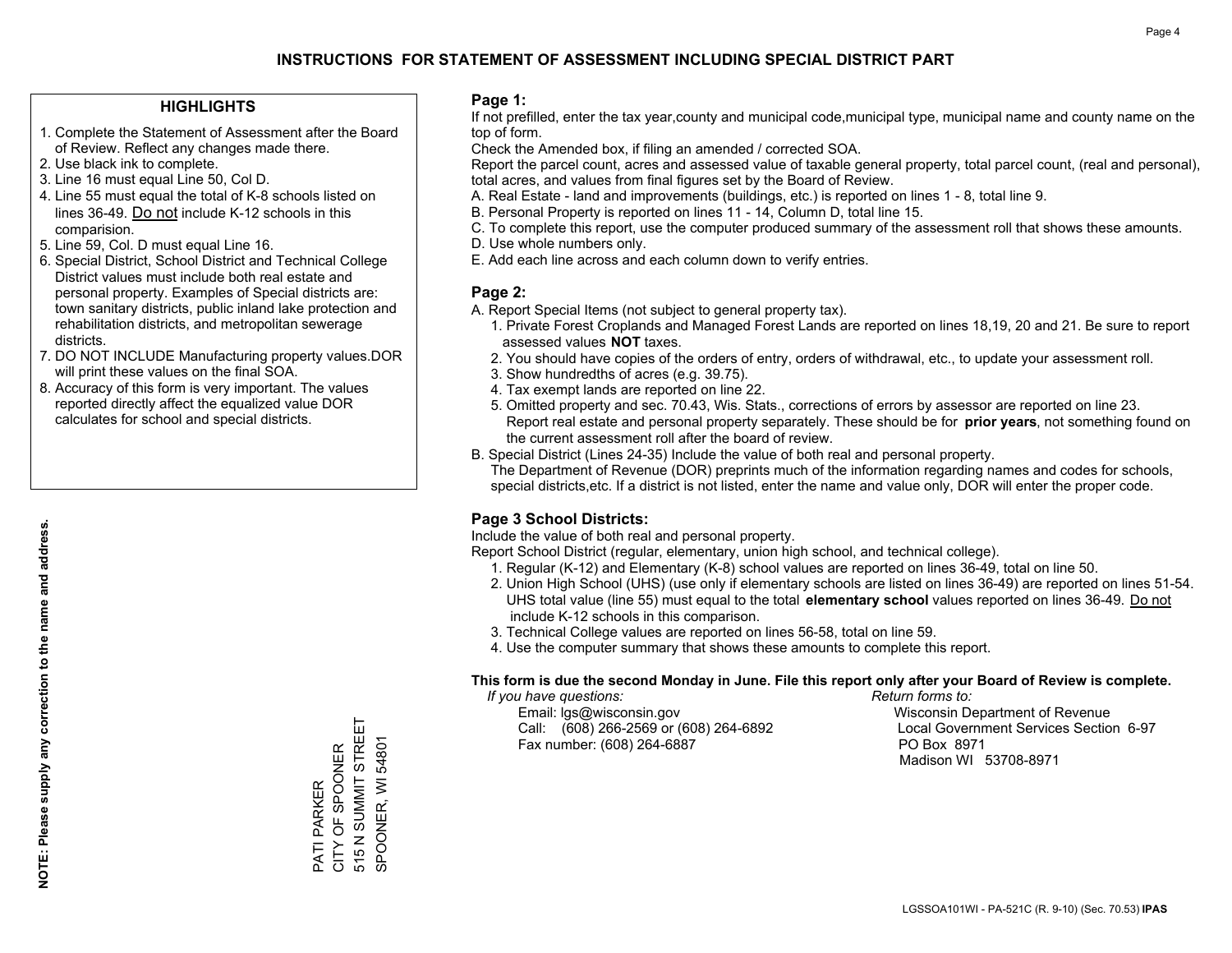**FINAL - EQUATED**

**STATEMENT OF ASSESSMENT FOR 2017** 

| nh.      | ツメツ | 1785.   |
|----------|-----|---------|
| $\cdots$ | MUN | ACCT NO |

|                | <b>FOR</b>                                                                                                                                                                                   | CITY OF<br>OF                                  | <b>SHELL LAKE</b>                                        |        | <b>WASHBURN COUNTY</b>       |                                |                                 | <b>WHEN COMPLETING THIS DOCUMENT</b>     |
|----------------|----------------------------------------------------------------------------------------------------------------------------------------------------------------------------------------------|------------------------------------------------|----------------------------------------------------------|--------|------------------------------|--------------------------------|---------------------------------|------------------------------------------|
|                |                                                                                                                                                                                              | Town - Village - City                          | <b>Municipality Name</b>                                 |        | <b>County Name</b>           |                                |                                 | DO NOT WRITE OVER X's OR IN SHADED AREAS |
| Line<br>No.    | <b>REAL ESTATE</b><br>(See Lines 18 - 22 for                                                                                                                                                 |                                                | PARCEL COUNT<br>TOTAL LAND   IMPROVEMENTS   NUMBERS ONLY |        | NO. OF ACRES<br><b>WHOLE</b> | <b>VALUE OF</b><br><b>LAND</b> | VALUE OF<br><b>IMPROVEMENTS</b> | TOTAL VALUE OF LAND<br>AND IMPROVEMENTS  |
|                |                                                                                                                                                                                              | other Real Estate)                             | Col. A                                                   | Col. B | Col. C                       | Col. D                         | Col. E                          | Col. F                                   |
| -1             |                                                                                                                                                                                              | <b>RESIDENTIAL - Class 1</b>                   | 964                                                      | 822    | 570                          | 64,055,200                     | 89,384,200                      | 153,439,400                              |
| 2              |                                                                                                                                                                                              | <b>COMMERCIAL - Class 2</b>                    | 67                                                       | 58     | 55                           | 1,412,500                      | 9,491,900                       | 10,904,400                               |
| 3              |                                                                                                                                                                                              | <b>MANUFACTURING - Class 3</b>                 | 8                                                        | 8      | 28                           | 807,900                        | 2,398,000                       | 3,205,900                                |
| 4              |                                                                                                                                                                                              | <b>AGRICULTURAL - Class 4</b>                  | 56                                                       |        | 728                          | 104,800                        |                                 | 104,800                                  |
| 5              |                                                                                                                                                                                              | <b>UNDEVELOPED - Class 5</b>                   | 40                                                       |        | 292                          | 95,900                         |                                 | 95,900                                   |
| 6              |                                                                                                                                                                                              | AGRICULTURAL FOREST - Class 5m                 | 20                                                       |        | 185                          | 204,200                        |                                 | 204,200                                  |
| $\overline{7}$ |                                                                                                                                                                                              | FOREST LANDS - Class 6                         | 41                                                       |        | 636                          | 1,162,100                      |                                 | 1,162,100                                |
| 8              |                                                                                                                                                                                              | OTHER - Class 7                                | 6                                                        | 6      | 14                           | 69,400                         | 550,600                         | 620,000                                  |
| 9              | TOTAL - ALL COLUMNS                                                                                                                                                                          |                                                | 1,202                                                    | 894    | 2,508                        | 67,912,000                     | 101,824,700                     | 169,736,700                              |
| 10             |                                                                                                                                                                                              | NUMBER OF PERSONAL PROPERTY ACCOUNTS IN ROLL   |                                                          |        | <b>LOCALLY ASSESSED</b>      | <b>MANUFACTURING</b>           | <b>MERGED</b>                   |                                          |
| 11             |                                                                                                                                                                                              | BOATS AND OTHER WATERCRAFT NOT EXEMPT - Code 1 |                                                          |        |                              | 28,322                         | $\Omega$                        | 28,322                                   |
| 12             |                                                                                                                                                                                              | MACHINERY, TOOLS AND PATTERNS - Code 2         |                                                          |        |                              | 270,766                        | 92,000                          | 362,766                                  |
| 13             |                                                                                                                                                                                              | FURNITURE, FIXTURES AND EQUIPMENT - Code 3     |                                                          |        |                              | 1,059,993                      | 86,300                          | 1,146,293                                |
| 14             | ALL OTHER PERSONAL PROPERTY NOT EXEMPT - Codes 4A, 4B, 4C                                                                                                                                    |                                                |                                                          |        |                              |                                | 45,700                          | 678,990                                  |
| 15             | TOTAL OF PERSONAL PROPERTY NOT EXEMPT (Total of Lines 11-14)<br>1,992,371                                                                                                                    |                                                |                                                          |        |                              |                                | 224,000                         | 2,216,371                                |
| 16             | AGGREGATE ASSESSED VALUE OF ALL PROPERTY SUBJECT TO THE GENERAL PROPERTY TAX (Total of Lines 9F and 15F)<br>MUST EQUAL TOTAL VALUE OF THE SCHOOL DISTRICTS (K-12 PLUS K-8) - Line 50, Col. F |                                                |                                                          |        |                              |                                | 171,953,071                     |                                          |
| 17             | Name of Assessor<br><b>BOARD OF REVIEW</b><br>DATE OF FINAL ADJOURNMENT<br>11/09/2017<br><b>JAMES TOTH</b>                                                                                   |                                                |                                                          |        |                              | Telephone #                    | (414) 858-0236                  |                                          |

REMARKS

The Assessment Ratio to be used in calculating the estimated Fair Market Value on tax bills for this tax district is .931453719<br>This ratio should be used to convert assessed values to "Calculate Equalized Values" in Step 1 Commission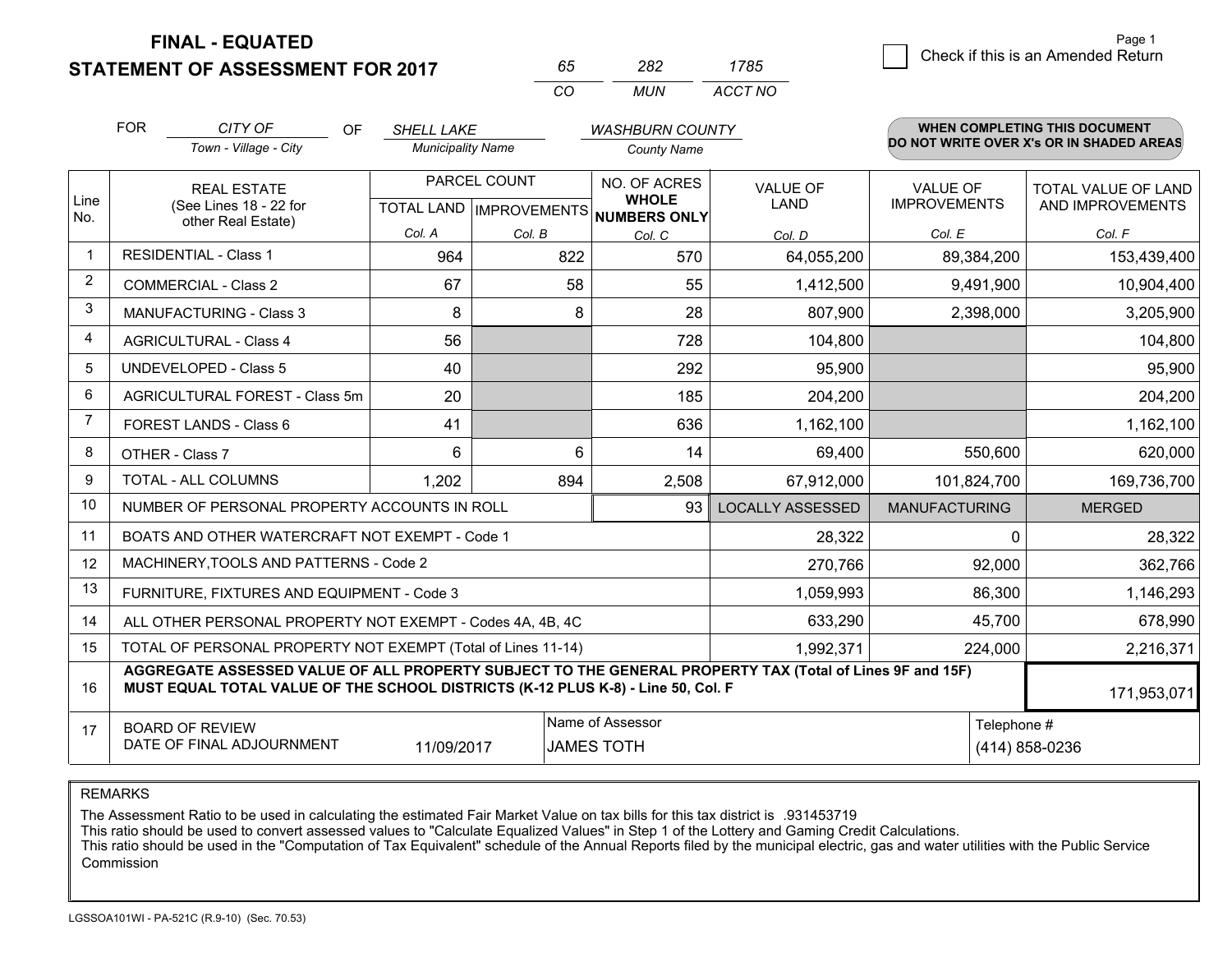*YEAR CO MUN ACCT NO* <sup>2017</sup> <sup>65</sup> <sup>282</sup> <sup>1785</sup>

Do not confuse FOREST LANDS (Line 7) with FOREST CROPS (in this section) - They are **NOT** the same

|    | Private Forest Crop - Reg Class @ 10¢ per acre                                 |                                            |  |                                                    |                 | Private Forest Crop - Reg Class @ \$2.52 per acre                  |                                                                              |                    |                    |  |
|----|--------------------------------------------------------------------------------|--------------------------------------------|--|----------------------------------------------------|-----------------|--------------------------------------------------------------------|------------------------------------------------------------------------------|--------------------|--------------------|--|
| 18 | (a) PARCELS                                                                    | (b) ACRES                                  |  | (c) ASSESSED VALUE                                 |                 | (d) PARCELS                                                        | (e) ACRES                                                                    |                    | (f) ASSESSED VALUE |  |
|    |                                                                                |                                            |  | Private Forest Crop - Special Class @ 20¢ per acre |                 |                                                                    | Entered Before 2005 Managed Forest - Ferrous Mining CLOSED @ \$8.27 per acre |                    |                    |  |
| 19 | (a) PARCELS                                                                    | (b) ACRES                                  |  | (c) ASSESSED VALUE                                 |                 | (d) PARCELS                                                        | (e) ACRES                                                                    |                    | (f) ASSESSED VALUE |  |
|    |                                                                                |                                            |  |                                                    |                 |                                                                    | Entered Before 2005 Managed Forest - CLOSED @ \$1.87 per acre                |                    |                    |  |
| 20 | Entered Before 2005 Managed Forest - OPEN @<br>(a) PARCELS<br>(b) ACRES        |                                            |  | \$.79 per acre<br>(c) ASSESSED VALUE               |                 | (d) PARCELS<br>(e) ACRES                                           |                                                                              | (f) ASSESSED VALUE |                    |  |
|    |                                                                                | Entered After 2004 Managed Forest - OPEN @ |  | \$2.14 per acre                                    |                 | Entered After 2004 Managed Forest - CLOSED @ \$10.68 per acre      |                                                                              |                    |                    |  |
| 21 | (a) PARCELS                                                                    | (b) ACRES                                  |  | (c) ASSESSED VALUE                                 |                 | (d) PARCELS                                                        | (e) ACRES                                                                    |                    |                    |  |
|    |                                                                                |                                            |  |                                                    |                 | 43.88                                                              |                                                                              |                    | 96,500             |  |
| 22 | (a) County Forest Cropland Acres                                               |                                            |  | (b) Federal Acres                                  | (c) State Acres |                                                                    | (d) County (NOT FOREST CROP) Acres                                           |                    | (e) Other Acres    |  |
|    |                                                                                |                                            |  |                                                    | 19.5            |                                                                    | 3.66                                                                         |                    |                    |  |
|    | Assessed Value of Omitted Property From Prior Years (Sec. 70.44)               |                                            |  |                                                    |                 | Assessed Value of Sec. 70.43 Corrections of Errors by Assessors    |                                                                              |                    |                    |  |
| 23 | (a) REAL ESTATE                                                                |                                            |  | (b) PERSONAL                                       |                 | (c1) REAL ESTATE                                                   |                                                                              | (c2) PERSONAL      |                    |  |
|    | Manufacturing Equated Value of Omitted Property From Prior Years (Sec. 70.995) |                                            |  |                                                    |                 | Mfg. Equated Value of Sec.70.43 Corrections of Errors by Assessors |                                                                              |                    |                    |  |
|    | (d) REAL ESTATE                                                                |                                            |  | (e) PERSONAL                                       |                 | (f1) REAL ESTATE                                                   |                                                                              | (f2) PERSONAL      |                    |  |
|    |                                                                                |                                            |  |                                                    |                 |                                                                    |                                                                              |                    |                    |  |

## **SPECIAL DISTRICTS**

| Line<br>No. | Enter 6-digit<br><b>Special District</b><br>Code (Col. A) | <b>Account</b><br><b>Number</b><br>(Col. B) | <b>Special District Name</b><br>(Col. C)        | <b>Locally Assessed Value</b><br>of Real Estate and<br><b>Personal Property (Col. D)</b> | Mfg Value of Real Estate<br>and Personal Property<br>(Col. E) | <b>Merged Value of</b><br><b>Real Estate and</b><br>Personal Property (Col. F) |
|-------------|-----------------------------------------------------------|---------------------------------------------|-------------------------------------------------|------------------------------------------------------------------------------------------|---------------------------------------------------------------|--------------------------------------------------------------------------------|
| 24          | 658020                                                    | 0424                                        | SHELL LAKE PROTECTION & REHABILITATION DISTRICT | 168,523,171                                                                              | 3,429,900                                                     | 171,953,071                                                                    |
| 25          |                                                           |                                             |                                                 |                                                                                          |                                                               |                                                                                |
| 26          |                                                           |                                             |                                                 |                                                                                          |                                                               |                                                                                |
| 27          |                                                           |                                             |                                                 |                                                                                          |                                                               |                                                                                |
| 28          |                                                           |                                             |                                                 |                                                                                          |                                                               |                                                                                |
| 29          |                                                           |                                             |                                                 |                                                                                          |                                                               |                                                                                |
| 30          |                                                           |                                             |                                                 |                                                                                          |                                                               |                                                                                |
| 31          |                                                           |                                             |                                                 |                                                                                          |                                                               |                                                                                |
| 32          |                                                           |                                             |                                                 |                                                                                          |                                                               |                                                                                |
| 33          |                                                           |                                             |                                                 |                                                                                          |                                                               |                                                                                |
| 34          |                                                           |                                             |                                                 |                                                                                          |                                                               |                                                                                |
| 35          |                                                           |                                             |                                                 |                                                                                          |                                                               |                                                                                |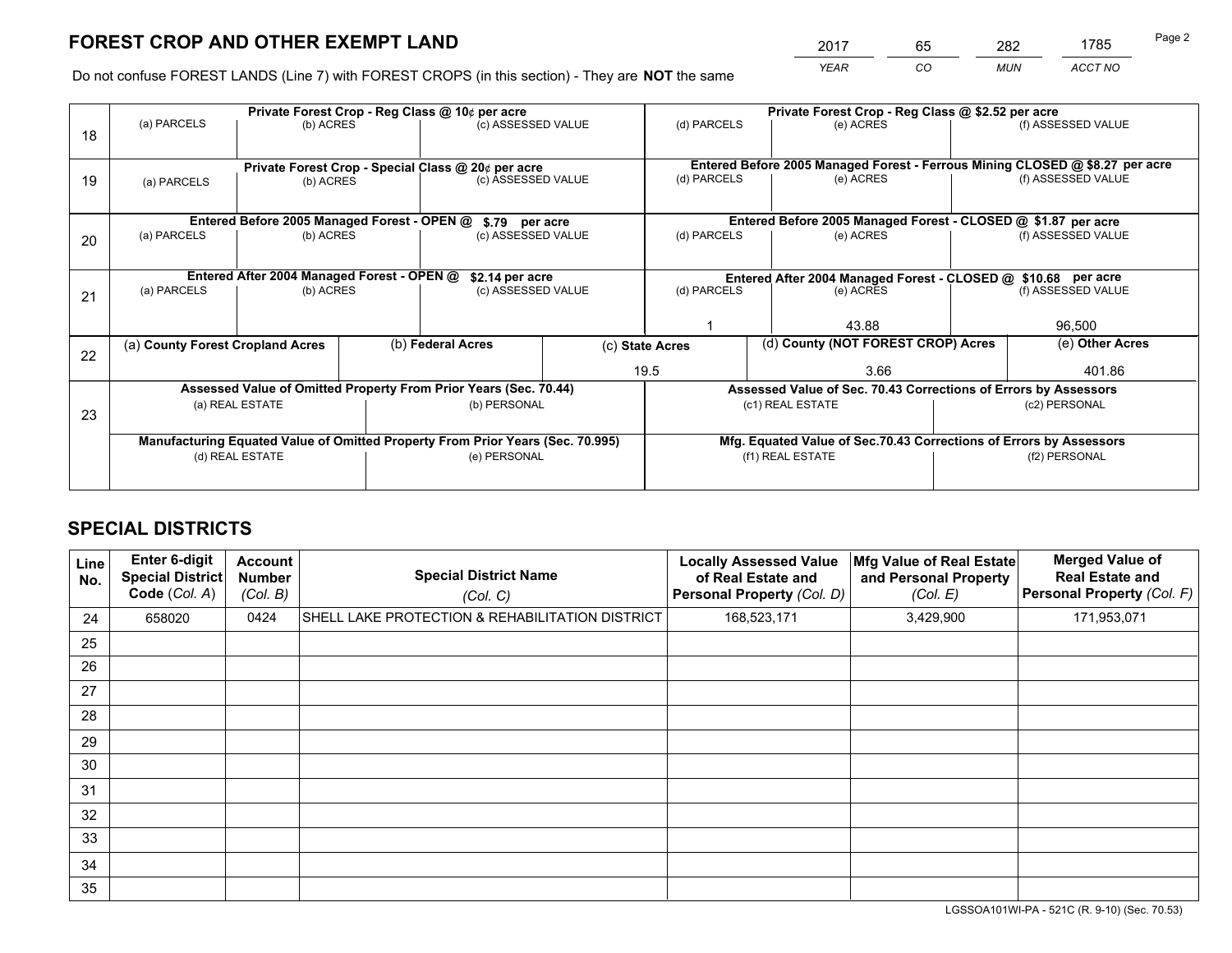|             |                                                                 |                                             |                                                         | <b>YEAR</b>                                                                       | CO<br><b>MUN</b>                                              | ACCT NO                                                                        |  |  |  |  |
|-------------|-----------------------------------------------------------------|---------------------------------------------|---------------------------------------------------------|-----------------------------------------------------------------------------------|---------------------------------------------------------------|--------------------------------------------------------------------------------|--|--|--|--|
| Line<br>No. | <b>Enter 6-digit</b><br><b>School District</b><br>Code (Col. A) | <b>Account</b><br><b>Number</b><br>(Col. B) | <b>School District Name</b><br>(Col. C)                 | <b>Locally Assessed Value</b><br>of Real Estate and<br>Personal Property (Col. D) | Mfg Value of Real Estate<br>and Personal Property<br>(Col. E) | <b>Merged Value of</b><br><b>Real Estate and</b><br>Personal Property (Col. F) |  |  |  |  |
|             | A. SCHOOL DISTRICTS (K-8 and K-12)                              |                                             |                                                         |                                                                                   |                                                               |                                                                                |  |  |  |  |
| 36          | 655306                                                          | 0392                                        | SCH D OF SHELL LAKE                                     | 168,523,171                                                                       | 3,429,900                                                     | 171,953,071                                                                    |  |  |  |  |
| 37          |                                                                 |                                             |                                                         |                                                                                   |                                                               |                                                                                |  |  |  |  |
| 38          |                                                                 |                                             |                                                         |                                                                                   |                                                               |                                                                                |  |  |  |  |
| 39          |                                                                 |                                             |                                                         |                                                                                   |                                                               |                                                                                |  |  |  |  |
| 40          |                                                                 |                                             |                                                         |                                                                                   |                                                               |                                                                                |  |  |  |  |
| 41<br>42    |                                                                 |                                             |                                                         |                                                                                   |                                                               |                                                                                |  |  |  |  |
| 43          |                                                                 |                                             |                                                         |                                                                                   |                                                               |                                                                                |  |  |  |  |
|             |                                                                 |                                             |                                                         |                                                                                   |                                                               |                                                                                |  |  |  |  |
| 44<br>45    |                                                                 |                                             |                                                         |                                                                                   |                                                               |                                                                                |  |  |  |  |
| 46          |                                                                 |                                             |                                                         |                                                                                   |                                                               |                                                                                |  |  |  |  |
| 47          |                                                                 |                                             |                                                         |                                                                                   |                                                               |                                                                                |  |  |  |  |
| 48          |                                                                 |                                             |                                                         |                                                                                   |                                                               |                                                                                |  |  |  |  |
| 49          |                                                                 |                                             |                                                         |                                                                                   |                                                               |                                                                                |  |  |  |  |
| 50          |                                                                 |                                             | TOTAL ASSESSED VALUE OF SCHOOL DISTRICTS (K-8 and K-12) | 168,523,171                                                                       | 3,429,900                                                     | 171,953,071                                                                    |  |  |  |  |
|             | <b>B.</b><br>UNION HIGH SCHOOL DISTRICTS                        |                                             |                                                         |                                                                                   |                                                               |                                                                                |  |  |  |  |
| 51          |                                                                 |                                             |                                                         |                                                                                   |                                                               |                                                                                |  |  |  |  |
| 52          |                                                                 |                                             |                                                         |                                                                                   |                                                               |                                                                                |  |  |  |  |
| 53          |                                                                 |                                             |                                                         |                                                                                   |                                                               |                                                                                |  |  |  |  |
| 54          |                                                                 |                                             |                                                         |                                                                                   |                                                               |                                                                                |  |  |  |  |
|             | TOTAL ASSESSED VALUE OF UNION HIGH SCHOOLS<br>55                |                                             |                                                         |                                                                                   |                                                               |                                                                                |  |  |  |  |
|             | C.<br><b>TECHNICAL COLLEGE DISTRICTS</b>                        |                                             |                                                         |                                                                                   |                                                               |                                                                                |  |  |  |  |
| 56          | 001700                                                          | 0016                                        | WISCONSIN INDIANHEAD TECH COLLEGE SHEL                  | 168,523,171                                                                       | 3,429,900                                                     | 171,953,071                                                                    |  |  |  |  |
| 57<br>58    |                                                                 |                                             |                                                         |                                                                                   |                                                               |                                                                                |  |  |  |  |
| 59          |                                                                 |                                             | TOTAL ASSESSED VALUE OF TECHNICAL COLLEGES              | 168,523,171                                                                       | 3,429,900                                                     | 171,953,071                                                                    |  |  |  |  |
|             |                                                                 |                                             |                                                         |                                                                                   |                                                               |                                                                                |  |  |  |  |

65

282

 *I hereby certify, to the best of my knowledge and belief, this form is complete and correct.*

**SCHOOL DISTRICTS**

| Print name of preparer | Title                    | Date (MM / DD / CCYY) |  |
|------------------------|--------------------------|-----------------------|--|
|                        |                          |                       |  |
| Signature of preparer  | Contact Telephone Number | E-mail address        |  |
|                        | $\sim$                   |                       |  |